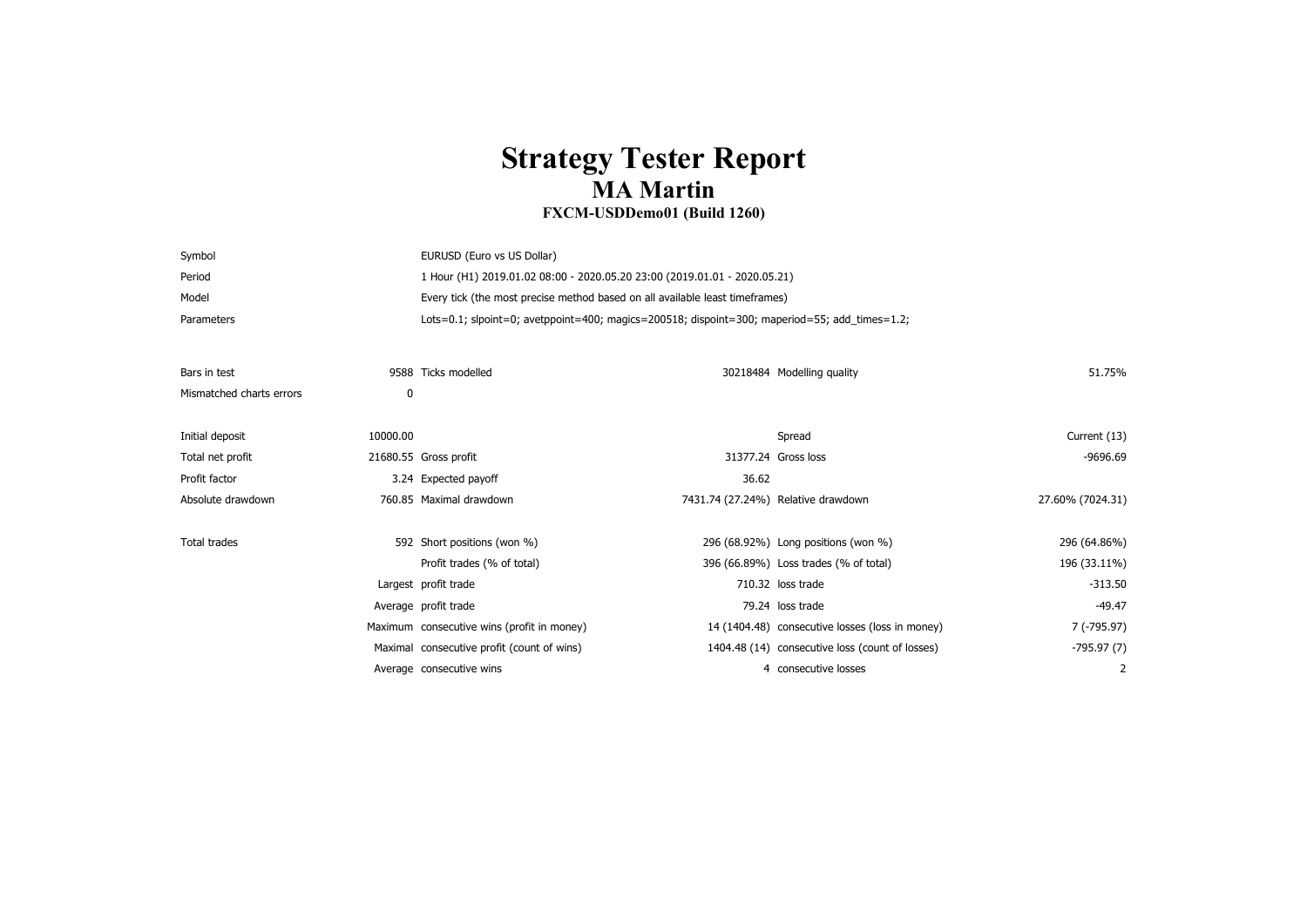|                        | Balance / Equity / Every tick (the most precise method based on all available least timeframes to generate each tick) / 51.75% |                          |                         |            |                   |                   |            |                   | 32337    |  |  |
|------------------------|--------------------------------------------------------------------------------------------------------------------------------|--------------------------|-------------------------|------------|-------------------|-------------------|------------|-------------------|----------|--|--|
|                        |                                                                                                                                |                          |                         |            |                   |                   |            |                   |          |  |  |
|                        |                                                                                                                                |                          |                         |            |                   |                   |            |                   | 26280    |  |  |
|                        |                                                                                                                                |                          |                         |            |                   |                   |            |                   | 20224    |  |  |
|                        |                                                                                                                                |                          |                         |            |                   |                   |            |                   | 14167    |  |  |
| Size                   |                                                                                                                                |                          |                         |            |                   |                   |            |                   | 8111     |  |  |
|                        |                                                                                                                                |                          |                         |            | t i fi taddain di |                   |            |                   |          |  |  |
| 28<br>52<br>$^{\circ}$ | 126<br>150<br>77<br>101                                                                                                        | 200<br>249<br>175<br>224 | 273                     | 298<br>322 | 347<br>372        | 396<br>445<br>421 | 494<br>470 | 568<br>519<br>544 | 593      |  |  |
| $\#$                   | Time                                                                                                                           | Type                     | Order                   | Size       | Price             | S/L               | T/P        | Profit            | Balance  |  |  |
| $\mathbf{1}$           | 2019.01.02 08:00                                                                                                               | buy                      | $\mathbf{1}$            | 0.10       | 1.14785           | 0.00000           | 0.00000    |                   |          |  |  |
| $2^{\circ}$            | 2019.01.02 08:00                                                                                                               | modify                   | $\mathbf{1}$            | 0.10       | 1.14785           | 0.00000           | 1.15185    |                   |          |  |  |
| 3                      | 2019.01.02 10:29                                                                                                               | buy                      | $\overline{2}$          | 0.12       | 1.14485           | 0.00000           | 0.00000    |                   |          |  |  |
| $\overline{4}$         | 2019.01.02 10:29                                                                                                               | modify                   | $2^{\circ}$             | 0.12       | 1.14485           | 0.00000           | 1.14921    |                   |          |  |  |
| 5                      | 2019.01.02 10:29                                                                                                               | modify                   | $\mathbf{1}$            | 0.10       | 1.14785           | 0.00000           | 1.14921    |                   |          |  |  |
| 6                      | 2019.01.02 14:00                                                                                                               | sell                     | $\overline{3}$          | 0.10       | 1.14328           | 0.00000           | 0.00000    |                   |          |  |  |
| $\overline{7}$         | 2019.01.02 14:00                                                                                                               | modify                   | 3                       | 0.10       | 1.14328           | 0.00000           | 1.13928    |                   |          |  |  |
| 8                      | 2019.01.02 14:27                                                                                                               | buy                      | $\overline{4}$          | 0.14       | 1.14185           | 0.00000           | 0.00000    |                   |          |  |  |
| 9                      | 2019.01.02 14:27                                                                                                               | modify                   | $\overline{4}$          | 0.14       | 1.14185           | 0.00000           | 1.14725    |                   |          |  |  |
| 10                     | 2019.01.02 14:27                                                                                                               | modify                   | $2\overline{ }$         | 0.12       | 1.14485           | 0.00000           | 1.14725    |                   |          |  |  |
| 11                     | 2019.01.02 14:27                                                                                                               | modify                   | $\mathbf{1}$            | 0.10       | 1.14785           | 0.00000           | 1.14725    |                   |          |  |  |
| 12                     | 2019.01.02 15:19                                                                                                               | t/p                      | $\overline{\mathbf{3}}$ | 0.10       | 1.13928           | 0.00000           | 1.13928    | 40.00             | 10040.00 |  |  |
| 13                     | 2019.01.02 15:19                                                                                                               | sell                     | 5                       | 0.10       | 1.13915           | 0.00000           | 0.00000    |                   |          |  |  |
| 14                     | 2019.01.02 15:19                                                                                                               | modify                   | 5                       | 0.10       | 1.13915           | 0.00000           | 1.13515    |                   |          |  |  |
| 15                     | 2019.01.02 15:27                                                                                                               | buy                      | 6                       | 0.17       | 1.13885           | 0.00000           | 0.00000    |                   |          |  |  |
| 16                     | 2019.01.02 15:27                                                                                                               | modify                   | $6\,$                   | 0.17       | 1.13885           | 0.00000           | 1.14514    |                   |          |  |  |
| 17                     | 2019.01.02 15:27                                                                                                               | modify                   | 4                       | 0.14       | 1.14185           | 0.00000           | 1.14514    |                   |          |  |  |
| 18                     | 2019.01.02 15:27                                                                                                               | modify                   | $\overline{2}$          | 0.12       | 1.14485           | 0.00000           | 1.14514    |                   |          |  |  |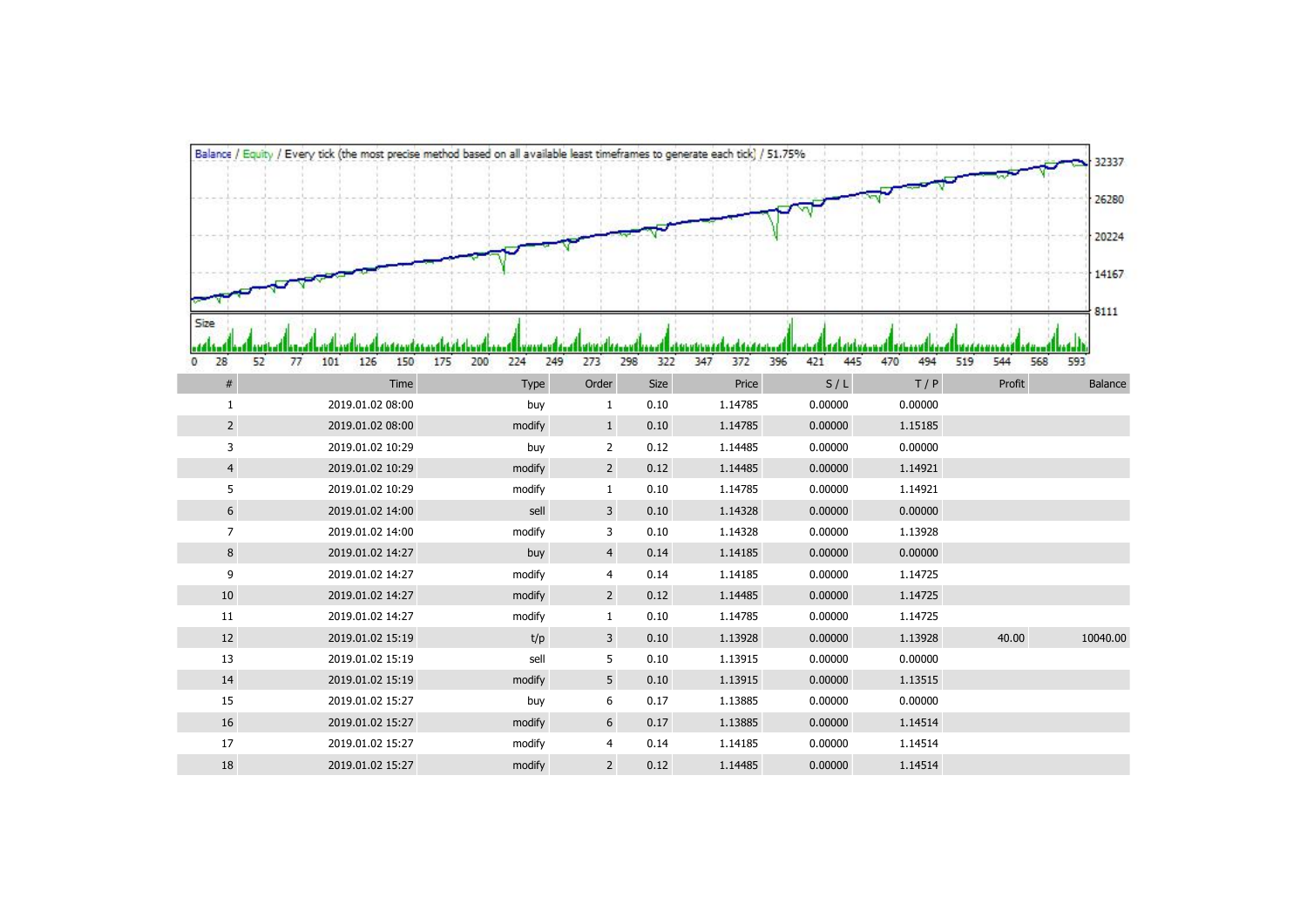| 19 | 2019.01.02 15:27 | modify | $\mathbf{1}$   | 0.10 | 1.14785 | 0.00000 | 1.14514 |          |          |
|----|------------------|--------|----------------|------|---------|---------|---------|----------|----------|
| 20 | 2019.01.02 16:39 | buy    | $\overline{7}$ | 0.21 | 1.13585 | 0.00000 | 0.00000 |          |          |
| 21 | 2019.01.02 16:39 | modify | 7              | 0.21 | 1.13585 | 0.00000 | 1.14356 |          |          |
| 22 | 2019.01.02 16:39 | modify | 6              | 0.17 | 1.13885 | 0.00000 | 1.14356 |          |          |
| 23 | 2019.01.02 16:39 | modify | 4              | 0.14 | 1.14185 | 0.00000 | 1.14356 |          |          |
| 24 | 2019.01.02 16:39 | modify | $\overline{2}$ | 0.12 | 1.14485 | 0.00000 | 1.14356 |          |          |
| 25 | 2019.01.02 16:39 | modify | $\mathbf{1}$   | 0.10 | 1.14785 | 0.00000 | 1.14356 |          |          |
| 26 | 2019.01.02 17:36 | t/p    | 5              | 0.10 | 1.13515 | 0.00000 | 1.13515 | 40.00    | 10080.00 |
| 27 | 2019.01.02 17:36 | sell   | 8              | 0.10 | 1.13502 | 0.00000 | 0.00000 |          |          |
| 28 | 2019.01.02 17:36 | modify | 8              | 0.10 | 1.13502 | 0.00000 | 1.13102 |          |          |
| 29 | 2019.01.02 20:37 | buy    | 9              | 0.25 | 1.13285 | 0.00000 | 0.00000 |          |          |
| 30 | 2019.01.02 20:37 | modify | 9              | 0.25 | 1.13285 | 0.00000 | 1.14142 |          |          |
| 31 | 2019.01.02 20:37 | modify | 7              | 0.21 | 1.13585 | 0.00000 | 1.14142 |          |          |
| 32 | 2019.01.02 20:37 | modify | 6              | 0.17 | 1.13885 | 0.00000 | 1.14142 |          |          |
| 33 | 2019.01.02 20:37 | modify | 4              | 0.14 | 1.14185 | 0.00000 | 1.14142 |          |          |
| 34 | 2019.01.02 20:37 | modify | $\overline{2}$ | 0.12 | 1.14485 | 0.00000 | 1.14142 |          |          |
| 35 | 2019.01.02 20:37 | modify | $\mathbf{1}$   | 0.10 | 1.14785 | 0.00000 | 1.14142 |          |          |
| 36 | 2019.01.03 00:39 | t/p    | 8              | 0.10 | 1.13102 | 0.00000 | 1.13102 | 40.00    | 10120.00 |
| 37 | 2019.01.03 00:39 | sell   | 10             | 0.10 | 1.13089 | 0.00000 | 0.00000 |          |          |
| 38 | 2019.01.03 00:39 | modify | 10             | 0.10 | 1.13089 | 0.00000 | 1.12689 |          |          |
| 39 | 2019.01.03 01:02 | sell   | 11             | 0.12 | 1.13389 | 0.00000 | 0.00000 |          |          |
| 40 | 2019.01.03 05:38 | sell   | 12             | 0.14 | 1.13689 | 0.00000 | 0.00000 |          |          |
| 41 | 2019.01.03 05:38 | modify | 12             | 0.14 | 1.13689 | 0.00000 | 1.13455 |          |          |
| 42 | 2019.01.03 05:38 | modify | 11             | 0.12 | 1.13389 | 0.00000 | 1.13455 |          |          |
| 43 | 2019.01.03 05:38 | modify | 10             | 0.10 | 1.13089 | 0.00000 | 1.13455 |          |          |
| 44 | 2019.01.03 13:38 | t/p    | 10             | 0.10 | 1.13455 | 0.00000 | 1.13455 | $-36.60$ | 10083.40 |
| 45 | 2019.01.03 13:38 | t/p    | 11             | 0.12 | 1.13455 | 0.00000 | 1.13455 | $-7.92$  | 10075.48 |
| 46 | 2019.01.03 13:38 | t/p    | 12             | 0.14 | 1.13455 | 0.00000 | 1.13455 | 32.76    | 10108.24 |
| 47 | 2019.01.03 13:38 | sell   | 13             | 0.10 | 1.13442 | 0.00000 | 0.00000 |          |          |
| 48 | 2019.01.03 13:38 | modify | 13             | 0.10 | 1.13442 | 0.00000 | 1.13042 |          |          |
|    |                  |        |                |      |         |         |         |          |          |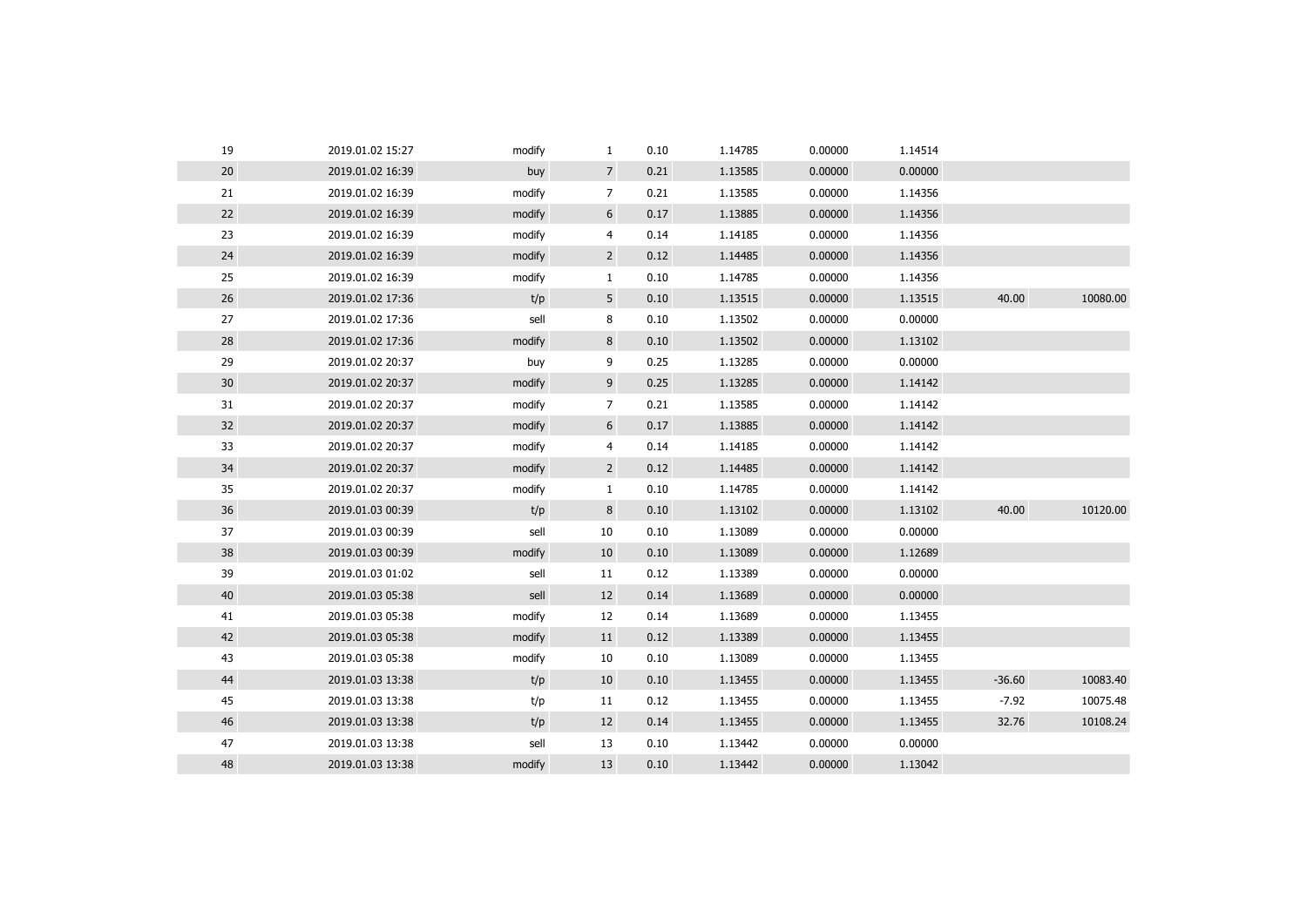| 49 | 2019.01.03 17:03 | sell   | 14              | 0.12 | 1.13742 | 0.00000 | 0.00000 |          |          |
|----|------------------|--------|-----------------|------|---------|---------|---------|----------|----------|
| 50 | 2019.01.03 17:03 | modify | 14              | 0.12 | 1.13742 | 0.00000 | 1.13527 |          |          |
| 51 | 2019.01.03 17:03 | modify | 13              | 0.10 | 1.13442 | 0.00000 | 1.13527 |          |          |
| 52 | 2019.01.03 17:31 | sell   | 15              | 0.14 | 1.14042 | 0.00000 | 0.00000 |          |          |
| 53 | 2019.01.03 17:31 | modify | 15              | 0.14 | 1.14042 | 0.00000 | 1.13549 |          |          |
| 54 | 2019.01.03 17:31 | modify | 14              | 0.12 | 1.13742 | 0.00000 | 1.13549 |          |          |
| 55 | 2019.01.03 17:31 | modify | 13              | 0.10 | 1.13442 | 0.00000 | 1.13549 |          |          |
| 56 | 2019.01.04 10:38 | t/p    | $\mathbf{1}$    | 0.10 | 1.14142 | 0.00000 | 1.14142 | $-64.30$ | 10043.94 |
| 57 | 2019.01.04 10:38 | t/p    | $\overline{2}$  | 0.12 | 1.14142 | 0.00000 | 1.14142 | $-41.16$ | 10002.78 |
| 58 | 2019.01.04 10:38 | t/p    | $\overline{4}$  | 0.14 | 1.14142 | 0.00000 | 1.14142 | $-6.02$  | 9996.76  |
| 59 | 2019.01.04 10:38 | t/p    | 6               | 0.17 | 1.14142 | 0.00000 | 1.14142 | 43.69    | 10040.45 |
| 60 | 2019.01.04 10:38 | t/p    | $7\overline{ }$ | 0.21 | 1.14142 | 0.00000 | 1.14142 | 116.97   | 10157.42 |
| 61 | 2019.01.04 10:38 | t/p    | 9               | 0.25 | 1.14142 | 0.00000 | 1.14142 | 214.25   | 10371.67 |
| 62 | 2019.01.04 16:36 | t/p    | 13              | 0.10 | 1.13549 | 0.00000 | 1.13549 | $-10.70$ | 10360.97 |
| 63 | 2019.01.04 16:36 | t/p    | 14              | 0.12 | 1.13549 | 0.00000 | 1.13549 | 23.16    | 10384.13 |
| 64 | 2019.01.04 16:36 | t/p    | 15              | 0.14 | 1.13549 | 0.00000 | 1.13549 | 69.02    | 10453.15 |
| 65 | 2019.01.04 16:36 | sell   | 16              | 0.10 | 1.13536 | 0.00000 | 0.00000 |          |          |
| 66 | 2019.01.04 16:36 | modify | 16              | 0.10 | 1.13536 | 0.00000 | 1.13136 |          |          |
| 67 | 2019.01.04 17:28 | sell   | 17              | 0.12 | 1.13836 | 0.00000 | 0.00000 |          |          |
| 68 | 2019.01.04 17:28 | modify | 17              | 0.12 | 1.13836 | 0.00000 | 1.13400 |          |          |
| 69 | 2019.01.04 17:28 | modify | 16              | 0.10 | 1.13536 | 0.00000 | 1.13400 |          |          |
| 70 | 2019.01.04 18:03 | sell   | 18              | 0.14 | 1.14136 | 0.00000 | 0.00000 |          |          |
| 71 | 2019.01.04 18:03 | modify | 18              | 0.14 | 1.14136 | 0.00000 | 1.13569 |          |          |
| 72 | 2019.01.04 18:03 | modify | 17              | 0.12 | 1.13836 | 0.00000 | 1.13569 |          |          |
| 73 | 2019.01.04 18:03 | modify | 16              | 0.10 | 1.13536 | 0.00000 | 1.13569 |          |          |
| 74 | 2019.01.04 23:00 | buy    | 19              | 0.10 | 1.14029 | 0.00000 | 0.00000 |          |          |
| 75 | 2019.01.04 23:00 | modify | 19              | 0.10 | 1.14029 | 0.00000 | 1.14429 |          |          |
| 76 | 2019.01.07 11:37 | t/p    | 19              | 0.10 | 1.14429 | 0.00000 | 1.14429 | 40.00    | 10493.15 |
| 77 | 2019.01.07 11:37 | buy    | 20              | 0.10 | 1.14442 | 0.00000 | 0.00000 |          |          |
| 78 | 2019.01.07 11:37 | modify | 20              | 0.10 | 1.14442 | 0.00000 | 1.14842 |          |          |
|    |                  |        |                 |      |         |         |         |          |          |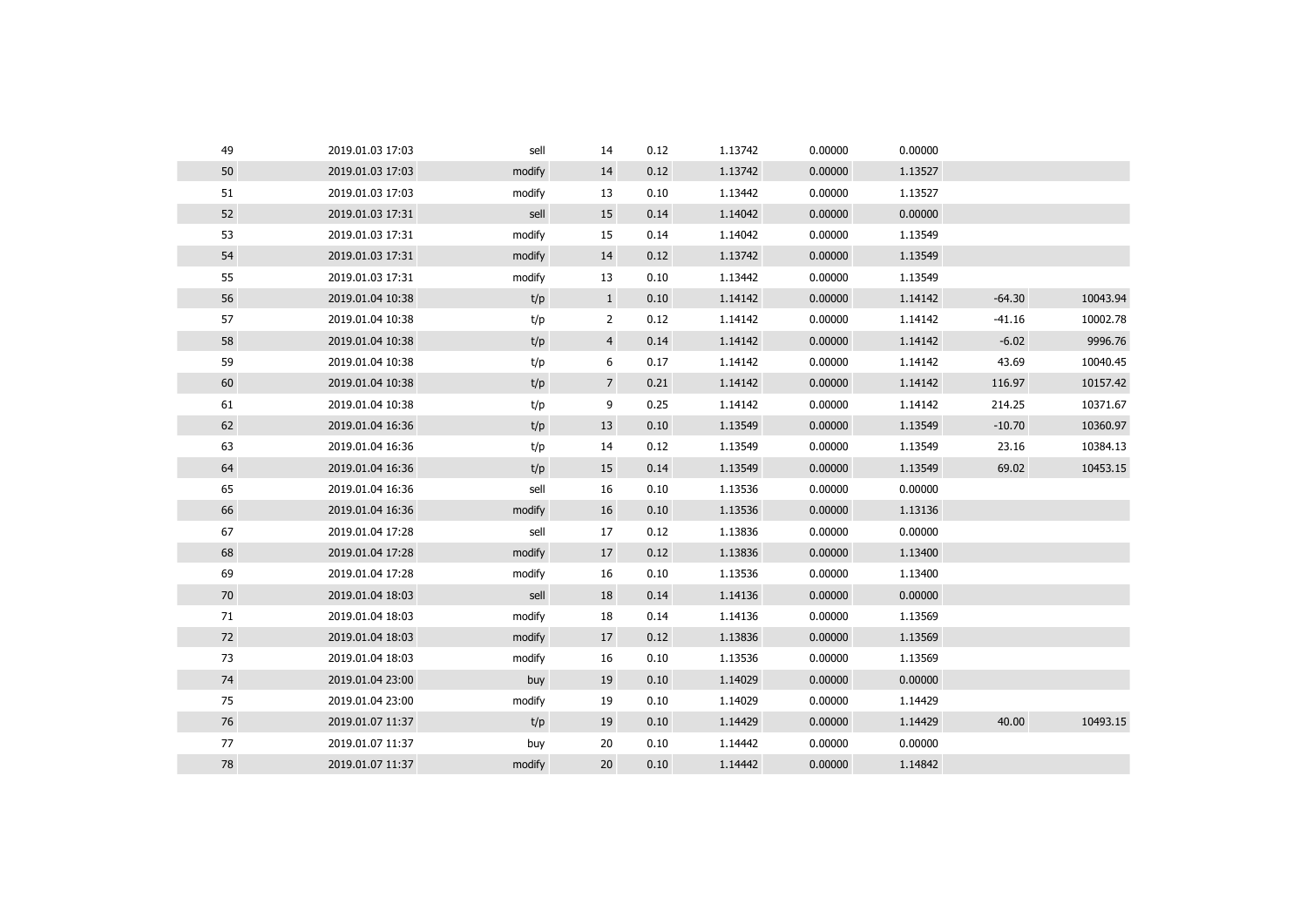| 79  | 2019.01.07 11:37 | sell   | 21 | 0.17 | 1.14436 | 0.00000 | 0.00000 |       |          |
|-----|------------------|--------|----|------|---------|---------|---------|-------|----------|
| 80  | 2019.01.07 11:37 | modify | 21 | 0.17 | 1.14436 | 0.00000 | 1.13813 |       |          |
| 81  | 2019.01.07 11:37 | modify | 18 | 0.14 | 1.14136 | 0.00000 | 1.13813 |       |          |
| 82  | 2019.01.07 11:37 | modify | 17 | 0.12 | 1.13836 | 0.00000 | 1.13813 |       |          |
| 83  | 2019.01.07 11:37 | modify | 16 | 0.10 | 1.13536 | 0.00000 | 1.13813 |       |          |
| 84  | 2019.01.07 20:26 | sell   | 22 | 0.21 | 1.14736 | 0.00000 | 0.00000 |       |          |
| 85  | 2019.01.07 20:26 | modify | 22 | 0.21 | 1.14736 | 0.00000 | 1.13969 |       |          |
| 86  | 2019.01.07 20:26 | modify | 21 | 0.17 | 1.14436 | 0.00000 | 1.13969 |       |          |
| 87  | 2019.01.07 20:26 | modify | 18 | 0.14 | 1.14136 | 0.00000 | 1.13969 |       |          |
| 88  | 2019.01.07 20:26 | modify | 17 | 0.12 | 1.13836 | 0.00000 | 1.13969 |       |          |
| 89  | 2019.01.07 20:26 | modify | 16 | 0.10 | 1.13536 | 0.00000 | 1.13969 |       |          |
| 90  | 2019.01.09 16:19 | t/p    | 20 | 0.10 | 1.14842 | 0.00000 | 1.14842 | 40.00 | 10533.15 |
| 91  | 2019.01.09 16:19 | buy    | 23 | 0.10 | 1.14855 | 0.00000 | 0.00000 |       |          |
| 92  | 2019.01.09 16:19 | modify | 23 | 0.10 | 1.14855 | 0.00000 | 1.15255 |       |          |
| 93  | 2019.01.09 16:29 | sell   | 24 | 0.25 | 1.15036 | 0.00000 | 0.00000 |       |          |
| 94  | 2019.01.09 16:29 | modify | 24 | 0.25 | 1.15036 | 0.00000 | 1.14183 |       |          |
| 95  | 2019.01.09 16:29 | modify | 22 | 0.21 | 1.14736 | 0.00000 | 1.14183 |       |          |
| 96  | 2019.01.09 16:29 | modify | 21 | 0.17 | 1.14436 | 0.00000 | 1.14183 |       |          |
| 97  | 2019.01.09 16:29 | modify | 18 | 0.14 | 1.14136 | 0.00000 | 1.14183 |       |          |
| 98  | 2019.01.09 16:29 | modify | 17 | 0.12 | 1.13836 | 0.00000 | 1.14183 |       |          |
| 99  | 2019.01.09 16:29 | modify | 16 | 0.10 | 1.13536 | 0.00000 | 1.14183 |       |          |
| 100 | 2019.01.09 17:00 | t/p    | 23 | 0.10 | 1.15255 | 0.00000 | 1.15255 | 40.00 | 10573.15 |
| 101 | 2019.01.09 17:00 | buy    | 25 | 0.10 | 1.15268 | 0.00000 | 0.00000 |       |          |
| 102 | 2019.01.09 17:00 | modify | 25 | 0.10 | 1.15268 | 0.00000 | 1.15668 |       |          |
| 103 | 2019.01.09 17:03 | sell   | 26 | 0.30 | 1.15336 | 0.00000 | 0.00000 |       |          |
| 104 | 2019.01.09 17:03 | modify | 26 | 0.30 | 1.15336 | 0.00000 | 1.14397 |       |          |
| 105 | 2019.01.09 17:03 | modify | 24 | 0.25 | 1.15036 | 0.00000 | 1.14397 |       |          |
| 106 | 2019.01.09 17:03 | modify | 22 | 0.21 | 1.14736 | 0.00000 | 1.14397 |       |          |
| 107 | 2019.01.09 17:03 | modify | 21 | 0.17 | 1.14436 | 0.00000 | 1.14397 |       |          |
| 108 | 2019.01.09 17:03 | modify | 18 | 0.14 | 1.14136 | 0.00000 | 1.14397 |       |          |
|     |                  |        |    |      |         |         |         |       |          |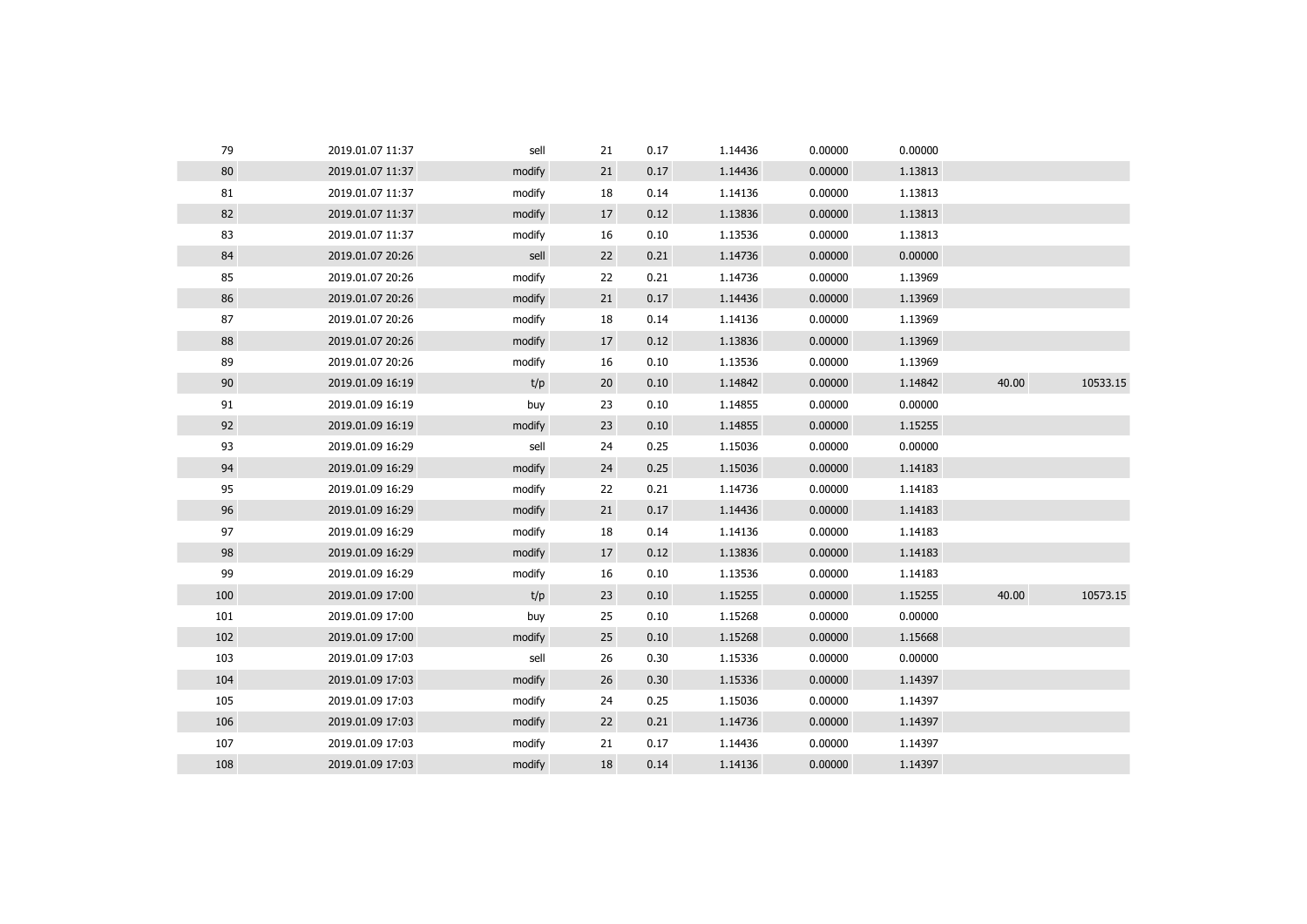| 109 | 2019.01.09 17:03 | modify | 17              | 0.12 | 1.13836 | 0.00000 | 1.14397 |           |          |
|-----|------------------|--------|-----------------|------|---------|---------|---------|-----------|----------|
| 110 | 2019.01.09 17:03 | modify | 16              | 0.10 | 1.13536 | 0.00000 | 1.14397 |           |          |
| 111 | 2019.01.10 05:29 | sell   | 27              | 0.36 | 1.15636 | 0.00000 | 0.00000 |           |          |
| 112 | 2019.01.10 05:29 | modify | 27              | 0.36 | 1.15636 | 0.00000 | 1.14590 |           |          |
| 113 | 2019.01.10 05:29 | modify | 26              | 0.30 | 1.15336 | 0.00000 | 1.14590 |           |          |
| 114 | 2019.01.10 05:29 | modify | 24              | 0.25 | 1.15036 | 0.00000 | 1.14590 |           |          |
| 115 | 2019.01.10 05:29 | modify | 22              | 0.21 | 1.14736 | 0.00000 | 1.14590 |           |          |
| 116 | 2019.01.10 05:29 | modify | 21              | 0.17 | 1.14436 | 0.00000 | 1.14590 |           |          |
| 117 | 2019.01.10 05:29 | modify | 18              | 0.14 | 1.14136 | 0.00000 | 1.14590 |           |          |
| 118 | 2019.01.10 05:29 | modify | 17              | 0.12 | 1.13836 | 0.00000 | 1.14590 |           |          |
| 119 | 2019.01.10 05:29 | modify | 16              | 0.10 | 1.13536 | 0.00000 | 1.14590 |           |          |
| 120 | 2019.01.10 05:38 | t/p    | 25              | 0.10 | 1.15668 | 0.00000 | 1.15668 | 40.00     | 10613.15 |
| 121 | 2019.01.10 05:38 | buy    | 28              | 0.10 | 1.15681 | 0.00000 | 0.00000 |           |          |
| 122 | 2019.01.10 05:38 | modify | 28              | 0.10 | 1.15681 | 0.00000 | 1.16081 |           |          |
| 123 | 2019.01.10 09:38 | buy    | 29              | 0.12 | 1.15381 | 0.00000 | 0.00000 |           |          |
| 124 | 2019.01.11 16:39 | t/p    | 16              | 0.10 | 1.14590 | 0.00000 | 1.14590 | $-105.40$ | 10507.75 |
| 125 | 2019.01.11 16:39 | t/p    | 17              | 0.12 | 1.14590 | 0.00000 | 1.14590 | $-90.48$  | 10417.27 |
| 126 | 2019.01.11 16:39 | t/p    | 18              | 0.14 | 1.14590 | 0.00000 | 1.14590 | $-63.56$  | 10353.71 |
| 127 | 2019.01.11 16:39 | t/p    | 21              | 0.17 | 1.14590 | 0.00000 | 1.14590 | $-26.18$  | 10327.53 |
| 128 | 2019.01.11 16:39 | t/p    | 22              | 0.21 | 1.14590 | 0.00000 | 1.14590 | 30.66     | 10358.19 |
| 129 | 2019.01.11 16:39 | t/p    | 24              | 0.25 | 1.14590 | 0.00000 | 1.14590 | 111.50    | 10469.69 |
| 130 | 2019.01.11 16:39 | t/p    | 26              | 0.30 | 1.14590 | 0.00000 | 1.14590 | 223.80    | 10693.49 |
| 131 | 2019.01.11 16:39 | t/p    | 27              | 0.36 | 1.14590 | 0.00000 | 1.14590 | 376.56    | 11070.05 |
| 132 | 2019.01.11 16:39 | buy    | 30 <sup>°</sup> | 0.14 | 1.14590 | 0.00000 | 0.00000 |           |          |
| 133 | 2019.01.11 16:39 | modify | 30              | 0.14 | 1.14590 | 0.00000 | 1.15457 |           |          |
| 134 | 2019.01.11 16:39 | modify | 29              | 0.12 | 1.15381 | 0.00000 | 1.15457 |           |          |
| 135 | 2019.01.11 16:39 | modify | 28              | 0.10 | 1.15681 | 0.00000 | 1.15457 |           |          |
| 136 | 2019.01.14 00:00 | sell   | 31              | 0.10 | 1.14568 | 0.00000 | 0.00000 |           |          |
| 137 | 2019.01.14 00:00 | modify | 31              | 0.10 | 1.14568 | 0.00000 | 1.14168 |           |          |
| 138 | 2019.01.15 03:38 | sell   | 32              | 0.12 | 1.14868 | 0.00000 | 0.00000 |           |          |
|     |                  |        |                 |      |         |         |         |           |          |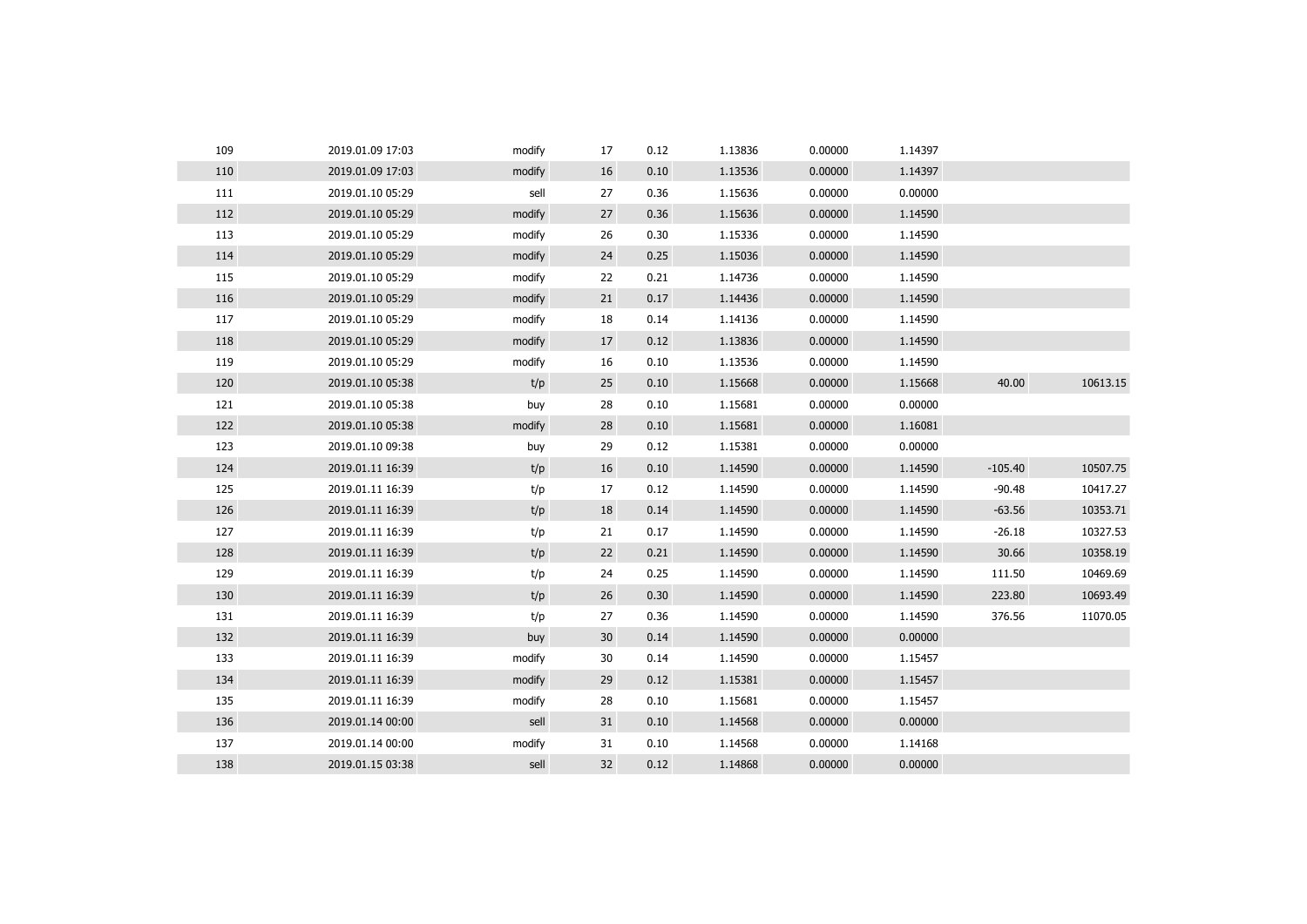| 139 | 2019.01.15 03:38 | modify | 32              | 0.12 | 1.14868 | 0.00000 | 1.14695 |          |          |
|-----|------------------|--------|-----------------|------|---------|---------|---------|----------|----------|
| 140 | 2019.01.15 03:38 | modify | 31              | 0.10 | 1.14568 | 0.00000 | 1.14695 |          |          |
| 141 | 2019.01.15 10:18 | t/p    | 31              | 0.10 | 1.14695 | 0.00000 | 1.14695 | $-12.70$ | 11057.35 |
| 142 | 2019.01.15 10:18 | t/p    | 32              | 0.12 | 1.14695 | 0.00000 | 1.14695 | 20.76    | 11078.11 |
| 143 | 2019.01.15 10:18 | sell   | 33              | 0.10 | 1.14682 | 0.00000 | 0.00000 |          |          |
| 144 | 2019.01.15 10:18 | modify | 33              | 0.10 | 1.14682 | 0.00000 | 1.14282 |          |          |
| 145 | 2019.01.15 11:38 | buy    | 34              | 0.17 | 1.14290 | 0.00000 | 0.00000 |          |          |
| 146 | 2019.01.15 11:38 | modify | 34              | 0.17 | 1.14290 | 0.00000 | 1.15147 |          |          |
| 147 | 2019.01.15 11:38 | modify | 30              | 0.14 | 1.14590 | 0.00000 | 1.15147 |          |          |
| 148 | 2019.01.15 11:38 | modify | 29              | 0.12 | 1.15381 | 0.00000 | 1.15147 |          |          |
| 149 | 2019.01.15 11:38 | modify | 28              | 0.10 | 1.15681 | 0.00000 | 1.15147 |          |          |
| 150 | 2019.01.15 11:38 | t/p    | 33              | 0.10 | 1.14282 | 0.00000 | 1.14282 | 40.00    | 11118.11 |
| 151 | 2019.01.15 11:38 | sell   | 35              | 0.10 | 1.14269 | 0.00000 | 0.00000 |          |          |
| 152 | 2019.01.15 11:38 | modify | 35              | 0.10 | 1.14269 | 0.00000 | 1.13869 |          |          |
| 153 | 2019.01.15 18:37 | buy    | 36              | 0.21 | 1.13990 | 0.00000 | 0.00000 |          |          |
| 154 | 2019.01.15 18:37 | modify | 36              | 0.21 | 1.13990 | 0.00000 | 1.14884 |          |          |
| 155 | 2019.01.15 18:37 | modify | 34              | 0.17 | 1.14290 | 0.00000 | 1.14884 |          |          |
| 156 | 2019.01.15 18:37 | modify | 30 <sub>o</sub> | 0.14 | 1.14590 | 0.00000 | 1.14884 |          |          |
| 157 | 2019.01.15 18:37 | modify | 29              | 0.12 | 1.15381 | 0.00000 | 1.14884 |          |          |
| 158 | 2019.01.15 18:37 | modify | 28              | 0.10 | 1.15681 | 0.00000 | 1.14884 |          |          |
| 159 | 2019.01.15 18:39 | t/p    | 35              | 0.10 | 1.13869 | 0.00000 | 1.13869 | 40.00    | 11158.11 |
| 160 | 2019.01.15 18:39 | sell   | 37              | 0.10 | 1.13856 | 0.00000 | 0.00000 |          |          |
| 161 | 2019.01.15 18:39 | modify | 37              | 0.10 | 1.13856 | 0.00000 | 1.13456 |          |          |
| 162 | 2019.01.15 22:39 | sell   | 38              | 0.12 | 1.14156 | 0.00000 | 0.00000 |          |          |
| 163 | 2019.01.18 17:29 | buy    | 39              | 0.25 | 1.13690 | 0.00000 | 0.00000 |          |          |
| 164 | 2019.01.18 17:29 | modify | 39              | 0.25 | 1.13690 | 0.00000 | 1.14623 |          |          |
| 165 | 2019.01.18 17:29 | modify | 36              | 0.21 | 1.13990 | 0.00000 | 1.14623 |          |          |
| 166 | 2019.01.18 17:29 | modify | 34              | 0.17 | 1.14290 | 0.00000 | 1.14623 |          |          |
| 167 | 2019.01.18 17:29 | modify | 30              | 0.14 | 1.14590 | 0.00000 | 1.14623 |          |          |
| 168 | 2019.01.18 17:29 | modify | 29              | 0.12 | 1.15381 | 0.00000 | 1.14623 |          |          |
|     |                  |        |                 |      |         |         |         |          |          |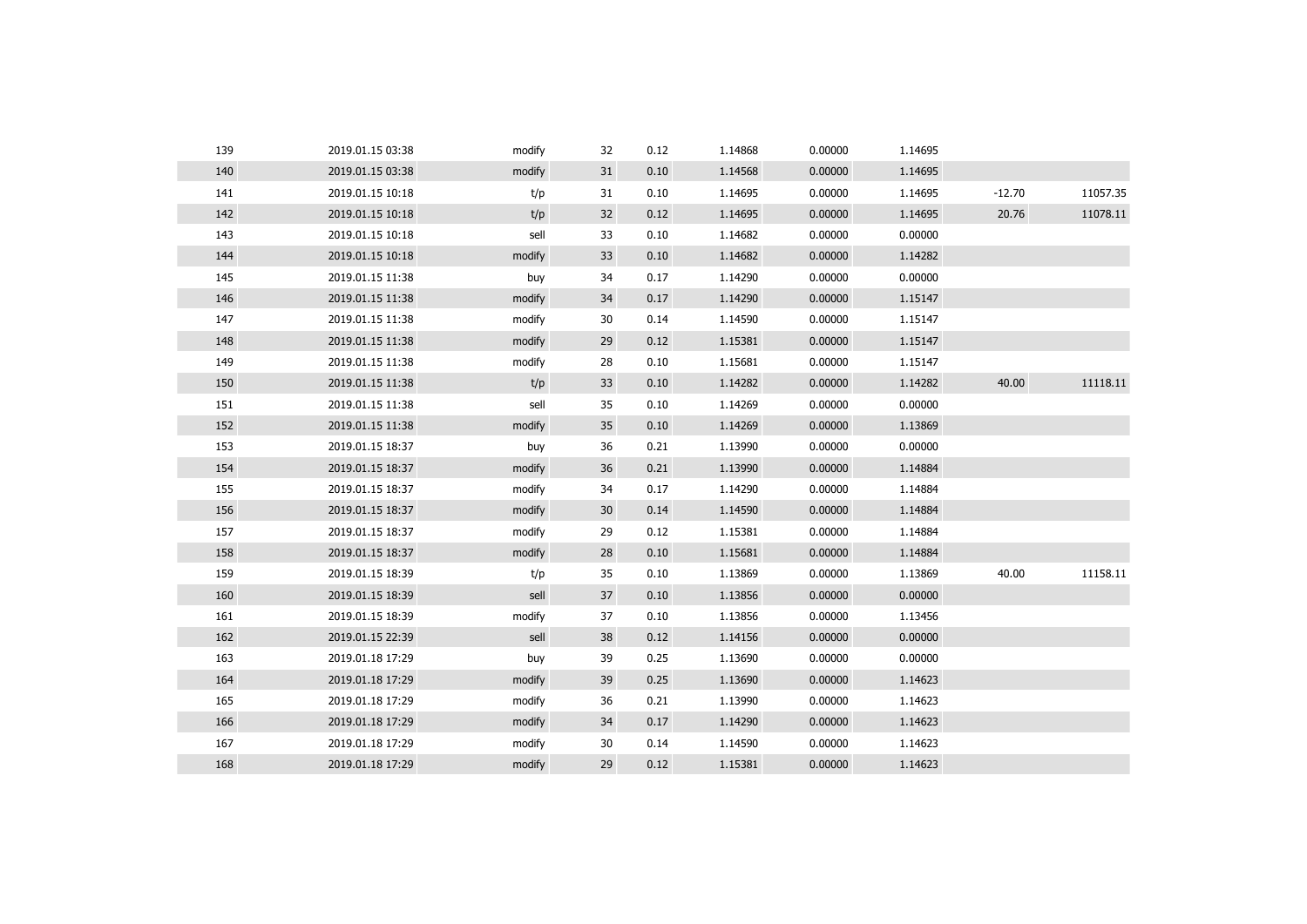| 169 | 2019.01.18 17:29 | modify | 28 | 0.10 | 1.15681 | 0.00000 | 1.14623 |           |          |
|-----|------------------|--------|----|------|---------|---------|---------|-----------|----------|
| 170 | 2019.01.22 15:39 | t/p    | 37 | 0.10 | 1.13456 | 0.00000 | 1.13456 | 40.00     | 11198.11 |
| 171 | 2019.01.22 16:04 | buy    | 40 | 0.30 | 1.13390 | 0.00000 | 0.00000 |           |          |
| 172 | 2019.01.22 16:04 | modify | 40 | 0.30 | 1.13390 | 0.00000 | 1.14457 |           |          |
| 173 | 2019.01.22 16:04 | modify | 39 | 0.25 | 1.13690 | 0.00000 | 1.14457 |           |          |
| 174 | 2019.01.22 16:04 | modify | 36 | 0.21 | 1.13990 | 0.00000 | 1.14457 |           |          |
| 175 | 2019.01.22 16:04 | modify | 34 | 0.17 | 1.14290 | 0.00000 | 1.14457 |           |          |
| 176 | 2019.01.22 16:04 | modify | 30 | 0.14 | 1.14590 | 0.00000 | 1.14457 |           |          |
| 177 | 2019.01.22 16:04 | modify | 29 | 0.12 | 1.15381 | 0.00000 | 1.14457 |           |          |
| 178 | 2019.01.22 16:04 | modify | 28 | 0.10 | 1.15681 | 0.00000 | 1.14457 |           |          |
| 179 | 2019.01.24 15:39 | buy    | 41 | 0.36 | 1.13090 | 0.00000 | 0.00000 |           |          |
| 180 | 2019.01.24 15:39 | modify | 41 | 0.36 | 1.13090 | 0.00000 | 1.14240 |           |          |
| 181 | 2019.01.24 15:39 | modify | 40 | 0.30 | 1.13390 | 0.00000 | 1.14240 |           |          |
| 182 | 2019.01.24 15:39 | modify | 39 | 0.25 | 1.13690 | 0.00000 | 1.14240 |           |          |
| 183 | 2019.01.24 15:39 | modify | 36 | 0.21 | 1.13990 | 0.00000 | 1.14240 |           |          |
| 184 | 2019.01.24 15:39 | modify | 34 | 0.17 | 1.14290 | 0.00000 | 1.14240 |           |          |
| 185 | 2019.01.24 15:39 | modify | 30 | 0.14 | 1.14590 | 0.00000 | 1.14240 |           |          |
| 186 | 2019.01.24 15:39 | modify | 29 | 0.12 | 1.15381 | 0.00000 | 1.14240 |           |          |
| 187 | 2019.01.24 15:39 | modify | 28 | 0.10 | 1.15681 | 0.00000 | 1.14240 |           |          |
| 188 | 2019.01.28 05:39 | t/p    | 28 | 0.10 | 1.14240 | 0.00000 | 1.14240 | $-144.10$ | 11054.01 |
| 189 | 2019.01.28 05:39 | t/p    | 29 | 0.12 | 1.14240 | 0.00000 | 1.14240 | $-136.92$ | 10917.09 |
| 190 | 2019.01.28 05:39 | t/p    | 30 | 0.14 | 1.14240 | 0.00000 | 1.14240 | $-49.00$  | 10868.09 |
| 191 | 2019.01.28 05:39 | t/p    | 34 | 0.17 | 1.14240 | 0.00000 | 1.14240 | $-8.50$   | 10859.59 |
| 192 | 2019.01.28 05:39 | t/p    | 36 | 0.21 | 1.14240 | 0.00000 | 1.14240 | 52.50     | 10912.09 |
| 193 | 2019.01.28 05:39 | t/p    | 39 | 0.25 | 1.14240 | 0.00000 | 1.14240 | 137.50    | 11049.59 |
| 194 | 2019.01.28 05:39 | t/p    | 40 | 0.30 | 1.14240 | 0.00000 | 1.14240 | 255.00    | 11304.59 |
| 195 | 2019.01.28 05:39 | t/p    | 41 | 0.36 | 1.14240 | 0.00000 | 1.14240 | 414.00    | 11718.59 |
| 196 | 2019.01.28 05:39 | buy    | 42 | 0.10 | 1.14253 | 0.00000 | 0.00000 |           |          |
| 197 | 2019.01.28 05:39 | modify | 42 | 0.10 | 1.14253 | 0.00000 | 1.14653 |           |          |
| 198 | 2019.01.28 10:28 | buy    | 43 | 0.12 | 1.13953 | 0.00000 | 0.00000 |           |          |
|     |                  |        |    |      |         |         |         |           |          |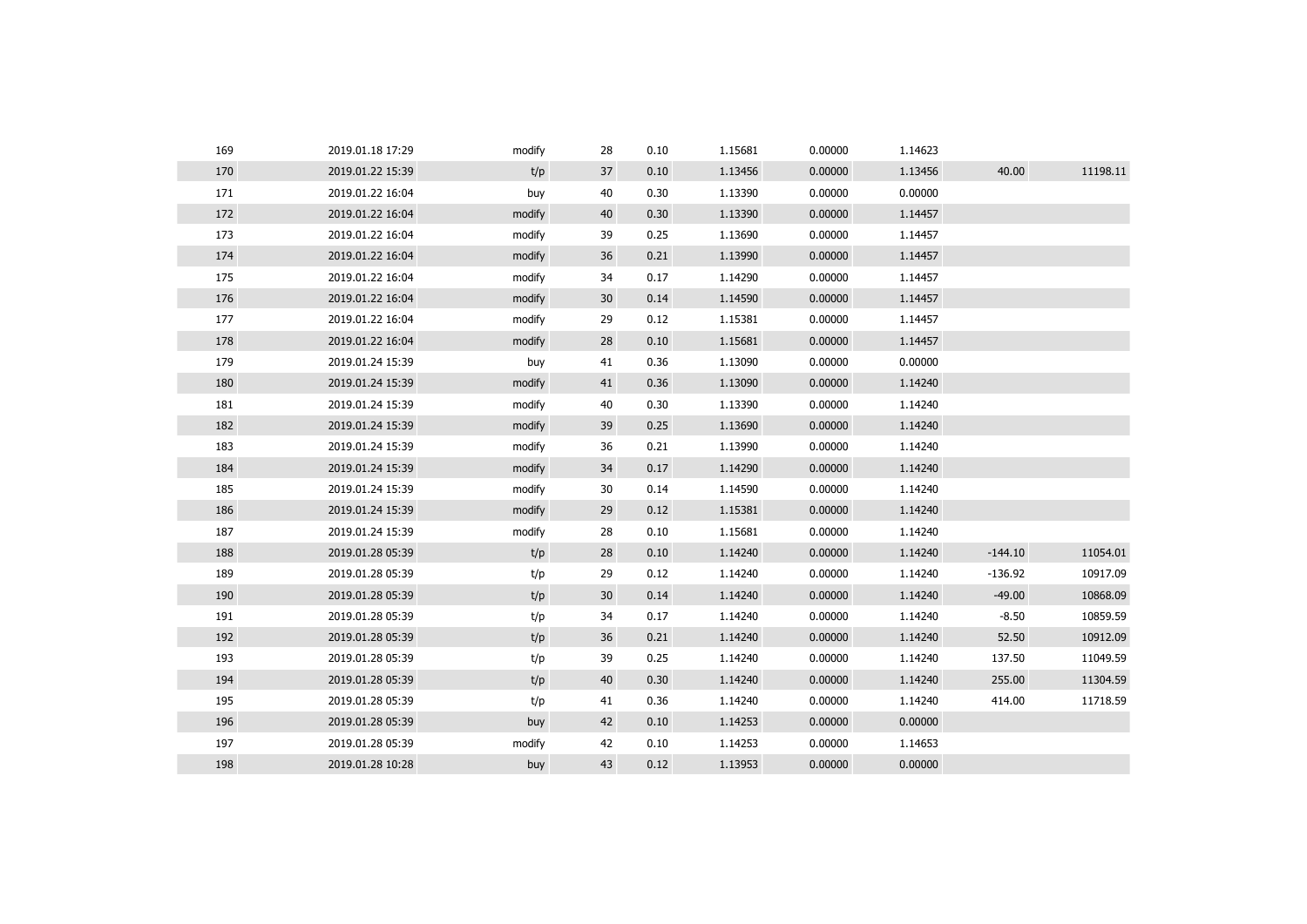| 199 | 2019.01.28 10:28 | modify | 43 | 0.12 | 1.13953 | 0.00000 | 1.14413 |          |          |
|-----|------------------|--------|----|------|---------|---------|---------|----------|----------|
| 200 | 2019.01.28 10:28 | modify | 42 | 0.10 | 1.14253 | 0.00000 | 1.14413 |          |          |
| 201 | 2019.01.28 18:38 | t/p    | 42 | 0.10 | 1.14413 | 0.00000 | 1.14413 | 16.00    | 11734.59 |
| 202 | 2019.01.28 18:38 | t/p    | 43 | 0.12 | 1.14413 | 0.00000 | 1.14413 | 55.20    | 11789.79 |
| 203 | 2019.01.28 18:38 | buy    | 44 | 0.10 | 1.14426 | 0.00000 | 0.00000 |          |          |
| 204 | 2019.01.28 18:38 | modify | 44 | 0.10 | 1.14426 | 0.00000 | 1.14826 |          |          |
| 205 | 2019.01.29 10:37 | sell   | 45 | 0.12 | 1.14456 | 0.00000 | 0.00000 |          |          |
| 206 | 2019.01.29 10:37 | modify | 45 | 0.12 | 1.14456 | 0.00000 | 1.14041 |          |          |
| 207 | 2019.01.29 10:37 | modify | 38 | 0.12 | 1.14156 | 0.00000 | 1.14041 |          |          |
| 208 | 2019.01.29 17:39 | buy    | 46 | 0.12 | 1.14126 | 0.00000 | 0.00000 |          |          |
| 209 | 2019.01.29 17:39 | modify | 46 | 0.12 | 1.14126 | 0.00000 | 1.14585 |          |          |
| 210 | 2019.01.29 17:39 | modify | 44 | 0.10 | 1.14426 | 0.00000 | 1.14585 |          |          |
| 211 | 2019.01.30 21:15 | t/p    | 44 | 0.10 | 1.14585 | 0.00000 | 1.14585 | 15.90    | 11805.69 |
| 212 | 2019.01.30 21:15 | t/p    | 46 | 0.12 | 1.14585 | 0.00000 | 1.14585 | 55.08    | 11860.77 |
| 213 | 2019.01.30 21:15 | buy    | 47 | 0.10 | 1.14598 | 0.00000 | 0.00000 |          |          |
| 214 | 2019.01.30 21:15 | modify | 47 | 0.10 | 1.14598 | 0.00000 | 1.14998 |          |          |
| 215 | 2019.01.30 21:19 | sell   | 48 | 0.14 | 1.14756 | 0.00000 | 0.00000 |          |          |
| 216 | 2019.01.30 21:19 | modify | 48 | 0.14 | 1.14756 | 0.00000 | 1.14198 |          |          |
| 217 | 2019.01.30 21:19 | modify | 45 | 0.12 | 1.14456 | 0.00000 | 1.14198 |          |          |
| 218 | 2019.01.30 21:19 | modify | 38 | 0.12 | 1.14156 | 0.00000 | 1.14198 |          |          |
| 219 | 2019.01.30 21:33 | t/p    | 47 | 0.10 | 1.14998 | 0.00000 | 1.14998 | 40.00    | 11900.77 |
| 220 | 2019.01.30 21:33 | buy    | 49 | 0.10 | 1.15011 | 0.00000 | 0.00000 |          |          |
| 221 | 2019.01.30 21:33 | modify | 49 | 0.10 | 1.15011 | 0.00000 | 1.15411 |          |          |
| 222 | 2019.01.30 21:53 | buy    | 50 | 0.12 | 1.14711 | 0.00000 | 0.00000 |          |          |
| 223 | 2019.01.30 21:53 | modify | 50 | 0.12 | 1.14711 | 0.00000 | 1.14910 |          |          |
| 224 | 2019.01.30 21:53 | modify | 49 | 0.10 | 1.15011 | 0.00000 | 1.14910 |          |          |
| 225 | 2019.01.30 21:53 | t/p    | 49 | 0.10 | 1.14910 | 0.00000 | 1.14910 | $-10.10$ | 11890.67 |
| 226 | 2019.01.30 21:53 | t/p    | 50 | 0.12 | 1.14910 | 0.00000 | 1.14910 | 23.88    | 11914.55 |
| 227 | 2019.01.30 21:53 | buy    | 51 | 0.10 | 1.14923 | 0.00000 | 0.00000 |          |          |
| 228 | 2019.01.30 21:53 | modify | 51 | 0.10 | 1.14923 | 0.00000 | 1.15323 |          |          |
|     |                  |        |    |      |         |         |         |          |          |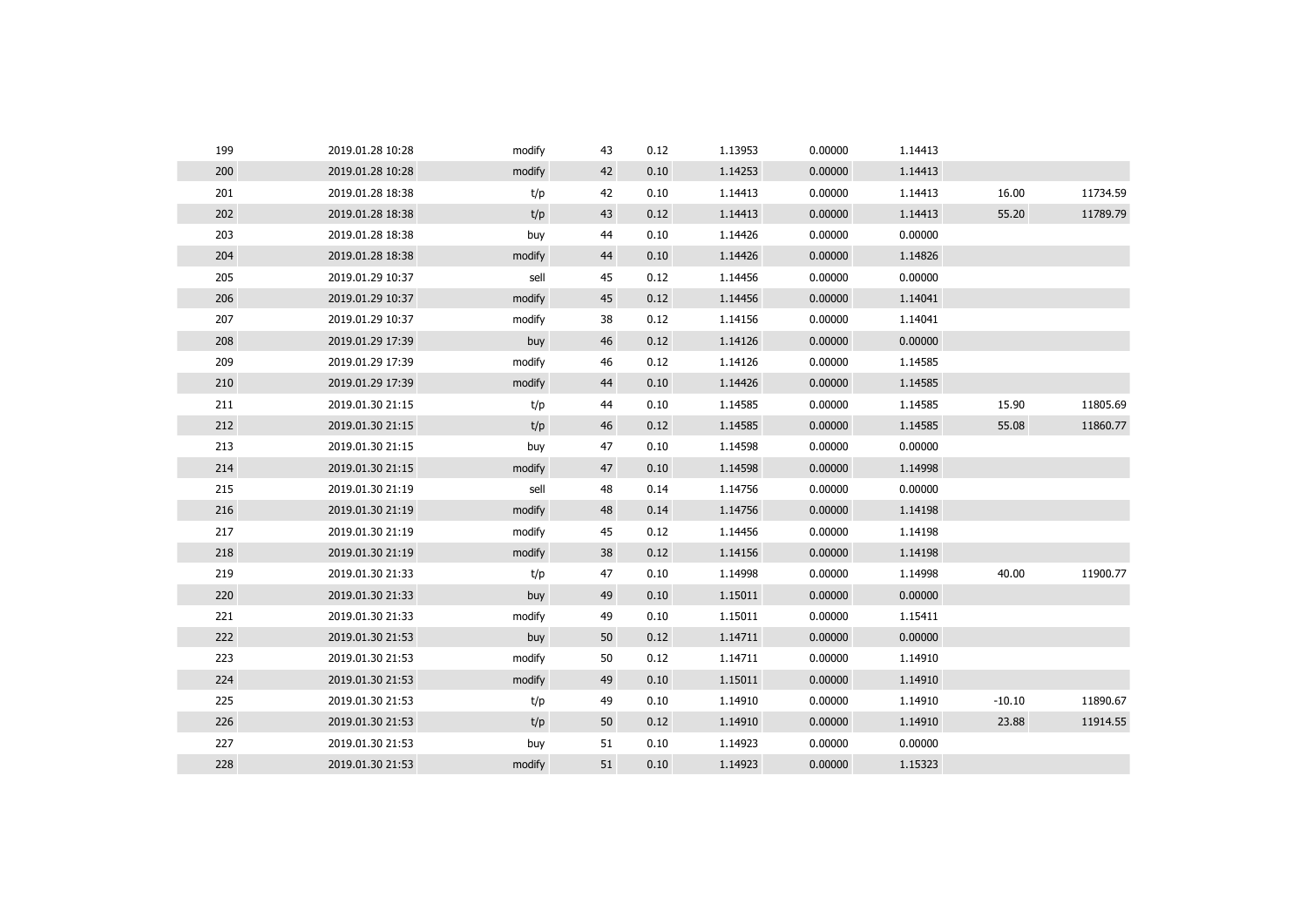| 229 | 2019.01.31 05:04 | sell   | 52 | 0.17 | 1.15056 | 0.00000 | 0.00000 |          |          |
|-----|------------------|--------|----|------|---------|---------|---------|----------|----------|
| 230 | 2019.01.31 05:04 | modify | 52 | 0.17 | 1.15056 | 0.00000 | 1.14394 |          |          |
| 231 | 2019.01.31 05:04 | modify | 48 | 0.14 | 1.14756 | 0.00000 | 1.14394 |          |          |
| 232 | 2019.01.31 05:04 | modify | 45 | 0.12 | 1.14456 | 0.00000 | 1.14394 |          |          |
| 233 | 2019.01.31 05:04 | modify | 38 | 0.12 | 1.14156 | 0.00000 | 1.14394 |          |          |
| 234 | 2019.01.31 18:28 | buy    | 53 | 0.12 | 1.14623 | 0.00000 | 0.00000 |          |          |
| 235 | 2019.01.31 18:28 | modify | 53 | 0.12 | 1.14623 | 0.00000 | 1.14983 |          |          |
| 236 | 2019.01.31 18:28 | modify | 51 | 0.10 | 1.14923 | 0.00000 | 1.14983 |          |          |
| 237 | 2019.01.31 19:38 | t/p    | 38 | 0.12 | 1.14394 | 0.00000 | 1.14394 | $-28.56$ | 11885.99 |
| 238 | 2019.01.31 19:38 | t/p    | 45 | 0.12 | 1.14394 | 0.00000 | 1.14394 | 7.44     | 11893.43 |
| 239 | 2019.01.31 19:38 | t/p    | 48 | 0.14 | 1.14394 | 0.00000 | 1.14394 | 50.68    | 11944.11 |
| 240 | 2019.01.31 19:38 | t/p    | 52 | 0.17 | 1.14394 | 0.00000 | 1.14394 | 112.54   | 12056.65 |
| 241 | 2019.02.04 05:00 | sell   | 54 | 0.10 | 1.14525 | 0.00000 | 0.00000 |          |          |
| 242 | 2019.02.04 05:00 | modify | 54 | 0.10 | 1.14525 | 0.00000 | 1.14125 |          |          |
| 243 | 2019.02.04 16:36 | buy    | 55 | 0.14 | 1.14323 | 0.00000 | 0.00000 |          |          |
| 244 | 2019.02.04 16:36 | modify | 55 | 0.14 | 1.14323 | 0.00000 | 1.14876 |          |          |
| 245 | 2019.02.04 16:36 | modify | 53 | 0.12 | 1.14623 | 0.00000 | 1.14876 |          |          |
| 246 | 2019.02.04 16:36 | modify | 51 | 0.10 | 1.14923 | 0.00000 | 1.14876 |          |          |
| 247 | 2019.02.05 10:39 | t/p    | 54 | 0.10 | 1.14125 | 0.00000 | 1.14125 | 40.00    | 12096.65 |
| 248 | 2019.02.05 10:39 | sell   | 56 | 0.10 | 1.14112 | 0.00000 | 0.00000 |          |          |
| 249 | 2019.02.05 10:39 | modify | 56 | 0.10 | 1.14112 | 0.00000 | 1.13712 |          |          |
| 250 | 2019.02.05 18:38 | buy    | 57 | 0.17 | 1.14023 | 0.00000 | 0.00000 |          |          |
| 251 | 2019.02.05 18:38 | modify | 57 | 0.17 | 1.14023 | 0.00000 | 1.14661 |          |          |
| 252 | 2019.02.05 18:38 | modify | 55 | 0.14 | 1.14323 | 0.00000 | 1.14661 |          |          |
| 253 | 2019.02.05 18:38 | modify | 53 | 0.12 | 1.14623 | 0.00000 | 1.14661 |          |          |
| 254 | 2019.02.05 18:38 | modify | 51 | 0.10 | 1.14923 | 0.00000 | 1.14661 |          |          |
| 255 | 2019.02.06 20:19 | buy    | 58 | 0.21 | 1.13723 | 0.00000 | 0.00000 |          |          |
| 256 | 2019.02.06 20:19 | modify | 58 | 0.21 | 1.13723 | 0.00000 | 1.14501 |          |          |
| 257 | 2019.02.06 20:19 | modify | 57 | 0.17 | 1.14023 | 0.00000 | 1.14501 |          |          |
| 258 | 2019.02.06 20:19 | modify | 55 | 0.14 | 1.14323 | 0.00000 | 1.14501 |          |          |
|     |                  |        |    |      |         |         |         |          |          |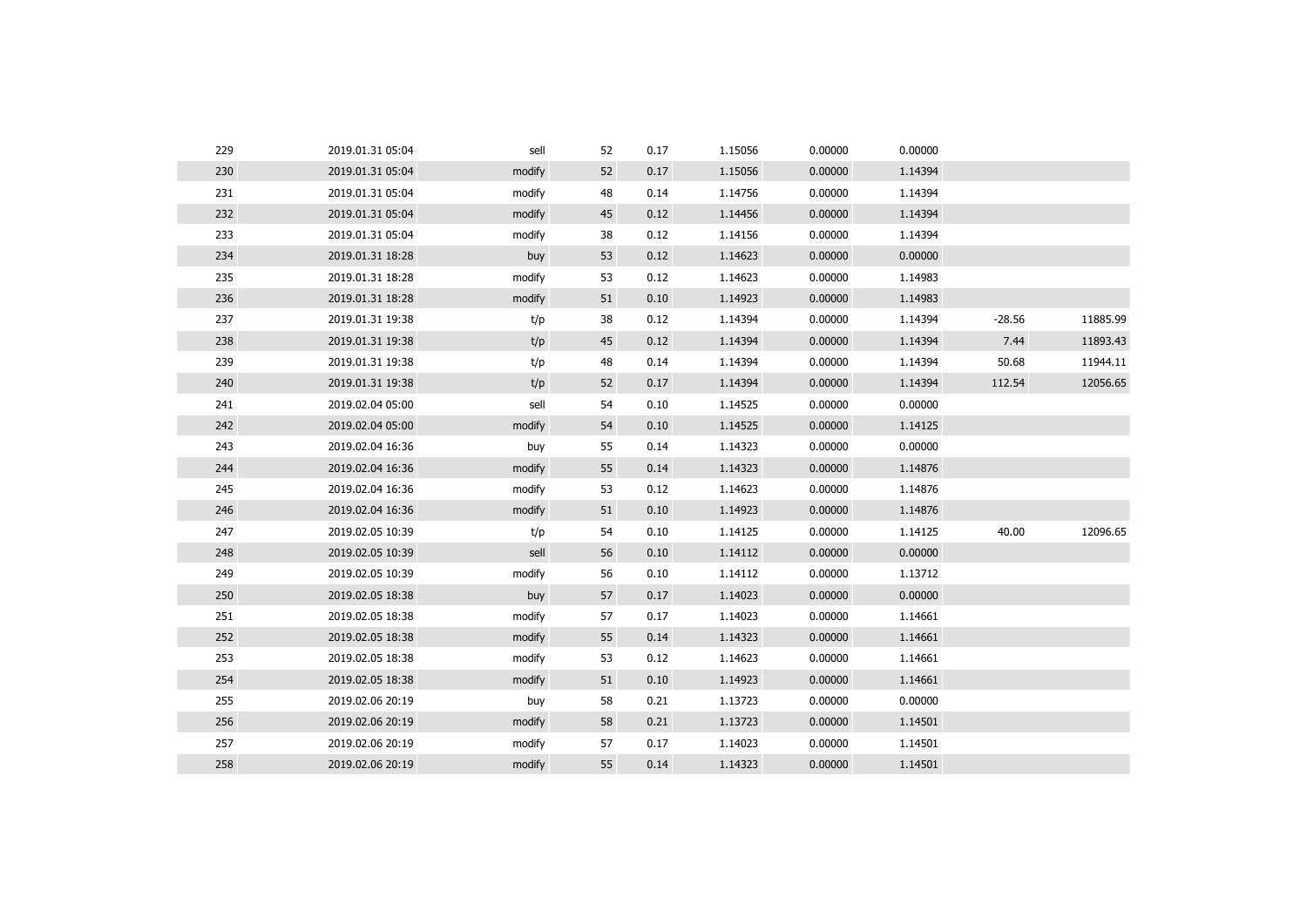| 259 | 2019.02.06 20:19 | modify | 53 | 0.12 | 1.14623 | 0.00000 | 1.14501 |       |          |
|-----|------------------|--------|----|------|---------|---------|---------|-------|----------|
| 260 | 2019.02.06 20:19 | modify | 51 | 0.10 | 1.14923 | 0.00000 | 1.14501 |       |          |
| 261 | 2019.02.06 20:26 | t/p    | 56 | 0.10 | 1.13712 | 0.00000 | 1.13712 | 40.00 | 12136.65 |
| 262 | 2019.02.06 20:26 | sell   | 59 | 0.10 | 1.13699 | 0.00000 | 0.00000 |       |          |
| 263 | 2019.02.06 20:26 | modify | 59 | 0.10 | 1.13699 | 0.00000 | 1.13299 |       |          |
| 264 | 2019.02.07 11:31 | buy    | 60 | 0.25 | 1.13423 | 0.00000 | 0.00000 |       |          |
| 265 | 2019.02.07 11:31 | modify | 60 | 0.25 | 1.13423 | 0.00000 | 1.14285 |       |          |
| 266 | 2019.02.07 11:31 | modify | 58 | 0.21 | 1.13723 | 0.00000 | 1.14285 |       |          |
| 267 | 2019.02.07 11:31 | modify | 57 | 0.17 | 1.14023 | 0.00000 | 1.14285 |       |          |
| 268 | 2019.02.07 11:31 | modify | 55 | 0.14 | 1.14323 | 0.00000 | 1.14285 |       |          |
| 269 | 2019.02.07 11:31 | modify | 53 | 0.12 | 1.14623 | 0.00000 | 1.14285 |       |          |
| 270 | 2019.02.07 11:31 | modify | 51 | 0.10 | 1.14923 | 0.00000 | 1.14285 |       |          |
| 271 | 2019.02.07 13:29 | t/p    | 59 | 0.10 | 1.13299 | 0.00000 | 1.13299 | 40.00 | 12176.65 |
| 272 | 2019.02.07 13:29 | sell   | 61 | 0.10 | 1.13286 | 0.00000 | 0.00000 |       |          |
| 273 | 2019.02.07 13:29 | modify | 61 | 0.10 | 1.13286 | 0.00000 | 1.12886 |       |          |
| 274 | 2019.02.07 19:14 | sell   | 62 | 0.12 | 1.13586 | 0.00000 | 0.00000 |       |          |
| 275 | 2019.02.11 10:36 | buy    | 63 | 0.30 | 1.13123 | 0.00000 | 0.00000 |       |          |
| 276 | 2019.02.11 10:36 | modify | 63 | 0.30 | 1.13123 | 0.00000 | 1.14055 |       |          |
| 277 | 2019.02.11 10:36 | modify | 60 | 0.25 | 1.13423 | 0.00000 | 1.14055 |       |          |
| 278 | 2019.02.11 10:36 | modify | 58 | 0.21 | 1.13723 | 0.00000 | 1.14055 |       |          |
| 279 | 2019.02.11 10:36 | modify | 57 | 0.17 | 1.14023 | 0.00000 | 1.14055 |       |          |
| 280 | 2019.02.11 10:36 | modify | 55 | 0.14 | 1.14323 | 0.00000 | 1.14055 |       |          |
| 281 | 2019.02.11 10:36 | modify | 53 | 0.12 | 1.14623 | 0.00000 | 1.14055 |       |          |
| 282 | 2019.02.11 10:36 | modify | 51 | 0.10 | 1.14923 | 0.00000 | 1.14055 |       |          |
| 283 | 2019.02.11 16:37 | t/p    | 61 | 0.10 | 1.12886 | 0.00000 | 1.12886 | 40.00 | 12216.65 |
| 284 | 2019.02.11 17:36 | buy    | 64 | 0.36 | 1.12823 | 0.00000 | 0.00000 |       |          |
| 285 | 2019.02.11 17:36 | modify | 64 | 0.36 | 1.12823 | 0.00000 | 1.13892 |       |          |
| 286 | 2019.02.11 17:36 | modify | 63 | 0.30 | 1.13123 | 0.00000 | 1.13892 |       |          |
| 287 | 2019.02.11 17:36 | modify | 60 | 0.25 | 1.13423 | 0.00000 | 1.13892 |       |          |
| 288 | 2019.02.11 17:36 | modify | 58 | 0.21 | 1.13723 | 0.00000 | 1.13892 |       |          |
|     |                  |        |    |      |         |         |         |       |          |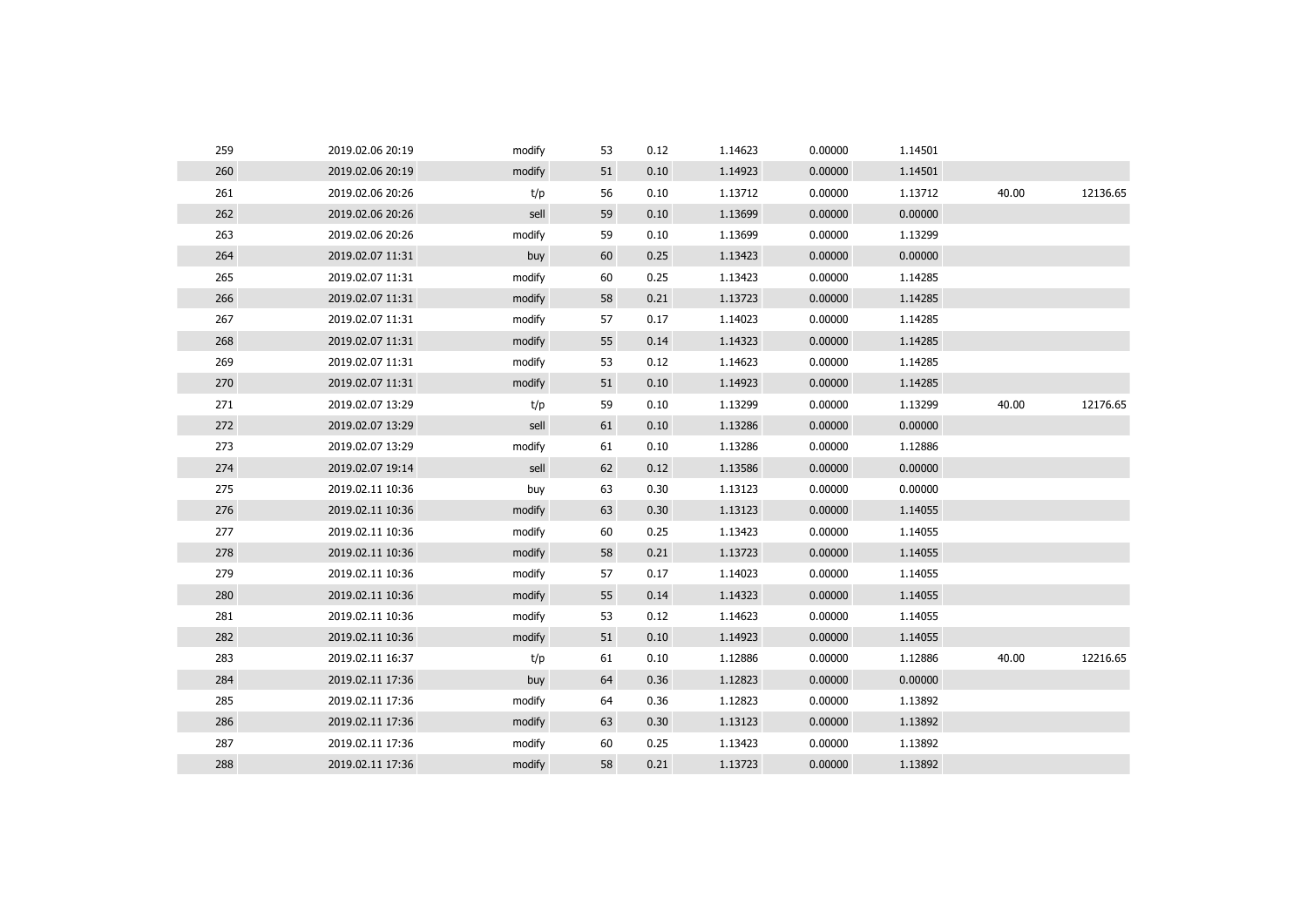| 289 | 2019.02.11 17:36 | modify | 57 | 0.17 | 1.14023 | 0.00000 | 1.13892 |           |          |
|-----|------------------|--------|----|------|---------|---------|---------|-----------|----------|
| 290 | 2019.02.11 17:36 | modify | 55 | 0.14 | 1.14323 | 0.00000 | 1.13892 |           |          |
| 291 | 2019.02.11 17:36 | modify | 53 | 0.12 | 1.14623 | 0.00000 | 1.13892 |           |          |
| 292 | 2019.02.11 17:36 | modify | 51 | 0.10 | 1.14923 | 0.00000 | 1.13892 |           |          |
| 293 | 2019.02.14 00:38 | buy    | 65 | 0.43 | 1.12523 | 0.00000 | 0.00000 |           |          |
| 294 | 2019.02.14 00:38 | modify | 65 | 0.43 | 1.12523 | 0.00000 | 1.13683 |           |          |
| 295 | 2019.02.14 00:38 | modify | 64 | 0.36 | 1.12823 | 0.00000 | 1.13683 |           |          |
| 296 | 2019.02.14 00:38 | modify | 63 | 0.30 | 1.13123 | 0.00000 | 1.13683 |           |          |
| 297 | 2019.02.14 00:38 | modify | 60 | 0.25 | 1.13423 | 0.00000 | 1.13683 |           |          |
| 298 | 2019.02.14 00:38 | modify | 58 | 0.21 | 1.13723 | 0.00000 | 1.13683 |           |          |
| 299 | 2019.02.14 00:38 | modify | 57 | 0.17 | 1.14023 | 0.00000 | 1.13683 |           |          |
| 300 | 2019.02.14 00:38 | modify | 55 | 0.14 | 1.14323 | 0.00000 | 1.13683 |           |          |
| 301 | 2019.02.14 00:38 | modify | 53 | 0.12 | 1.14623 | 0.00000 | 1.13683 |           |          |
| 302 | 2019.02.14 00:38 | modify | 51 | 0.10 | 1.14923 | 0.00000 | 1.13683 |           |          |
| 303 | 2019.02.20 18:39 | t/p    | 51 | 0.10 | 1.13683 | 0.00000 | 1.13683 | $-124.00$ | 12092.65 |
| 304 | 2019.02.20 18:39 | t/p    | 53 | 0.12 | 1.13683 | 0.00000 | 1.13683 | $-112.80$ | 11979.85 |
| 305 | 2019.02.20 18:39 | t/p    | 55 | 0.14 | 1.13683 | 0.00000 | 1.13683 | $-89.60$  | 11890.25 |
| 306 | 2019.02.20 18:39 | t/p    | 57 | 0.17 | 1.13683 | 0.00000 | 1.13683 | $-57.80$  | 11832.45 |
| 307 | 2019.02.20 18:39 | t/p    | 58 | 0.21 | 1.13683 | 0.00000 | 1.13683 | $-8.40$   | 11824.05 |
| 308 | 2019.02.20 18:39 | t/p    | 60 | 0.25 | 1.13683 | 0.00000 | 1.13683 | 65.00     | 11889.05 |
| 309 | 2019.02.20 18:39 | t/p    | 63 | 0.30 | 1.13683 | 0.00000 | 1.13683 | 168.00    | 12057.05 |
| 310 | 2019.02.20 18:39 | t/p    | 64 | 0.36 | 1.13683 | 0.00000 | 1.13683 | 309.60    | 12366.65 |
| 311 | 2019.02.20 18:39 | t/p    | 65 | 0.43 | 1.13683 | 0.00000 | 1.13683 | 498.80    | 12865.45 |
| 312 | 2019.02.20 18:39 | buy    | 66 | 0.10 | 1.13696 | 0.00000 | 0.00000 |           |          |
| 313 | 2019.02.20 18:39 | modify | 66 | 0.10 | 1.13696 | 0.00000 | 1.14096 |           |          |
| 314 | 2019.02.20 21:38 | buy    | 67 | 0.12 | 1.13396 | 0.00000 | 0.00000 |           |          |
| 315 | 2019.02.20 21:38 | modify | 67 | 0.12 | 1.13396 | 0.00000 | 1.13851 |           |          |
| 316 | 2019.02.20 21:38 | modify | 66 | 0.10 | 1.13696 | 0.00000 | 1.13851 |           |          |
| 317 | 2019.02.26 21:17 | t/p    | 66 | 0.10 | 1.13851 | 0.00000 | 1.13851 | 15.50     | 12880.95 |
| 318 | 2019.02.26 21:17 | t/p    | 67 | 0.12 | 1.13851 | 0.00000 | 1.13851 | 54.60     | 12935.55 |
|     |                  |        |    |      |         |         |         |           |          |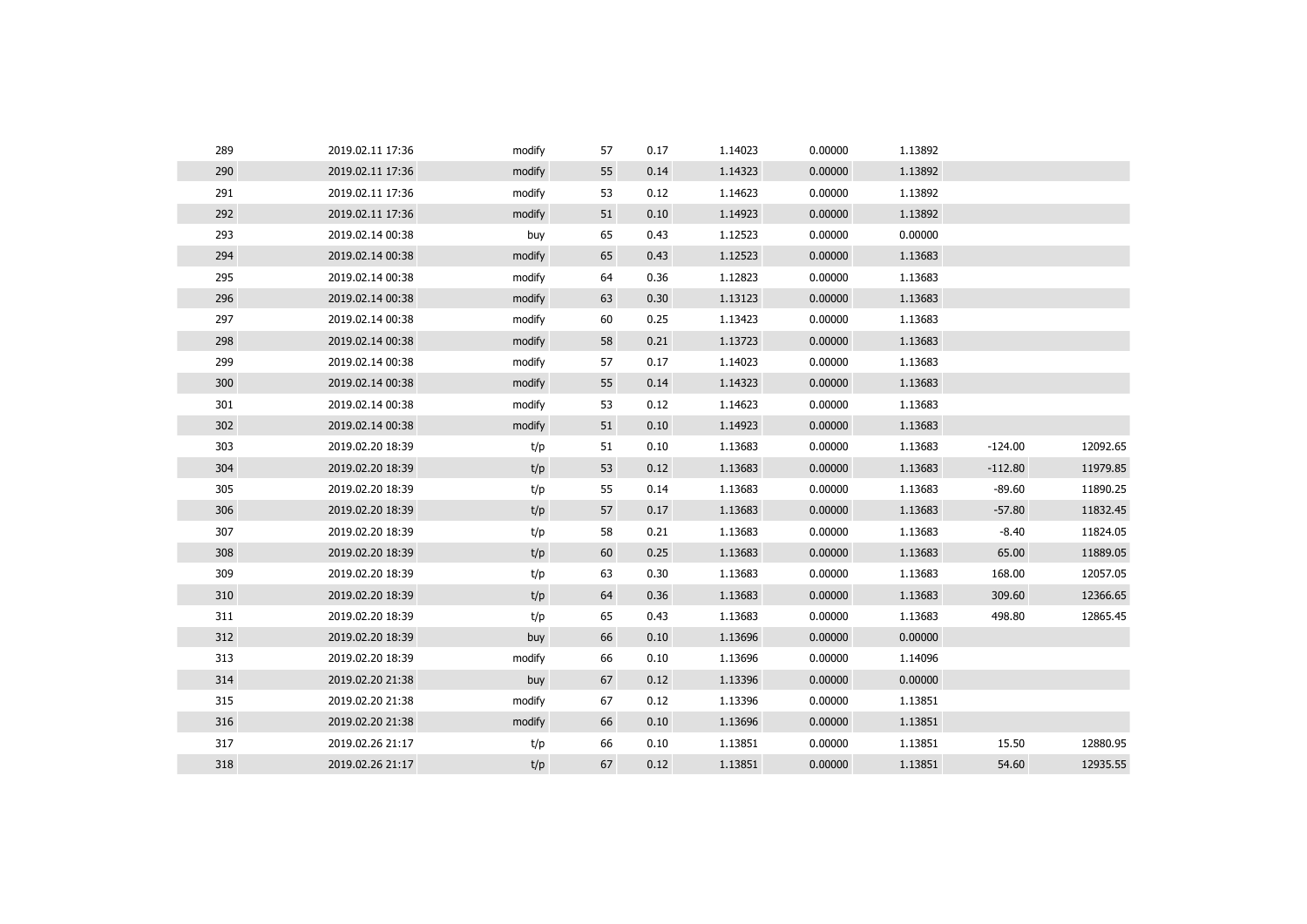| 319 | 2019.02.26 21:17 | buy    | 68 | 0.10 | 1.13864 | 0.00000 | 0.00000 |       |          |
|-----|------------------|--------|----|------|---------|---------|---------|-------|----------|
| 320 | 2019.02.26 21:17 | modify | 68 | 0.10 | 1.13864 | 0.00000 | 1.14264 |       |          |
| 321 | 2019.02.26 21:19 | sell   | 69 | 0.12 | 1.13886 | 0.00000 | 0.00000 |       |          |
| 322 | 2019.02.26 21:19 | modify | 69 | 0.12 | 1.13886 | 0.00000 | 1.13474 |       |          |
| 323 | 2019.02.26 21:19 | modify | 62 | 0.12 | 1.13586 | 0.00000 | 1.13474 |       |          |
| 324 | 2019.03.01 10:38 | buy    | 70 | 0.12 | 1.13564 | 0.00000 | 0.00000 |       |          |
| 325 | 2019.03.01 10:38 | modify | 70 | 0.12 | 1.13564 | 0.00000 | 1.14019 |       |          |
| 326 | 2019.03.01 10:38 | modify | 68 | 0.10 | 1.13864 | 0.00000 | 1.14019 |       |          |
| 327 | 2019.03.01 17:03 | t/p    | 68 | 0.10 | 1.14019 | 0.00000 | 1.14019 | 15.50 | 12951.05 |
| 328 | 2019.03.01 17:03 | t/p    | 70 | 0.12 | 1.14019 | 0.00000 | 1.14019 | 54.60 | 13005.65 |
| 329 | 2019.03.01 17:03 | buy    | 71 | 0.10 | 1.14032 | 0.00000 | 0.00000 |       |          |
| 330 | 2019.03.01 17:03 | modify | 71 | 0.10 | 1.14032 | 0.00000 | 1.14432 |       |          |
| 331 | 2019.03.01 19:19 | buy    | 72 | 0.12 | 1.13732 | 0.00000 | 0.00000 |       |          |
| 332 | 2019.03.01 19:19 | modify | 72 | 0.12 | 1.13732 | 0.00000 | 1.14099 |       |          |
| 333 | 2019.03.01 19:19 | modify | 71 | 0.10 | 1.14032 | 0.00000 | 1.14099 |       |          |
| 334 | 2019.03.04 10:27 | t/p    | 62 | 0.12 | 1.13474 | 0.00000 | 1.13474 | 13.44 | 13019.09 |
| 335 | 2019.03.04 10:27 | t/p    | 69 | 0.12 | 1.13474 | 0.00000 | 1.13474 | 49.44 | 13068.53 |
| 336 | 2019.03.04 10:27 | sell   | 73 | 0.10 | 1.13461 | 0.00000 | 0.00000 |       |          |
| 337 | 2019.03.04 10:27 | modify | 73 | 0.10 | 1.13461 | 0.00000 | 1.13061 |       |          |
| 338 | 2019.03.04 10:29 | buy    | 74 | 0.14 | 1.13432 | 0.00000 | 0.00000 |       |          |
| 339 | 2019.03.04 10:29 | modify | 74 | 0.14 | 1.13432 | 0.00000 | 1.13947 |       |          |
| 340 | 2019.03.04 10:29 | modify | 72 | 0.12 | 1.13732 | 0.00000 | 1.13947 |       |          |
| 341 | 2019.03.04 10:29 | modify | 71 | 0.10 | 1.14032 | 0.00000 | 1.13947 |       |          |
| 342 | 2019.03.04 17:37 | buy    | 75 | 0.17 | 1.13132 | 0.00000 | 0.00000 |       |          |
| 343 | 2019.03.04 17:37 | modify | 75 | 0.17 | 1.13132 | 0.00000 | 1.13808 |       |          |
| 344 | 2019.03.04 17:37 | modify | 74 | 0.14 | 1.13432 | 0.00000 | 1.13808 |       |          |
| 345 | 2019.03.04 17:37 | modify | 72 | 0.12 | 1.13732 | 0.00000 | 1.13808 |       |          |
| 346 | 2019.03.04 17:37 | modify | 71 | 0.10 | 1.14032 | 0.00000 | 1.13808 |       |          |
| 347 | 2019.03.05 17:19 | t/p    | 73 | 0.10 | 1.13061 | 0.00000 | 1.13061 | 40.00 | 13108.53 |
| 348 | 2019.03.05 17:19 | sell   | 76 | 0.10 | 1.13048 | 0.00000 | 0.00000 |       |          |
|     |                  |        |    |      |         |         |         |       |          |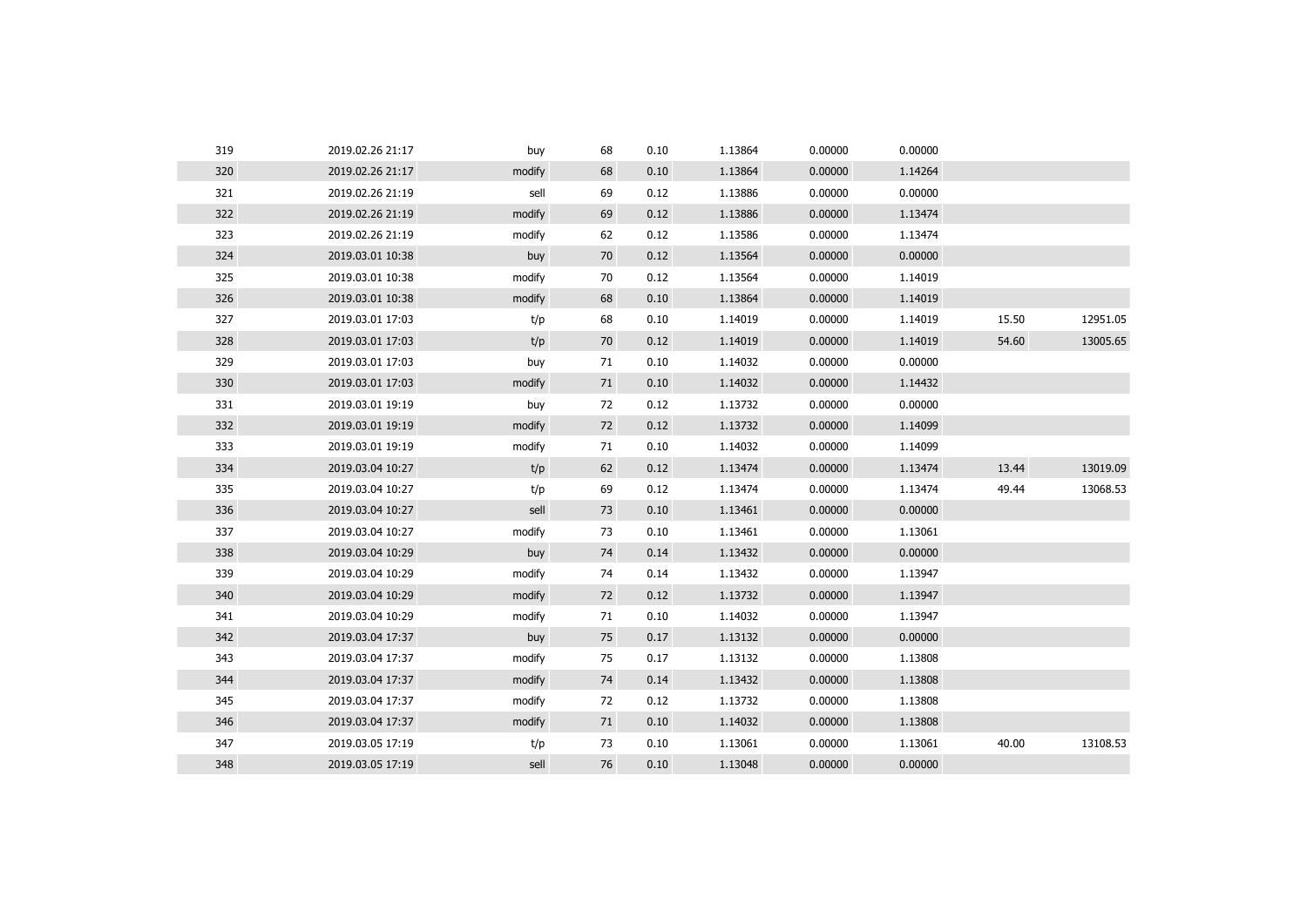| 349 | 2019.03.05 17:19 | modify | 76 | 0.10 | 1.13048 | 0.00000 | 1.12648 |       |          |
|-----|------------------|--------|----|------|---------|---------|---------|-------|----------|
| 350 | 2019.03.07 14:37 | buy    | 77 | 0.21 | 1.12832 | 0.00000 | 0.00000 |       |          |
| 351 | 2019.03.07 14:37 | modify | 77 | 0.21 | 1.12832 | 0.00000 | 1.13590 |       |          |
| 352 | 2019.03.07 14:37 | modify | 75 | 0.17 | 1.13132 | 0.00000 | 1.13590 |       |          |
| 353 | 2019.03.07 14:37 | modify | 74 | 0.14 | 1.13432 | 0.00000 | 1.13590 |       |          |
| 354 | 2019.03.07 14:37 | modify | 72 | 0.12 | 1.13732 | 0.00000 | 1.13590 |       |          |
| 355 | 2019.03.07 14:37 | modify | 71 | 0.10 | 1.14032 | 0.00000 | 1.13590 |       |          |
| 356 | 2019.03.07 15:28 | t/p    | 76 | 0.10 | 1.12648 | 0.00000 | 1.12648 | 40.00 | 13148.53 |
| 357 | 2019.03.07 15:28 | sell   | 78 | 0.10 | 1.12635 | 0.00000 | 0.00000 |       |          |
| 358 | 2019.03.07 15:28 | modify | 78 | 0.10 | 1.12635 | 0.00000 | 1.12235 |       |          |
| 359 | 2019.03.07 16:18 | buy    | 79 | 0.25 | 1.12532 | 0.00000 | 0.00000 |       |          |
| 360 | 2019.03.07 16:18 | modify | 79 | 0.25 | 1.12532 | 0.00000 | 1.13378 |       |          |
| 361 | 2019.03.07 16:18 | modify | 77 | 0.21 | 1.12832 | 0.00000 | 1.13378 |       |          |
| 362 | 2019.03.07 16:18 | modify | 75 | 0.17 | 1.13132 | 0.00000 | 1.13378 |       |          |
| 363 | 2019.03.07 16:18 | modify | 74 | 0.14 | 1.13432 | 0.00000 | 1.13378 |       |          |
| 364 | 2019.03.07 16:18 | modify | 72 | 0.12 | 1.13732 | 0.00000 | 1.13378 |       |          |
| 365 | 2019.03.07 16:18 | modify | 71 | 0.10 | 1.14032 | 0.00000 | 1.13378 |       |          |
| 366 | 2019.03.07 18:26 | t/p    | 78 | 0.10 | 1.12235 | 0.00000 | 1.12235 | 40.00 | 13188.53 |
| 367 | 2019.03.07 18:26 | sell   | 80 | 0.10 | 1.12222 | 0.00000 | 0.00000 |       |          |
| 368 | 2019.03.07 18:26 | modify | 80 | 0.10 | 1.12222 | 0.00000 | 1.11822 |       |          |
| 369 | 2019.03.07 18:26 | buy    | 81 | 0.30 | 1.12232 | 0.00000 | 0.00000 |       |          |
| 370 | 2019.03.07 18:26 | modify | 81 | 0.30 | 1.12232 | 0.00000 | 1.13166 |       |          |
| 371 | 2019.03.07 18:26 | modify | 79 | 0.25 | 1.12532 | 0.00000 | 1.13166 |       |          |
| 372 | 2019.03.07 18:26 | modify | 77 | 0.21 | 1.12832 | 0.00000 | 1.13166 |       |          |
| 373 | 2019.03.07 18:26 | modify | 75 | 0.17 | 1.13132 | 0.00000 | 1.13166 |       |          |
| 374 | 2019.03.07 18:26 | modify | 74 | 0.14 | 1.13432 | 0.00000 | 1.13166 |       |          |
| 375 | 2019.03.07 18:26 | modify | 72 | 0.12 | 1.13732 | 0.00000 | 1.13166 |       |          |
| 376 | 2019.03.07 18:26 | modify | 71 | 0.10 | 1.14032 | 0.00000 | 1.13166 |       |          |
| 377 | 2019.03.07 21:29 | buy    | 82 | 0.36 | 1.11932 | 0.00000 | 0.00000 |       |          |
| 378 | 2019.03.07 21:29 | modify | 82 | 0.36 | 1.11932 | 0.00000 | 1.12974 |       |          |
|     |                  |        |    |      |         |         |         |       |          |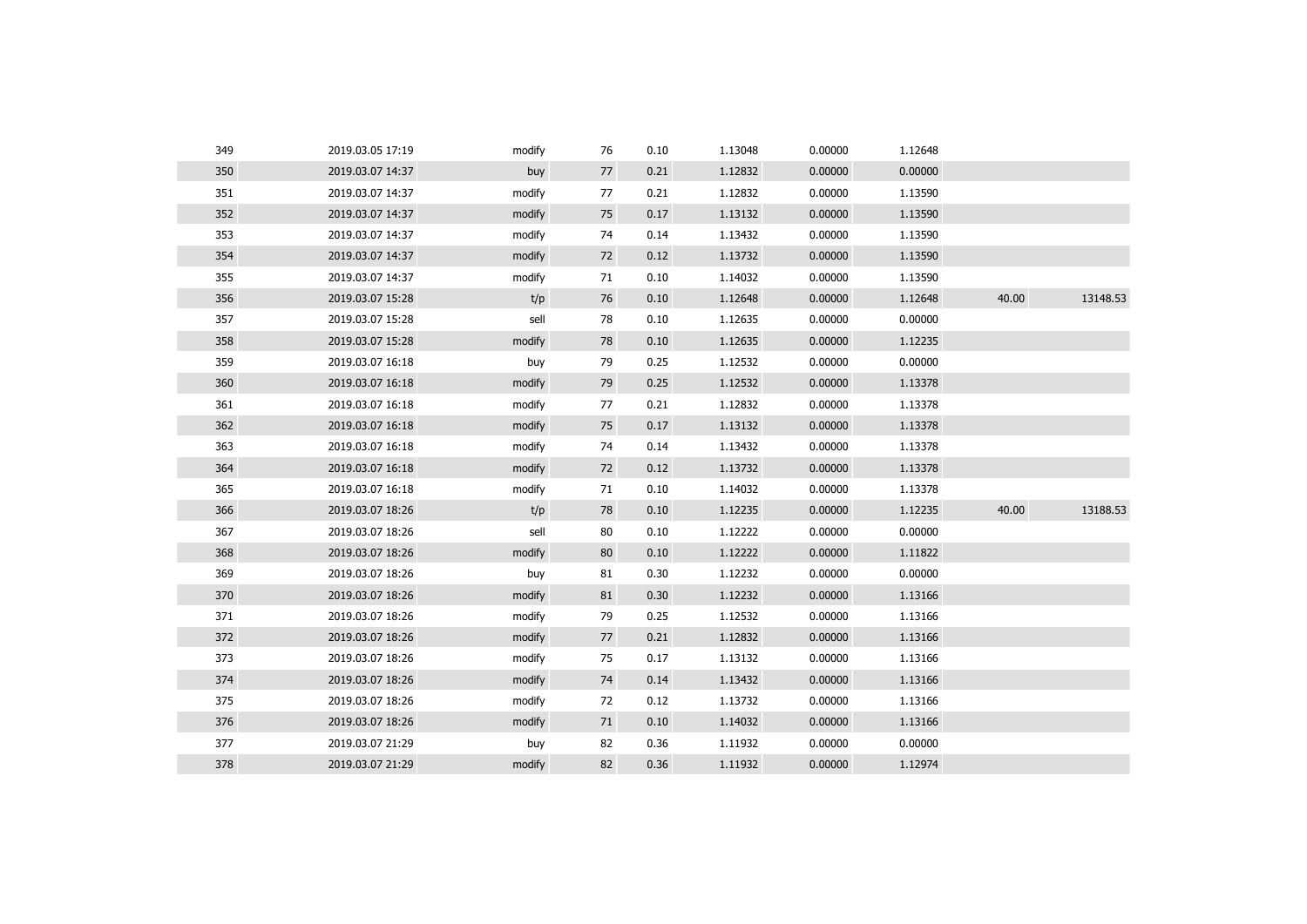| 379 | 2019.03.07 21:29 | modify | 81 | 0.30 | 1.12232 | 0.00000 | 1.12974 |           |          |
|-----|------------------|--------|----|------|---------|---------|---------|-----------|----------|
| 380 | 2019.03.07 21:29 | modify | 79 | 0.25 | 1.12532 | 0.00000 | 1.12974 |           |          |
| 381 | 2019.03.07 21:29 | modify | 77 | 0.21 | 1.12832 | 0.00000 | 1.12974 |           |          |
| 382 | 2019.03.07 21:29 | modify | 75 | 0.17 | 1.13132 | 0.00000 | 1.12974 |           |          |
| 383 | 2019.03.07 21:29 | modify | 74 | 0.14 | 1.13432 | 0.00000 | 1.12974 |           |          |
| 384 | 2019.03.07 21:29 | modify | 72 | 0.12 | 1.13732 | 0.00000 | 1.12974 |           |          |
| 385 | 2019.03.07 21:29 | modify | 71 | 0.10 | 1.14032 | 0.00000 | 1.12974 |           |          |
| 386 | 2019.03.07 21:38 | t/p    | 80 | 0.10 | 1.11822 | 0.00000 | 1.11822 | 40.00     | 13228.53 |
| 387 | 2019.03.07 21:38 | sell   | 83 | 0.10 | 1.11809 | 0.00000 | 0.00000 |           |          |
| 388 | 2019.03.07 21:38 | modify | 83 | 0.10 | 1.11809 | 0.00000 | 1.11409 |           |          |
| 389 | 2019.03.08 10:14 | sell   | 84 | 0.12 | 1.12109 | 0.00000 | 0.00000 |           |          |
| 390 | 2019.03.12 21:37 | t/p    | 71 | 0.10 | 1.12974 | 0.00000 | 1.12974 | $-105.80$ | 13122.73 |
| 391 | 2019.03.12 21:37 | t/p    | 72 | 0.12 | 1.12974 | 0.00000 | 1.12974 | $-90.96$  | 13031.77 |
| 392 | 2019.03.12 21:37 | t/p    | 74 | 0.14 | 1.12974 | 0.00000 | 1.12974 | $-64.12$  | 12967.65 |
| 393 | 2019.03.12 21:37 | t/p    | 75 | 0.17 | 1.12974 | 0.00000 | 1.12974 | $-26.86$  | 12940.79 |
| 394 | 2019.03.12 21:37 | t/p    | 77 | 0.21 | 1.12974 | 0.00000 | 1.12974 | 29.82     | 12970.61 |
| 395 | 2019.03.12 21:37 | t/p    | 79 | 0.25 | 1.12974 | 0.00000 | 1.12974 | 110.50    | 13081.11 |
| 396 | 2019.03.12 21:37 | t/p    | 81 | 0.30 | 1.12974 | 0.00000 | 1.12974 | 222.60    | 13303.71 |
| 397 | 2019.03.12 21:37 | t/p    | 82 | 0.36 | 1.12974 | 0.00000 | 1.12974 | 375.12    | 13678.83 |
| 398 | 2019.03.12 21:37 | sell   | 85 | 0.14 | 1.12974 | 0.00000 | 0.00000 |           |          |
| 399 | 2019.03.12 21:37 | modify | 85 | 0.14 | 1.12974 | 0.00000 | 1.12062 |           |          |
| 400 | 2019.03.12 21:37 | modify | 84 | 0.12 | 1.12109 | 0.00000 | 1.12062 |           |          |
| 401 | 2019.03.12 21:37 | modify | 83 | 0.10 | 1.11809 | 0.00000 | 1.12062 |           |          |
| 402 | 2019.03.12 21:37 | buy    | 86 | 0.10 | 1.12986 | 0.00000 | 0.00000 |           |          |
| 403 | 2019.03.12 21:37 | modify | 86 | 0.10 | 1.12986 | 0.00000 | 1.13386 |           |          |
| 404 | 2019.03.13 21:37 | sell   | 87 | 0.17 | 1.13274 | 0.00000 | 0.00000 |           |          |
| 405 | 2019.03.13 21:37 | modify | 87 | 0.17 | 1.13274 | 0.00000 | 1.12407 |           |          |
| 406 | 2019.03.13 21:37 | modify | 85 | 0.14 | 1.12974 | 0.00000 | 1.12407 |           |          |
| 407 | 2019.03.13 21:37 | modify | 84 | 0.12 | 1.12109 | 0.00000 | 1.12407 |           |          |
| 408 | 2019.03.13 21:37 | modify | 83 | 0.10 | 1.11809 | 0.00000 | 1.12407 |           |          |
|     |                  |        |    |      |         |         |         |           |          |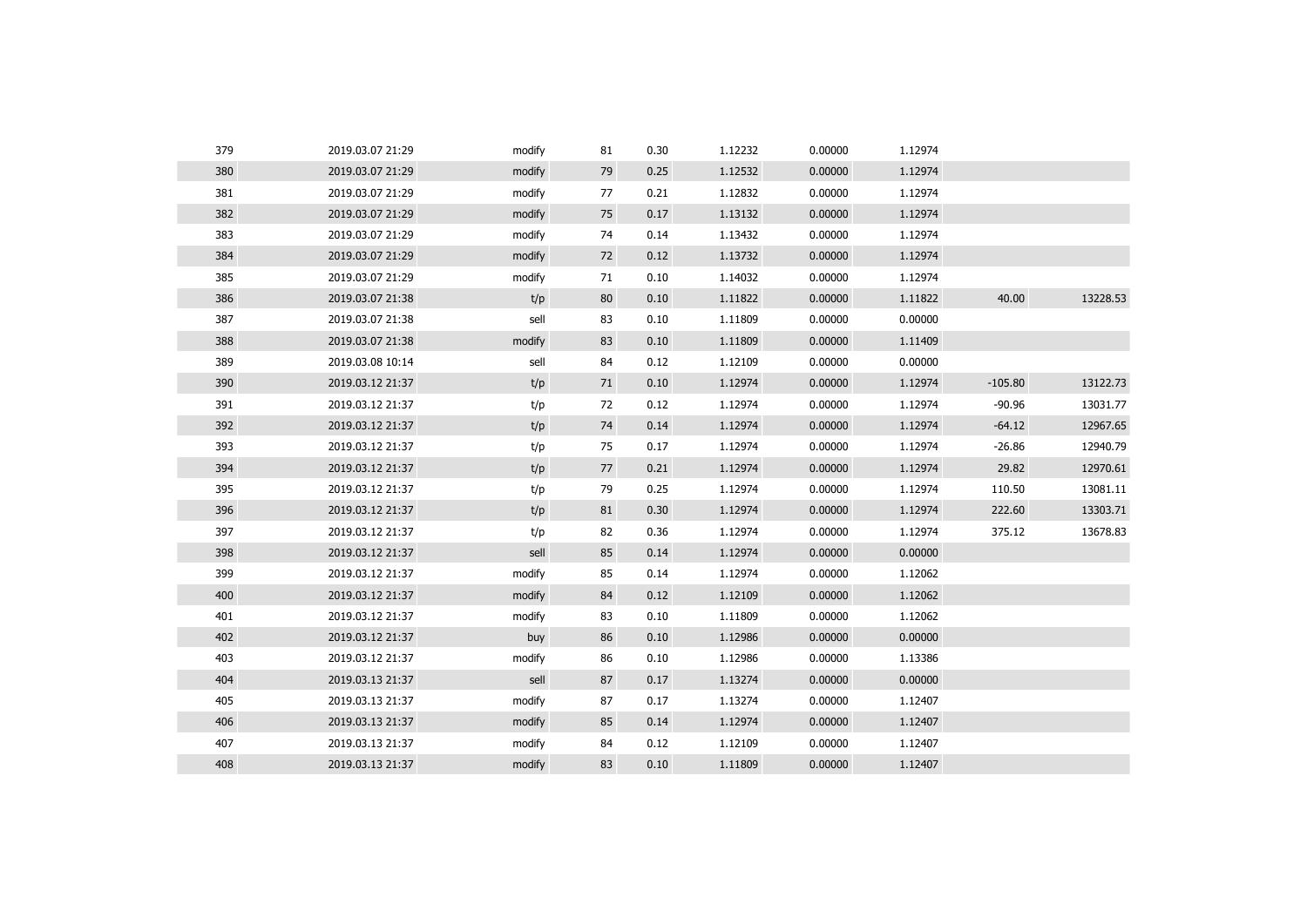| 409 | 2019.03.15 17:36 | t/p    | 86 | 0.10 | 1.13386 | 0.00000 | 1.13386 | 40.00 | 13718.83 |
|-----|------------------|--------|----|------|---------|---------|---------|-------|----------|
| 410 | 2019.03.15 17:36 | buy    | 88 | 0.10 | 1.13399 | 0.00000 | 0.00000 |       |          |
| 411 | 2019.03.15 17:36 | modify | 88 | 0.10 | 1.13399 | 0.00000 | 1.13799 |       |          |
| 412 | 2019.03.18 14:39 | sell   | 89 | 0.21 | 1.13574 | 0.00000 | 0.00000 |       |          |
| 413 | 2019.03.18 14:39 | modify | 89 | 0.21 | 1.13574 | 0.00000 | 1.12673 |       |          |
| 414 | 2019.03.18 14:39 | modify | 87 | 0.17 | 1.13274 | 0.00000 | 1.12673 |       |          |
| 415 | 2019.03.18 14:39 | modify | 85 | 0.14 | 1.12974 | 0.00000 | 1.12673 |       |          |
| 416 | 2019.03.18 14:39 | modify | 84 | 0.12 | 1.12109 | 0.00000 | 1.12673 |       |          |
| 417 | 2019.03.18 14:39 | modify | 83 | 0.10 | 1.11809 | 0.00000 | 1.12673 |       |          |
| 418 | 2019.03.20 21:02 | t/p    | 88 | 0.10 | 1.13799 | 0.00000 | 1.13799 | 40.00 | 13758.83 |
| 419 | 2019.03.20 21:02 | buy    | 90 | 0.10 | 1.13812 | 0.00000 | 0.00000 |       |          |
| 420 | 2019.03.20 21:02 | modify | 90 | 0.10 | 1.13812 | 0.00000 | 1.14212 |       |          |
| 421 | 2019.03.20 21:03 | sell   | 91 | 0.25 | 1.13874 | 0.00000 | 0.00000 |       |          |
| 422 | 2019.03.20 21:03 | modify | 91 | 0.25 | 1.13874 | 0.00000 | 1.12918 |       |          |
| 423 | 2019.03.20 21:03 | modify | 89 | 0.21 | 1.13574 | 0.00000 | 1.12918 |       |          |
| 424 | 2019.03.20 21:03 | modify | 87 | 0.17 | 1.13274 | 0.00000 | 1.12918 |       |          |
| 425 | 2019.03.20 21:03 | modify | 85 | 0.14 | 1.12974 | 0.00000 | 1.12918 |       |          |
| 426 | 2019.03.20 21:03 | modify | 84 | 0.12 | 1.12109 | 0.00000 | 1.12918 |       |          |
| 427 | 2019.03.20 21:03 | modify | 83 | 0.10 | 1.11809 | 0.00000 | 1.12918 |       |          |
| 428 | 2019.03.20 21:15 | sell   | 92 | 0.30 | 1.14174 | 0.00000 | 0.00000 |       |          |
| 429 | 2019.03.20 21:15 | modify | 92 | 0.30 | 1.14174 | 0.00000 | 1.13124 |       |          |
| 430 | 2019.03.20 21:15 | modify | 91 | 0.25 | 1.13874 | 0.00000 | 1.13124 |       |          |
| 431 | 2019.03.20 21:15 | modify | 89 | 0.21 | 1.13574 | 0.00000 | 1.13124 |       |          |
| 432 | 2019.03.20 21:15 | modify | 87 | 0.17 | 1.13274 | 0.00000 | 1.13124 |       |          |
| 433 | 2019.03.20 21:15 | modify | 85 | 0.14 | 1.12974 | 0.00000 | 1.13124 |       |          |
| 434 | 2019.03.20 21:15 | modify | 84 | 0.12 | 1.12109 | 0.00000 | 1.13124 |       |          |
| 435 | 2019.03.20 21:15 | modify | 83 | 0.10 | 1.11809 | 0.00000 | 1.13124 |       |          |
| 436 | 2019.03.20 21:16 | t/p    | 90 | 0.10 | 1.14212 | 0.00000 | 1.14212 | 40.00 | 13798.83 |
| 437 | 2019.03.20 21:16 | buy    | 93 | 0.10 | 1.14225 | 0.00000 | 0.00000 |       |          |
| 438 | 2019.03.20 21:16 | modify | 93 | 0.10 | 1.14225 | 0.00000 | 1.14625 |       |          |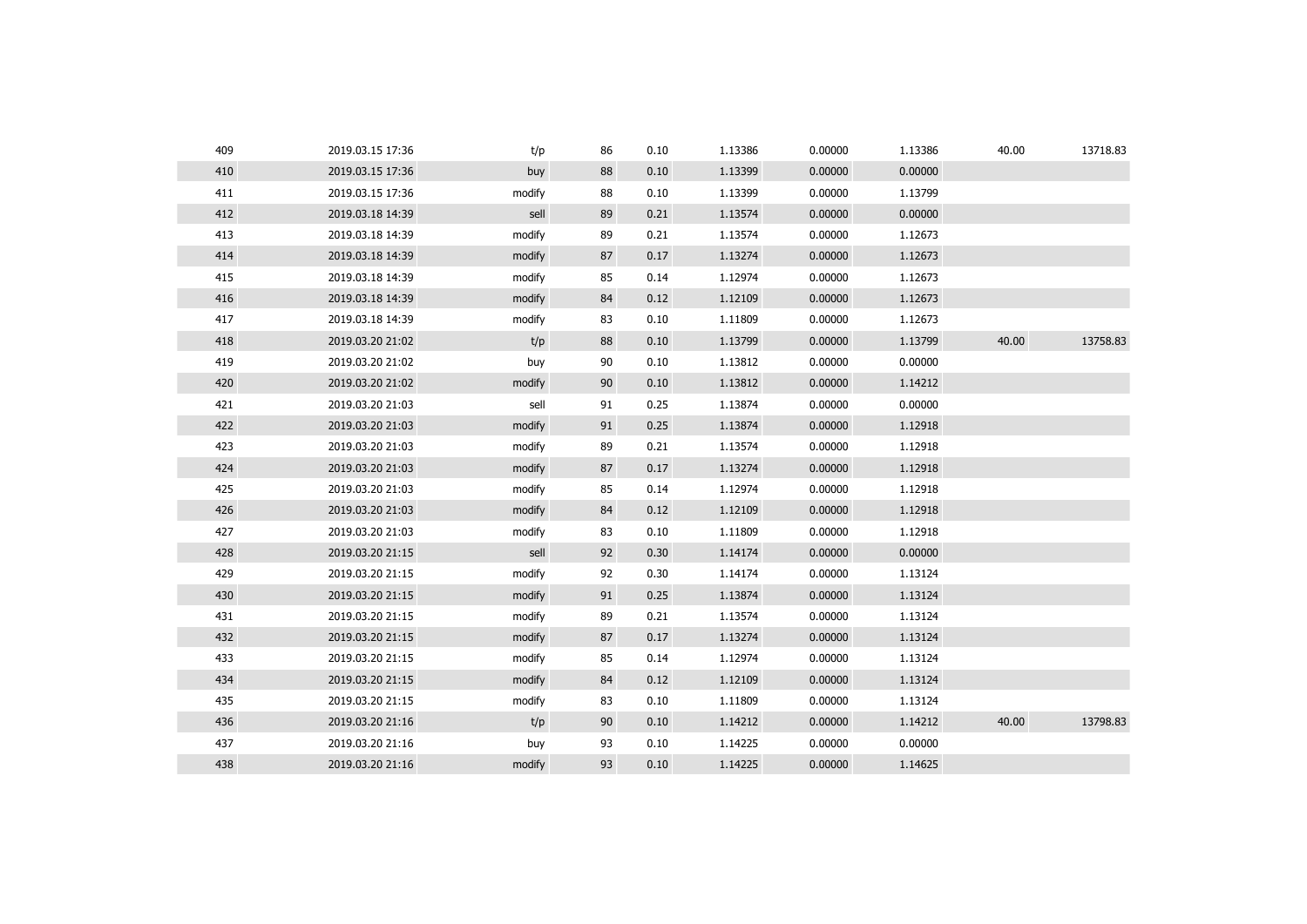| 439 | 2019.03.21 13:43 | buy    | 94  | 0.12 | 1.13925 | 0.00000 | 0.00000 |           |          |
|-----|------------------|--------|-----|------|---------|---------|---------|-----------|----------|
| 440 | 2019.03.21 18:43 | buy    | 95  | 0.14 | 1.13625 | 0.00000 | 0.00000 |           |          |
| 441 | 2019.03.21 18:43 | modify | 95  | 0.14 | 1.13625 | 0.00000 | 1.13803 |           |          |
| 442 | 2019.03.21 18:43 | modify | 94  | 0.12 | 1.13925 | 0.00000 | 1.13803 |           |          |
| 443 | 2019.03.21 18:43 | modify | 93  | 0.10 | 1.14225 | 0.00000 | 1.13803 |           |          |
| 444 | 2019.03.22 10:09 | t/p    | 93  | 0.10 | 1.13803 | 0.00000 | 1.13803 | $-42.20$  | 13756.63 |
| 445 | 2019.03.22 10:09 | t/p    | 94  | 0.12 | 1.13803 | 0.00000 | 1.13803 | $-14.64$  | 13741.99 |
| 446 | 2019.03.22 10:09 | t/p    | 95  | 0.14 | 1.13803 | 0.00000 | 1.13803 | 24.92     | 13766.91 |
| 447 | 2019.03.22 10:09 | buy    | 96  | 0.10 | 1.13816 | 0.00000 | 0.00000 |           |          |
| 448 | 2019.03.22 10:09 | modify | 96  | 0.10 | 1.13816 | 0.00000 | 1.14216 |           |          |
| 449 | 2019.03.22 11:32 | buy    | 97  | 0.12 | 1.13516 | 0.00000 | 0.00000 |           |          |
| 450 | 2019.03.22 11:32 | modify | 97  | 0.12 | 1.13516 | 0.00000 | 1.13732 |           |          |
| 451 | 2019.03.22 11:32 | modify | 96  | 0.10 | 1.13816 | 0.00000 | 1.13732 |           |          |
| 452 | 2019.03.22 11:39 | buy    | 98  | 0.14 | 1.13216 | 0.00000 | 0.00000 |           |          |
| 453 | 2019.03.22 11:39 | modify | 98  | 0.14 | 1.13216 | 0.00000 | 1.13713 |           |          |
| 454 | 2019.03.22 11:39 | modify | 97  | 0.12 | 1.13516 | 0.00000 | 1.13713 |           |          |
| 455 | 2019.03.22 11:39 | modify | 96  | 0.10 | 1.13816 | 0.00000 | 1.13713 |           |          |
| 456 | 2019.03.22 11:44 | t/p    | 83  | 0.10 | 1.13124 | 0.00000 | 1.13124 | $-131.50$ | 13635.41 |
| 457 | 2019.03.22 11:44 | t/p    | 84  | 0.12 | 1.13124 | 0.00000 | 1.13124 | $-121.80$ | 13513.61 |
| 458 | 2019.03.22 11:44 | t/p    | 85  | 0.14 | 1.13124 | 0.00000 | 1.13124 | $-21.00$  | 13492.61 |
| 459 | 2019.03.22 11:44 | t/p    | 87  | 0.17 | 1.13124 | 0.00000 | 1.13124 | 25.50     | 13518.11 |
| 460 | 2019.03.22 11:44 | t/p    | 89  | 0.21 | 1.13124 | 0.00000 | 1.13124 | 94.50     | 13612.61 |
| 461 | 2019.03.22 11:44 | t/p    | 91  | 0.25 | 1.13124 | 0.00000 | 1.13124 | 187.50    | 13800.11 |
| 462 | 2019.03.22 11:44 | t/p    | 92  | 0.30 | 1.13124 | 0.00000 | 1.13124 | 315.00    | 14115.11 |
| 463 | 2019.03.22 11:46 | buy    | 99  | 0.17 | 1.12916 | 0.00000 | 0.00000 |           |          |
| 464 | 2019.03.22 11:46 | modify | 99  | 0.17 | 1.12916 | 0.00000 | 1.13601 |           |          |
| 465 | 2019.03.22 11:46 | modify | 98  | 0.14 | 1.13216 | 0.00000 | 1.13601 |           |          |
| 466 | 2019.03.22 11:46 | modify | 97  | 0.12 | 1.13516 | 0.00000 | 1.13601 |           |          |
| 467 | 2019.03.22 11:46 | modify | 96  | 0.10 | 1.13816 | 0.00000 | 1.13601 |           |          |
| 468 | 2019.03.22 12:00 | sell   | 100 | 0.10 | 1.13016 | 0.00000 | 0.00000 |           |          |
|     |                  |        |     |      |         |         |         |           |          |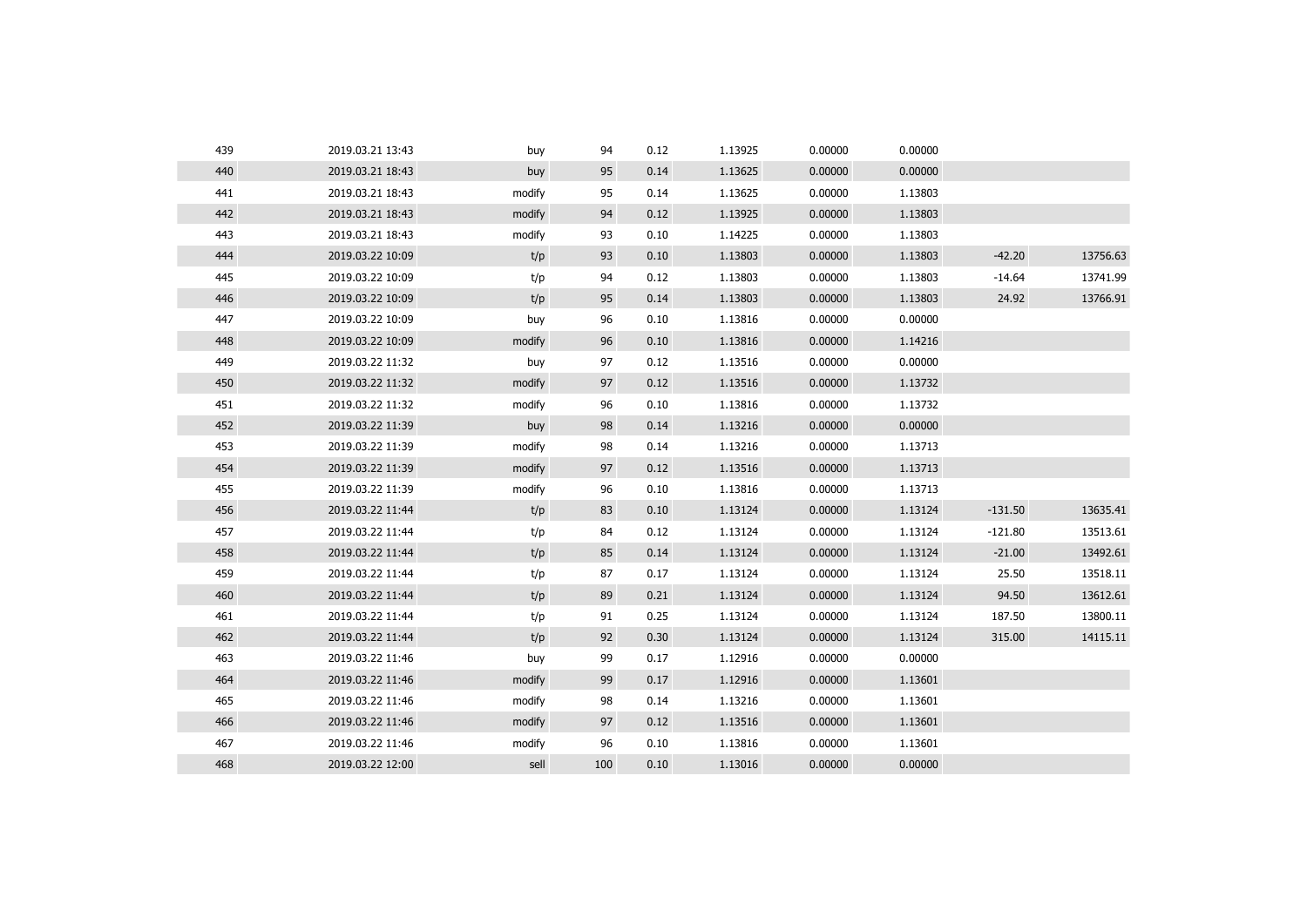| 469 | 2019.03.22 12:00 | modify | 100 | 0.10 | 1.13016 | 0.00000 | 1.12616 |       |          |
|-----|------------------|--------|-----|------|---------|---------|---------|-------|----------|
| 470 | 2019.03.27 04:18 | t/p    | 100 | 0.10 | 1.12616 | 0.00000 | 1.12616 | 40.00 | 14155.11 |
| 471 | 2019.03.27 04:18 | buy    | 101 | 0.21 | 1.12616 | 0.00000 | 0.00000 |       |          |
| 472 | 2019.03.27 04:18 | modify | 101 | 0.21 | 1.12616 | 0.00000 | 1.13407 |       |          |
| 473 | 2019.03.27 04:18 | modify | 99  | 0.17 | 1.12916 | 0.00000 | 1.13407 |       |          |
| 474 | 2019.03.27 04:18 | modify | 98  | 0.14 | 1.13216 | 0.00000 | 1.13407 |       |          |
| 475 | 2019.03.27 04:18 | modify | 97  | 0.12 | 1.13516 | 0.00000 | 1.13407 |       |          |
| 476 | 2019.03.27 04:18 | modify | 96  | 0.10 | 1.13816 | 0.00000 | 1.13407 |       |          |
| 477 | 2019.03.27 04:18 | sell   | 102 | 0.10 | 1.12604 | 0.00000 | 0.00000 |       |          |
| 478 | 2019.03.27 04:18 | modify | 102 | 0.10 | 1.12604 | 0.00000 | 1.12204 |       |          |
| 479 | 2019.03.28 14:19 | buy    | 103 | 0.25 | 1.12316 | 0.00000 | 0.00000 |       |          |
| 480 | 2019.03.28 14:19 | modify | 103 | 0.25 | 1.12316 | 0.00000 | 1.13179 |       |          |
| 481 | 2019.03.28 14:19 | modify | 101 | 0.21 | 1.12616 | 0.00000 | 1.13179 |       |          |
| 482 | 2019.03.28 14:19 | modify | 99  | 0.17 | 1.12916 | 0.00000 | 1.13179 |       |          |
| 483 | 2019.03.28 14:19 | modify | 98  | 0.14 | 1.13216 | 0.00000 | 1.13179 |       |          |
| 484 | 2019.03.28 14:19 | modify | 97  | 0.12 | 1.13516 | 0.00000 | 1.13179 |       |          |
| 485 | 2019.03.28 14:19 | modify | 96  | 0.10 | 1.13816 | 0.00000 | 1.13179 |       |          |
| 486 | 2019.03.28 16:00 | t/p    | 102 | 0.10 | 1.12204 | 0.00000 | 1.12204 | 40.00 | 14195.11 |
| 487 | 2019.03.28 16:00 | sell   | 104 | 0.10 | 1.12191 | 0.00000 | 0.00000 |       |          |
| 488 | 2019.03.28 16:00 | modify | 104 | 0.10 | 1.12191 | 0.00000 | 1.11791 |       |          |
| 489 | 2019.04.02 00:15 | buy    | 105 | 0.30 | 1.12016 | 0.00000 | 0.00000 |       |          |
| 490 | 2019.04.02 00:15 | modify | 105 | 0.30 | 1.12016 | 0.00000 | 1.12963 |       |          |
| 491 | 2019.04.02 00:15 | modify | 103 | 0.25 | 1.12316 | 0.00000 | 1.12963 |       |          |
| 492 | 2019.04.02 00:15 | modify | 101 | 0.21 | 1.12616 | 0.00000 | 1.12963 |       |          |
| 493 | 2019.04.02 00:15 | modify | 99  | 0.17 | 1.12916 | 0.00000 | 1.12963 |       |          |
| 494 | 2019.04.02 00:15 | modify | 98  | 0.14 | 1.13216 | 0.00000 | 1.12963 |       |          |
| 495 | 2019.04.02 00:15 | modify | 97  | 0.12 | 1.13516 | 0.00000 | 1.12963 |       |          |
| 496 | 2019.04.02 00:15 | modify | 96  | 0.10 | 1.13816 | 0.00000 | 1.12963 |       |          |
| 497 | 2019.04.03 12:18 | sell   | 106 | 0.12 | 1.12491 | 0.00000 | 0.00000 |       |          |
| 498 | 2019.04.03 12:18 | modify | 106 | 0.12 | 1.12491 | 0.00000 | 1.12349 |       |          |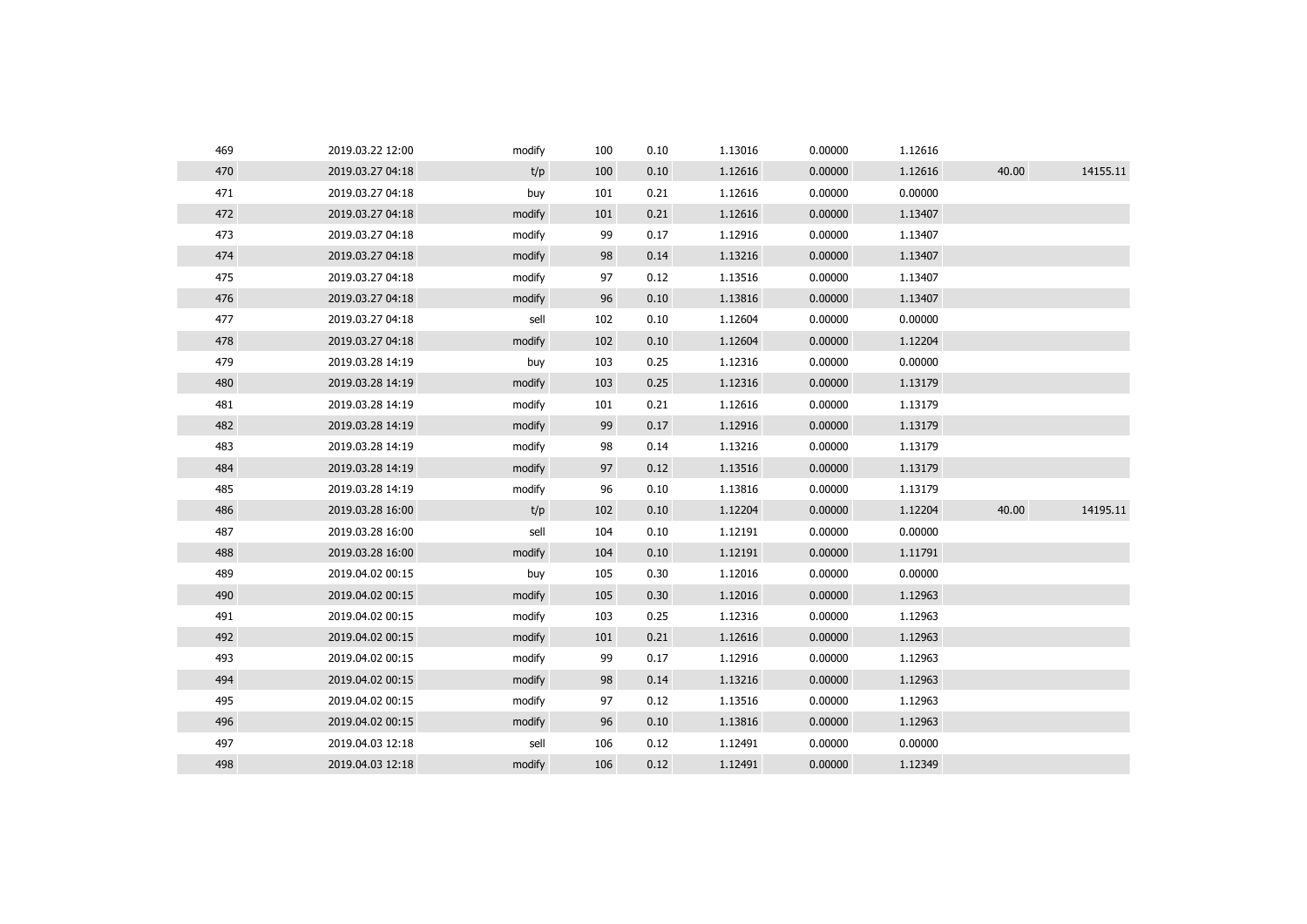| 499 | 2019.04.03 12:18 | modify | 104 | 0.10 | 1.12191 | 0.00000 | 1.12349 |          |          |
|-----|------------------|--------|-----|------|---------|---------|---------|----------|----------|
| 500 | 2019.04.03 15:49 | t/p    | 104 | 0.10 | 1.12349 | 0.00000 | 1.12349 | $-15.80$ | 14179.31 |
| 501 | 2019.04.03 15:49 | t/p    | 106 | 0.12 | 1.12349 | 0.00000 | 1.12349 | 17.04    | 14196.35 |
| 502 | 2019.04.03 16:00 | sell   | 107 | 0.10 | 1.12333 | 0.00000 | 0.00000 |          |          |
| 503 | 2019.04.03 16:00 | modify | 107 | 0.10 | 1.12333 | 0.00000 | 1.11933 |          |          |
| 504 | 2019.04.08 15:49 | sell   | 108 | 0.12 | 1.12633 | 0.00000 | 0.00000 |          |          |
| 505 | 2019.04.08 15:49 | modify | 108 | 0.12 | 1.12633 | 0.00000 | 1.12370 |          |          |
| 506 | 2019.04.08 15:49 | modify | 107 | 0.10 | 1.12333 | 0.00000 | 1.12370 |          |          |
| 507 | 2019.04.10 16:18 | t/p    | 107 | 0.10 | 1.12370 | 0.00000 | 1.12370 | $-3.70$  | 14192.65 |
| 508 | 2019.04.10 16:18 | t/p    | 108 | 0.12 | 1.12370 | 0.00000 | 1.12370 | 31.56    | 14224.21 |
| 509 | 2019.04.11 16:00 | sell   | 109 | 0.10 | 1.12589 | 0.00000 | 0.00000 |          |          |
| 510 | 2019.04.11 16:00 | modify | 109 | 0.10 | 1.12589 | 0.00000 | 1.12189 |          |          |
| 511 | 2019.04.12 03:49 | sell   | 110 | 0.12 | 1.12889 | 0.00000 | 0.00000 |          |          |
| 512 | 2019.04.12 03:49 | modify | 110 | 0.12 | 1.12889 | 0.00000 | 1.12407 |          |          |
| 513 | 2019.04.12 03:49 | modify | 109 | 0.10 | 1.12589 | 0.00000 | 1.12407 |          |          |
| 514 | 2019.04.12 11:19 | t/p    | 96  | 0.10 | 1.12963 | 0.00000 | 1.12963 | $-85.30$ | 14138.91 |
| 515 | 2019.04.12 11:19 | t/p    | 97  | 0.12 | 1.12963 | 0.00000 | 1.12963 | $-66.36$ | 14072.55 |
| 516 | 2019.04.12 11:19 | t/p    | 98  | 0.14 | 1.12963 | 0.00000 | 1.12963 | $-35.42$ | 14037.13 |
| 517 | 2019.04.12 11:19 | t/p    | 99  | 0.17 | 1.12963 | 0.00000 | 1.12963 | 7.99     | 14045.12 |
| 518 | 2019.04.12 11:19 | t/p    | 101 | 0.21 | 1.12963 | 0.00000 | 1.12963 | 72.87    | 14117.99 |
| 519 | 2019.04.12 11:19 | t/p    | 103 | 0.25 | 1.12963 | 0.00000 | 1.12963 | 161.75   | 14279.74 |
| 520 | 2019.04.12 11:19 | t/p    | 105 | 0.30 | 1.12963 | 0.00000 | 1.12963 | 284.10   | 14563.84 |
| 521 | 2019.04.12 11:19 | buy    | 111 | 0.10 | 1.12976 | 0.00000 | 0.00000 |          |          |
| 522 | 2019.04.12 11:19 | modify | 111 | 0.10 | 1.12976 | 0.00000 | 1.13376 |          |          |
| 523 | 2019.04.12 14:18 | sell   | 112 | 0.14 | 1.13189 | 0.00000 | 0.00000 |          |          |
| 524 | 2019.04.12 14:18 | modify | 112 | 0.14 | 1.13189 | 0.00000 | 1.12634 |          |          |
| 525 | 2019.04.12 14:18 | modify | 110 | 0.12 | 1.12889 | 0.00000 | 1.12634 |          |          |
| 526 | 2019.04.12 14:18 | modify | 109 | 0.10 | 1.12589 | 0.00000 | 1.12634 |          |          |
| 527 | 2019.04.18 10:45 | buy    | 113 | 0.12 | 1.12676 | 0.00000 | 0.00000 |          |          |
| 528 | 2019.04.18 10:45 | modify | 113 | 0.12 | 1.12676 | 0.00000 | 1.13181 |          |          |
|     |                  |        |     |      |         |         |         |          |          |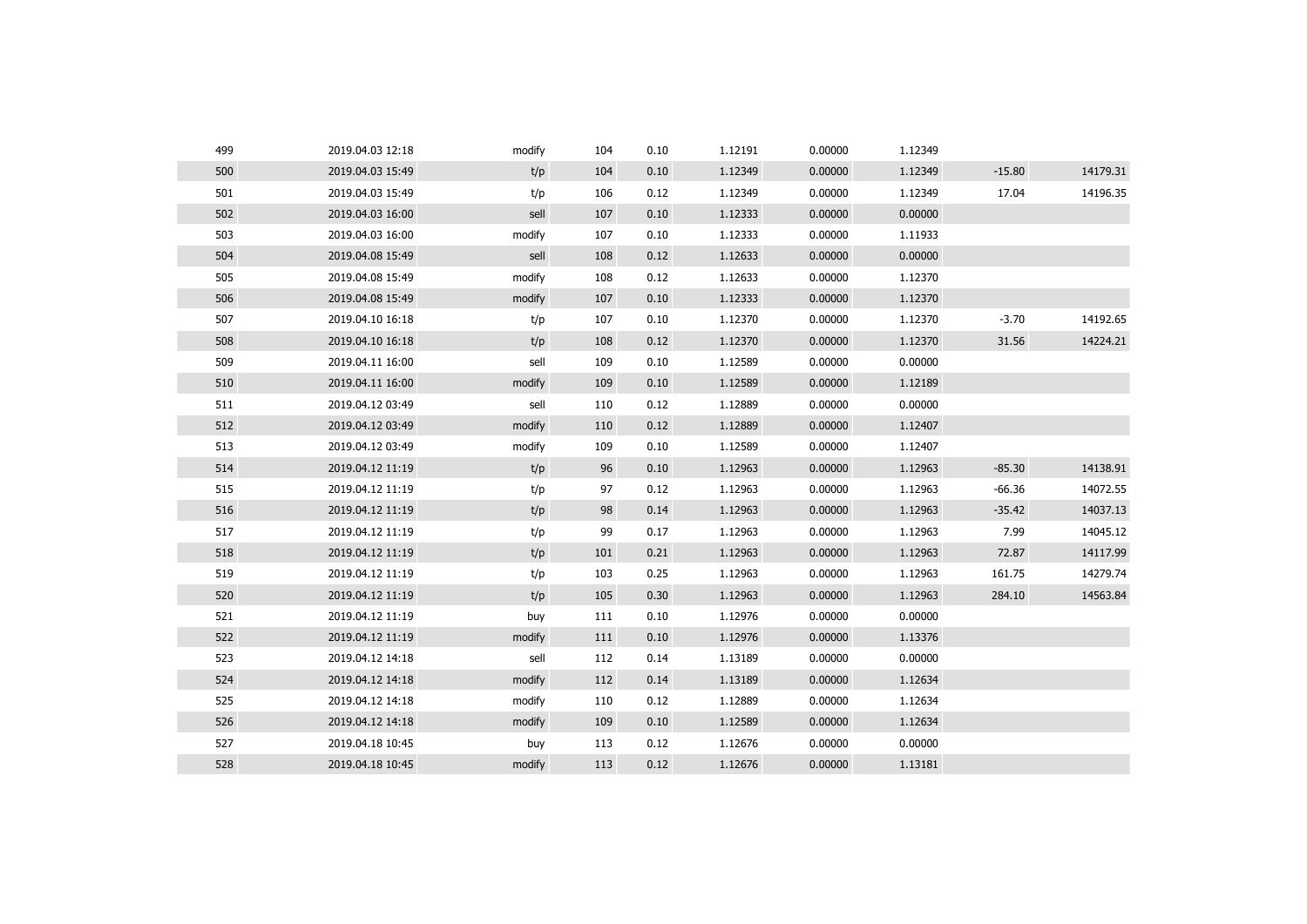| 529 | 2019.04.18 10:45 | modify | 111 | 0.10 | 1.12976 | 0.00000 | 1.13181 |         |          |
|-----|------------------|--------|-----|------|---------|---------|---------|---------|----------|
| 530 | 2019.04.18 11:02 | t/p    | 109 | 0.10 | 1.12634 | 0.00000 | 1.12634 | $-4.50$ | 14559.34 |
| 531 | 2019.04.18 11:02 | t/p    | 110 | 0.12 | 1.12634 | 0.00000 | 1.12634 | 30.60   | 14589.94 |
| 532 | 2019.04.18 11:02 | t/p    | 112 | 0.14 | 1.12634 | 0.00000 | 1.12634 | 77.70   | 14667.64 |
| 533 | 2019.04.18 11:02 | sell   | 114 | 0.10 | 1.12621 | 0.00000 | 0.00000 |         |          |
| 534 | 2019.04.18 11:02 | modify | 114 | 0.10 | 1.12621 | 0.00000 | 1.12221 |         |          |
| 535 | 2019.04.18 16:02 | buy    | 115 | 0.14 | 1.12376 | 0.00000 | 0.00000 |         |          |
| 536 | 2019.04.18 16:02 | modify | 115 | 0.14 | 1.12376 | 0.00000 | 1.12938 |         |          |
| 537 | 2019.04.18 16:02 | modify | 113 | 0.12 | 1.12676 | 0.00000 | 1.12938 |         |          |
| 538 | 2019.04.18 16:02 | modify | 111 | 0.10 | 1.12976 | 0.00000 | 1.12938 |         |          |
| 539 | 2019.04.23 15:49 | t/p    | 114 | 0.10 | 1.12221 | 0.00000 | 1.12221 | 40.00   | 14707.64 |
| 540 | 2019.04.23 16:00 | sell   | 116 | 0.10 | 1.12166 | 0.00000 | 0.00000 |         |          |
| 541 | 2019.04.23 16:00 | modify | 116 | 0.10 | 1.12166 | 0.00000 | 1.11766 |         |          |
| 542 | 2019.04.23 16:18 | buy    | 117 | 0.17 | 1.12076 | 0.00000 | 0.00000 |         |          |
| 543 | 2019.04.23 16:18 | modify | 117 | 0.17 | 1.12076 | 0.00000 | 1.12714 |         |          |
| 544 | 2019.04.23 16:18 | modify | 115 | 0.14 | 1.12376 | 0.00000 | 1.12714 |         |          |
| 545 | 2019.04.23 16:18 | modify | 113 | 0.12 | 1.12676 | 0.00000 | 1.12714 |         |          |
| 546 | 2019.04.23 16:18 | modify | 111 | 0.10 | 1.12976 | 0.00000 | 1.12714 |         |          |
| 547 | 2019.04.24 19:18 | buy    | 118 | 0.21 | 1.11776 | 0.00000 | 0.00000 |         |          |
| 548 | 2019.04.24 19:18 | modify | 118 | 0.21 | 1.11776 | 0.00000 | 1.12555 |         |          |
| 549 | 2019.04.24 19:18 | modify | 117 | 0.17 | 1.12076 | 0.00000 | 1.12555 |         |          |
| 550 | 2019.04.24 19:18 | modify | 115 | 0.14 | 1.12376 | 0.00000 | 1.12555 |         |          |
| 551 | 2019.04.24 19:18 | modify | 113 | 0.12 | 1.12676 | 0.00000 | 1.12555 |         |          |
| 552 | 2019.04.24 19:18 | modify | 111 | 0.10 | 1.12976 | 0.00000 | 1.12555 |         |          |
| 553 | 2019.04.24 19:18 | t/p    | 116 | 0.10 | 1.11766 | 0.00000 | 1.11766 | 40.00   | 14747.64 |
| 554 | 2019.04.24 19:18 | sell   | 119 | 0.10 | 1.11753 | 0.00000 | 0.00000 |         |          |
| 555 | 2019.04.24 19:18 | modify | 119 | 0.10 | 1.11753 | 0.00000 | 1.11353 |         |          |
| 556 | 2019.04.24 21:44 | buy    | 120 | 0.25 | 1.11476 | 0.00000 | 0.00000 |         |          |
| 557 | 2019.04.24 21:44 | modify | 120 | 0.25 | 1.11476 | 0.00000 | 1.12338 |         |          |
| 558 | 2019.04.24 21:44 | modify | 118 | 0.21 | 1.11776 | 0.00000 | 1.12338 |         |          |
|     |                  |        |     |      |         |         |         |         |          |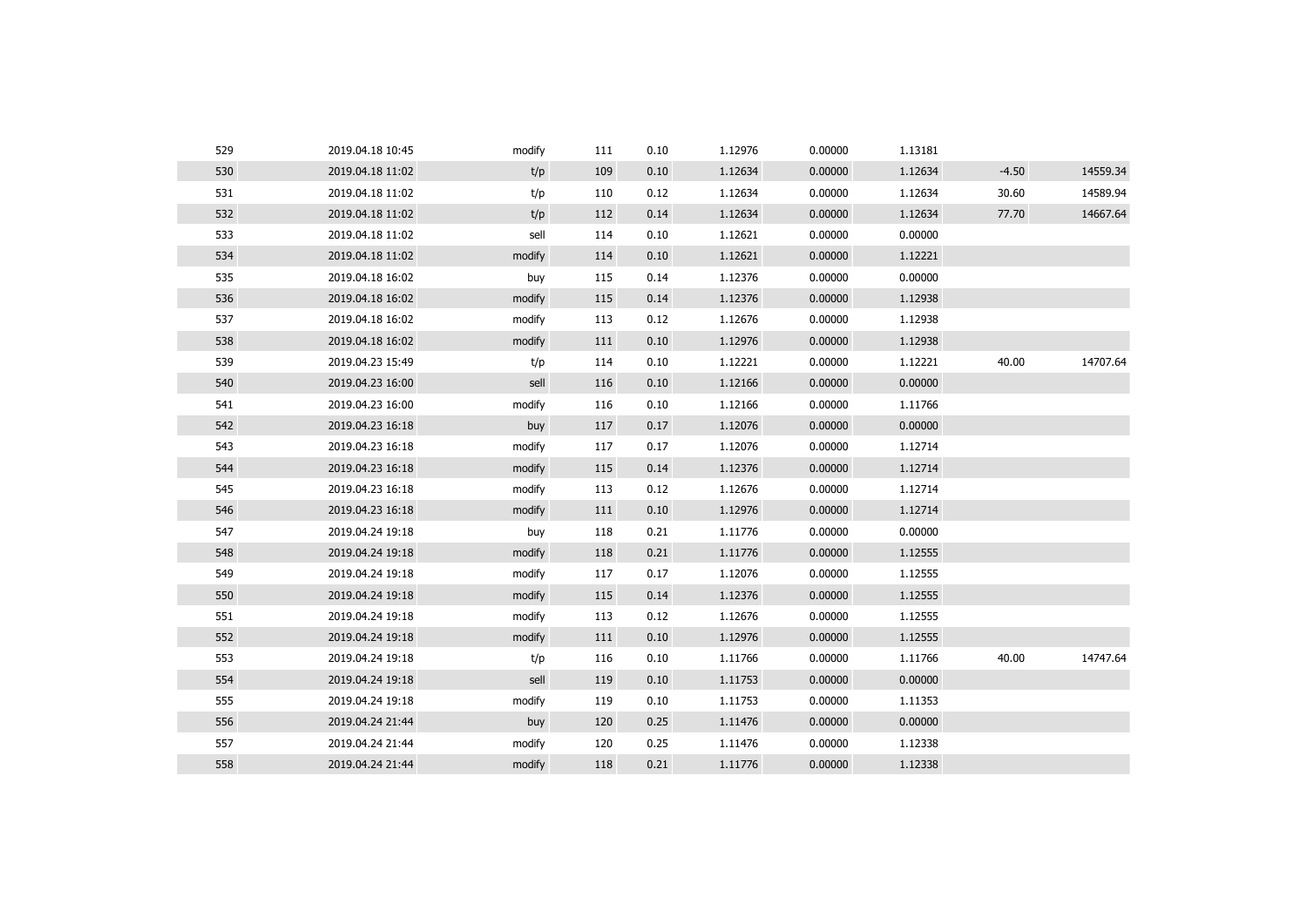| 559 | 2019.04.24 21:44 | modify | 117 | 0.17 | 1.12076 | 0.00000 | 1.12338 |          |          |
|-----|------------------|--------|-----|------|---------|---------|---------|----------|----------|
| 560 | 2019.04.24 21:44 | modify | 115 | 0.14 | 1.12376 | 0.00000 | 1.12338 |          |          |
| 561 | 2019.04.24 21:44 | modify | 113 | 0.12 | 1.12676 | 0.00000 | 1.12338 |          |          |
| 562 | 2019.04.24 21:44 | modify | 111 | 0.10 | 1.12976 | 0.00000 | 1.12338 |          |          |
| 563 | 2019.04.25 11:19 | t/p    | 119 | 0.10 | 1.11353 | 0.00000 | 1.11353 | 40.00    | 14787.64 |
| 564 | 2019.04.25 11:19 | sell   | 121 | 0.10 | 1.11340 | 0.00000 | 0.00000 |          |          |
| 565 | 2019.04.25 11:19 | modify | 121 | 0.10 | 1.11340 | 0.00000 | 1.10940 |          |          |
| 566 | 2019.04.26 15:32 | buy    | 122 | 0.30 | 1.11176 | 0.00000 | 0.00000 |          |          |
| 567 | 2019.04.26 15:32 | modify | 122 | 0.30 | 1.11176 | 0.00000 | 1.12122 |          |          |
| 568 | 2019.04.26 15:32 | modify | 120 | 0.25 | 1.11476 | 0.00000 | 1.12122 |          |          |
| 569 | 2019.04.26 15:32 | modify | 118 | 0.21 | 1.11776 | 0.00000 | 1.12122 |          |          |
| 570 | 2019.04.26 15:32 | modify | 117 | 0.17 | 1.12076 | 0.00000 | 1.12122 |          |          |
| 571 | 2019.04.26 15:32 | modify | 115 | 0.14 | 1.12376 | 0.00000 | 1.12122 |          |          |
| 572 | 2019.04.26 15:32 | modify | 113 | 0.12 | 1.12676 | 0.00000 | 1.12122 |          |          |
| 573 | 2019.04.26 15:32 | modify | 111 | 0.10 | 1.12976 | 0.00000 | 1.12122 |          |          |
| 574 | 2019.04.26 17:14 | sell   | 123 | 0.12 | 1.11640 | 0.00000 | 0.00000 |          |          |
| 575 | 2019.04.26 17:14 | modify | 123 | 0.12 | 1.11640 | 0.00000 | 1.11508 |          |          |
| 576 | 2019.04.26 17:14 | modify | 121 | 0.10 | 1.11340 | 0.00000 | 1.11508 |          |          |
| 577 | 2019.04.26 22:44 | t/p    | 121 | 0.10 | 1.11508 | 0.00000 | 1.11508 | $-16.80$ | 14770.84 |
| 578 | 2019.04.26 22:44 | t/p    | 123 | 0.12 | 1.11508 | 0.00000 | 1.11508 | 15.84    | 14786.68 |
| 579 | 2019.04.26 22:44 | sell   | 124 | 0.10 | 1.11495 | 0.00000 | 0.00000 |          |          |
| 580 | 2019.04.26 22:44 | modify | 124 | 0.10 | 1.11495 | 0.00000 | 1.11095 |          |          |
| 581 | 2019.04.29 19:44 | sell   | 125 | 0.12 | 1.11795 | 0.00000 | 0.00000 |          |          |
| 582 | 2019.04.29 19:44 | modify | 125 | 0.12 | 1.11795 | 0.00000 | 1.11530 |          |          |
| 583 | 2019.04.29 19:44 | modify | 124 | 0.10 | 1.11495 | 0.00000 | 1.11530 |          |          |
| 584 | 2019.04.30 12:13 | sell   | 126 | 0.14 | 1.12095 | 0.00000 | 0.00000 |          |          |
| 585 | 2019.04.30 12:13 | modify | 126 | 0.14 | 1.12095 | 0.00000 | 1.11553 |          |          |
| 586 | 2019.04.30 12:13 | modify | 125 | 0.12 | 1.11795 | 0.00000 | 1.11553 |          |          |
| 587 | 2019.04.30 12:13 | modify | 124 | 0.10 | 1.11495 | 0.00000 | 1.11553 |          |          |
| 588 | 2019.04.30 12:18 | t/p    | 111 | 0.10 | 1.12122 | 0.00000 | 1.12122 | $-85.40$ | 14701.28 |
|     |                  |        |     |      |         |         |         |          |          |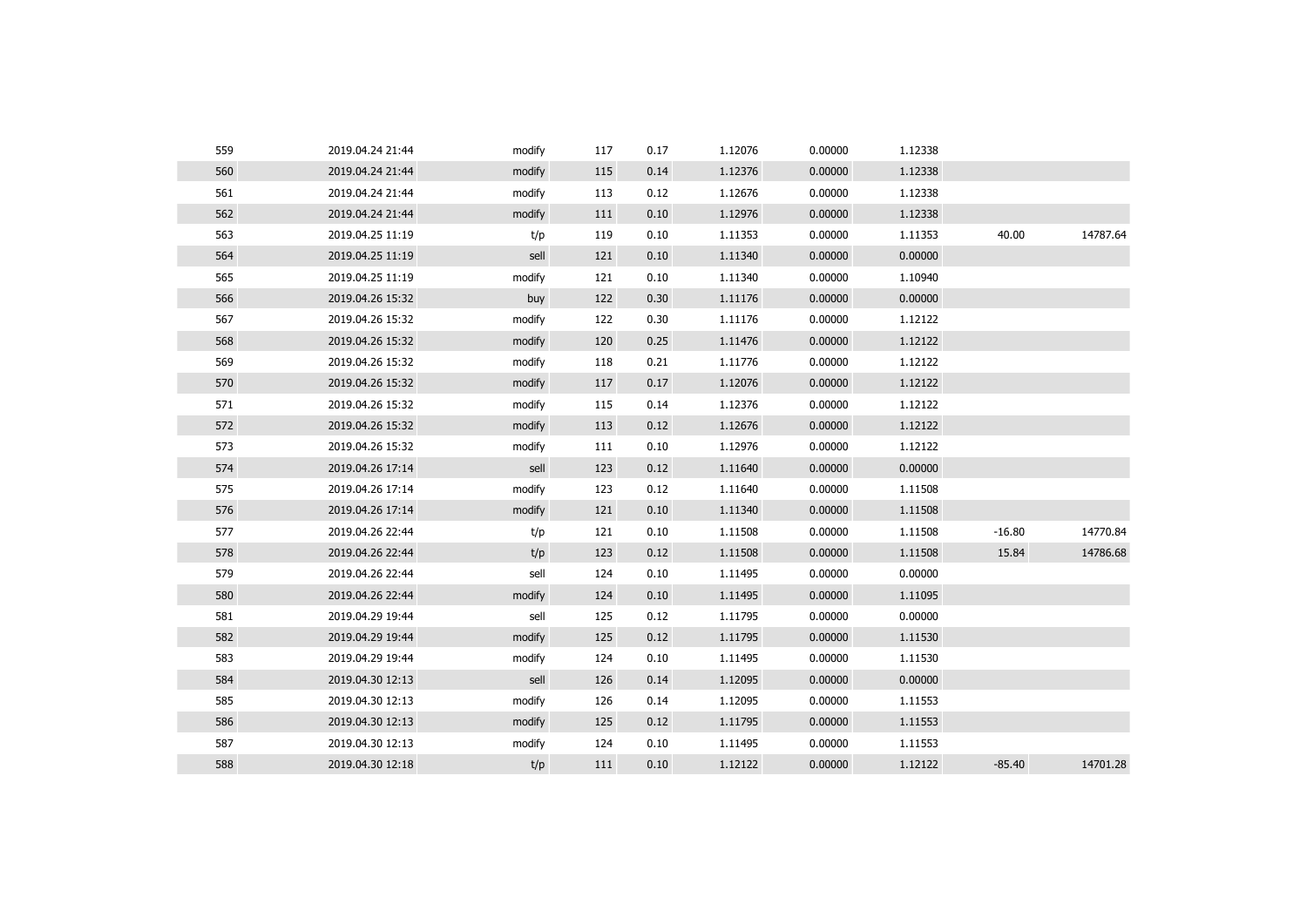| 589 | 2019.04.30 12:18 | t/p    | 113 | 0.12 | 1.12122 | 0.00000 | 1.12122 | $-66.48$ | 14634.80 |
|-----|------------------|--------|-----|------|---------|---------|---------|----------|----------|
| 590 | 2019.04.30 12:18 | t/p    | 115 | 0.14 | 1.12122 | 0.00000 | 1.12122 | $-35.56$ | 14599.24 |
| 591 | 2019.04.30 12:18 | t/p    | 117 | 0.17 | 1.12122 | 0.00000 | 1.12122 | 7.82     | 14607.06 |
| 592 | 2019.04.30 12:18 | t/p    | 118 | 0.21 | 1.12122 | 0.00000 | 1.12122 | 72.66    | 14679.72 |
| 593 | 2019.04.30 12:18 | t/p    | 120 | 0.25 | 1.12122 | 0.00000 | 1.12122 | 161.50   | 14841.22 |
| 594 | 2019.04.30 12:18 | t/p    | 122 | 0.30 | 1.12122 | 0.00000 | 1.12122 | 283.80   | 15125.02 |
| 595 | 2019.04.30 12:18 | buy    | 127 | 0.10 | 1.12135 | 0.00000 | 0.00000 |          |          |
| 596 | 2019.04.30 12:18 | modify | 127 | 0.10 | 1.12135 | 0.00000 | 1.12535 |          |          |
| 597 | 2019.05.01 17:09 | sell   | 128 | 0.17 | 1.12395 | 0.00000 | 0.00000 |          |          |
| 598 | 2019.05.01 17:09 | modify | 128 | 0.17 | 1.12395 | 0.00000 | 1.11730 |          |          |
| 599 | 2019.05.01 17:09 | modify | 126 | 0.14 | 1.12095 | 0.00000 | 1.11730 |          |          |
| 600 | 2019.05.01 17:09 | modify | 125 | 0.12 | 1.11795 | 0.00000 | 1.11730 |          |          |
| 601 | 2019.05.01 17:09 | modify | 124 | 0.10 | 1.11495 | 0.00000 | 1.11730 |          |          |
| 602 | 2019.05.01 21:14 | t/p    | 127 | 0.10 | 1.12535 | 0.00000 | 1.12535 | 40.00    | 15165.02 |
| 603 | 2019.05.01 21:14 | buy    | 129 | 0.10 | 1.12548 | 0.00000 | 0.00000 |          |          |
| 604 | 2019.05.01 21:14 | modify | 129 | 0.10 | 1.12548 | 0.00000 | 1.12948 |          |          |
| 605 | 2019.05.01 21:38 | buy    | 130 | 0.12 | 1.12248 | 0.00000 | 0.00000 |          |          |
| 606 | 2019.05.01 21:38 | modify | 130 | 0.12 | 1.12248 | 0.00000 | 1.12420 |          |          |
| 607 | 2019.05.01 21:38 | modify | 129 | 0.10 | 1.12548 | 0.00000 | 1.12420 |          |          |
| 608 | 2019.05.01 21:46 | buy    | 131 | 0.14 | 1.11948 | 0.00000 | 0.00000 |          |          |
| 609 | 2019.05.01 21:46 | modify | 131 | 0.14 | 1.11948 | 0.00000 | 1.12393 |          |          |
| 610 | 2019.05.01 21:46 | modify | 130 | 0.12 | 1.12248 | 0.00000 | 1.12393 |          |          |
| 611 | 2019.05.01 21:46 | modify | 129 | 0.10 | 1.12548 | 0.00000 | 1.12393 |          |          |
| 612 | 2019.05.02 18:19 | t/p    | 124 | 0.10 | 1.11730 | 0.00000 | 1.11730 | $-23.50$ | 15141.52 |
| 613 | 2019.05.02 18:19 | t/p    | 125 | 0.12 | 1.11730 | 0.00000 | 1.11730 | 7.80     | 15149.32 |
| 614 | 2019.05.02 18:19 | t/p    | 126 | 0.14 | 1.11730 | 0.00000 | 1.11730 | 51.10    | 15200.42 |
| 615 | 2019.05.02 18:19 | t/p    | 128 | 0.17 | 1.11730 | 0.00000 | 1.11730 | 113.05   | 15313.47 |
| 616 | 2019.05.02 18:19 | sell   | 132 | 0.10 | 1.11717 | 0.00000 | 0.00000 |          |          |
| 617 | 2019.05.02 18:19 | modify | 132 | 0.10 | 1.11717 | 0.00000 | 1.11317 |          |          |
| 618 | 2019.05.03 09:43 | buy    | 133 | 0.17 | 1.11648 | 0.00000 | 0.00000 |          |          |
|     |                  |        |     |      |         |         |         |          |          |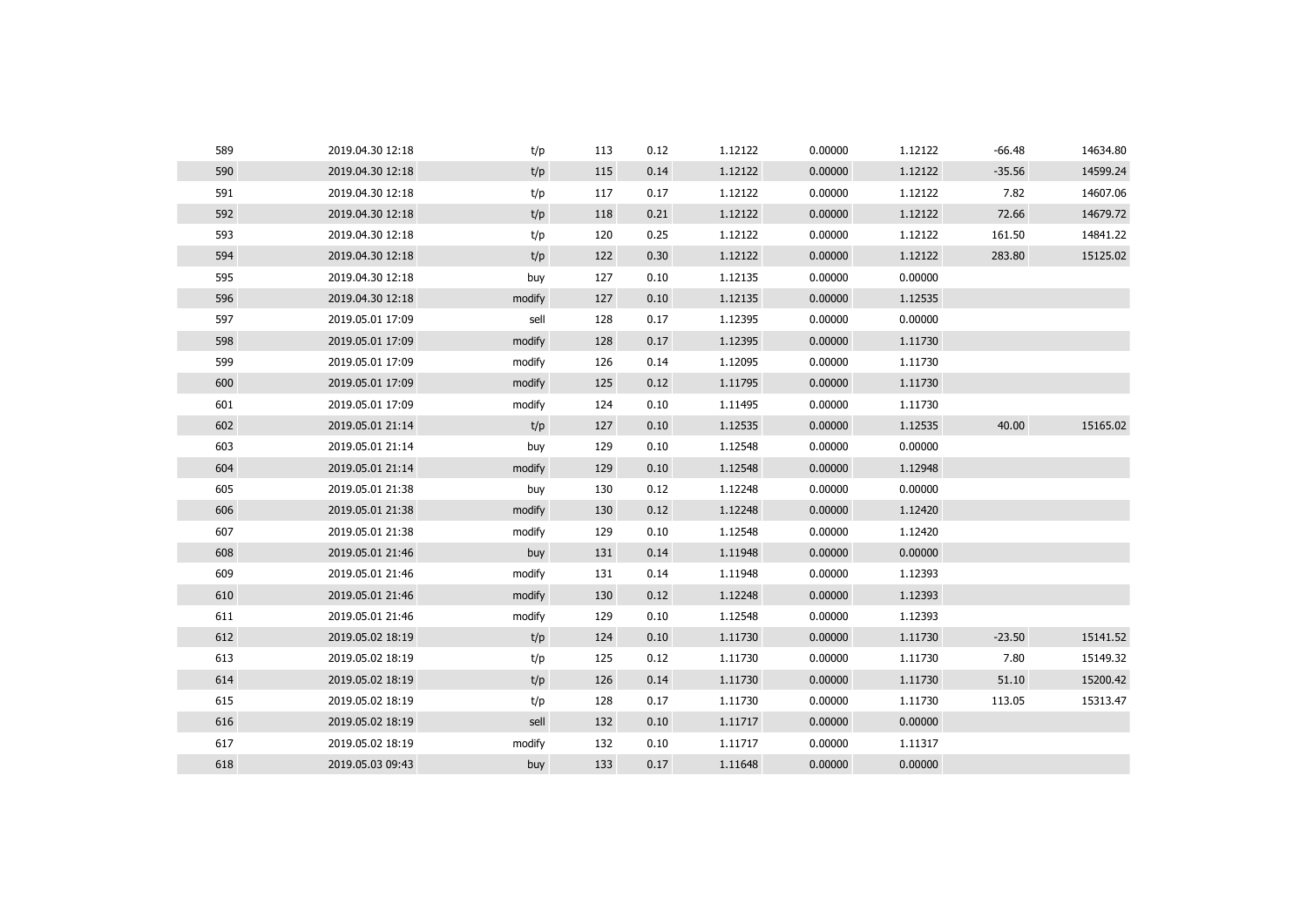| 619 | 2019.05.03 09:43 | modify | 133 | 0.17 | 1.11648 | 0.00000 | 1.12283 |          |          |
|-----|------------------|--------|-----|------|---------|---------|---------|----------|----------|
| 620 | 2019.05.03 09:43 | modify | 131 | 0.14 | 1.11948 | 0.00000 | 1.12283 |          |          |
| 621 | 2019.05.03 09:43 | modify | 130 | 0.12 | 1.12248 | 0.00000 | 1.12283 |          |          |
| 622 | 2019.05.03 09:43 | modify | 129 | 0.10 | 1.12548 | 0.00000 | 1.12283 |          |          |
| 623 | 2019.05.03 23:14 | sell   | 134 | 0.12 | 1.12017 | 0.00000 | 0.00000 |          |          |
| 624 | 2019.05.03 23:14 | modify | 134 | 0.12 | 1.12017 | 0.00000 | 1.11688 |          |          |
| 625 | 2019.05.03 23:14 | modify | 132 | 0.10 | 1.11717 | 0.00000 | 1.11688 |          |          |
| 626 | 2019.05.07 19:19 | t/p    | 132 | 0.10 | 1.11688 | 0.00000 | 1.11688 | 2.90     | 15316.37 |
| 627 | 2019.05.07 19:19 | t/p    | 134 | 0.12 | 1.11688 | 0.00000 | 1.11688 | 39.48    | 15355.85 |
| 628 | 2019.05.08 03:00 | sell   | 135 | 0.10 | 1.11886 | 0.00000 | 0.00000 |          |          |
| 629 | 2019.05.08 03:00 | modify | 135 | 0.10 | 1.11886 | 0.00000 | 1.11486 |          |          |
| 630 | 2019.05.09 16:43 | sell   | 136 | 0.12 | 1.12186 | 0.00000 | 0.00000 |          |          |
| 631 | 2019.05.09 16:43 | modify | 136 | 0.12 | 1.12186 | 0.00000 | 1.11738 |          |          |
| 632 | 2019.05.09 16:43 | modify | 135 | 0.10 | 1.11886 | 0.00000 | 1.11738 |          |          |
| 633 | 2019.05.09 16:48 | t/p    | 129 | 0.10 | 1.12283 | 0.00000 | 1.12283 | $-26.50$ | 15329.35 |
| 634 | 2019.05.09 16:48 | t/p    | 130 | 0.12 | 1.12283 | 0.00000 | 1.12283 | 4.20     | 15333.55 |
| 635 | 2019.05.09 16:48 | t/p    | 131 | 0.14 | 1.12283 | 0.00000 | 1.12283 | 46.90    | 15380.45 |
| 636 | 2019.05.09 16:48 | t/p    | 133 | 0.17 | 1.12283 | 0.00000 | 1.12283 | 107.95   | 15488.40 |
| 637 | 2019.05.09 17:00 | buy    | 137 | 0.10 | 1.12353 | 0.00000 | 0.00000 |          |          |
| 638 | 2019.05.09 17:00 | modify | 137 | 0.10 | 1.12353 | 0.00000 | 1.12753 |          |          |
| 639 | 2019.05.09 17:19 | sell   | 138 | 0.14 | 1.12486 | 0.00000 | 0.00000 |          |          |
| 640 | 2019.05.09 17:19 | modify | 138 | 0.14 | 1.12486 | 0.00000 | 1.11948 |          |          |
| 641 | 2019.05.09 17:19 | modify | 136 | 0.12 | 1.12186 | 0.00000 | 1.11948 |          |          |
| 642 | 2019.05.09 17:19 | modify | 135 | 0.10 | 1.11886 | 0.00000 | 1.11948 |          |          |
| 643 | 2019.05.14 15:45 | buy    | 139 | 0.12 | 1.12053 | 0.00000 | 0.00000 |          |          |
| 644 | 2019.05.14 15:45 | modify | 139 | 0.12 | 1.12053 | 0.00000 | 1.12508 |          |          |
| 645 | 2019.05.14 15:45 | modify | 137 | 0.10 | 1.12353 | 0.00000 | 1.12508 |          |          |
| 646 | 2019.05.15 14:08 | t/p    | 135 | 0.10 | 1.11948 | 0.00000 | 1.11948 | $-6.20$  | 15482.20 |
| 647 | 2019.05.15 14:08 | t/p    | 136 | 0.12 | 1.11948 | 0.00000 | 1.11948 | 28.56    | 15510.76 |
| 648 | 2019.05.15 14:08 | t/p    | 138 | 0.14 | 1.11948 | 0.00000 | 1.11948 | 75.32    | 15586.08 |
|     |                  |        |     |      |         |         |         |          |          |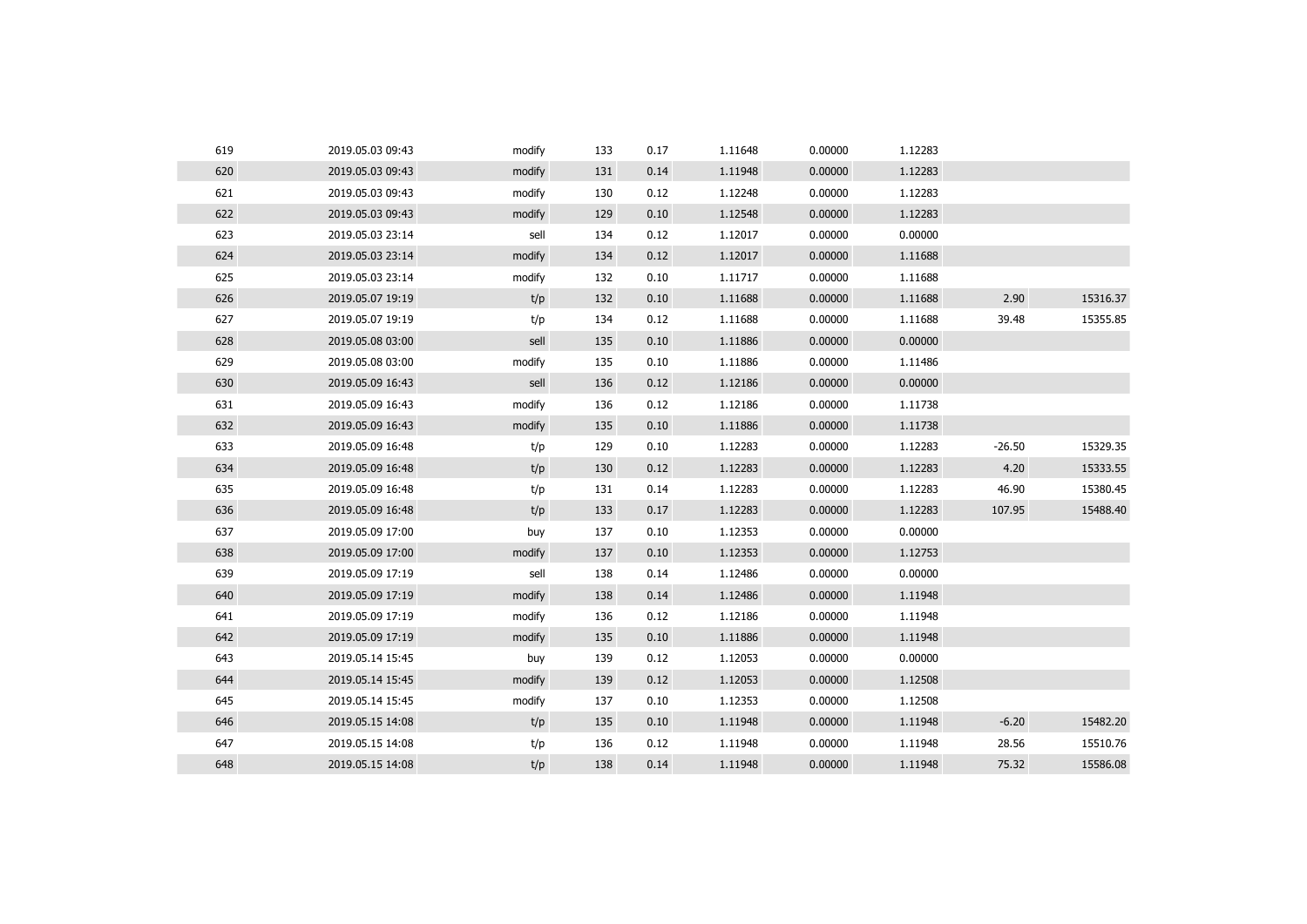| 649 | 2019.05.15 14:08 | sell   | 140 | 0.10 | 1.11935 | 0.00000 | 0.00000 |         |          |
|-----|------------------|--------|-----|------|---------|---------|---------|---------|----------|
| 650 | 2019.05.15 14:08 | modify | 140 | 0.10 | 1.11935 | 0.00000 | 1.11535 |         |          |
| 651 | 2019.05.15 17:19 | sell   | 141 | 0.12 | 1.12235 | 0.00000 | 0.00000 |         |          |
| 652 | 2019.05.15 17:19 | modify | 141 | 0.12 | 1.12235 | 0.00000 | 1.11844 |         |          |
| 653 | 2019.05.15 17:19 | modify | 140 | 0.10 | 1.11935 | 0.00000 | 1.11844 |         |          |
| 654 | 2019.05.16 16:49 | t/p    | 140 | 0.10 | 1.11844 | 0.00000 | 1.11844 | 9.10    | 15595.18 |
| 655 | 2019.05.16 16:49 | t/p    | 141 | 0.12 | 1.11844 | 0.00000 | 1.11844 | 46.92   | 15642.10 |
| 656 | 2019.05.16 16:49 | sell   | 142 | 0.10 | 1.11831 | 0.00000 | 0.00000 |         |          |
| 657 | 2019.05.16 16:49 | modify | 142 | 0.10 | 1.11831 | 0.00000 | 1.11431 |         |          |
| 658 | 2019.05.16 17:18 | buy    | 143 | 0.14 | 1.11753 | 0.00000 | 0.00000 |         |          |
| 659 | 2019.05.16 17:18 | modify | 143 | 0.14 | 1.11753 | 0.00000 | 1.12279 |         |          |
| 660 | 2019.05.16 17:18 | modify | 139 | 0.12 | 1.12053 | 0.00000 | 1.12279 |         |          |
| 661 | 2019.05.16 17:18 | modify | 137 | 0.10 | 1.12353 | 0.00000 | 1.12279 |         |          |
| 662 | 2019.05.21 09:32 | buy    | 144 | 0.17 | 1.11453 | 0.00000 | 0.00000 |         |          |
| 663 | 2019.05.21 09:32 | modify | 144 | 0.17 | 1.11453 | 0.00000 | 1.12137 |         |          |
| 664 | 2019.05.21 09:32 | modify | 143 | 0.14 | 1.11753 | 0.00000 | 1.12137 |         |          |
| 665 | 2019.05.21 09:32 | modify | 139 | 0.12 | 1.12053 | 0.00000 | 1.12137 |         |          |
| 666 | 2019.05.21 09:32 | modify | 137 | 0.10 | 1.12353 | 0.00000 | 1.12137 |         |          |
| 667 | 2019.05.21 11:19 | t/p    | 142 | 0.10 | 1.11431 | 0.00000 | 1.11431 | 40.00   | 15682.10 |
| 668 | 2019.05.21 11:19 | sell   | 145 | 0.10 | 1.11418 | 0.00000 | 0.00000 |         |          |
| 669 | 2019.05.21 11:19 | modify | 145 | 0.10 | 1.11418 | 0.00000 | 1.11018 |         |          |
| 670 | 2019.05.21 17:38 | sell   | 146 | 0.12 | 1.11718 | 0.00000 | 0.00000 |         |          |
| 671 | 2019.05.21 17:38 | modify | 146 | 0.12 | 1.11718 | 0.00000 | 1.11463 |         |          |
| 672 | 2019.05.21 17:38 | modify | 145 | 0.10 | 1.11418 | 0.00000 | 1.11463 |         |          |
| 673 | 2019.05.23 09:37 | t/p    | 145 | 0.10 | 1.11463 | 0.00000 | 1.11463 | $-4.50$ | 15677.60 |
| 674 | 2019.05.23 09:37 | t/p    | 146 | 0.12 | 1.11463 | 0.00000 | 1.11463 | 30.60   | 15708.20 |
| 675 | 2019.05.23 09:37 | sell   | 147 | 0.10 | 1.11450 | 0.00000 | 0.00000 |         |          |
| 676 | 2019.05.23 09:37 | modify | 147 | 0.10 | 1.11450 | 0.00000 | 1.11050 |         |          |
| 677 | 2019.05.23 16:19 | buy    | 148 | 0.21 | 1.11153 | 0.00000 | 0.00000 |         |          |
| 678 | 2019.05.23 16:19 | modify | 148 | 0.21 | 1.11153 | 0.00000 | 1.11921 |         |          |
|     |                  |        |     |      |         |         |         |         |          |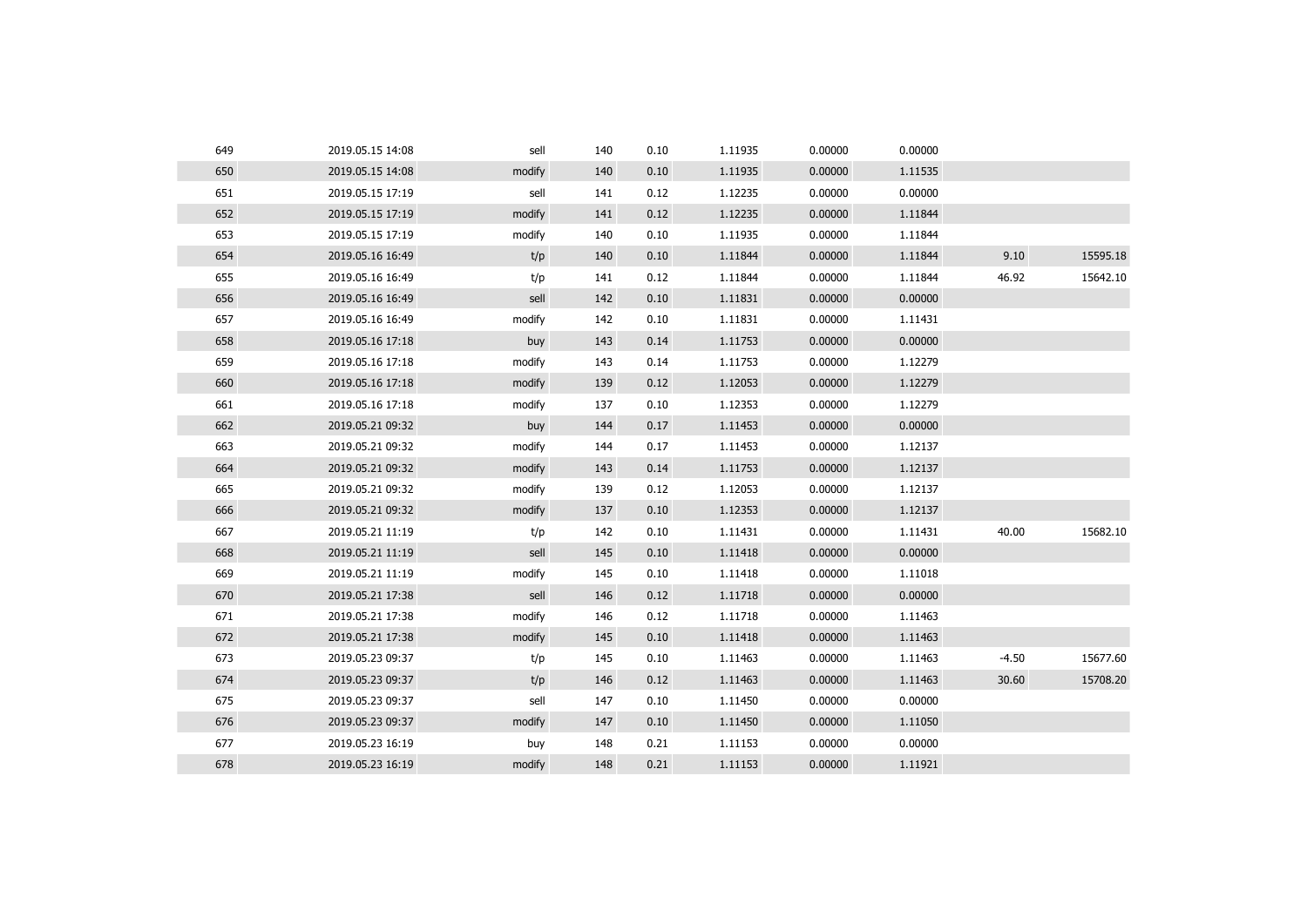| 679 | 2019.05.23 16:19 | modify | 144 | 0.17 | 1.11453 | 0.00000 | 1.11921 |          |          |
|-----|------------------|--------|-----|------|---------|---------|---------|----------|----------|
| 680 | 2019.05.23 16:19 | modify | 143 | 0.14 | 1.11753 | 0.00000 | 1.11921 |          |          |
| 681 | 2019.05.23 16:19 | modify | 139 | 0.12 | 1.12053 | 0.00000 | 1.11921 |          |          |
| 682 | 2019.05.23 16:19 | modify | 137 | 0.10 | 1.12353 | 0.00000 | 1.11921 |          |          |
| 683 | 2019.05.23 19:14 | sell   | 149 | 0.12 | 1.11750 | 0.00000 | 0.00000 |          |          |
| 684 | 2019.05.23 19:14 | modify | 149 | 0.12 | 1.11750 | 0.00000 | 1.11337 |          |          |
| 685 | 2019.05.23 19:14 | modify | 147 | 0.10 | 1.11450 | 0.00000 | 1.11337 |          |          |
| 686 | 2019.05.24 09:13 | t/p    | 137 | 0.10 | 1.11921 | 0.00000 | 1.11921 | $-43.20$ | 15665.00 |
| 687 | 2019.05.24 09:13 | t/p    | 139 | 0.12 | 1.11921 | 0.00000 | 1.11921 | $-15.84$ | 15649.16 |
| 688 | 2019.05.24 09:13 | t/p    | 143 | 0.14 | 1.11921 | 0.00000 | 1.11921 | 23.52    | 15672.68 |
| 689 | 2019.05.24 09:13 | t/p    | 144 | 0.17 | 1.11921 | 0.00000 | 1.11921 | 79.56    | 15752.24 |
| 690 | 2019.05.24 09:13 | t/p    | 148 | 0.21 | 1.11921 | 0.00000 | 1.11921 | 161.28   | 15913.52 |
| 691 | 2019.05.24 09:13 | buy    | 150 | 0.10 | 1.11934 | 0.00000 | 0.00000 |          |          |
| 692 | 2019.05.24 09:13 | modify | 150 | 0.10 | 1.11934 | 0.00000 | 1.12334 |          |          |
| 693 | 2019.05.24 17:43 | sell   | 151 | 0.14 | 1.12050 | 0.00000 | 0.00000 |          |          |
| 694 | 2019.05.24 17:43 | modify | 151 | 0.14 | 1.12050 | 0.00000 | 1.11516 |          |          |
| 695 | 2019.05.24 17:43 | modify | 149 | 0.12 | 1.11750 | 0.00000 | 1.11516 |          |          |
| 696 | 2019.05.24 17:43 | modify | 147 | 0.10 | 1.11450 | 0.00000 | 1.11516 |          |          |
| 697 | 2019.05.28 19:49 | buy    | 152 | 0.12 | 1.11634 | 0.00000 | 0.00000 |          |          |
| 698 | 2019.05.28 19:49 | modify | 152 | 0.12 | 1.11634 | 0.00000 | 1.12078 |          |          |
| 699 | 2019.05.28 19:49 | modify | 150 | 0.10 | 1.11934 | 0.00000 | 1.12078 |          |          |
| 700 | 2019.05.29 12:18 | t/p    | 147 | 0.10 | 1.11516 | 0.00000 | 1.11516 | $-6.60$  | 15906.92 |
| 701 | 2019.05.29 12:18 | t/p    | 149 | 0.12 | 1.11516 | 0.00000 | 1.11516 | 28.08    | 15935.00 |
| 702 | 2019.05.29 12:18 | t/p    | 151 | 0.14 | 1.11516 | 0.00000 | 1.11516 | 74.76    | 16009.76 |
| 703 | 2019.05.29 12:18 | sell   | 153 | 0.10 | 1.11503 | 0.00000 | 0.00000 |          |          |
| 704 | 2019.05.29 12:18 | modify | 153 | 0.10 | 1.11503 | 0.00000 | 1.11103 |          |          |
| 705 | 2019.05.29 18:14 | buy    | 154 | 0.14 | 1.11334 | 0.00000 | 0.00000 |          |          |
| 706 | 2019.05.29 18:14 | modify | 154 | 0.14 | 1.11334 | 0.00000 | 1.11879 |          |          |
| 707 | 2019.05.29 18:14 | modify | 152 | 0.12 | 1.11634 | 0.00000 | 1.11879 |          |          |
| 708 | 2019.05.29 18:14 | modify | 150 | 0.10 | 1.11934 | 0.00000 | 1.11879 |          |          |
|     |                  |        |     |      |         |         |         |          |          |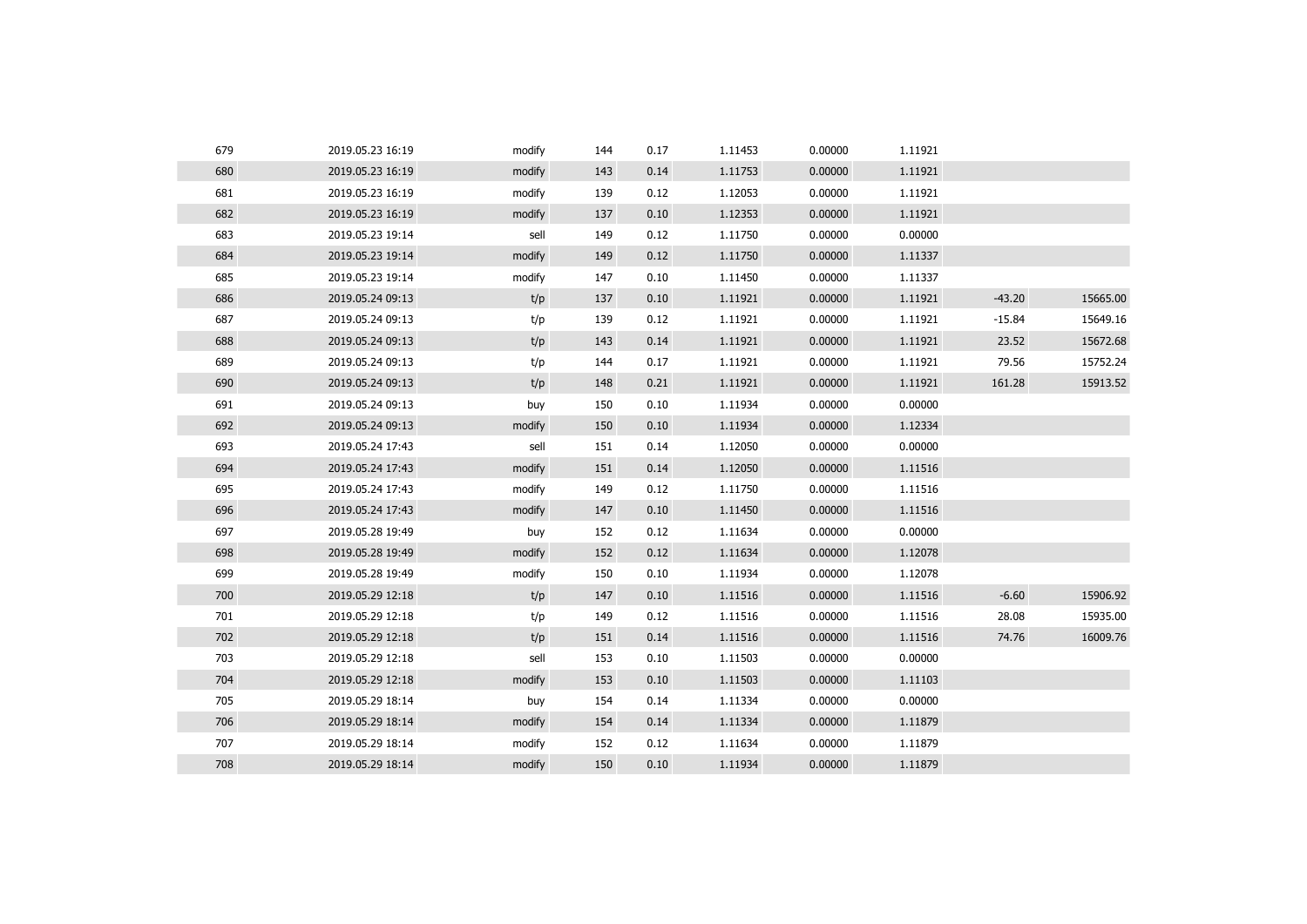| 709 | 2019.06.03 03:48 | sell   | 155 | 0.12 | 1.11803 | 0.00000 | 0.00000 |         |          |
|-----|------------------|--------|-----|------|---------|---------|---------|---------|----------|
| 710 | 2019.06.03 03:48 | modify | 155 | 0.12 | 1.11803 | 0.00000 | 1.11326 |         |          |
| 711 | 2019.06.03 03:48 | modify | 153 | 0.10 | 1.11503 | 0.00000 | 1.11326 |         |          |
| 712 | 2019.06.03 06:01 | t/p    | 150 | 0.10 | 1.11879 | 0.00000 | 1.11879 | $-5.50$ | 16004.26 |
| 713 | 2019.06.03 06:01 | t/p    | 152 | 0.12 | 1.11879 | 0.00000 | 1.11879 | 29.40   | 16033.66 |
| 714 | 2019.06.03 06:01 | t/p    | 154 | 0.14 | 1.11879 | 0.00000 | 1.11879 | 76.30   | 16109.96 |
| 715 | 2019.06.03 06:01 | buy    | 156 | 0.10 | 1.11892 | 0.00000 | 0.00000 |         |          |
| 716 | 2019.06.03 06:01 | modify | 156 | 0.10 | 1.11892 | 0.00000 | 1.12292 |         |          |
| 717 | 2019.06.03 19:13 | sell   | 157 | 0.14 | 1.12103 | 0.00000 | 0.00000 |         |          |
| 718 | 2019.06.03 19:13 | modify | 157 | 0.14 | 1.12103 | 0.00000 | 1.11548 |         |          |
| 719 | 2019.06.03 19:13 | modify | 155 | 0.12 | 1.11803 | 0.00000 | 1.11548 |         |          |
| 720 | 2019.06.03 19:13 | modify | 153 | 0.10 | 1.11503 | 0.00000 | 1.11548 |         |          |
| 721 | 2019.06.03 20:38 | t/p    | 156 | 0.10 | 1.12292 | 0.00000 | 1.12292 | 40.00   | 16149.96 |
| 722 | 2019.06.03 20:38 | buy    | 158 | 0.10 | 1.12305 | 0.00000 | 0.00000 |         |          |
| 723 | 2019.06.03 20:38 | modify | 158 | 0.10 | 1.12305 | 0.00000 | 1.12705 |         |          |
| 724 | 2019.06.03 20:44 | sell   | 159 | 0.17 | 1.12403 | 0.00000 | 0.00000 |         |          |
| 725 | 2019.06.03 20:44 | modify | 159 | 0.17 | 1.12403 | 0.00000 | 1.11764 |         |          |
| 726 | 2019.06.03 20:44 | modify | 157 | 0.14 | 1.12103 | 0.00000 | 1.11764 |         |          |
| 727 | 2019.06.03 20:44 | modify | 155 | 0.12 | 1.11803 | 0.00000 | 1.11764 |         |          |
| 728 | 2019.06.03 20:44 | modify | 153 | 0.10 | 1.11503 | 0.00000 | 1.11764 |         |          |
| 729 | 2019.06.04 10:08 | sell   | 160 | 0.21 | 1.12703 | 0.00000 | 0.00000 |         |          |
| 730 | 2019.06.04 10:08 | modify | 160 | 0.21 | 1.12703 | 0.00000 | 1.11923 |         |          |
| 731 | 2019.06.04 10:08 | modify | 159 | 0.17 | 1.12403 | 0.00000 | 1.11923 |         |          |
| 732 | 2019.06.04 10:08 | modify | 157 | 0.14 | 1.12103 | 0.00000 | 1.11923 |         |          |
| 733 | 2019.06.04 10:08 | modify | 155 | 0.12 | 1.11803 | 0.00000 | 1.11923 |         |          |
| 734 | 2019.06.04 10:08 | modify | 153 | 0.10 | 1.11503 | 0.00000 | 1.11923 |         |          |
| 735 | 2019.06.04 10:08 | t/p    | 158 | 0.10 | 1.12705 | 0.00000 | 1.12705 | 40.00   | 16189.96 |
| 736 | 2019.06.04 10:08 | buy    | 161 | 0.10 | 1.12718 | 0.00000 | 0.00000 |         |          |
| 737 | 2019.06.04 10:08 | modify | 161 | 0.10 | 1.12718 | 0.00000 | 1.13118 |         |          |
| 738 | 2019.06.04 12:19 | buy    | 162 | 0.12 | 1.12418 | 0.00000 | 0.00000 |         |          |
|     |                  |        |     |      |         |         |         |         |          |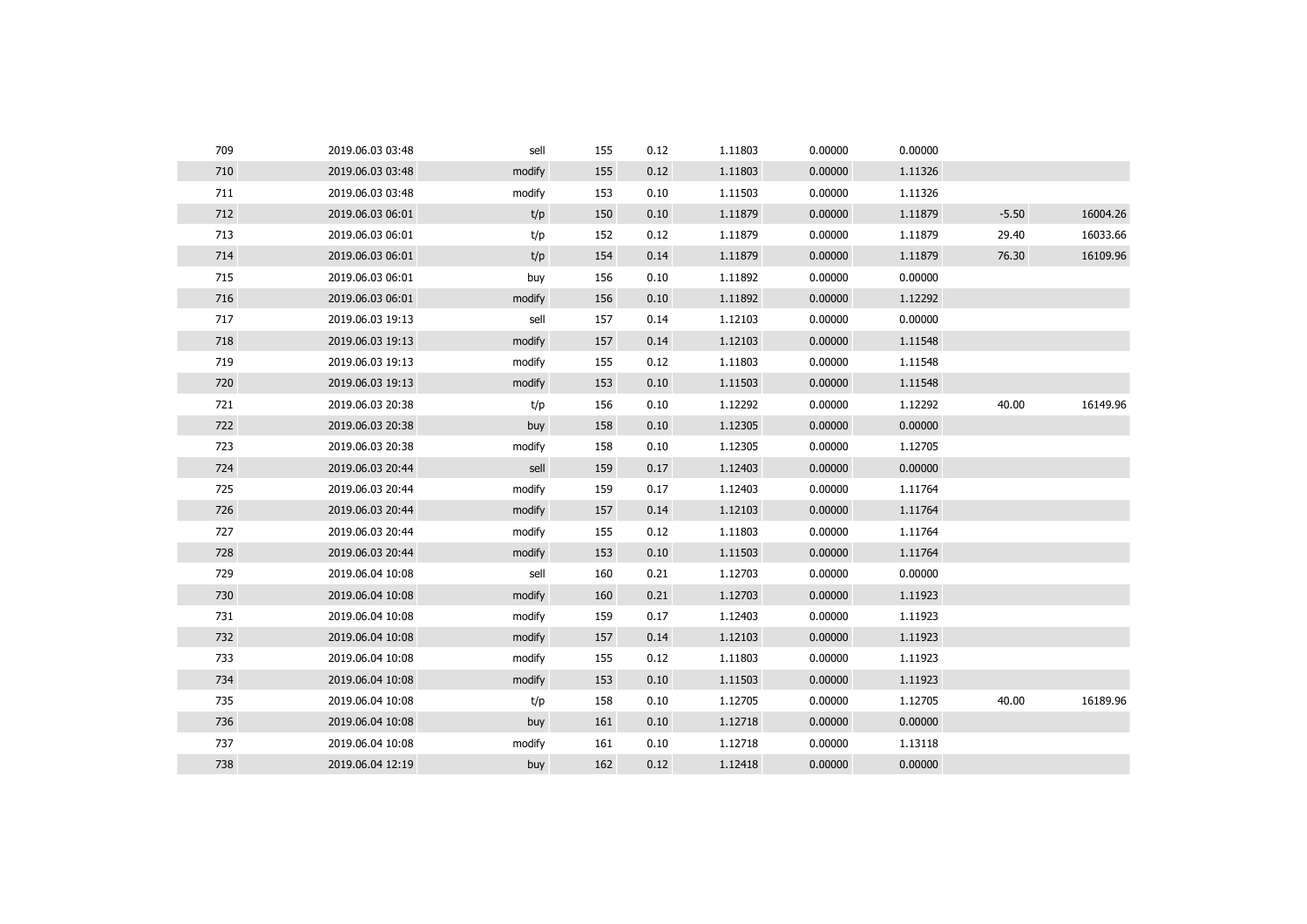| 739 | 2019.06.04 12:19 | modify | 162 | 0.12 | 1.12418 | 0.00000 | 1.12591 |          |          |
|-----|------------------|--------|-----|------|---------|---------|---------|----------|----------|
| 740 | 2019.06.04 12:19 | modify | 161 | 0.10 | 1.12718 | 0.00000 | 1.12591 |          |          |
| 741 | 2019.06.04 14:00 | t/p    | 161 | 0.10 | 1.12591 | 0.00000 | 1.12591 | $-12.70$ | 16177.26 |
| 742 | 2019.06.04 14:00 | t/p    | 162 | 0.12 | 1.12591 | 0.00000 | 1.12591 | 20.76    | 16198.02 |
| 743 | 2019.06.04 14:00 | buy    | 163 | 0.10 | 1.12604 | 0.00000 | 0.00000 |          |          |
| 744 | 2019.06.04 14:00 | modify | 163 | 0.10 | 1.12604 | 0.00000 | 1.13004 |          |          |
| 745 | 2019.06.04 16:14 | buy    | 164 | 0.12 | 1.12304 | 0.00000 | 0.00000 |          |          |
| 746 | 2019.06.04 16:14 | modify | 164 | 0.12 | 1.12304 | 0.00000 | 1.12565 |          |          |
| 747 | 2019.06.04 16:14 | modify | 163 | 0.10 | 1.12604 | 0.00000 | 1.12565 |          |          |
| 748 | 2019.06.04 16:48 | t/p    | 163 | 0.10 | 1.12565 | 0.00000 | 1.12565 | $-3.90$  | 16194.12 |
| 749 | 2019.06.04 16:48 | t/p    | 164 | 0.12 | 1.12565 | 0.00000 | 1.12565 | 31.32    | 16225.44 |
| 750 | 2019.06.04 16:48 | buy    | 165 | 0.10 | 1.12578 | 0.00000 | 0.00000 |          |          |
| 751 | 2019.06.04 16:48 | modify | 165 | 0.10 | 1.12578 | 0.00000 | 1.12978 |          |          |
| 752 | 2019.06.05 15:19 | t/p    | 165 | 0.10 | 1.12978 | 0.00000 | 1.12978 | 40.00    | 16265.44 |
| 753 | 2019.06.05 15:19 | buy    | 166 | 0.10 | 1.12991 | 0.00000 | 0.00000 |          |          |
| 754 | 2019.06.05 15:19 | modify | 166 | 0.10 | 1.12991 | 0.00000 | 1.13391 |          |          |
| 755 | 2019.06.05 15:19 | sell   | 167 | 0.25 | 1.13003 | 0.00000 | 0.00000 |          |          |
| 756 | 2019.06.05 15:19 | modify | 167 | 0.25 | 1.13003 | 0.00000 | 1.12165 |          |          |
| 757 | 2019.06.05 15:19 | modify | 160 | 0.21 | 1.12703 | 0.00000 | 1.12165 |          |          |
| 758 | 2019.06.05 15:19 | modify | 159 | 0.17 | 1.12403 | 0.00000 | 1.12165 |          |          |
| 759 | 2019.06.05 15:19 | modify | 157 | 0.14 | 1.12103 | 0.00000 | 1.12165 |          |          |
| 760 | 2019.06.05 15:19 | modify | 155 | 0.12 | 1.11803 | 0.00000 | 1.12165 |          |          |
| 761 | 2019.06.05 15:19 | modify | 153 | 0.10 | 1.11503 | 0.00000 | 1.12165 |          |          |
| 762 | 2019.06.05 17:02 | buy    | 168 | 0.12 | 1.12691 | 0.00000 | 0.00000 |          |          |
| 763 | 2019.06.05 17:02 | modify | 168 | 0.12 | 1.12691 | 0.00000 | 1.12788 |          |          |
| 764 | 2019.06.05 17:02 | modify | 166 | 0.10 | 1.12991 | 0.00000 | 1.12788 |          |          |
| 765 | 2019.06.05 19:02 | buy    | 169 | 0.14 | 1.12391 | 0.00000 | 0.00000 |          |          |
| 766 | 2019.06.05 19:02 | modify | 169 | 0.14 | 1.12391 | 0.00000 | 1.12778 |          |          |
| 767 | 2019.06.05 19:02 | modify | 168 | 0.12 | 1.12691 | 0.00000 | 1.12778 |          |          |
| 768 | 2019.06.05 19:02 | modify | 166 | 0.10 | 1.12991 | 0.00000 | 1.12778 |          |          |
|     |                  |        |     |      |         |         |         |          |          |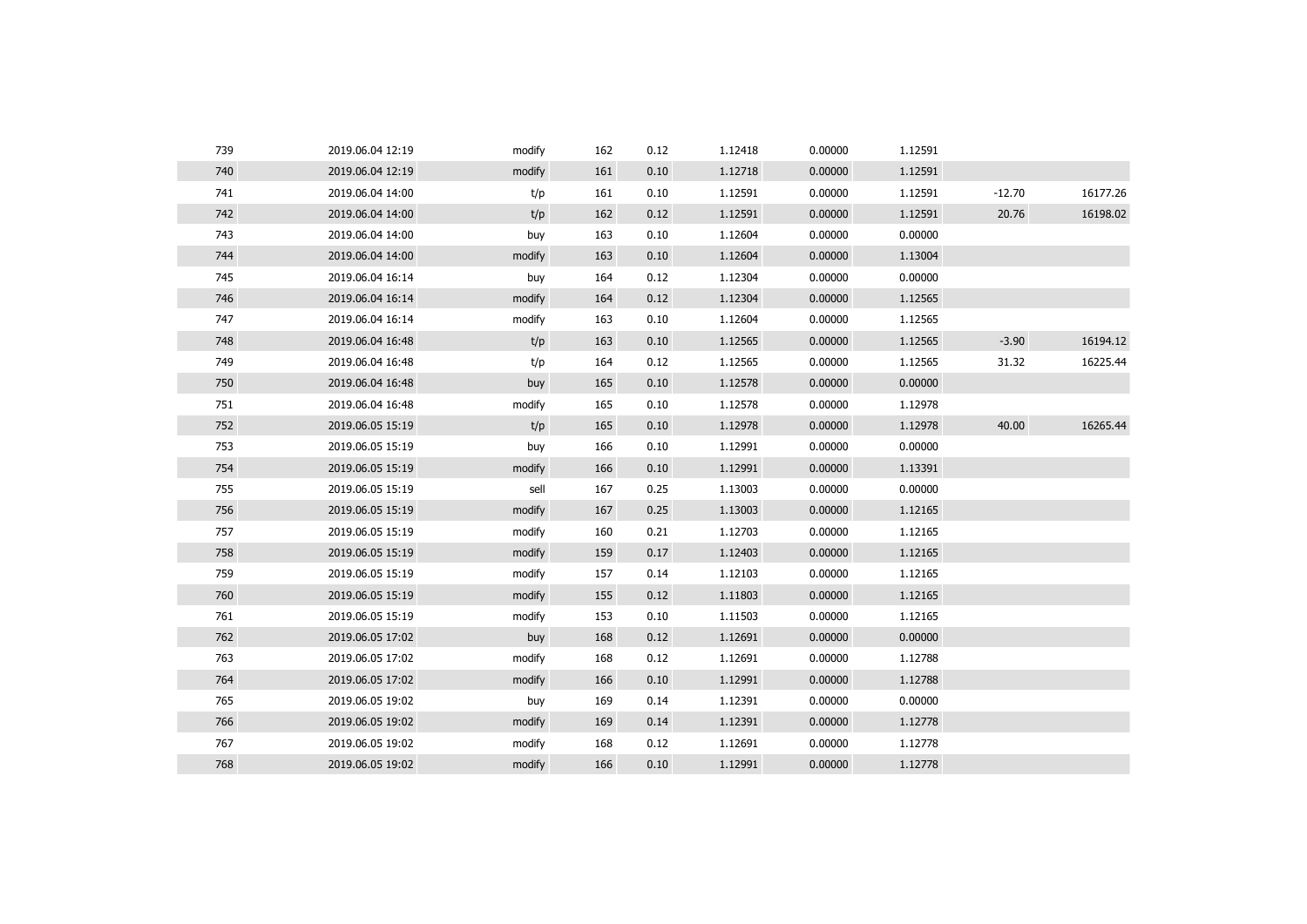| 769 | 2019.06.06 14:31 | t/p    | 153 | 0.10 | 1.12165 | 0.00000 | 1.12165 | $-66.20$ | 16199.24 |
|-----|------------------|--------|-----|------|---------|---------|---------|----------|----------|
| 770 | 2019.06.06 14:31 | t/p    | 155 | 0.12 | 1.12165 | 0.00000 | 1.12165 | $-43.44$ | 16155.80 |
| 771 | 2019.06.06 14:31 | t/p    | 157 | 0.14 | 1.12165 | 0.00000 | 1.12165 | $-8.68$  | 16147.12 |
| 772 | 2019.06.06 14:31 | t/p    | 159 | 0.17 | 1.12165 | 0.00000 | 1.12165 | 40.46    | 16187.58 |
| 773 | 2019.06.06 14:31 | t/p    | 160 | 0.21 | 1.12165 | 0.00000 | 1.12165 | 112.98   | 16300.56 |
| 774 | 2019.06.06 14:31 | t/p    | 167 | 0.25 | 1.12165 | 0.00000 | 1.12165 | 209.50   | 16510.06 |
| 775 | 2019.06.06 14:31 | sell   | 170 | 0.10 | 1.12152 | 0.00000 | 0.00000 |          |          |
| 776 | 2019.06.06 14:31 | modify | 170 | 0.10 | 1.12152 | 0.00000 | 1.11752 |          |          |
| 777 | 2019.06.06 14:32 | buy    | 171 | 0.17 | 1.12091 | 0.00000 | 0.00000 |          |          |
| 778 | 2019.06.06 14:32 | modify | 171 | 0.17 | 1.12091 | 0.00000 | 1.12724 |          |          |
| 779 | 2019.06.06 14:32 | modify | 169 | 0.14 | 1.12391 | 0.00000 | 1.12724 |          |          |
| 780 | 2019.06.06 14:32 | modify | 168 | 0.12 | 1.12691 | 0.00000 | 1.12724 |          |          |
| 781 | 2019.06.06 14:32 | modify | 166 | 0.10 | 1.12991 | 0.00000 | 1.12724 |          |          |
| 782 | 2019.06.06 14:44 | sell   | 172 | 0.12 | 1.12452 | 0.00000 | 0.00000 |          |          |
| 783 | 2019.06.06 14:44 | modify | 172 | 0.12 | 1.12452 | 0.00000 | 1.12129 |          |          |
| 784 | 2019.06.06 14:44 | modify | 170 | 0.10 | 1.12152 | 0.00000 | 1.12129 |          |          |
| 785 | 2019.06.06 15:31 | t/p    | 166 | 0.10 | 1.12724 | 0.00000 | 1.12724 | $-26.70$ | 16483.36 |
| 786 | 2019.06.06 15:31 | t/p    | 168 | 0.12 | 1.12724 | 0.00000 | 1.12724 | 3.96     | 16487.32 |
| 787 | 2019.06.06 15:31 | t/p    | 169 | 0.14 | 1.12724 | 0.00000 | 1.12724 | 46.62    | 16533.94 |
| 788 | 2019.06.06 15:31 | t/p    | 171 | 0.17 | 1.12724 | 0.00000 | 1.12724 | 107.61   | 16641.55 |
| 789 | 2019.06.06 15:31 | buy    | 173 | 0.10 | 1.12737 | 0.00000 | 0.00000 |          |          |
| 790 | 2019.06.06 15:31 | modify | 173 | 0.10 | 1.12737 | 0.00000 | 1.13137 |          |          |
| 791 | 2019.06.06 15:32 | sell   | 174 | 0.14 | 1.12752 | 0.00000 | 0.00000 |          |          |
| 792 | 2019.06.06 15:32 | modify | 174 | 0.14 | 1.12752 | 0.00000 | 1.12240 |          |          |
| 793 | 2019.06.06 15:32 | modify | 172 | 0.12 | 1.12452 | 0.00000 | 1.12240 |          |          |
| 794 | 2019.06.06 15:32 | modify | 170 | 0.10 | 1.12152 | 0.00000 | 1.12240 |          |          |
| 795 | 2019.06.06 15:46 | sell   | 175 | 0.17 | 1.13052 | 0.00000 | 0.00000 |          |          |
| 796 | 2019.06.06 15:46 | modify | 175 | 0.17 | 1.13052 | 0.00000 | 1.12378 |          |          |
| 797 | 2019.06.06 15:46 | modify | 174 | 0.14 | 1.12752 | 0.00000 | 1.12378 |          |          |
| 798 | 2019.06.06 15:46 | modify | 172 | 0.12 | 1.12452 | 0.00000 | 1.12378 |          |          |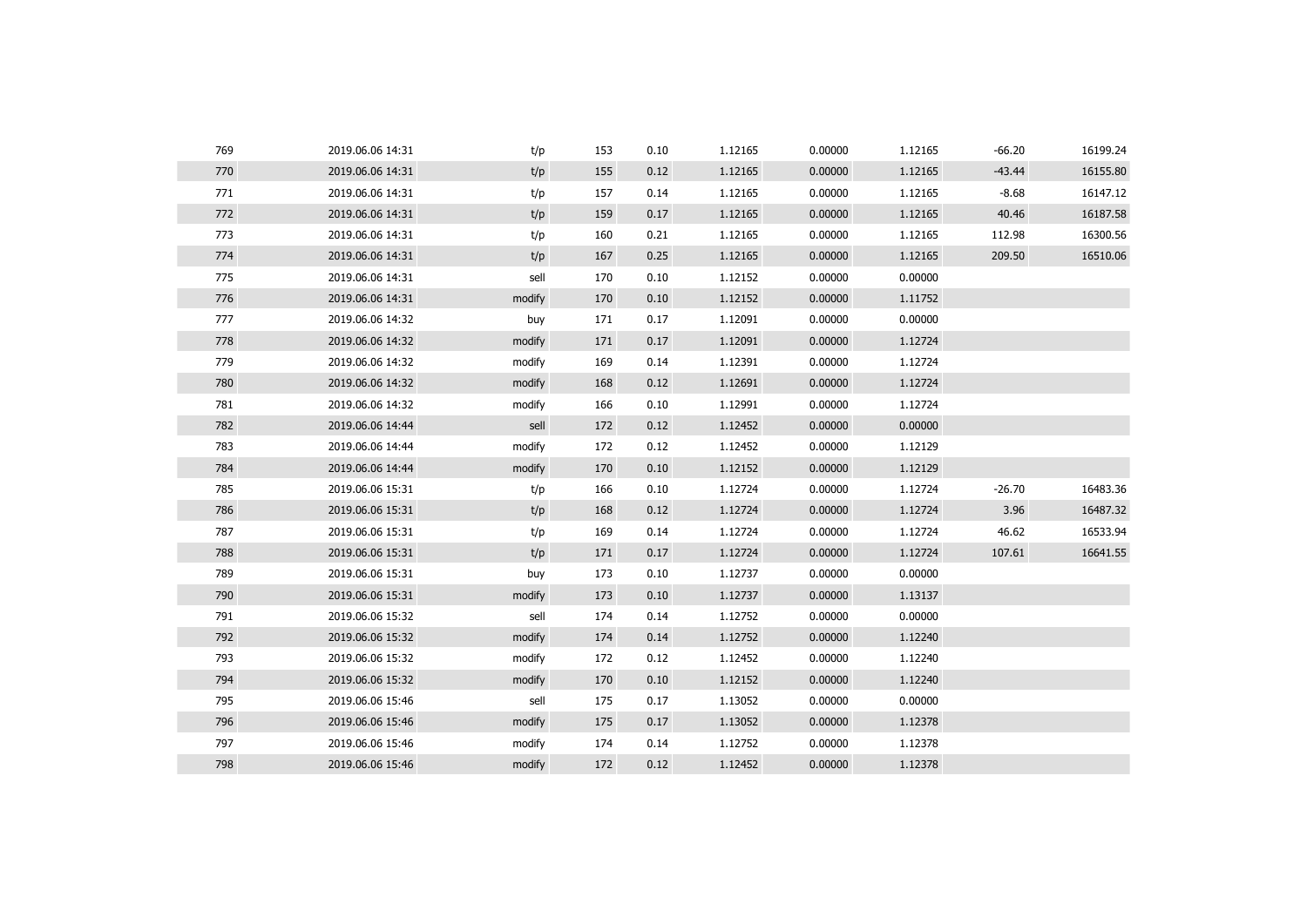| 799 | 2019.06.06 15:46 | modify | 170 | 0.10 | 1.12152 | 0.00000 | 1.12378 |          |          |
|-----|------------------|--------|-----|------|---------|---------|---------|----------|----------|
| 800 | 2019.06.07 15:48 | t/p    | 173 | 0.10 | 1.13137 | 0.00000 | 1.13137 | 40.00    | 16681.55 |
| 801 | 2019.06.07 15:48 | buy    | 176 | 0.10 | 1.13150 | 0.00000 | 0.00000 |          |          |
| 802 | 2019.06.07 15:48 | modify | 176 | 0.10 | 1.13150 | 0.00000 | 1.13550 |          |          |
| 803 | 2019.06.07 17:18 | sell   | 177 | 0.21 | 1.13352 | 0.00000 | 0.00000 |          |          |
| 804 | 2019.06.07 17:18 | modify | 177 | 0.21 | 1.13352 | 0.00000 | 1.12596 |          |          |
| 805 | 2019.06.07 17:18 | modify | 175 | 0.17 | 1.13052 | 0.00000 | 1.12596 |          |          |
| 806 | 2019.06.07 17:18 | modify | 174 | 0.14 | 1.12752 | 0.00000 | 1.12596 |          |          |
| 807 | 2019.06.07 17:18 | modify | 172 | 0.12 | 1.12452 | 0.00000 | 1.12596 |          |          |
| 808 | 2019.06.07 17:18 | modify | 170 | 0.10 | 1.12152 | 0.00000 | 1.12596 |          |          |
| 809 | 2019.06.12 21:48 | buy    | 178 | 0.12 | 1.12850 | 0.00000 | 0.00000 |          |          |
| 810 | 2019.06.12 21:48 | modify | 178 | 0.12 | 1.12850 | 0.00000 | 1.13190 |          |          |
| 811 | 2019.06.12 21:48 | modify | 176 | 0.10 | 1.13150 | 0.00000 | 1.13190 |          |          |
| 812 | 2019.06.14 14:07 | t/p    | 170 | 0.10 | 1.12596 | 0.00000 | 1.12596 | $-44.40$ | 16637.15 |
| 813 | 2019.06.14 14:07 | t/p    | 172 | 0.12 | 1.12596 | 0.00000 | 1.12596 | $-17.28$ | 16619.87 |
| 814 | 2019.06.14 14:07 | t/p    | 174 | 0.14 | 1.12596 | 0.00000 | 1.12596 | 21.84    | 16641.71 |
| 815 | 2019.06.14 14:07 | t/p    | 175 | 0.17 | 1.12596 | 0.00000 | 1.12596 | 77.52    | 16719.23 |
| 816 | 2019.06.14 14:07 | t/p    | 177 | 0.21 | 1.12596 | 0.00000 | 1.12596 | 158.76   | 16877.99 |
| 817 | 2019.06.14 14:07 | sell   | 179 | 0.10 | 1.12583 | 0.00000 | 0.00000 |          |          |
| 818 | 2019.06.14 14:07 | modify | 179 | 0.10 | 1.12583 | 0.00000 | 1.12183 |          |          |
| 819 | 2019.06.14 14:14 | buy    | 180 | 0.14 | 1.12550 | 0.00000 | 0.00000 |          |          |
| 820 | 2019.06.14 14:14 | modify | 180 | 0.14 | 1.12550 | 0.00000 | 1.13066 |          |          |
| 821 | 2019.06.14 14:14 | modify | 178 | 0.12 | 1.12850 | 0.00000 | 1.13066 |          |          |
| 822 | 2019.06.14 14:14 | modify | 176 | 0.10 | 1.13150 | 0.00000 | 1.13066 |          |          |
| 823 | 2019.06.14 17:48 | buy    | 181 | 0.17 | 1.12250 | 0.00000 | 0.00000 |          |          |
| 824 | 2019.06.14 17:48 | modify | 181 | 0.17 | 1.12250 | 0.00000 | 1.12927 |          |          |
| 825 | 2019.06.14 17:48 | modify | 180 | 0.14 | 1.12550 | 0.00000 | 1.12927 |          |          |
| 826 | 2019.06.14 17:48 | modify | 178 | 0.12 | 1.12850 | 0.00000 | 1.12927 |          |          |
| 827 | 2019.06.14 17:48 | modify | 176 | 0.10 | 1.13150 | 0.00000 | 1.12927 |          |          |
| 828 | 2019.06.14 18:44 | t/p    | 179 | 0.10 | 1.12183 | 0.00000 | 1.12183 | 40.00    | 16917.99 |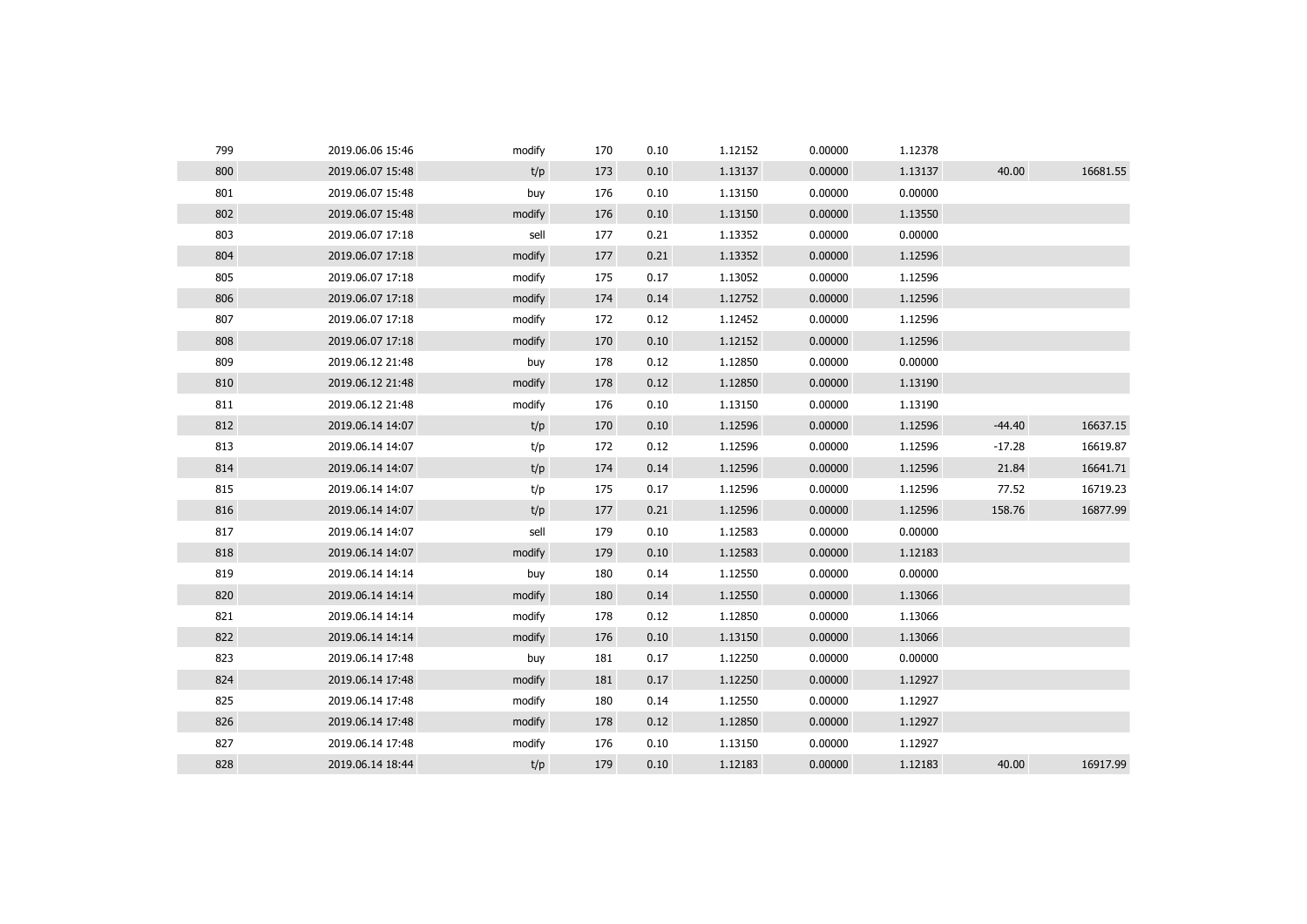| 829 | 2019.06.14 18:44 | sell   | 182 | 0.10 | 1.12170 | 0.00000 | 0.00000 |          |          |
|-----|------------------|--------|-----|------|---------|---------|---------|----------|----------|
| 830 | 2019.06.14 18:44 | modify | 182 | 0.10 | 1.12170 | 0.00000 | 1.11770 |          |          |
| 831 | 2019.06.18 11:19 | buy    | 183 | 0.21 | 1.11950 | 0.00000 | 0.00000 |          |          |
| 832 | 2019.06.18 11:19 | modify | 183 | 0.21 | 1.11950 | 0.00000 | 1.12708 |          |          |
| 833 | 2019.06.18 11:19 | modify | 181 | 0.17 | 1.12250 | 0.00000 | 1.12708 |          |          |
| 834 | 2019.06.18 11:19 | modify | 180 | 0.14 | 1.12550 | 0.00000 | 1.12708 |          |          |
| 835 | 2019.06.18 11:19 | modify | 178 | 0.12 | 1.12850 | 0.00000 | 1.12708 |          |          |
| 836 | 2019.06.18 11:19 | modify | 176 | 0.10 | 1.13150 | 0.00000 | 1.12708 |          |          |
| 837 | 2019.06.19 21:18 | sell   | 184 | 0.12 | 1.12470 | 0.00000 | 0.00000 |          |          |
| 838 | 2019.06.19 21:18 | modify | 184 | 0.12 | 1.12470 | 0.00000 | 1.12116 |          |          |
| 839 | 2019.06.19 21:18 | modify | 182 | 0.10 | 1.12170 | 0.00000 | 1.12116 |          |          |
| 840 | 2019.06.20 06:18 | t/p    | 176 | 0.10 | 1.12708 | 0.00000 | 1.12708 | $-44.20$ | 16873.79 |
| 841 | 2019.06.20 06:18 | t/p    | 178 | 0.12 | 1.12708 | 0.00000 | 1.12708 | $-17.04$ | 16856.75 |
| 842 | 2019.06.20 06:18 | t/p    | 180 | 0.14 | 1.12708 | 0.00000 | 1.12708 | 22.12    | 16878.87 |
| 843 | 2019.06.20 06:18 | t/p    | 181 | 0.17 | 1.12708 | 0.00000 | 1.12708 | 77.86    | 16956.73 |
| 844 | 2019.06.20 06:18 | t/p    | 183 | 0.21 | 1.12708 | 0.00000 | 1.12708 | 159.18   | 17115.91 |
| 845 | 2019.06.20 06:18 | buy    | 185 | 0.10 | 1.12721 | 0.00000 | 0.00000 |          |          |
| 846 | 2019.06.20 06:18 | modify | 185 | 0.10 | 1.12721 | 0.00000 | 1.13121 |          |          |
| 847 | 2019.06.20 09:14 | sell   | 186 | 0.14 | 1.12770 | 0.00000 | 0.00000 |          |          |
| 848 | 2019.06.20 09:14 | modify | 186 | 0.14 | 1.12770 | 0.00000 | 1.12251 |          |          |
| 849 | 2019.06.20 09:14 | modify | 184 | 0.12 | 1.12470 | 0.00000 | 1.12251 |          |          |
| 850 | 2019.06.20 09:14 | modify | 182 | 0.10 | 1.12170 | 0.00000 | 1.12251 |          |          |
| 851 | 2019.06.20 14:13 | sell   | 187 | 0.17 | 1.13070 | 0.00000 | 0.00000 |          |          |
| 852 | 2019.06.20 14:13 | modify | 187 | 0.17 | 1.13070 | 0.00000 | 1.12391 |          |          |
| 853 | 2019.06.20 14:13 | modify | 186 | 0.14 | 1.12770 | 0.00000 | 1.12391 |          |          |
| 854 | 2019.06.20 14:13 | modify | 184 | 0.12 | 1.12470 | 0.00000 | 1.12391 |          |          |
| 855 | 2019.06.20 14:13 | modify | 182 | 0.10 | 1.12170 | 0.00000 | 1.12391 |          |          |
| 856 | 2019.06.20 14:19 | t/p    | 185 | 0.10 | 1.13121 | 0.00000 | 1.13121 | 40.00    | 17155.91 |
| 857 | 2019.06.20 14:19 | buy    | 188 | 0.10 | 1.13134 | 0.00000 | 0.00000 |          |          |
| 858 | 2019.06.20 14:19 | modify | 188 | 0.10 | 1.13134 | 0.00000 | 1.13534 |          |          |
|     |                  |        |     |      |         |         |         |          |          |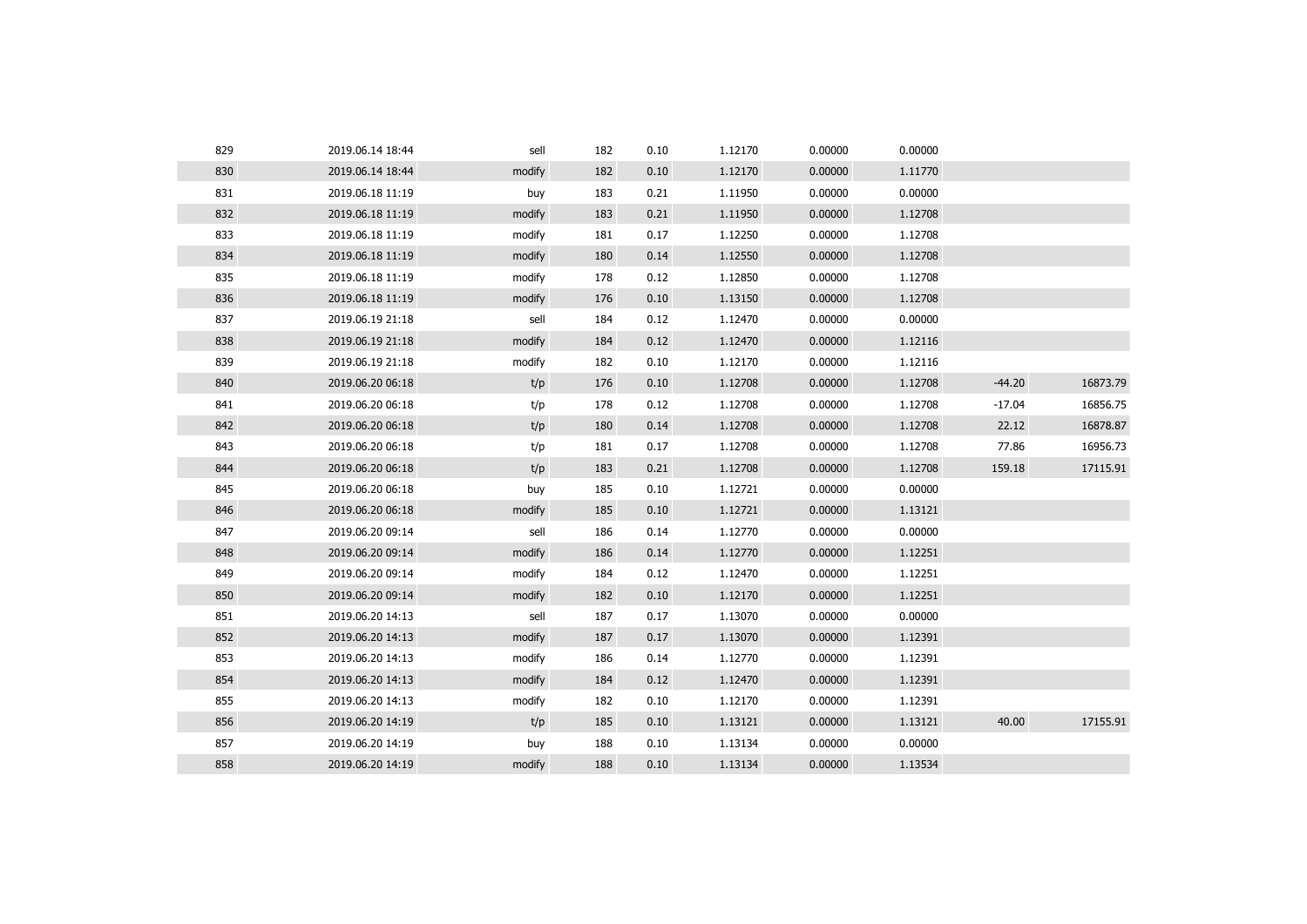| 859 | 2019.06.20 18:13 | buy    | 189 | 0.12 | 1.12834 | 0.00000 | 0.00000 |         |          |
|-----|------------------|--------|-----|------|---------|---------|---------|---------|----------|
| 860 | 2019.06.20 18:13 | modify | 189 | 0.12 | 1.12834 | 0.00000 | 1.13069 |         |          |
| 861 | 2019.06.20 18:13 | modify | 188 | 0.10 | 1.13134 | 0.00000 | 1.13069 |         |          |
| 862 | 2019.06.21 05:02 | t/p    | 188 | 0.10 | 1.13069 | 0.00000 | 1.13069 | $-6.50$ | 17149.41 |
| 863 | 2019.06.21 05:02 | t/p    | 189 | 0.12 | 1.13069 | 0.00000 | 1.13069 | 28.20   | 17177.61 |
| 864 | 2019.06.21 05:02 | buy    | 190 | 0.10 | 1.13082 | 0.00000 | 0.00000 |         |          |
| 865 | 2019.06.21 05:02 | modify | 190 | 0.10 | 1.13082 | 0.00000 | 1.13482 |         |          |
| 866 | 2019.06.21 19:01 | sell   | 191 | 0.21 | 1.13370 | 0.00000 | 0.00000 |         |          |
| 867 | 2019.06.21 19:01 | modify | 191 | 0.21 | 1.13370 | 0.00000 | 1.12604 |         |          |
| 868 | 2019.06.21 19:01 | modify | 187 | 0.17 | 1.13070 | 0.00000 | 1.12604 |         |          |
| 869 | 2019.06.21 19:01 | modify | 186 | 0.14 | 1.12770 | 0.00000 | 1.12604 |         |          |
| 870 | 2019.06.21 19:01 | modify | 184 | 0.12 | 1.12470 | 0.00000 | 1.12604 |         |          |
| 871 | 2019.06.21 19:01 | modify | 182 | 0.10 | 1.12170 | 0.00000 | 1.12604 |         |          |
| 872 | 2019.06.21 20:09 | t/p    | 190 | 0.10 | 1.13482 | 0.00000 | 1.13482 | 40.00   | 17217.61 |
| 873 | 2019.06.21 20:09 | buy    | 192 | 0.10 | 1.13495 | 0.00000 | 0.00000 |         |          |
| 874 | 2019.06.21 20:09 | modify | 192 | 0.10 | 1.13495 | 0.00000 | 1.13895 |         |          |
| 875 | 2019.06.21 20:19 | sell   | 193 | 0.25 | 1.13670 | 0.00000 | 0.00000 |         |          |
| 876 | 2019.06.21 20:19 | modify | 193 | 0.25 | 1.13670 | 0.00000 | 1.12817 |         |          |
| 877 | 2019.06.21 20:19 | modify | 191 | 0.21 | 1.13370 | 0.00000 | 1.12817 |         |          |
| 878 | 2019.06.21 20:19 | modify | 187 | 0.17 | 1.13070 | 0.00000 | 1.12817 |         |          |
| 879 | 2019.06.21 20:19 | modify | 186 | 0.14 | 1.12770 | 0.00000 | 1.12817 |         |          |
| 880 | 2019.06.21 20:19 | modify | 184 | 0.12 | 1.12470 | 0.00000 | 1.12817 |         |          |
| 881 | 2019.06.21 20:19 | modify | 182 | 0.10 | 1.12170 | 0.00000 | 1.12817 |         |          |
| 882 | 2019.06.24 11:25 | t/p    | 192 | 0.10 | 1.13895 | 0.00000 | 1.13895 | 40.00   | 17257.61 |
| 883 | 2019.06.24 11:25 | buy    | 194 | 0.10 | 1.13908 | 0.00000 | 0.00000 |         |          |
| 884 | 2019.06.24 11:25 | modify | 194 | 0.10 | 1.13908 | 0.00000 | 1.14308 |         |          |
| 885 | 2019.06.24 14:32 | sell   | 195 | 0.30 | 1.13970 | 0.00000 | 0.00000 |         |          |
| 886 | 2019.06.24 14:32 | modify | 195 | 0.30 | 1.13970 | 0.00000 | 1.13031 |         |          |
| 887 | 2019.06.24 14:32 | modify | 193 | 0.25 | 1.13670 | 0.00000 | 1.13031 |         |          |
| 888 | 2019.06.24 14:32 | modify | 191 | 0.21 | 1.13370 | 0.00000 | 1.13031 |         |          |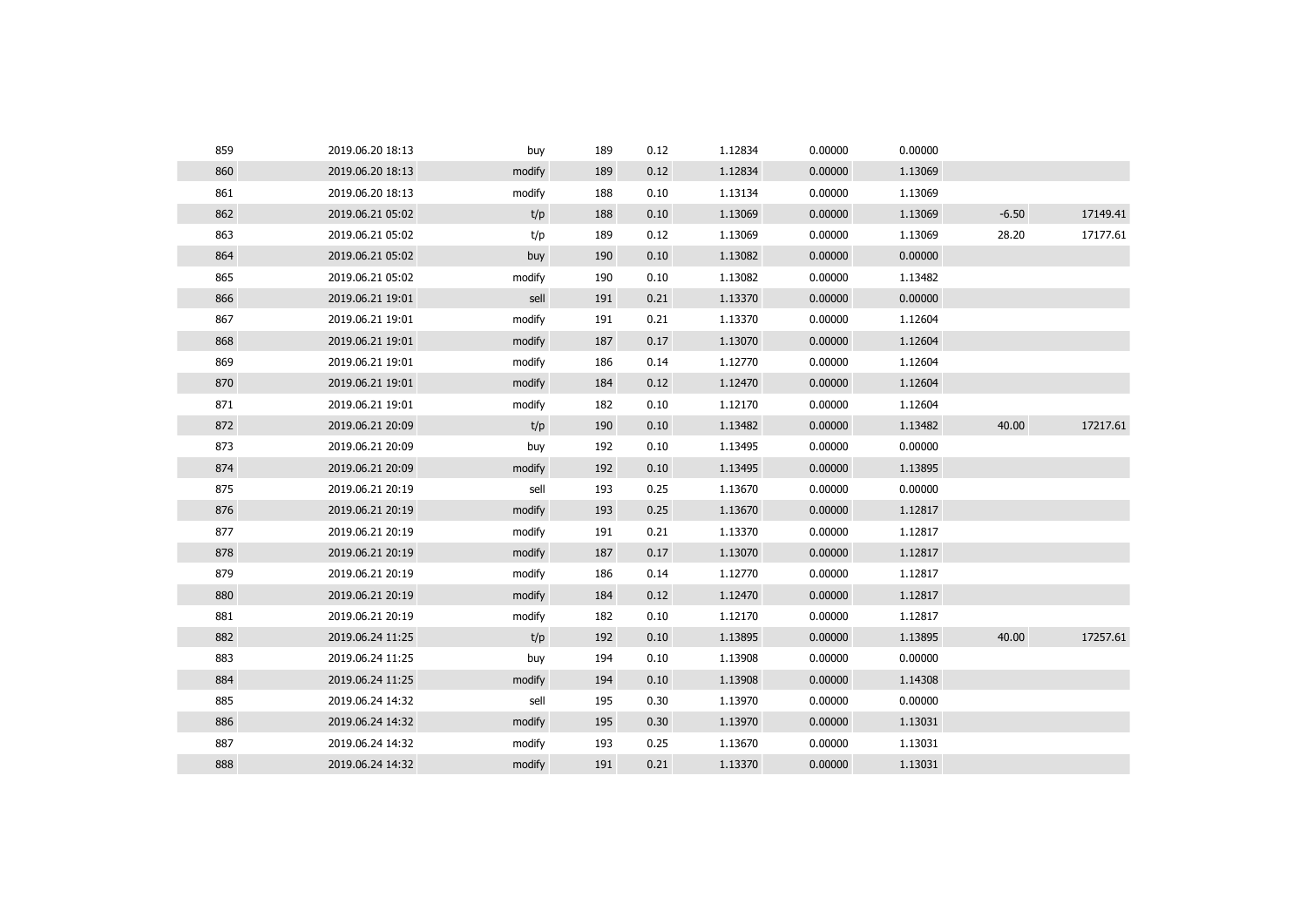| 889 | 2019.06.24 14:32 | modify | 187 | 0.17 | 1.13070 | 0.00000 | 1.13031 |          |          |
|-----|------------------|--------|-----|------|---------|---------|---------|----------|----------|
| 890 | 2019.06.24 14:32 | modify | 186 | 0.14 | 1.12770 | 0.00000 | 1.13031 |          |          |
| 891 | 2019.06.24 14:32 | modify | 184 | 0.12 | 1.12470 | 0.00000 | 1.13031 |          |          |
| 892 | 2019.06.24 14:32 | modify | 182 | 0.10 | 1.12170 | 0.00000 | 1.13031 |          |          |
| 893 | 2019.06.25 19:49 | buy    | 196 | 0.12 | 1.13608 | 0.00000 | 0.00000 |          |          |
| 894 | 2019.06.25 19:49 | modify | 196 | 0.12 | 1.13608 | 0.00000 | 1.13653 |          |          |
| 895 | 2019.06.25 19:49 | modify | 194 | 0.10 | 1.13908 | 0.00000 | 1.13653 |          |          |
| 896 | 2019.06.25 19:56 | t/p    | 194 | 0.10 | 1.13653 | 0.00000 | 1.13653 | $-25.50$ | 17232.11 |
| 897 | 2019.06.25 19:56 | t/p    | 196 | 0.12 | 1.13653 | 0.00000 | 1.13653 | 5.40     | 17237.51 |
| 898 | 2019.06.25 19:56 | buy    | 197 | 0.10 | 1.13666 | 0.00000 | 0.00000 |          |          |
| 899 | 2019.06.25 19:56 | modify | 197 | 0.10 | 1.13666 | 0.00000 | 1.14066 |          |          |
| 900 | 2019.07.01 08:07 | buy    | 198 | 0.12 | 1.13366 | 0.00000 | 0.00000 |          |          |
| 901 | 2019.07.01 08:07 | modify | 198 | 0.12 | 1.13366 | 0.00000 | 1.13618 |          |          |
| 902 | 2019.07.01 08:07 | modify | 197 | 0.10 | 1.13666 | 0.00000 | 1.13618 |          |          |
| 903 | 2019.07.01 18:39 | buy    | 199 | 0.14 | 1.13066 | 0.00000 | 0.00000 |          |          |
| 904 | 2019.07.01 18:39 | modify | 199 | 0.14 | 1.13066 | 0.00000 | 1.13596 |          |          |
| 905 | 2019.07.01 18:39 | modify | 198 | 0.12 | 1.13366 | 0.00000 | 1.13596 |          |          |
| 906 | 2019.07.01 18:39 | modify | 197 | 0.10 | 1.13666 | 0.00000 | 1.13596 |          |          |
| 907 | 2019.07.01 19:09 | t/p    | 182 | 0.10 | 1.13031 | 0.00000 | 1.13031 | $-86.10$ | 17151.41 |
| 908 | 2019.07.01 19:09 | t/p    | 184 | 0.12 | 1.13031 | 0.00000 | 1.13031 | $-67.32$ | 17084.09 |
| 909 | 2019.07.01 19:09 | t/p    | 186 | 0.14 | 1.13031 | 0.00000 | 1.13031 | $-36.54$ | 17047.55 |
| 910 | 2019.07.01 19:09 | t/p    | 187 | 0.17 | 1.13031 | 0.00000 | 1.13031 | 6.63     | 17054.18 |
| 911 | 2019.07.01 19:09 | t/p    | 191 | 0.21 | 1.13031 | 0.00000 | 1.13031 | 71.19    | 17125.37 |
| 912 | 2019.07.01 19:09 | t/p    | 193 | 0.25 | 1.13031 | 0.00000 | 1.13031 | 159.75   | 17285.12 |
| 913 | 2019.07.01 19:09 | t/p    | 195 | 0.30 | 1.13031 | 0.00000 | 1.13031 | 281.70   | 17566.82 |
| 914 | 2019.07.01 19:09 | sell   | 200 | 0.10 | 1.13018 | 0.00000 | 0.00000 |          |          |
| 915 | 2019.07.01 19:09 | modify | 200 | 0.10 | 1.13018 | 0.00000 | 1.12618 |          |          |
| 916 | 2019.07.02 05:39 | buy    | 201 | 0.17 | 1.12766 | 0.00000 | 0.00000 |          |          |
| 917 | 2019.07.02 05:39 | modify | 201 | 0.17 | 1.12766 | 0.00000 | 1.13430 |          |          |
| 918 | 2019.07.02 05:39 | modify | 199 | 0.14 | 1.13066 | 0.00000 | 1.13430 |          |          |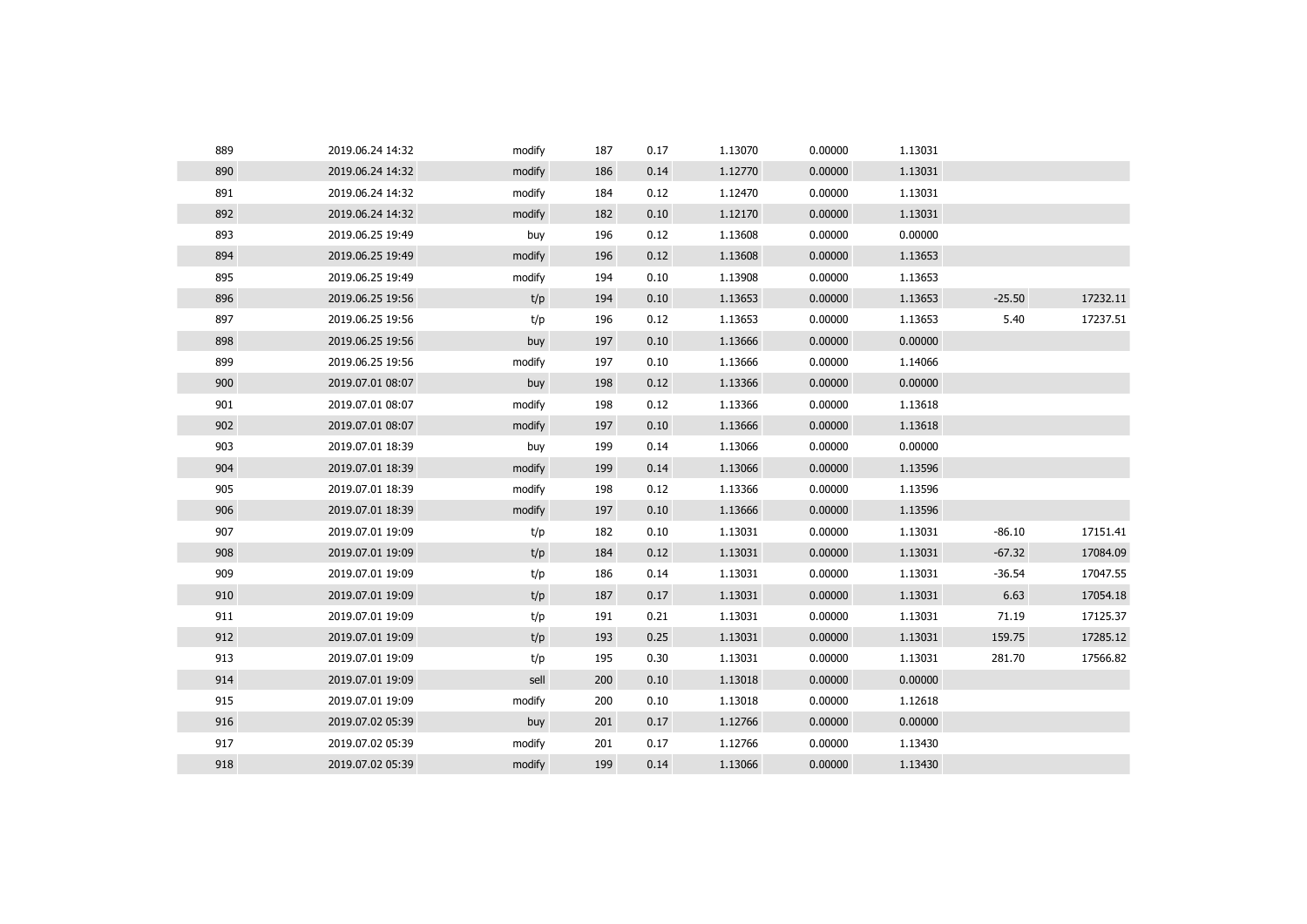| 919 | 2019.07.02 05:39 | modify | 198 | 0.12 | 1.13366 | 0.00000 | 1.13430 |          |          |
|-----|------------------|--------|-----|------|---------|---------|---------|----------|----------|
| 920 | 2019.07.02 05:39 | modify | 197 | 0.10 | 1.13666 | 0.00000 | 1.13430 |          |          |
| 921 | 2019.07.05 11:54 | t/p    | 200 | 0.10 | 1.12618 | 0.00000 | 1.12618 | 40.00    | 17606.82 |
| 922 | 2019.07.05 11:54 | sell   | 202 | 0.10 | 1.12605 | 0.00000 | 0.00000 |          |          |
| 923 | 2019.07.05 11:54 | modify | 202 | 0.10 | 1.12605 | 0.00000 | 1.12205 |          |          |
| 924 | 2019.07.05 15:37 | buy    | 203 | 0.21 | 1.12466 | 0.00000 | 0.00000 |          |          |
| 925 | 2019.07.05 15:37 | modify | 203 | 0.21 | 1.12466 | 0.00000 | 1.13215 |          |          |
| 926 | 2019.07.05 15:37 | modify | 201 | 0.17 | 1.12766 | 0.00000 | 1.13215 |          |          |
| 927 | 2019.07.05 15:37 | modify | 199 | 0.14 | 1.13066 | 0.00000 | 1.13215 |          |          |
| 928 | 2019.07.05 15:37 | modify | 198 | 0.12 | 1.13366 | 0.00000 | 1.13215 |          |          |
| 929 | 2019.07.05 15:37 | modify | 197 | 0.10 | 1.13666 | 0.00000 | 1.13215 |          |          |
| 930 | 2019.07.05 16:39 | t/p    | 202 | 0.10 | 1.12205 | 0.00000 | 1.12205 | 40.00    | 17646.82 |
| 931 | 2019.07.05 16:39 | sell   | 204 | 0.10 | 1.12192 | 0.00000 | 0.00000 |          |          |
| 932 | 2019.07.05 16:39 | modify | 204 | 0.10 | 1.12192 | 0.00000 | 1.11792 |          |          |
| 933 | 2019.07.05 16:54 | buy    | 205 | 0.25 | 1.12166 | 0.00000 | 0.00000 |          |          |
| 934 | 2019.07.05 16:54 | modify | 205 | 0.25 | 1.12166 | 0.00000 | 1.13005 |          |          |
| 935 | 2019.07.05 16:54 | modify | 203 | 0.21 | 1.12466 | 0.00000 | 1.13005 |          |          |
| 936 | 2019.07.05 16:54 | modify | 201 | 0.17 | 1.12766 | 0.00000 | 1.13005 |          |          |
| 937 | 2019.07.05 16:54 | modify | 199 | 0.14 | 1.13066 | 0.00000 | 1.13005 |          |          |
| 938 | 2019.07.05 16:54 | modify | 198 | 0.12 | 1.13366 | 0.00000 | 1.13005 |          |          |
| 939 | 2019.07.05 16:54 | modify | 197 | 0.10 | 1.13666 | 0.00000 | 1.13005 |          |          |
| 940 | 2019.07.10 15:52 | sell   | 206 | 0.12 | 1.12492 | 0.00000 | 0.00000 |          |          |
| 941 | 2019.07.10 15:52 | modify | 206 | 0.12 | 1.12492 | 0.00000 | 1.12384 |          |          |
| 942 | 2019.07.10 15:52 | modify | 204 | 0.10 | 1.12192 | 0.00000 | 1.12384 |          |          |
| 943 | 2019.07.10 16:54 | t/p    | 204 | 0.10 | 1.12384 | 0.00000 | 1.12384 | $-19.20$ | 17627.62 |
| 944 | 2019.07.10 16:54 | t/p    | 206 | 0.12 | 1.12384 | 0.00000 | 1.12384 | 12.96    | 17640.58 |
| 945 | 2019.07.15 14:00 | sell   | 207 | 0.10 | 1.12768 | 0.00000 | 0.00000 |          |          |
| 946 | 2019.07.15 14:00 | modify | 207 | 0.10 | 1.12768 | 0.00000 | 1.12368 |          |          |
| 947 | 2019.07.16 11:24 | t/p    | 207 | 0.10 | 1.12368 | 0.00000 | 1.12368 | 40.00    | 17680.58 |
| 948 | 2019.07.16 11:24 | sell   | 208 | 0.10 | 1.12355 | 0.00000 | 0.00000 |          |          |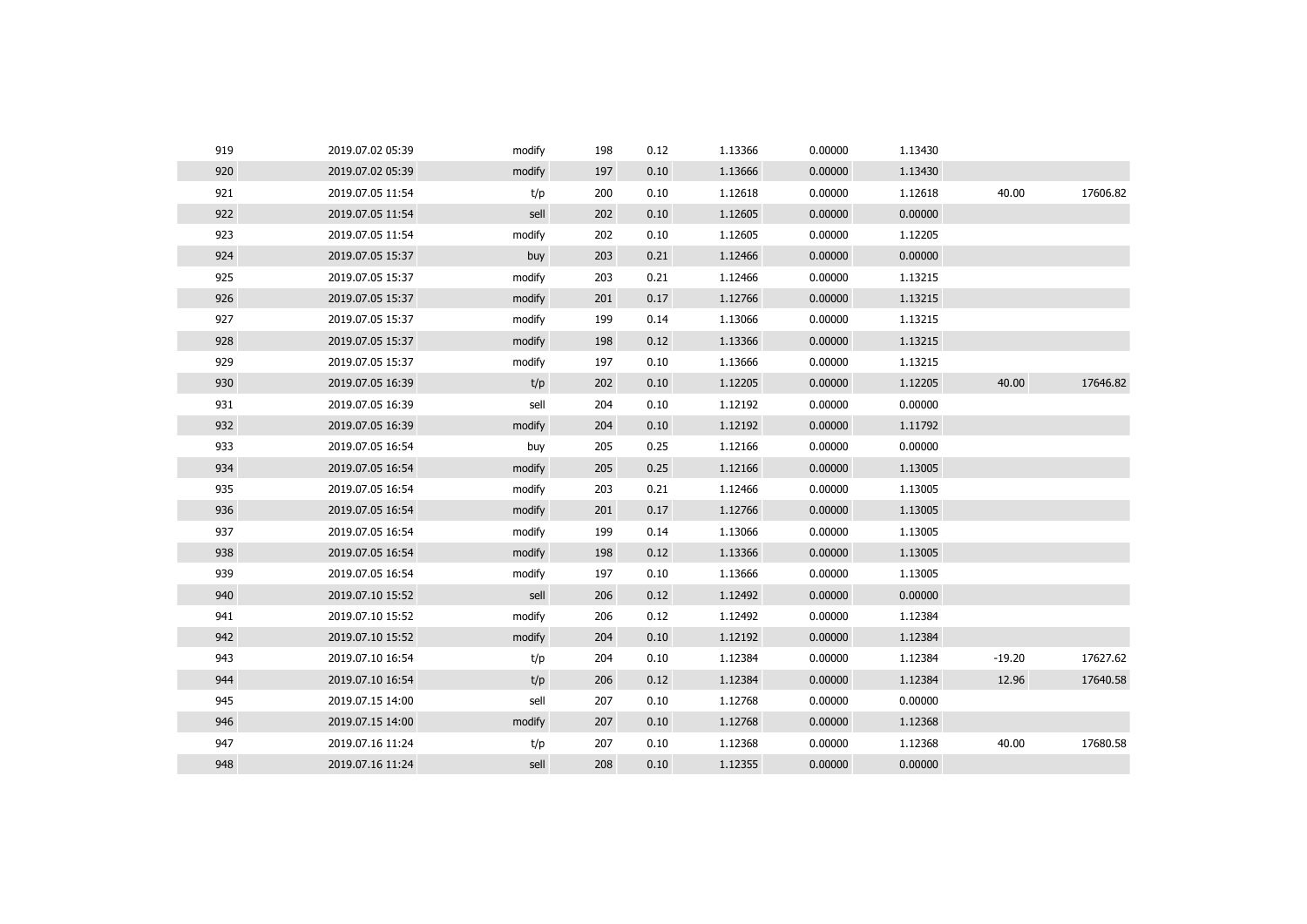| 950<br>0.00000<br>0.00000<br>2019.07.18 21:39<br>sell<br>209<br>0.12<br>1.12655<br>951<br>0.12<br>1.12655<br>2019.07.18 21:39<br>modify<br>209<br>0.00000<br>1.12414<br>952<br>2019.07.18 21:39<br>0.10<br>1.12355<br>0.00000<br>1.12414<br>modify<br>208<br>953<br>$-5.90$<br>t/p<br>208<br>0.10<br>1.12414<br>0.00000<br>1.12414<br>2019.07.19 01:39<br>954<br>t/p<br>0.12<br>1.12414<br>0.00000<br>1.12414<br>28.92<br>2019.07.19 01:39<br>209<br>955<br>sell<br>0.10<br>1.12121<br>0.00000<br>0.00000<br>2019.07.22 00:00<br>210<br>956<br>1.12121<br>0.00000<br>1.11721<br>2019.07.22 00:00<br>modify<br>210<br>0.10<br>957<br>1.11866<br>0.00000<br>0.00000<br>2019.07.23 09:45<br>buy<br>211<br>0.30<br>958<br>0.00000<br>1.12819<br>2019.07.23 09:45<br>211<br>0.30<br>1.11866<br>modify<br>959<br>2019.07.23 09:45<br>modify<br>205<br>0.25<br>1.12166<br>0.00000<br>1.12819<br>960<br>0.00000<br>2019.07.23 09:45<br>modify<br>203<br>0.21<br>1.12466<br>1.12819<br>961<br>0.17<br>1.12766<br>2019.07.23 09:45<br>modify<br>201<br>0.00000<br>1.12819<br>962<br>0.14<br>1.13066<br>0.00000<br>1.12819<br>2019.07.23 09:45<br>modify<br>199<br>963<br>modify<br>0.12<br>1.13366<br>0.00000<br>1.12819<br>2019.07.23 09:45<br>198<br>964<br>0.10<br>1.13666<br>0.00000<br>1.12819<br>2019.07.23 09:45<br>modify<br>197<br>965<br>40.00<br>t/p<br>210<br>0.10<br>1.11721<br>0.00000<br>1.11721<br>2019.07.23 14:54<br>966<br>1.11708<br>0.00000<br>0.00000<br>2019.07.23 14:54<br>sell<br>212<br>0.10<br>967<br>212<br>0.10<br>1.11708<br>0.00000<br>2019.07.23 14:54<br>modify<br>1.11308<br>968<br>0.00000<br>2019.07.23 16:45<br>0.36<br>1.11566<br>0.00000<br>buy<br>213<br>969<br>2019.07.23 16:45<br>modify<br>213<br>0.36<br>1.11566<br>0.00000<br>1.12599<br>970<br>2019.07.23 16:45<br>0.30<br>1.11866<br>0.00000<br>1.12599<br>modify<br>211<br>971<br>2019.07.23 16:45<br>modify<br>205<br>0.25<br>1.12166<br>0.00000<br>1.12599<br>972<br>0.21<br>1.12466<br>0.00000<br>1.12599<br>2019.07.23 16:45<br>modify<br>203<br>973<br>0.17<br>1.12766<br>2019.07.23 16:45<br>modify<br>201<br>0.00000<br>1.12599<br>974<br>1.13066<br>0.00000<br>1.12599<br>2019.07.23 16:45<br>modify<br>199<br>0.14<br>975<br>0.12<br>1.13366<br>0.00000<br>1.12599<br>2019.07.23 16:45<br>modify<br>198<br>976<br>0.10<br>0.00000<br>2019.07.23 16:45<br>modify<br>197<br>1.13666<br>1.12599<br>977<br>40.00<br>2019.07.24 10:37<br>t/p<br>212<br>0.10<br>1.11308<br>0.00000<br>1.11308<br>978<br>0.00000<br>2019.07.24 10:37<br>sell<br>214<br>0.10<br>1.11295<br>0.00000 | 949 | 2019.07.16 11:24 | modify | 208 | 0.10 | 1.12355 | 0.00000 | 1.11955 |          |
|---------------------------------------------------------------------------------------------------------------------------------------------------------------------------------------------------------------------------------------------------------------------------------------------------------------------------------------------------------------------------------------------------------------------------------------------------------------------------------------------------------------------------------------------------------------------------------------------------------------------------------------------------------------------------------------------------------------------------------------------------------------------------------------------------------------------------------------------------------------------------------------------------------------------------------------------------------------------------------------------------------------------------------------------------------------------------------------------------------------------------------------------------------------------------------------------------------------------------------------------------------------------------------------------------------------------------------------------------------------------------------------------------------------------------------------------------------------------------------------------------------------------------------------------------------------------------------------------------------------------------------------------------------------------------------------------------------------------------------------------------------------------------------------------------------------------------------------------------------------------------------------------------------------------------------------------------------------------------------------------------------------------------------------------------------------------------------------------------------------------------------------------------------------------------------------------------------------------------------------------------------------------------------------------------------------------------------------------------------------------------------------------------------------------------------------------------------------------------------------------------------------------------------------------------------------------------|-----|------------------|--------|-----|------|---------|---------|---------|----------|
|                                                                                                                                                                                                                                                                                                                                                                                                                                                                                                                                                                                                                                                                                                                                                                                                                                                                                                                                                                                                                                                                                                                                                                                                                                                                                                                                                                                                                                                                                                                                                                                                                                                                                                                                                                                                                                                                                                                                                                                                                                                                                                                                                                                                                                                                                                                                                                                                                                                                                                                                                                           |     |                  |        |     |      |         |         |         |          |
|                                                                                                                                                                                                                                                                                                                                                                                                                                                                                                                                                                                                                                                                                                                                                                                                                                                                                                                                                                                                                                                                                                                                                                                                                                                                                                                                                                                                                                                                                                                                                                                                                                                                                                                                                                                                                                                                                                                                                                                                                                                                                                                                                                                                                                                                                                                                                                                                                                                                                                                                                                           |     |                  |        |     |      |         |         |         |          |
|                                                                                                                                                                                                                                                                                                                                                                                                                                                                                                                                                                                                                                                                                                                                                                                                                                                                                                                                                                                                                                                                                                                                                                                                                                                                                                                                                                                                                                                                                                                                                                                                                                                                                                                                                                                                                                                                                                                                                                                                                                                                                                                                                                                                                                                                                                                                                                                                                                                                                                                                                                           |     |                  |        |     |      |         |         |         |          |
|                                                                                                                                                                                                                                                                                                                                                                                                                                                                                                                                                                                                                                                                                                                                                                                                                                                                                                                                                                                                                                                                                                                                                                                                                                                                                                                                                                                                                                                                                                                                                                                                                                                                                                                                                                                                                                                                                                                                                                                                                                                                                                                                                                                                                                                                                                                                                                                                                                                                                                                                                                           |     |                  |        |     |      |         |         |         | 17674.68 |
|                                                                                                                                                                                                                                                                                                                                                                                                                                                                                                                                                                                                                                                                                                                                                                                                                                                                                                                                                                                                                                                                                                                                                                                                                                                                                                                                                                                                                                                                                                                                                                                                                                                                                                                                                                                                                                                                                                                                                                                                                                                                                                                                                                                                                                                                                                                                                                                                                                                                                                                                                                           |     |                  |        |     |      |         |         |         | 17703.60 |
|                                                                                                                                                                                                                                                                                                                                                                                                                                                                                                                                                                                                                                                                                                                                                                                                                                                                                                                                                                                                                                                                                                                                                                                                                                                                                                                                                                                                                                                                                                                                                                                                                                                                                                                                                                                                                                                                                                                                                                                                                                                                                                                                                                                                                                                                                                                                                                                                                                                                                                                                                                           |     |                  |        |     |      |         |         |         |          |
|                                                                                                                                                                                                                                                                                                                                                                                                                                                                                                                                                                                                                                                                                                                                                                                                                                                                                                                                                                                                                                                                                                                                                                                                                                                                                                                                                                                                                                                                                                                                                                                                                                                                                                                                                                                                                                                                                                                                                                                                                                                                                                                                                                                                                                                                                                                                                                                                                                                                                                                                                                           |     |                  |        |     |      |         |         |         |          |
|                                                                                                                                                                                                                                                                                                                                                                                                                                                                                                                                                                                                                                                                                                                                                                                                                                                                                                                                                                                                                                                                                                                                                                                                                                                                                                                                                                                                                                                                                                                                                                                                                                                                                                                                                                                                                                                                                                                                                                                                                                                                                                                                                                                                                                                                                                                                                                                                                                                                                                                                                                           |     |                  |        |     |      |         |         |         |          |
|                                                                                                                                                                                                                                                                                                                                                                                                                                                                                                                                                                                                                                                                                                                                                                                                                                                                                                                                                                                                                                                                                                                                                                                                                                                                                                                                                                                                                                                                                                                                                                                                                                                                                                                                                                                                                                                                                                                                                                                                                                                                                                                                                                                                                                                                                                                                                                                                                                                                                                                                                                           |     |                  |        |     |      |         |         |         |          |
|                                                                                                                                                                                                                                                                                                                                                                                                                                                                                                                                                                                                                                                                                                                                                                                                                                                                                                                                                                                                                                                                                                                                                                                                                                                                                                                                                                                                                                                                                                                                                                                                                                                                                                                                                                                                                                                                                                                                                                                                                                                                                                                                                                                                                                                                                                                                                                                                                                                                                                                                                                           |     |                  |        |     |      |         |         |         |          |
|                                                                                                                                                                                                                                                                                                                                                                                                                                                                                                                                                                                                                                                                                                                                                                                                                                                                                                                                                                                                                                                                                                                                                                                                                                                                                                                                                                                                                                                                                                                                                                                                                                                                                                                                                                                                                                                                                                                                                                                                                                                                                                                                                                                                                                                                                                                                                                                                                                                                                                                                                                           |     |                  |        |     |      |         |         |         |          |
|                                                                                                                                                                                                                                                                                                                                                                                                                                                                                                                                                                                                                                                                                                                                                                                                                                                                                                                                                                                                                                                                                                                                                                                                                                                                                                                                                                                                                                                                                                                                                                                                                                                                                                                                                                                                                                                                                                                                                                                                                                                                                                                                                                                                                                                                                                                                                                                                                                                                                                                                                                           |     |                  |        |     |      |         |         |         |          |
|                                                                                                                                                                                                                                                                                                                                                                                                                                                                                                                                                                                                                                                                                                                                                                                                                                                                                                                                                                                                                                                                                                                                                                                                                                                                                                                                                                                                                                                                                                                                                                                                                                                                                                                                                                                                                                                                                                                                                                                                                                                                                                                                                                                                                                                                                                                                                                                                                                                                                                                                                                           |     |                  |        |     |      |         |         |         |          |
|                                                                                                                                                                                                                                                                                                                                                                                                                                                                                                                                                                                                                                                                                                                                                                                                                                                                                                                                                                                                                                                                                                                                                                                                                                                                                                                                                                                                                                                                                                                                                                                                                                                                                                                                                                                                                                                                                                                                                                                                                                                                                                                                                                                                                                                                                                                                                                                                                                                                                                                                                                           |     |                  |        |     |      |         |         |         |          |
|                                                                                                                                                                                                                                                                                                                                                                                                                                                                                                                                                                                                                                                                                                                                                                                                                                                                                                                                                                                                                                                                                                                                                                                                                                                                                                                                                                                                                                                                                                                                                                                                                                                                                                                                                                                                                                                                                                                                                                                                                                                                                                                                                                                                                                                                                                                                                                                                                                                                                                                                                                           |     |                  |        |     |      |         |         |         |          |
|                                                                                                                                                                                                                                                                                                                                                                                                                                                                                                                                                                                                                                                                                                                                                                                                                                                                                                                                                                                                                                                                                                                                                                                                                                                                                                                                                                                                                                                                                                                                                                                                                                                                                                                                                                                                                                                                                                                                                                                                                                                                                                                                                                                                                                                                                                                                                                                                                                                                                                                                                                           |     |                  |        |     |      |         |         |         | 17743.60 |
|                                                                                                                                                                                                                                                                                                                                                                                                                                                                                                                                                                                                                                                                                                                                                                                                                                                                                                                                                                                                                                                                                                                                                                                                                                                                                                                                                                                                                                                                                                                                                                                                                                                                                                                                                                                                                                                                                                                                                                                                                                                                                                                                                                                                                                                                                                                                                                                                                                                                                                                                                                           |     |                  |        |     |      |         |         |         |          |
|                                                                                                                                                                                                                                                                                                                                                                                                                                                                                                                                                                                                                                                                                                                                                                                                                                                                                                                                                                                                                                                                                                                                                                                                                                                                                                                                                                                                                                                                                                                                                                                                                                                                                                                                                                                                                                                                                                                                                                                                                                                                                                                                                                                                                                                                                                                                                                                                                                                                                                                                                                           |     |                  |        |     |      |         |         |         |          |
|                                                                                                                                                                                                                                                                                                                                                                                                                                                                                                                                                                                                                                                                                                                                                                                                                                                                                                                                                                                                                                                                                                                                                                                                                                                                                                                                                                                                                                                                                                                                                                                                                                                                                                                                                                                                                                                                                                                                                                                                                                                                                                                                                                                                                                                                                                                                                                                                                                                                                                                                                                           |     |                  |        |     |      |         |         |         |          |
|                                                                                                                                                                                                                                                                                                                                                                                                                                                                                                                                                                                                                                                                                                                                                                                                                                                                                                                                                                                                                                                                                                                                                                                                                                                                                                                                                                                                                                                                                                                                                                                                                                                                                                                                                                                                                                                                                                                                                                                                                                                                                                                                                                                                                                                                                                                                                                                                                                                                                                                                                                           |     |                  |        |     |      |         |         |         |          |
|                                                                                                                                                                                                                                                                                                                                                                                                                                                                                                                                                                                                                                                                                                                                                                                                                                                                                                                                                                                                                                                                                                                                                                                                                                                                                                                                                                                                                                                                                                                                                                                                                                                                                                                                                                                                                                                                                                                                                                                                                                                                                                                                                                                                                                                                                                                                                                                                                                                                                                                                                                           |     |                  |        |     |      |         |         |         |          |
|                                                                                                                                                                                                                                                                                                                                                                                                                                                                                                                                                                                                                                                                                                                                                                                                                                                                                                                                                                                                                                                                                                                                                                                                                                                                                                                                                                                                                                                                                                                                                                                                                                                                                                                                                                                                                                                                                                                                                                                                                                                                                                                                                                                                                                                                                                                                                                                                                                                                                                                                                                           |     |                  |        |     |      |         |         |         |          |
|                                                                                                                                                                                                                                                                                                                                                                                                                                                                                                                                                                                                                                                                                                                                                                                                                                                                                                                                                                                                                                                                                                                                                                                                                                                                                                                                                                                                                                                                                                                                                                                                                                                                                                                                                                                                                                                                                                                                                                                                                                                                                                                                                                                                                                                                                                                                                                                                                                                                                                                                                                           |     |                  |        |     |      |         |         |         |          |
|                                                                                                                                                                                                                                                                                                                                                                                                                                                                                                                                                                                                                                                                                                                                                                                                                                                                                                                                                                                                                                                                                                                                                                                                                                                                                                                                                                                                                                                                                                                                                                                                                                                                                                                                                                                                                                                                                                                                                                                                                                                                                                                                                                                                                                                                                                                                                                                                                                                                                                                                                                           |     |                  |        |     |      |         |         |         |          |
|                                                                                                                                                                                                                                                                                                                                                                                                                                                                                                                                                                                                                                                                                                                                                                                                                                                                                                                                                                                                                                                                                                                                                                                                                                                                                                                                                                                                                                                                                                                                                                                                                                                                                                                                                                                                                                                                                                                                                                                                                                                                                                                                                                                                                                                                                                                                                                                                                                                                                                                                                                           |     |                  |        |     |      |         |         |         |          |
|                                                                                                                                                                                                                                                                                                                                                                                                                                                                                                                                                                                                                                                                                                                                                                                                                                                                                                                                                                                                                                                                                                                                                                                                                                                                                                                                                                                                                                                                                                                                                                                                                                                                                                                                                                                                                                                                                                                                                                                                                                                                                                                                                                                                                                                                                                                                                                                                                                                                                                                                                                           |     |                  |        |     |      |         |         |         |          |
|                                                                                                                                                                                                                                                                                                                                                                                                                                                                                                                                                                                                                                                                                                                                                                                                                                                                                                                                                                                                                                                                                                                                                                                                                                                                                                                                                                                                                                                                                                                                                                                                                                                                                                                                                                                                                                                                                                                                                                                                                                                                                                                                                                                                                                                                                                                                                                                                                                                                                                                                                                           |     |                  |        |     |      |         |         |         |          |
|                                                                                                                                                                                                                                                                                                                                                                                                                                                                                                                                                                                                                                                                                                                                                                                                                                                                                                                                                                                                                                                                                                                                                                                                                                                                                                                                                                                                                                                                                                                                                                                                                                                                                                                                                                                                                                                                                                                                                                                                                                                                                                                                                                                                                                                                                                                                                                                                                                                                                                                                                                           |     |                  |        |     |      |         |         |         | 17783.60 |
|                                                                                                                                                                                                                                                                                                                                                                                                                                                                                                                                                                                                                                                                                                                                                                                                                                                                                                                                                                                                                                                                                                                                                                                                                                                                                                                                                                                                                                                                                                                                                                                                                                                                                                                                                                                                                                                                                                                                                                                                                                                                                                                                                                                                                                                                                                                                                                                                                                                                                                                                                                           |     |                  |        |     |      |         |         |         |          |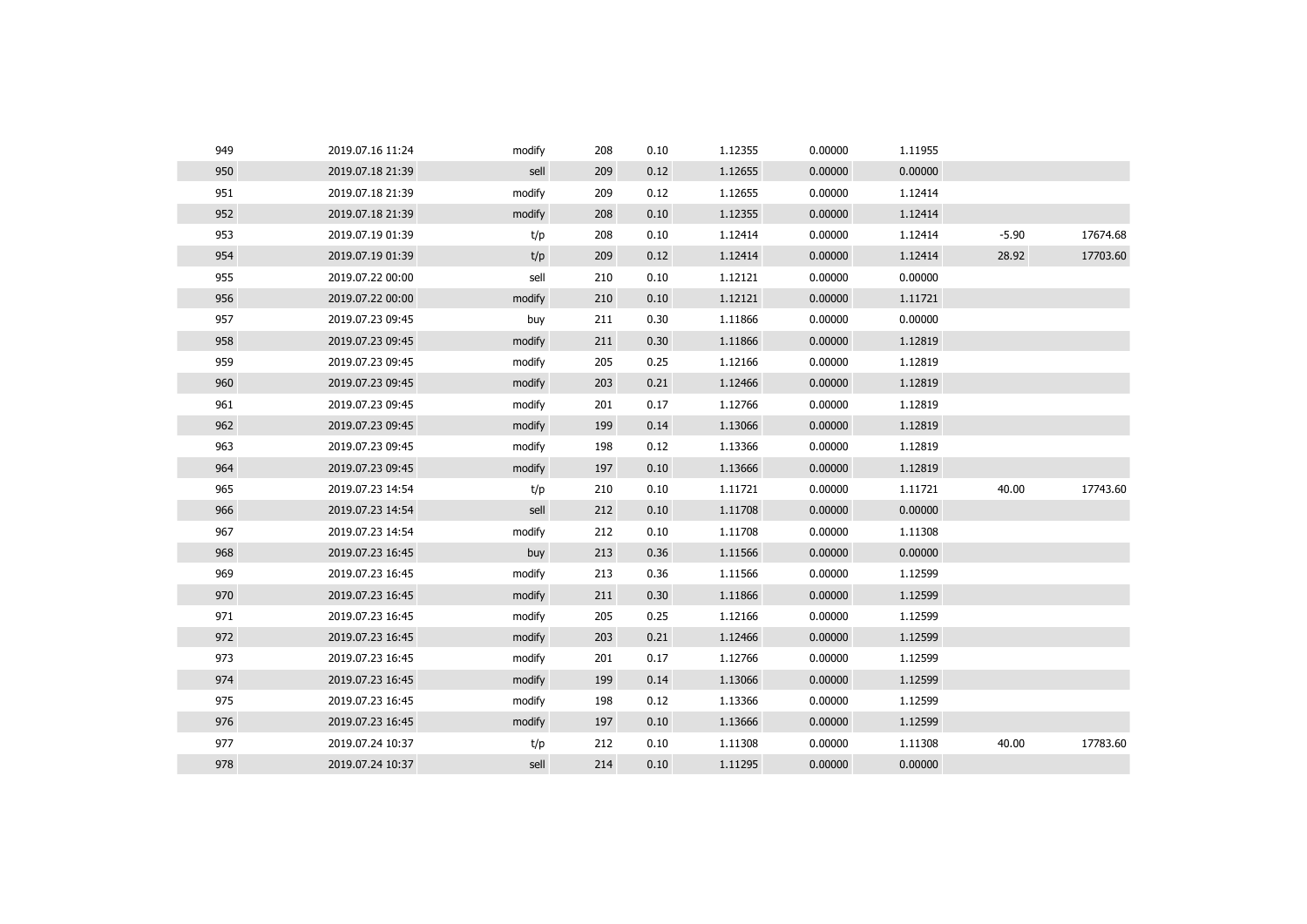| 979  | 2019.07.24 10:37 | modify | 214 | 0.10 | 1.11295 | 0.00000 | 1.10895 |           |          |
|------|------------------|--------|-----|------|---------|---------|---------|-----------|----------|
| 980  | 2019.07.25 10:39 | buy    | 215 | 0.43 | 1.11266 | 0.00000 | 0.00000 |           |          |
| 981  | 2019.07.25 10:39 | modify | 215 | 0.43 | 1.11266 | 0.00000 | 1.12377 |           |          |
| 982  | 2019.07.25 10:39 | modify | 213 | 0.36 | 1.11566 | 0.00000 | 1.12377 |           |          |
| 983  | 2019.07.25 10:39 | modify | 211 | 0.30 | 1.11866 | 0.00000 | 1.12377 |           |          |
| 984  | 2019.07.25 10:39 | modify | 205 | 0.25 | 1.12166 | 0.00000 | 1.12377 |           |          |
| 985  | 2019.07.25 10:39 | modify | 203 | 0.21 | 1.12466 | 0.00000 | 1.12377 |           |          |
| 986  | 2019.07.25 10:39 | modify | 201 | 0.17 | 1.12766 | 0.00000 | 1.12377 |           |          |
| 987  | 2019.07.25 10:39 | modify | 199 | 0.14 | 1.13066 | 0.00000 | 1.12377 |           |          |
| 988  | 2019.07.25 10:39 | modify | 198 | 0.12 | 1.13366 | 0.00000 | 1.12377 |           |          |
| 989  | 2019.07.25 10:39 | modify | 197 | 0.10 | 1.13666 | 0.00000 | 1.12377 |           |          |
| 990  | 2019.07.31 21:09 | t/p    | 214 | 0.10 | 1.10895 | 0.00000 | 1.10895 | 40.00     | 17823.60 |
| 991  | 2019.07.31 21:09 | buy    | 216 | 0.52 | 1.10895 | 0.00000 | 0.00000 |           |          |
| 992  | 2019.07.31 21:09 | modify | 216 | 0.52 | 1.10895 | 0.00000 | 1.12170 |           |          |
| 993  | 2019.07.31 21:09 | modify | 215 | 0.43 | 1.11266 | 0.00000 | 1.12170 |           |          |
| 994  | 2019.07.31 21:09 | modify | 213 | 0.36 | 1.11566 | 0.00000 | 1.12170 |           |          |
| 995  | 2019.07.31 21:09 | modify | 211 | 0.30 | 1.11866 | 0.00000 | 1.12170 |           |          |
| 996  | 2019.07.31 21:09 | modify | 205 | 0.25 | 1.12166 | 0.00000 | 1.12170 |           |          |
| 997  | 2019.07.31 21:09 | modify | 203 | 0.21 | 1.12466 | 0.00000 | 1.12170 |           |          |
| 998  | 2019.07.31 21:09 | modify | 201 | 0.17 | 1.12766 | 0.00000 | 1.12170 |           |          |
| 999  | 2019.07.31 21:09 | modify | 199 | 0.14 | 1.13066 | 0.00000 | 1.12170 |           |          |
| 1000 | 2019.07.31 21:09 | modify | 198 | 0.12 | 1.13366 | 0.00000 | 1.12170 |           |          |
| 1001 | 2019.07.31 21:09 | modify | 197 | 0.10 | 1.13666 | 0.00000 | 1.12170 |           |          |
| 1002 | 2019.07.31 22:00 | sell   | 217 | 0.10 | 1.10839 | 0.00000 | 0.00000 |           |          |
| 1003 | 2019.07.31 22:00 | modify | 217 | 0.10 | 1.10839 | 0.00000 | 1.10439 |           |          |
| 1004 | 2019.08.01 03:51 | t/p    | 217 | 0.10 | 1.10439 | 0.00000 | 1.10439 | 40.00     | 17863.60 |
| 1005 | 2019.08.01 03:51 | sell   | 218 | 0.10 | 1.10426 | 0.00000 | 0.00000 |           |          |
| 1006 | 2019.08.01 03:51 | modify | 218 | 0.10 | 1.10426 | 0.00000 | 1.10026 |           |          |
| 1007 | 2019.08.06 01:07 | t/p    | 197 | 0.10 | 1.12170 | 0.00000 | 1.12170 | $-149.60$ | 17714.00 |
| 1008 | 2019.08.06 01:07 | t/p    | 198 | 0.12 | 1.12170 | 0.00000 | 1.12170 | $-143.52$ | 17570.48 |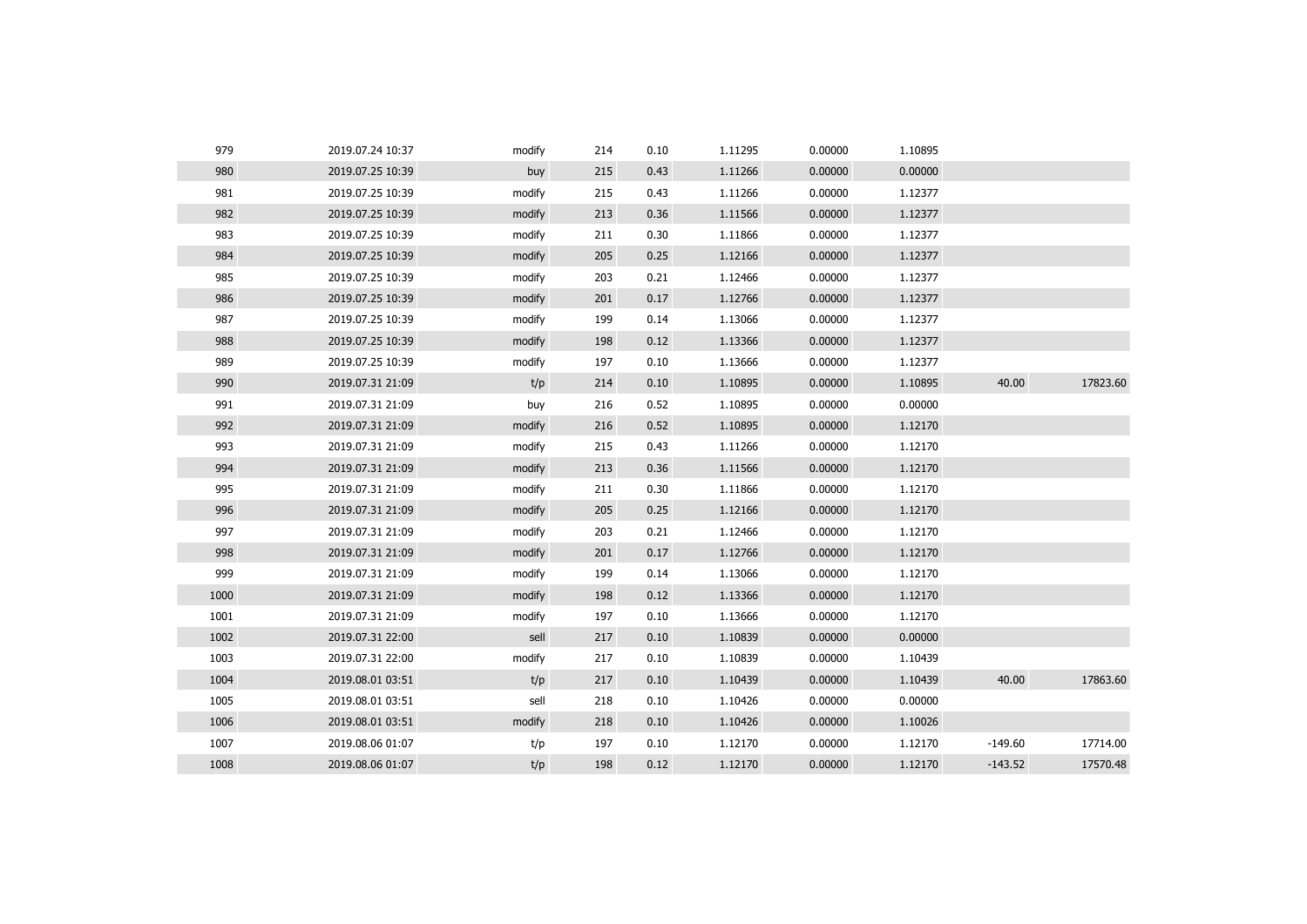| 1009 | 2019.08.06 01:07 | t/p    | 199 | 0.14 | 1.12170 | 0.00000 | 1.12170 | $-125.44$ | 17445.04 |
|------|------------------|--------|-----|------|---------|---------|---------|-----------|----------|
| 1010 | 2019.08.06 01:07 | t/p    | 201 | 0.17 | 1.12170 | 0.00000 | 1.12170 | $-101.32$ | 17343.72 |
| 1011 | 2019.08.06 01:07 | t/p    | 203 | 0.21 | 1.12170 | 0.00000 | 1.12170 | $-62.16$  | 17281.56 |
| 1012 | 2019.08.06 01:07 | t/p    | 205 | 0.25 | 1.12170 | 0.00000 | 1.12170 | 1.00      | 17282.56 |
| 1013 | 2019.08.06 01:07 | t/p    | 211 | 0.30 | 1.12170 | 0.00000 | 1.12170 | 91.20     | 17373.76 |
| 1014 | 2019.08.06 01:07 | t/p    | 213 | 0.36 | 1.12170 | 0.00000 | 1.12170 | 217.44    | 17591.20 |
| 1015 | 2019.08.06 01:07 | t/p    | 215 | 0.43 | 1.12170 | 0.00000 | 1.12170 | 388.72    | 17979.92 |
| 1016 | 2019.08.06 01:07 | t/p    | 216 | 0.52 | 1.12170 | 0.00000 | 1.12170 | 663.00    | 18642.92 |
| 1017 | 2019.08.06 01:07 | sell   | 219 | 0.12 | 1.12170 | 0.00000 | 0.00000 |           |          |
| 1018 | 2019.08.06 01:07 | modify | 219 | 0.12 | 1.12170 | 0.00000 | 1.11077 |           |          |
| 1019 | 2019.08.06 01:07 | modify | 218 | 0.10 | 1.10426 | 0.00000 | 1.11077 |           |          |
| 1020 | 2019.08.06 01:07 | buy    | 220 | 0.10 | 1.12184 | 0.00000 | 0.00000 |           |          |
| 1021 | 2019.08.06 01:07 | modify | 220 | 0.10 | 1.12184 | 0.00000 | 1.12584 |           |          |
| 1022 | 2019.08.06 03:47 | sell   | 221 | 0.14 | 1.12470 | 0.00000 | 0.00000 |           |          |
| 1023 | 2019.08.06 03:47 | modify | 221 | 0.14 | 1.12470 | 0.00000 | 1.11585 |           |          |
| 1024 | 2019.08.06 03:47 | modify | 219 | 0.12 | 1.12170 | 0.00000 | 1.11585 |           |          |
| 1025 | 2019.08.06 03:47 | modify | 218 | 0.10 | 1.10426 | 0.00000 | 1.11585 |           |          |
| 1026 | 2019.08.06 14:48 | buy    | 222 | 0.12 | 1.11884 | 0.00000 | 0.00000 |           |          |
| 1027 | 2019.08.06 14:48 | modify | 222 | 0.12 | 1.11884 | 0.00000 | 1.12185 |           |          |
| 1028 | 2019.08.06 14:48 | modify | 220 | 0.10 | 1.12184 | 0.00000 | 1.12185 |           |          |
| 1029 | 2019.08.07 04:51 | t/p    | 220 | 0.10 | 1.12185 | 0.00000 | 1.12185 | 0.10      | 18643.02 |
| 1030 | 2019.08.07 04:51 | t/p    | 222 | 0.12 | 1.12185 | 0.00000 | 1.12185 | 36.12     | 18679.14 |
| 1031 | 2019.08.07 04:51 | buy    | 223 | 0.10 | 1.12198 | 0.00000 | 0.00000 |           |          |
| 1032 | 2019.08.07 04:51 | modify | 223 | 0.10 | 1.12198 | 0.00000 | 1.12598 |           |          |
| 1033 | 2019.08.07 10:58 | buy    | 224 | 0.12 | 1.11898 | 0.00000 | 0.00000 |           |          |
| 1034 | 2019.08.07 10:58 | modify | 224 | 0.12 | 1.11898 | 0.00000 | 1.12190 |           |          |
| 1035 | 2019.08.07 10:58 | modify | 223 | 0.10 | 1.12198 | 0.00000 | 1.12190 |           |          |
| 1036 | 2019.08.07 16:21 | t/p    | 223 | 0.10 | 1.12190 | 0.00000 | 1.12190 | $-0.80$   | 18678.34 |
| 1037 | 2019.08.07 16:21 | t/p    | 224 | 0.12 | 1.12190 | 0.00000 | 1.12190 | 35.04     | 18713.38 |
| 1038 | 2019.08.07 16:21 | buy    | 225 | 0.10 | 1.12203 | 0.00000 | 0.00000 |           |          |
|      |                  |        |     |      |         |         |         |           |          |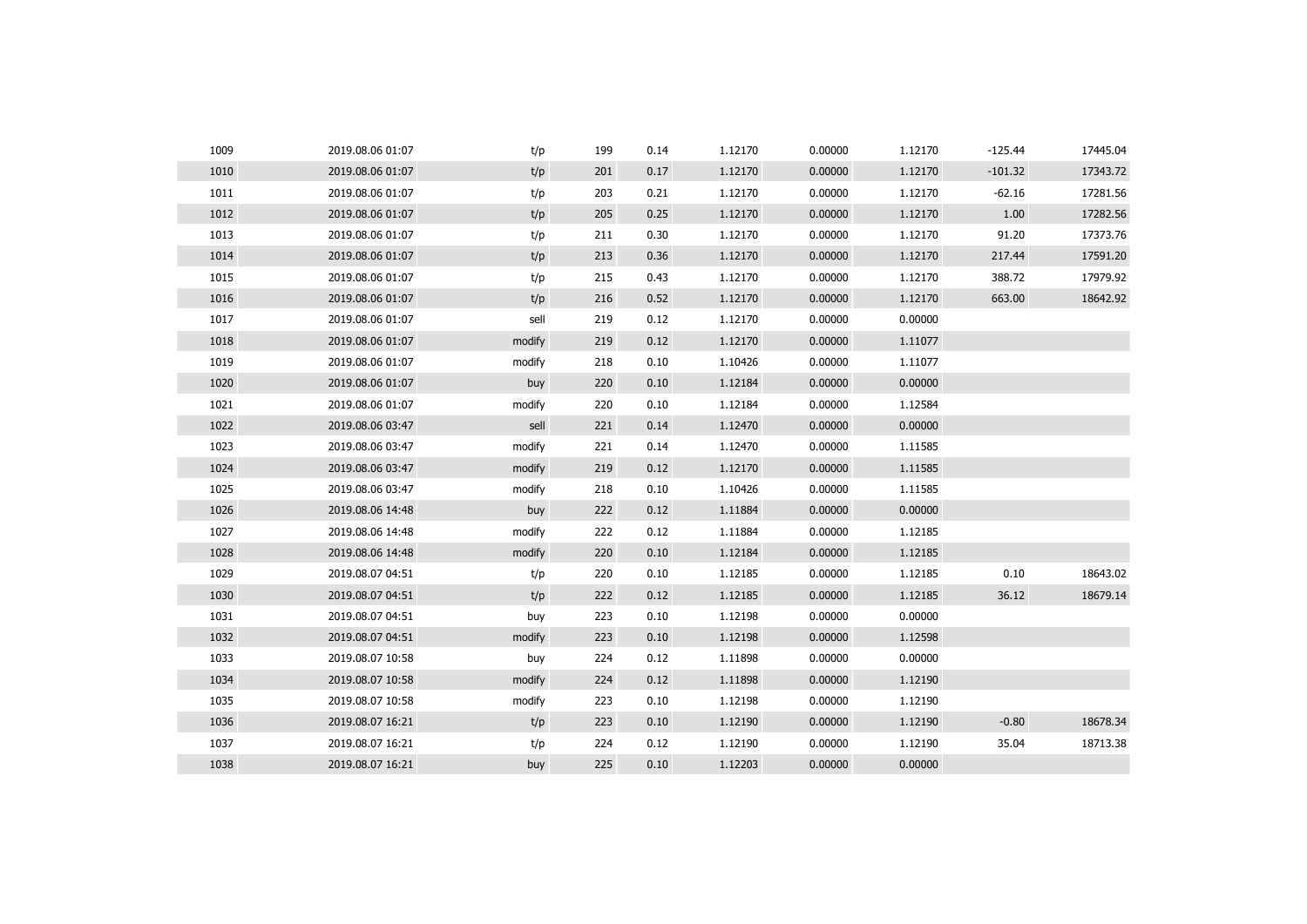| 1039 | 2019.08.07 16:21 | modify | 225 | 0.10 | 1.12203 | 0.00000 | 1.12603 |         |          |
|------|------------------|--------|-----|------|---------|---------|---------|---------|----------|
| 1040 | 2019.08.08 14:45 | buy    | 226 | 0.12 | 1.11903 | 0.00000 | 0.00000 |         |          |
| 1041 | 2019.08.08 14:45 | modify | 226 | 0.12 | 1.11903 | 0.00000 | 1.12192 |         |          |
| 1042 | 2019.08.08 14:45 | modify | 225 | 0.10 | 1.12203 | 0.00000 | 1.12192 |         |          |
| 1043 | 2019.08.08 16:03 | t/p    | 225 | 0.10 | 1.12192 | 0.00000 | 1.12192 | $-1.10$ | 18712.28 |
| 1044 | 2019.08.08 16:03 | t/p    | 226 | 0.12 | 1.12192 | 0.00000 | 1.12192 | 34.68   | 18746.96 |
| 1045 | 2019.08.08 16:03 | buy    | 227 | 0.10 | 1.12205 | 0.00000 | 0.00000 |         |          |
| 1046 | 2019.08.08 16:03 | modify | 227 | 0.10 | 1.12205 | 0.00000 | 1.12605 |         |          |
| 1047 | 2019.08.08 16:53 | buy    | 228 | 0.12 | 1.11905 | 0.00000 | 0.00000 |         |          |
| 1048 | 2019.08.08 16:53 | modify | 228 | 0.12 | 1.11905 | 0.00000 | 1.12193 |         |          |
| 1049 | 2019.08.08 16:53 | modify | 227 | 0.10 | 1.12205 | 0.00000 | 1.12193 |         |          |
| 1050 | 2019.08.08 17:37 | t/p    | 227 | 0.10 | 1.12193 | 0.00000 | 1.12193 | $-1.20$ | 18745.76 |
| 1051 | 2019.08.08 17:37 | t/p    | 228 | 0.12 | 1.12193 | 0.00000 | 1.12193 | 34.56   | 18780.32 |
| 1052 | 2019.08.08 19:00 | buy    | 229 | 0.10 | 1.12072 | 0.00000 | 0.00000 |         |          |
| 1053 | 2019.08.08 19:00 | modify | 229 | 0.10 | 1.12072 | 0.00000 | 1.12472 |         |          |
| 1054 | 2019.08.12 10:22 | buy    | 230 | 0.12 | 1.11772 | 0.00000 | 0.00000 |         |          |
| 1055 | 2019.08.12 10:22 | modify | 230 | 0.12 | 1.11772 | 0.00000 | 1.12142 |         |          |
| 1056 | 2019.08.12 10:22 | modify | 229 | 0.10 | 1.12072 | 0.00000 | 1.12142 |         |          |
| 1057 | 2019.08.12 16:08 | t/p    | 229 | 0.10 | 1.12142 | 0.00000 | 1.12142 | 7.00    | 18787.32 |
| 1058 | 2019.08.12 16:08 | t/p    | 230 | 0.12 | 1.12142 | 0.00000 | 1.12142 | 44.40   | 18831.72 |
| 1059 | 2019.08.12 17:00 | buy    | 231 | 0.10 | 1.12181 | 0.00000 | 0.00000 |         |          |
| 1060 | 2019.08.12 17:00 | modify | 231 | 0.10 | 1.12181 | 0.00000 | 1.12581 |         |          |
| 1061 | 2019.08.13 05:45 | buy    | 232 | 0.12 | 1.11881 | 0.00000 | 0.00000 |         |          |
| 1062 | 2019.08.13 05:45 | modify | 232 | 0.12 | 1.11881 | 0.00000 | 1.12184 |         |          |
| 1063 | 2019.08.13 05:45 | modify | 231 | 0.10 | 1.12181 | 0.00000 | 1.12184 |         |          |
| 1064 | 2019.08.13 13:28 | t/p    | 231 | 0.10 | 1.12184 | 0.00000 | 1.12184 | 0.30    | 18832.02 |
| 1065 | 2019.08.13 13:28 | t/p    | 232 | 0.12 | 1.12184 | 0.00000 | 1.12184 | 36.36   | 18868.38 |
| 1066 | 2019.08.13 13:28 | buy    | 233 | 0.10 | 1.12197 | 0.00000 | 0.00000 |         |          |
| 1067 | 2019.08.13 13:28 | modify | 233 | 0.10 | 1.12197 | 0.00000 | 1.12597 |         |          |
| 1068 | 2019.08.13 16:53 | buy    | 234 | 0.12 | 1.11897 | 0.00000 | 0.00000 |         |          |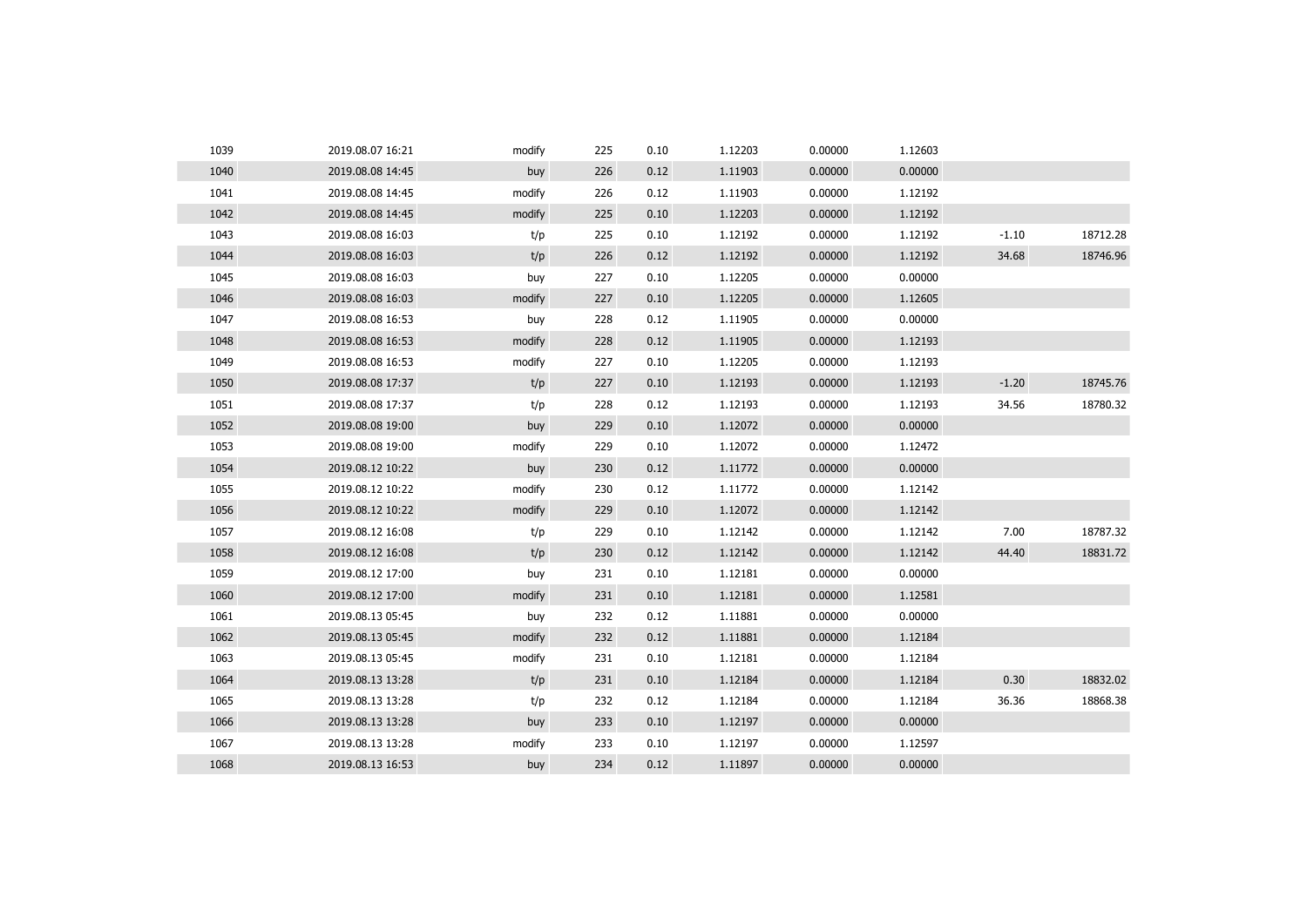| 1069 | 2019.08.13 16:53 | modify | 234 | 0.12 | 1.11897 | 0.00000 | 1.12190 |           |          |
|------|------------------|--------|-----|------|---------|---------|---------|-----------|----------|
| 1070 | 2019.08.13 16:53 | modify | 233 | 0.10 | 1.12197 | 0.00000 | 1.12190 |           |          |
| 1071 | 2019.08.14 16:58 | buy    | 235 | 0.14 | 1.11597 | 0.00000 | 0.00000 |           |          |
| 1072 | 2019.08.14 16:58 | modify | 235 | 0.14 | 1.11597 | 0.00000 | 1.12133 |           |          |
| 1073 | 2019.08.14 16:58 | modify | 234 | 0.12 | 1.11897 | 0.00000 | 1.12133 |           |          |
| 1074 | 2019.08.14 16:58 | modify | 233 | 0.10 | 1.12197 | 0.00000 | 1.12133 |           |          |
| 1075 | 2019.08.14 16:58 | t/p    | 218 | 0.10 | 1.11585 | 0.00000 | 1.11585 | $-115.90$ | 18752.48 |
| 1076 | 2019.08.14 16:58 | t/p    | 219 | 0.12 | 1.11585 | 0.00000 | 1.11585 | 70.20     | 18822.68 |
| 1077 | 2019.08.14 16:58 | t/p    | 221 | 0.14 | 1.11585 | 0.00000 | 1.11585 | 123.90    | 18946.58 |
| 1078 | 2019.08.14 16:58 | sell   | 236 | 0.10 | 1.11572 | 0.00000 | 0.00000 |           |          |
| 1079 | 2019.08.14 16:58 | modify | 236 | 0.10 | 1.11572 | 0.00000 | 1.11172 |           |          |
| 1080 | 2019.08.15 16:43 | buy    | 237 | 0.17 | 1.11297 | 0.00000 | 0.00000 |           |          |
| 1081 | 2019.08.15 16:43 | modify | 237 | 0.17 | 1.11297 | 0.00000 | 1.11964 |           |          |
| 1082 | 2019.08.15 16:43 | modify | 235 | 0.14 | 1.11597 | 0.00000 | 1.11964 |           |          |
| 1083 | 2019.08.15 16:43 | modify | 234 | 0.12 | 1.11897 | 0.00000 | 1.11964 |           |          |
| 1084 | 2019.08.15 16:43 | modify | 233 | 0.10 | 1.12197 | 0.00000 | 1.11964 |           |          |
| 1085 | 2019.08.15 16:48 | t/p    | 236 | 0.10 | 1.11172 | 0.00000 | 1.11172 | 40.00     | 18986.58 |
| 1086 | 2019.08.15 16:48 | sell   | 238 | 0.10 | 1.11159 | 0.00000 | 0.00000 |           |          |
| 1087 | 2019.08.15 16:48 | modify | 238 | 0.10 | 1.11159 | 0.00000 | 1.10759 |           |          |
| 1088 | 2019.08.15 17:22 | buy    | 239 | 0.21 | 1.10997 | 0.00000 | 0.00000 |           |          |
| 1089 | 2019.08.15 17:22 | modify | 239 | 0.21 | 1.10997 | 0.00000 | 1.11748 |           |          |
| 1090 | 2019.08.15 17:22 | modify | 237 | 0.17 | 1.11297 | 0.00000 | 1.11748 |           |          |
| 1091 | 2019.08.15 17:22 | modify | 235 | 0.14 | 1.11597 | 0.00000 | 1.11748 |           |          |
| 1092 | 2019.08.15 17:22 | modify | 234 | 0.12 | 1.11897 | 0.00000 | 1.11748 |           |          |
| 1093 | 2019.08.15 17:22 | modify | 233 | 0.10 | 1.12197 | 0.00000 | 1.11748 |           |          |
| 1094 | 2019.08.16 13:35 | t/p    | 238 | 0.10 | 1.10759 | 0.00000 | 1.10759 | 40.00     | 19026.58 |
| 1095 | 2019.08.16 13:35 | sell   | 240 | 0.10 | 1.10746 | 0.00000 | 0.00000 |           |          |
| 1096 | 2019.08.16 13:35 | modify | 240 | 0.10 | 1.10746 | 0.00000 | 1.10346 |           |          |
| 1097 | 2019.08.16 15:37 | buy    | 241 | 0.25 | 1.10697 | 0.00000 | 0.00000 |           |          |
| 1098 | 2019.08.16 15:37 | modify | 241 | 0.25 | 1.10697 | 0.00000 | 1.11538 |           |          |
|      |                  |        |     |      |         |         |         |           |          |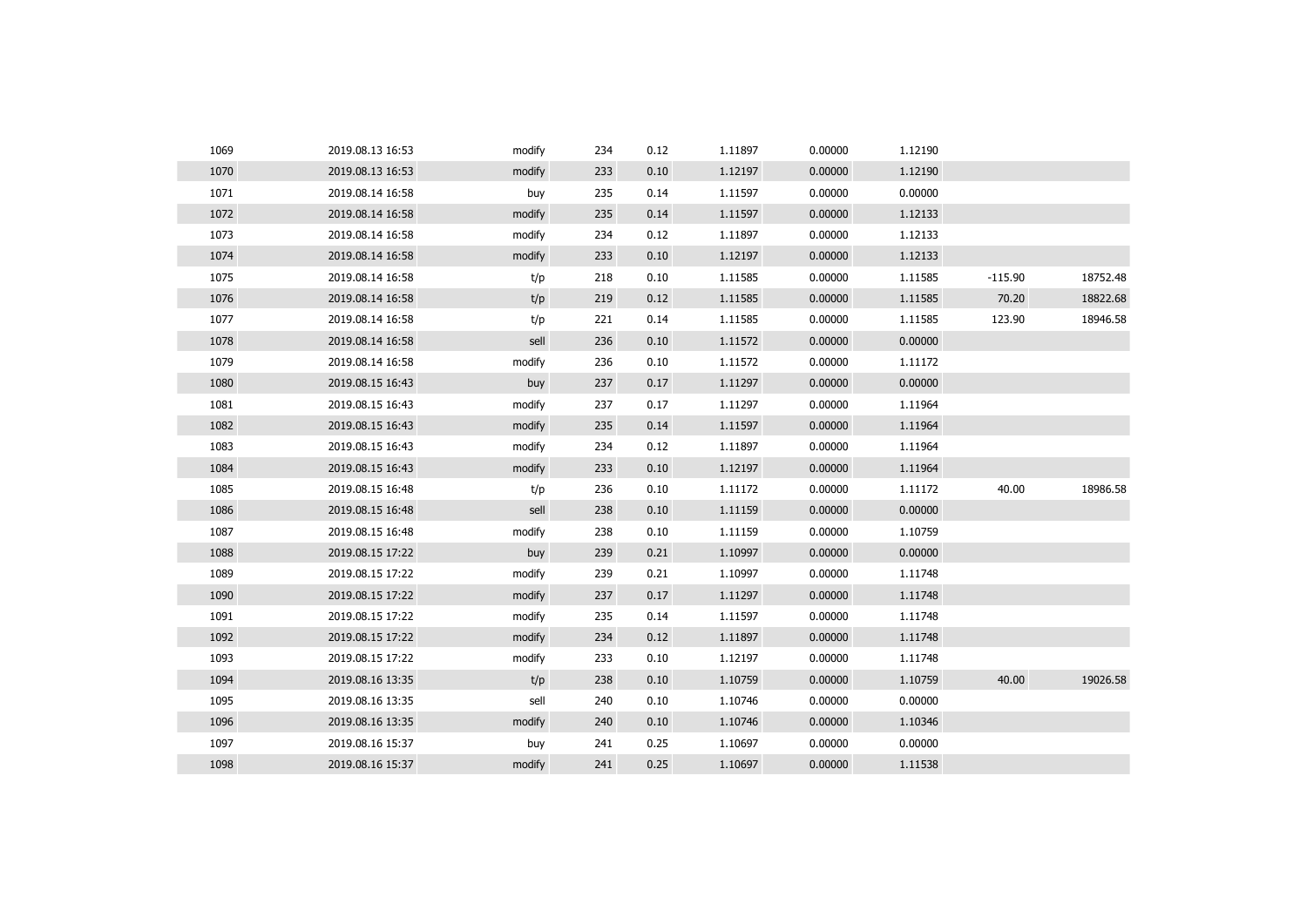| 1099 | 2019.08.16 15:37 | modify | 239 | 0.21 | 1.10997 | 0.00000 | 1.11538 |          |          |
|------|------------------|--------|-----|------|---------|---------|---------|----------|----------|
| 1100 | 2019.08.16 15:37 | modify | 237 | 0.17 | 1.11297 | 0.00000 | 1.11538 |          |          |
| 1101 | 2019.08.16 15:37 | modify | 235 | 0.14 | 1.11597 | 0.00000 | 1.11538 |          |          |
| 1102 | 2019.08.16 15:37 | modify | 234 | 0.12 | 1.11897 | 0.00000 | 1.11538 |          |          |
| 1103 | 2019.08.16 15:37 | modify | 233 | 0.10 | 1.12197 | 0.00000 | 1.11538 |          |          |
| 1104 | 2019.08.16 17:58 | sell   | 242 | 0.12 | 1.11046 | 0.00000 | 0.00000 |          |          |
| 1105 | 2019.08.16 17:58 | modify | 242 | 0.12 | 1.11046 | 0.00000 | 1.10919 |          |          |
| 1106 | 2019.08.16 17:58 | modify | 240 | 0.10 | 1.10746 | 0.00000 | 1.10919 |          |          |
| 1107 | 2019.08.16 18:47 | t/p    | 240 | 0.10 | 1.10919 | 0.00000 | 1.10919 | $-17.30$ | 19009.28 |
| 1108 | 2019.08.16 18:47 | t/p    | 242 | 0.12 | 1.10919 | 0.00000 | 1.10919 | 15.24    | 19024.52 |
| 1109 | 2019.08.16 18:47 | sell   | 243 | 0.10 | 1.10906 | 0.00000 | 0.00000 |          |          |
| 1110 | 2019.08.16 18:47 | modify | 243 | 0.10 | 1.10906 | 0.00000 | 1.10506 |          |          |
| 1111 | 2019.08.23 18:07 | sell   | 244 | 0.12 | 1.11206 | 0.00000 | 0.00000 |          |          |
| 1112 | 2019.08.23 18:07 | modify | 244 | 0.12 | 1.11206 | 0.00000 | 1.10948 |          |          |
| 1113 | 2019.08.23 18:07 | modify | 243 | 0.10 | 1.10906 | 0.00000 | 1.10948 |          |          |
| 1114 | 2019.08.23 21:38 | sell   | 245 | 0.14 | 1.11506 | 0.00000 | 0.00000 |          |          |
| 1115 | 2019.08.23 21:38 | modify | 245 | 0.14 | 1.11506 | 0.00000 | 1.10975 |          |          |
| 1116 | 2019.08.23 21:38 | modify | 244 | 0.12 | 1.11206 | 0.00000 | 1.10975 |          |          |
| 1117 | 2019.08.23 21:38 | modify | 243 | 0.10 | 1.10906 | 0.00000 | 1.10975 |          |          |
| 1118 | 2019.08.26 01:03 | t/p    | 233 | 0.10 | 1.11538 | 0.00000 | 1.11538 | $-65.90$ | 18958.62 |
| 1119 | 2019.08.26 01:03 | t/p    | 234 | 0.12 | 1.11538 | 0.00000 | 1.11538 | $-43.08$ | 18915.54 |
| 1120 | 2019.08.26 01:03 | t/p    | 235 | 0.14 | 1.11538 | 0.00000 | 1.11538 | $-8.26$  | 18907.28 |
| 1121 | 2019.08.26 01:03 | t/p    | 237 | 0.17 | 1.11538 | 0.00000 | 1.11538 | 40.97    | 18948.25 |
| 1122 | 2019.08.26 01:03 | t/p    | 239 | 0.21 | 1.11538 | 0.00000 | 1.11538 | 113.61   | 19061.86 |
| 1123 | 2019.08.26 01:03 | t/p    | 241 | 0.25 | 1.11538 | 0.00000 | 1.11538 | 210.25   | 19272.11 |
| 1124 | 2019.08.26 01:03 | buy    | 246 | 0.10 | 1.11551 | 0.00000 | 0.00000 |          |          |
| 1125 | 2019.08.26 01:03 | modify | 246 | 0.10 | 1.11551 | 0.00000 | 1.11951 |          |          |
| 1126 | 2019.08.26 10:13 | buy    | 247 | 0.12 | 1.11251 | 0.00000 | 0.00000 |          |          |
| 1127 | 2019.08.26 10:13 | modify | 247 | 0.12 | 1.11251 | 0.00000 | 1.11595 |          |          |
| 1128 | 2019.08.26 10:13 | modify | 246 | 0.10 | 1.11551 | 0.00000 | 1.11595 |          |          |
|      |                  |        |     |      |         |         |         |          |          |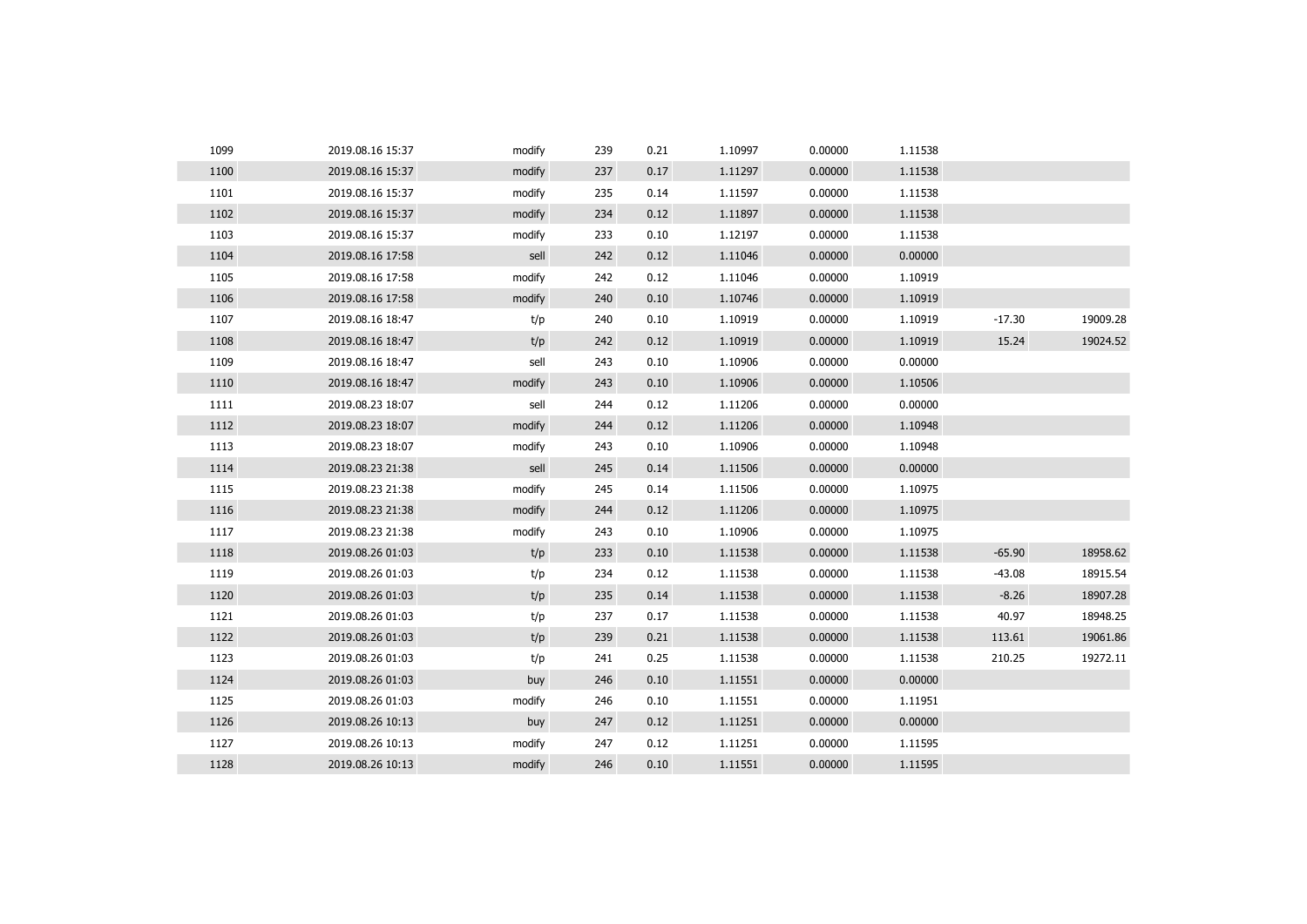| 1129 | 2019.08.26 20:07 | t/p    | 243 | 0.10 | 1.10975 | 0.00000 | 1.10975 | $-6.90$ | 19265.21 |
|------|------------------|--------|-----|------|---------|---------|---------|---------|----------|
| 1130 | 2019.08.26 20:07 | t/p    | 244 | 0.12 | 1.10975 | 0.00000 | 1.10975 | 27.72   | 19292.93 |
| 1131 | 2019.08.26 20:07 | t/p    | 245 | 0.14 | 1.10975 | 0.00000 | 1.10975 | 74.34   | 19367.27 |
| 1132 | 2019.08.26 23:00 | buy    | 248 | 0.14 | 1.10950 | 0.00000 | 0.00000 |         |          |
| 1133 | 2019.08.26 23:00 | modify | 248 | 0.14 | 1.10950 | 0.00000 | 1.11517 |         |          |
| 1134 | 2019.08.26 23:00 | modify | 247 | 0.12 | 1.11251 | 0.00000 | 1.11517 |         |          |
| 1135 | 2019.08.26 23:00 | modify | 246 | 0.10 | 1.11551 | 0.00000 | 1.11517 |         |          |
| 1136 | 2019.08.28 01:00 | sell   | 249 | 0.10 | 1.10905 | 0.00000 | 0.00000 |         |          |
| 1137 | 2019.08.28 01:00 | modify | 249 | 0.10 | 1.10905 | 0.00000 | 1.10505 |         |          |
| 1138 | 2019.08.29 16:12 | buy    | 250 | 0.17 | 1.10650 | 0.00000 | 0.00000 |         |          |
| 1139 | 2019.08.29 16:12 | modify | 250 | 0.17 | 1.10650 | 0.00000 | 1.11315 |         |          |
| 1140 | 2019.08.29 16:12 | modify | 248 | 0.14 | 1.10950 | 0.00000 | 1.11315 |         |          |
| 1141 | 2019.08.29 16:12 | modify | 247 | 0.12 | 1.11251 | 0.00000 | 1.11315 |         |          |
| 1142 | 2019.08.29 16:12 | modify | 246 | 0.10 | 1.11551 | 0.00000 | 1.11315 |         |          |
| 1143 | 2019.08.29 19:48 | t/p    | 249 | 0.10 | 1.10505 | 0.00000 | 1.10505 | 40.00   | 19407.27 |
| 1144 | 2019.08.29 19:48 | sell   | 251 | 0.10 | 1.10492 | 0.00000 | 0.00000 |         |          |
| 1145 | 2019.08.29 19:48 | modify | 251 | 0.10 | 1.10492 | 0.00000 | 1.10092 |         |          |
| 1146 | 2019.08.30 10:18 | buy    | 252 | 0.21 | 1.10350 | 0.00000 | 0.00000 |         |          |
| 1147 | 2019.08.30 10:18 | modify | 252 | 0.21 | 1.10350 | 0.00000 | 1.11099 |         |          |
| 1148 | 2019.08.30 10:18 | modify | 250 | 0.17 | 1.10650 | 0.00000 | 1.11099 |         |          |
| 1149 | 2019.08.30 10:18 | modify | 248 | 0.14 | 1.10950 | 0.00000 | 1.11099 |         |          |
| 1150 | 2019.08.30 10:18 | modify | 247 | 0.12 | 1.11251 | 0.00000 | 1.11099 |         |          |
| 1151 | 2019.08.30 10:18 | modify | 246 | 0.10 | 1.11551 | 0.00000 | 1.11099 |         |          |
| 1152 | 2019.08.30 18:03 | t/p    | 251 | 0.10 | 1.10092 | 0.00000 | 1.10092 | 40.00   | 19447.27 |
| 1153 | 2019.08.30 18:03 | sell   | 253 | 0.10 | 1.10079 | 0.00000 | 0.00000 |         |          |
| 1154 | 2019.08.30 18:03 | modify | 253 | 0.10 | 1.10079 | 0.00000 | 1.09679 |         |          |
| 1155 | 2019.08.30 18:06 | buy    | 254 | 0.25 | 1.10050 | 0.00000 | 0.00000 |         |          |
| 1156 | 2019.08.30 18:06 | modify | 254 | 0.25 | 1.10050 | 0.00000 | 1.10890 |         |          |
| 1157 | 2019.08.30 18:06 | modify | 252 | 0.21 | 1.10350 | 0.00000 | 1.10890 |         |          |
| 1158 | 2019.08.30 18:06 | modify | 250 | 0.17 | 1.10650 | 0.00000 | 1.10890 |         |          |
|      |                  |        |     |      |         |         |         |         |          |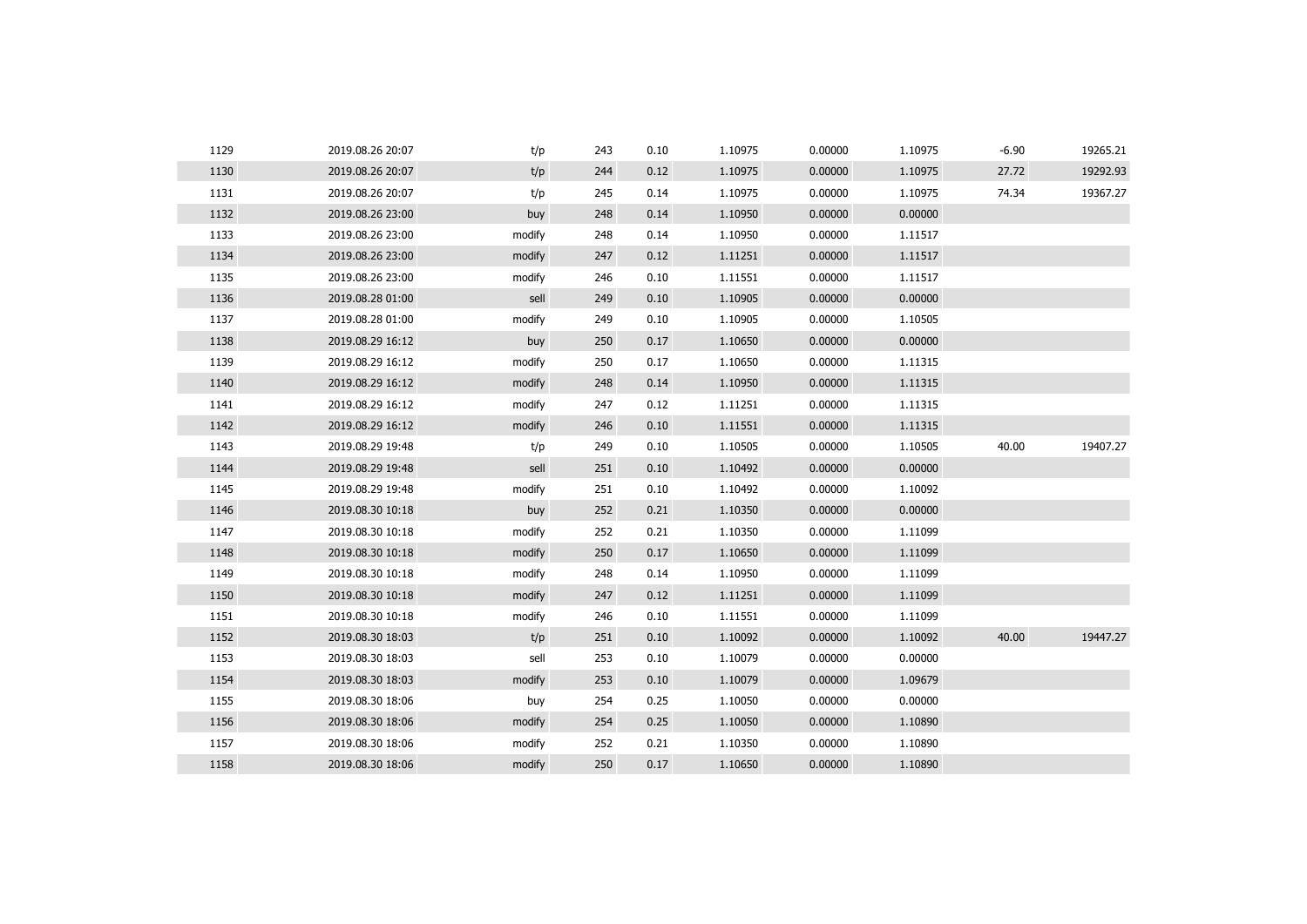| 1159 | 2019.08.30 18:06 | modify | 248 | 0.14 | 1.10950 | 0.00000 | 1.10890 |           |          |
|------|------------------|--------|-----|------|---------|---------|---------|-----------|----------|
| 1160 | 2019.08.30 18:06 | modify | 247 | 0.12 | 1.11251 | 0.00000 | 1.10890 |           |          |
| 1161 | 2019.08.30 18:06 | modify | 246 | 0.10 | 1.11551 | 0.00000 | 1.10890 |           |          |
| 1162 | 2019.08.30 20:25 | buy    | 255 | 0.30 | 1.09750 | 0.00000 | 0.00000 |           |          |
| 1163 | 2019.08.30 20:25 | modify | 255 | 0.30 | 1.09750 | 0.00000 | 1.10708 |           |          |
| 1164 | 2019.08.30 20:25 | modify | 254 | 0.25 | 1.10050 | 0.00000 | 1.10708 |           |          |
| 1165 | 2019.08.30 20:25 | modify | 252 | 0.21 | 1.10350 | 0.00000 | 1.10708 |           |          |
| 1166 | 2019.08.30 20:25 | modify | 250 | 0.17 | 1.10650 | 0.00000 | 1.10708 |           |          |
| 1167 | 2019.08.30 20:25 | modify | 248 | 0.14 | 1.10950 | 0.00000 | 1.10708 |           |          |
| 1168 | 2019.08.30 20:25 | modify | 247 | 0.12 | 1.11251 | 0.00000 | 1.10708 |           |          |
| 1169 | 2019.08.30 20:25 | modify | 246 | 0.10 | 1.11551 | 0.00000 | 1.10708 |           |          |
| 1170 | 2019.08.30 20:27 | t/p    | 253 | 0.10 | 1.09679 | 0.00000 | 1.09679 | 40.00     | 19487.27 |
| 1171 | 2019.08.30 20:27 | sell   | 256 | 0.10 | 1.09666 | 0.00000 | 0.00000 |           |          |
| 1172 | 2019.08.30 20:27 | modify | 256 | 0.10 | 1.09666 | 0.00000 | 1.09266 |           |          |
| 1173 | 2019.09.03 04:03 | buy    | 257 | 0.36 | 1.09450 | 0.00000 | 0.00000 |           |          |
| 1174 | 2019.09.03 04:03 | modify | 257 | 0.36 | 1.09450 | 0.00000 | 1.10488 |           |          |
| 1175 | 2019.09.03 04:03 | modify | 255 | 0.30 | 1.09750 | 0.00000 | 1.10488 |           |          |
| 1176 | 2019.09.03 04:03 | modify | 254 | 0.25 | 1.10050 | 0.00000 | 1.10488 |           |          |
| 1177 | 2019.09.03 04:03 | modify | 252 | 0.21 | 1.10350 | 0.00000 | 1.10488 |           |          |
| 1178 | 2019.09.03 04:03 | modify | 250 | 0.17 | 1.10650 | 0.00000 | 1.10488 |           |          |
| 1179 | 2019.09.03 04:03 | modify | 248 | 0.14 | 1.10950 | 0.00000 | 1.10488 |           |          |
| 1180 | 2019.09.03 04:03 | modify | 247 | 0.12 | 1.11251 | 0.00000 | 1.10488 |           |          |
| 1181 | 2019.09.03 04:03 | modify | 246 | 0.10 | 1.11551 | 0.00000 | 1.10488 |           |          |
| 1182 | 2019.09.03 13:33 | t/p    | 256 | 0.10 | 1.09266 | 0.00000 | 1.09266 | 40.00     | 19527.27 |
| 1183 | 2019.09.03 13:33 | sell   | 258 | 0.10 | 1.09253 | 0.00000 | 0.00000 |           |          |
| 1184 | 2019.09.03 13:33 | modify | 258 | 0.10 | 1.09253 | 0.00000 | 1.08853 |           |          |
| 1185 | 2019.09.03 17:00 | sell   | 259 | 0.12 | 1.09553 | 0.00000 | 0.00000 |           |          |
| 1186 | 2019.09.05 13:17 | t/p    | 246 | 0.10 | 1.10488 | 0.00000 | 1.10488 | $-106.30$ | 19420.97 |
| 1187 | 2019.09.05 13:17 | t/p    | 247 | 0.12 | 1.10488 | 0.00000 | 1.10488 | $-91.56$  | 19329.41 |
| 1188 | 2019.09.05 13:17 | t/p    | 248 | 0.14 | 1.10488 | 0.00000 | 1.10488 | $-64.68$  | 19264.73 |
|      |                  |        |     |      |         |         |         |           |          |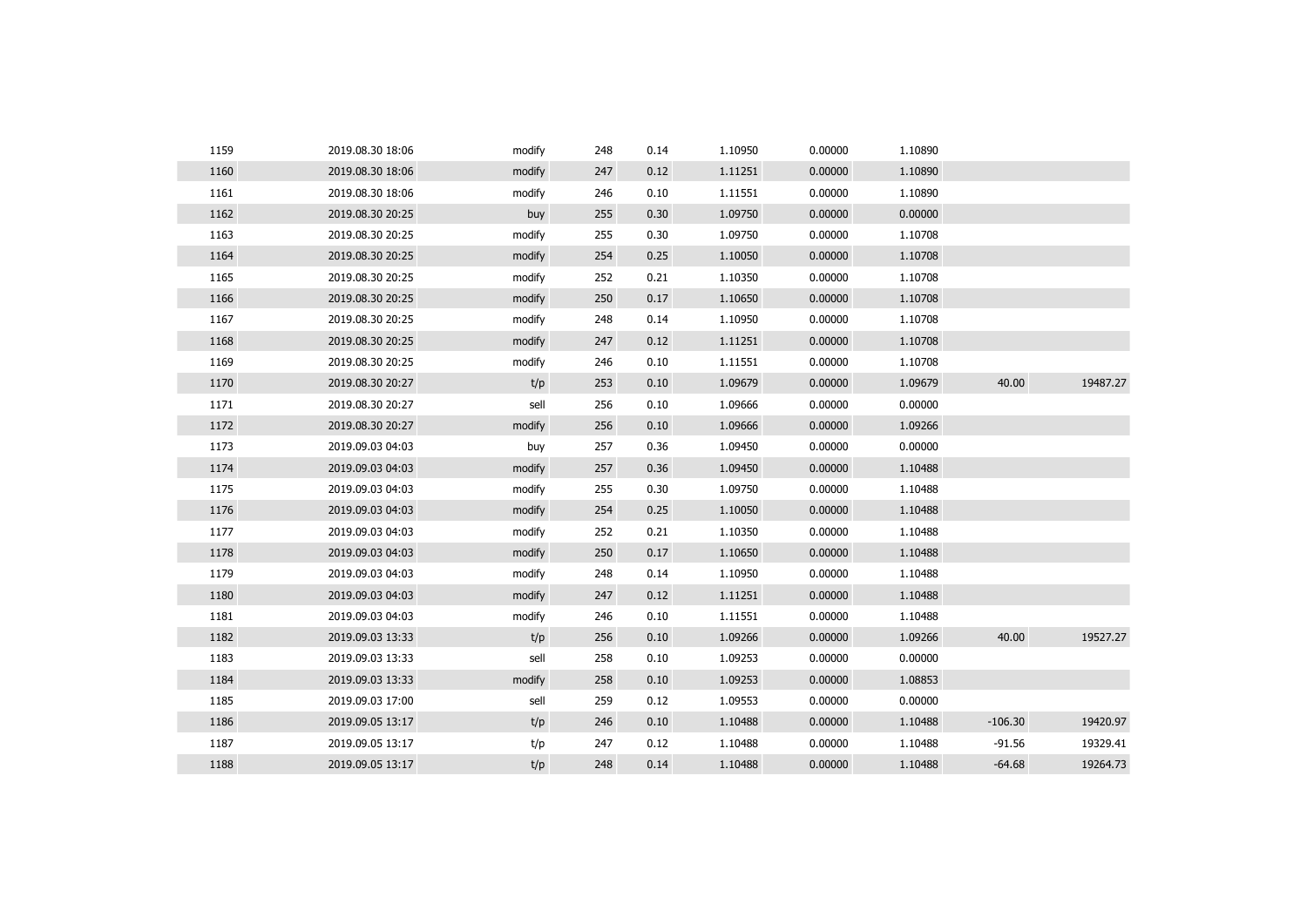| 1189 | 2019.09.05 13:17 | t/p    | 250 | 0.17 | 1.10488 | 0.00000 | 1.10488 | $-27.54$ | 19237.19 |
|------|------------------|--------|-----|------|---------|---------|---------|----------|----------|
| 1190 | 2019.09.05 13:17 | t/p    | 252 | 0.21 | 1.10488 | 0.00000 | 1.10488 | 28.98    | 19266.17 |
| 1191 | 2019.09.05 13:17 | t/p    | 254 | 0.25 | 1.10488 | 0.00000 | 1.10488 | 109.50   | 19375.67 |
| 1192 | 2019.09.05 13:17 | t/p    | 255 | 0.30 | 1.10488 | 0.00000 | 1.10488 | 221.40   | 19597.07 |
| 1193 | 2019.09.05 13:17 | t/p    | 257 | 0.36 | 1.10488 | 0.00000 | 1.10488 | 373.68   | 19970.75 |
| 1194 | 2019.09.05 13:17 | sell   | 260 | 0.14 | 1.10488 | 0.00000 | 0.00000 |          |          |
| 1195 | 2019.09.05 13:17 | modify | 260 | 0.14 | 1.10488 | 0.00000 | 1.09533 |          |          |
| 1196 | 2019.09.05 13:17 | modify | 259 | 0.12 | 1.09553 | 0.00000 | 1.09533 |          |          |
| 1197 | 2019.09.05 13:17 | modify | 258 | 0.10 | 1.09253 | 0.00000 | 1.09533 |          |          |
| 1198 | 2019.09.05 13:17 | buy    | 261 | 0.10 | 1.10500 | 0.00000 | 0.00000 |          |          |
| 1199 | 2019.09.05 13:17 | modify | 261 | 0.10 | 1.10500 | 0.00000 | 1.10900 |          |          |
| 1200 | 2019.09.05 16:56 | sell   | 262 | 0.17 | 1.10788 | 0.00000 | 0.00000 |          |          |
| 1201 | 2019.09.05 16:56 | modify | 262 | 0.17 | 1.10788 | 0.00000 | 1.09897 |          |          |
| 1202 | 2019.09.05 16:56 | modify | 260 | 0.14 | 1.10488 | 0.00000 | 1.09897 |          |          |
| 1203 | 2019.09.05 16:56 | modify | 259 | 0.12 | 1.09553 | 0.00000 | 1.09897 |          |          |
| 1204 | 2019.09.05 16:56 | modify | 258 | 0.10 | 1.09253 | 0.00000 | 1.09897 |          |          |
| 1205 | 2019.09.09 02:52 | buy    | 263 | 0.12 | 1.10200 | 0.00000 | 0.00000 |          |          |
| 1206 | 2019.09.09 02:52 | modify | 263 | 0.12 | 1.10200 | 0.00000 | 1.10497 |          |          |
| 1207 | 2019.09.09 02:52 | modify | 261 | 0.10 | 1.10500 | 0.00000 | 1.10497 |          |          |
| 1208 | 2019.09.09 15:38 | t/p    | 261 | 0.10 | 1.10497 | 0.00000 | 1.10497 | $-0.30$  | 19970.45 |
| 1209 | 2019.09.09 15:38 | t/p    | 263 | 0.12 | 1.10497 | 0.00000 | 1.10497 | 35.64    | 20006.09 |
| 1210 | 2019.09.09 15:38 | buy    | 264 | 0.10 | 1.10510 | 0.00000 | 0.00000 |          |          |
| 1211 | 2019.09.09 15:38 | modify | 264 | 0.10 | 1.10510 | 0.00000 | 1.10910 |          |          |
| 1212 | 2019.09.11 12:58 | buy    | 265 | 0.12 | 1.10210 | 0.00000 | 0.00000 |          |          |
| 1213 | 2019.09.11 12:58 | modify | 265 | 0.12 | 1.10210 | 0.00000 | 1.10500 |          |          |
| 1214 | 2019.09.11 12:58 | modify | 264 | 0.10 | 1.10510 | 0.00000 | 1.10500 |          |          |
| 1215 | 2019.09.11 17:03 | buy    | 266 | 0.14 | 1.09910 | 0.00000 | 0.00000 |          |          |
| 1216 | 2019.09.11 17:03 | modify | 266 | 0.14 | 1.09910 | 0.00000 | 1.10455 |          |          |
| 1217 | 2019.09.11 17:03 | modify | 265 | 0.12 | 1.10210 | 0.00000 | 1.10455 |          |          |
| 1218 | 2019.09.11 17:03 | modify | 264 | 0.10 | 1.10510 | 0.00000 | 1.10455 |          |          |
|      |                  |        |     |      |         |         |         |          |          |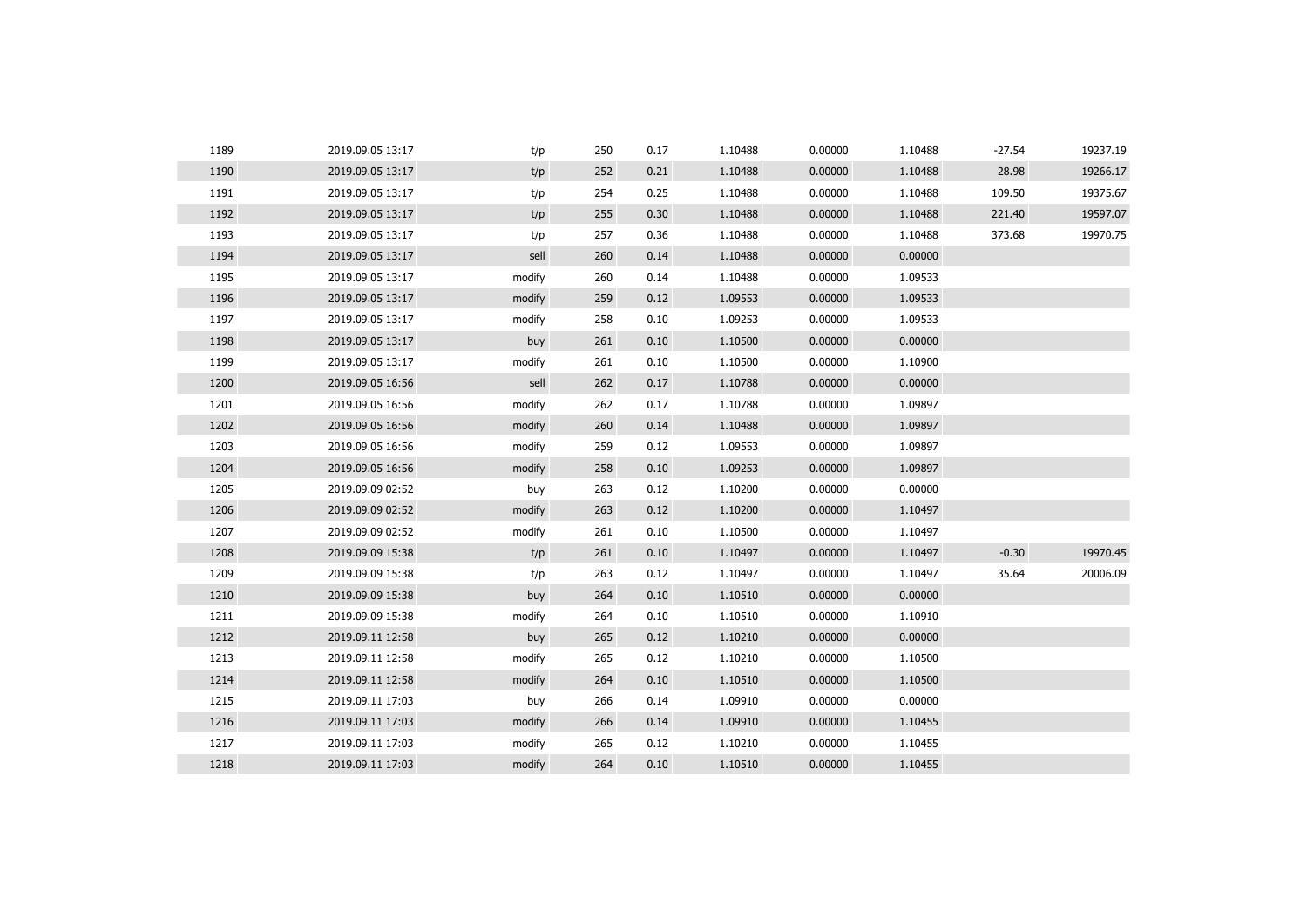| 1219 | 2019.09.11 17:03 | t/p    | 258 | 0.10 | 1.09897 | 0.00000 | 1.09897 | $-64.40$ | 19941.69 |
|------|------------------|--------|-----|------|---------|---------|---------|----------|----------|
| 1220 | 2019.09.11 17:03 | t/p    | 259 | 0.12 | 1.09897 | 0.00000 | 1.09897 | $-41.28$ | 19900.41 |
| 1221 | 2019.09.11 17:03 | t/p    | 260 | 0.14 | 1.09897 | 0.00000 | 1.09897 | 82.74    | 19983.15 |
| 1222 | 2019.09.11 17:03 | t/p    | 262 | 0.17 | 1.09897 | 0.00000 | 1.09897 | 151.47   | 20134.62 |
| 1223 | 2019.09.11 17:03 | sell   | 267 | 0.10 | 1.09884 | 0.00000 | 0.00000 |          |          |
| 1224 | 2019.09.11 17:03 | modify | 267 | 0.10 | 1.09884 | 0.00000 | 1.09484 |          |          |
| 1225 | 2019.09.12 11:02 | sell   | 268 | 0.12 | 1.10184 | 0.00000 | 0.00000 |          |          |
| 1226 | 2019.09.12 11:02 | modify | 268 | 0.12 | 1.10184 | 0.00000 | 1.09828 |          |          |
| 1227 | 2019.09.12 11:02 | modify | 267 | 0.10 | 1.09884 | 0.00000 | 1.09828 |          |          |
| 1228 | 2019.09.12 14:45 | t/p    | 264 | 0.10 | 1.10455 | 0.00000 | 1.10455 | $-5.50$  | 20129.12 |
| 1229 | 2019.09.12 14:45 | t/p    | 265 | 0.12 | 1.10455 | 0.00000 | 1.10455 | 29.40    | 20158.52 |
| 1230 | 2019.09.12 14:45 | t/p    | 266 | 0.14 | 1.10455 | 0.00000 | 1.10455 | 76.30    | 20234.82 |
| 1231 | 2019.09.12 14:45 | sell   | 269 | 0.14 | 1.10484 | 0.00000 | 0.00000 |          |          |
| 1232 | 2019.09.12 14:45 | modify | 269 | 0.14 | 1.10484 | 0.00000 | 1.09917 |          |          |
| 1233 | 2019.09.12 14:45 | modify | 268 | 0.12 | 1.10184 | 0.00000 | 1.09917 |          |          |
| 1234 | 2019.09.12 14:45 | modify | 267 | 0.10 | 1.09884 | 0.00000 | 1.09917 |          |          |
| 1235 | 2019.09.12 14:48 | t/p    | 267 | 0.10 | 1.09917 | 0.00000 | 1.09917 | $-3.30$  | 20231.52 |
| 1236 | 2019.09.12 14:48 | t/p    | 268 | 0.12 | 1.09917 | 0.00000 | 1.09917 | 32.04    | 20263.56 |
| 1237 | 2019.09.12 14:48 | t/p    | 269 | 0.14 | 1.09917 | 0.00000 | 1.09917 | 79.38    | 20342.94 |
| 1238 | 2019.09.12 14:48 | sell   | 270 | 0.10 | 1.09904 | 0.00000 | 0.00000 |          |          |
| 1239 | 2019.09.12 14:48 | modify | 270 | 0.10 | 1.09904 | 0.00000 | 1.09504 |          |          |
| 1240 | 2019.09.12 15:33 | t/p    | 270 | 0.10 | 1.09504 | 0.00000 | 1.09504 | 40.00    | 20382.94 |
| 1241 | 2019.09.12 15:33 | sell   | 271 | 0.10 | 1.09491 | 0.00000 | 0.00000 |          |          |
| 1242 | 2019.09.12 15:33 | modify | 271 | 0.10 | 1.09491 | 0.00000 | 1.09091 |          |          |
| 1243 | 2019.09.12 16:26 | sell   | 272 | 0.12 | 1.09791 | 0.00000 | 0.00000 |          |          |
| 1244 | 2019.09.12 16:26 | modify | 272 | 0.12 | 1.09791 | 0.00000 | 1.09355 |          |          |
| 1245 | 2019.09.12 16:26 | modify | 271 | 0.10 | 1.09491 | 0.00000 | 1.09355 |          |          |
| 1246 | 2019.09.12 16:42 | sell   | 273 | 0.14 | 1.10091 | 0.00000 | 0.00000 |          |          |
| 1247 | 2019.09.12 16:42 | modify | 273 | 0.14 | 1.10091 | 0.00000 | 1.09524 |          |          |
| 1248 | 2019.09.12 16:42 | modify | 272 | 0.12 | 1.09791 | 0.00000 | 1.09524 |          |          |
|      |                  |        |     |      |         |         |         |          |          |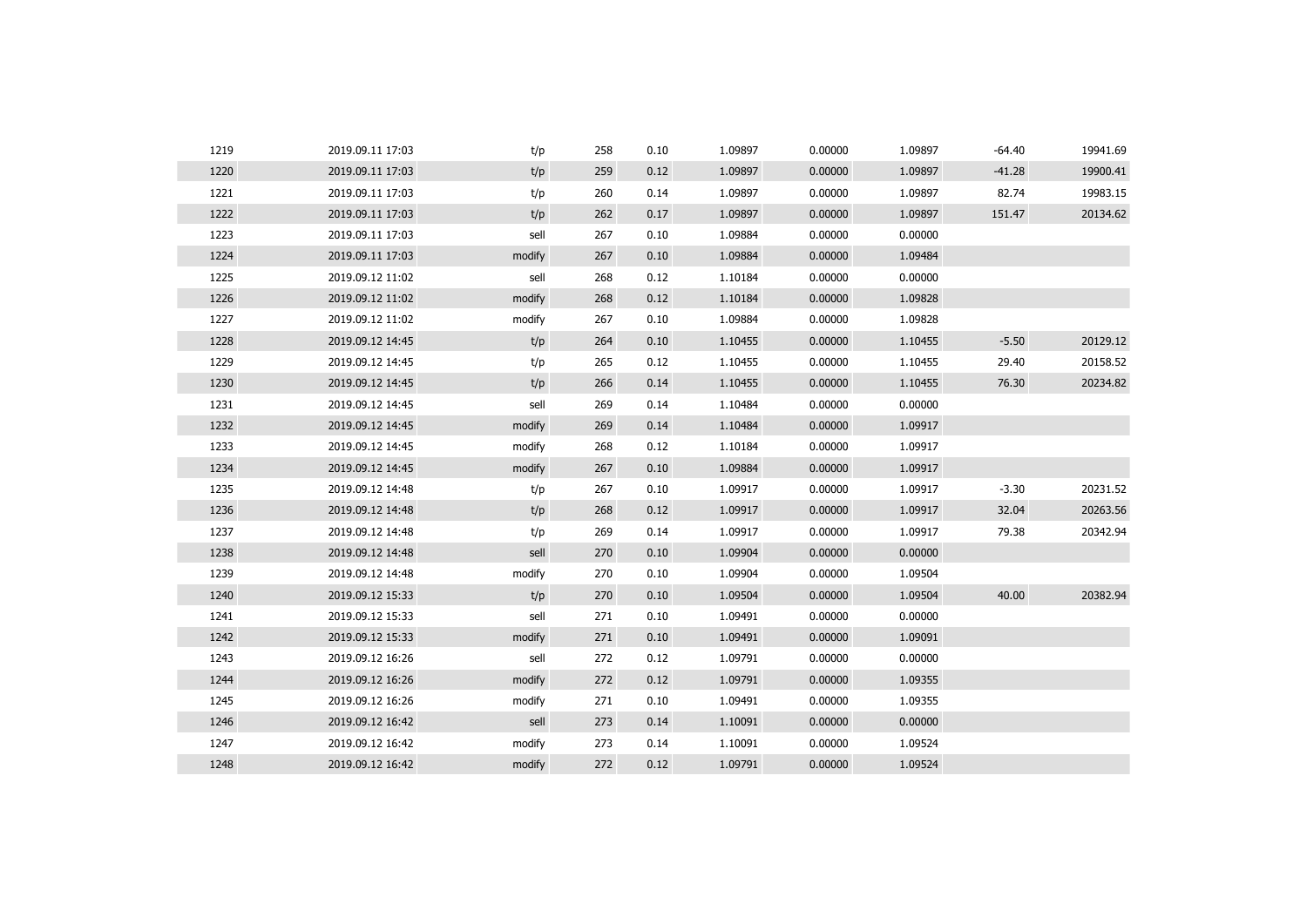| 1249 | 2019.09.12 16:42 | modify | 271 | 0.10 | 1.09491 | 0.00000 | 1.09524 |          |          |
|------|------------------|--------|-----|------|---------|---------|---------|----------|----------|
| 1250 | 2019.09.12 16:47 | sell   | 274 | 0.17 | 1.10391 | 0.00000 | 0.00000 |          |          |
| 1251 | 2019.09.12 16:47 | modify | 274 | 0.17 | 1.10391 | 0.00000 | 1.09706 |          |          |
| 1252 | 2019.09.12 16:47 | modify | 273 | 0.14 | 1.10091 | 0.00000 | 1.09706 |          |          |
| 1253 | 2019.09.12 16:47 | modify | 272 | 0.12 | 1.09791 | 0.00000 | 1.09706 |          |          |
| 1254 | 2019.09.12 16:47 | modify | 271 | 0.10 | 1.09491 | 0.00000 | 1.09706 |          |          |
| 1255 | 2019.09.12 18:51 | sell   | 275 | 0.21 | 1.10691 | 0.00000 | 0.00000 |          |          |
| 1256 | 2019.09.12 18:51 | modify | 275 | 0.21 | 1.10691 | 0.00000 | 1.09900 |          |          |
| 1257 | 2019.09.12 18:51 | modify | 274 | 0.17 | 1.10391 | 0.00000 | 1.09900 |          |          |
| 1258 | 2019.09.12 18:51 | modify | 273 | 0.14 | 1.10091 | 0.00000 | 1.09900 |          |          |
| 1259 | 2019.09.12 18:51 | modify | 272 | 0.12 | 1.09791 | 0.00000 | 1.09900 |          |          |
| 1260 | 2019.09.12 18:51 | modify | 271 | 0.10 | 1.09491 | 0.00000 | 1.09900 |          |          |
| 1261 | 2019.09.12 19:00 | buy    | 276 | 0.10 | 1.10738 | 0.00000 | 0.00000 |          |          |
| 1262 | 2019.09.12 19:00 | modify | 276 | 0.10 | 1.10738 | 0.00000 | 1.11138 |          |          |
| 1263 | 2019.09.13 10:03 | sell   | 277 | 0.25 | 1.10991 | 0.00000 | 0.00000 |          |          |
| 1264 | 2019.09.13 10:03 | modify | 277 | 0.25 | 1.10991 | 0.00000 | 1.10131 |          |          |
| 1265 | 2019.09.13 10:03 | modify | 275 | 0.21 | 1.10691 | 0.00000 | 1.10131 |          |          |
| 1266 | 2019.09.13 10:03 | modify | 274 | 0.17 | 1.10391 | 0.00000 | 1.10131 |          |          |
| 1267 | 2019.09.13 10:03 | modify | 273 | 0.14 | 1.10091 | 0.00000 | 1.10131 |          |          |
| 1268 | 2019.09.13 10:03 | modify | 272 | 0.12 | 1.09791 | 0.00000 | 1.10131 |          |          |
| 1269 | 2019.09.13 10:03 | modify | 271 | 0.10 | 1.09491 | 0.00000 | 1.10131 |          |          |
| 1270 | 2019.09.16 13:43 | buy    | 278 | 0.12 | 1.10438 | 0.00000 | 0.00000 |          |          |
| 1271 | 2019.09.16 13:43 | modify | 278 | 0.12 | 1.10438 | 0.00000 | 1.10732 |          |          |
| 1272 | 2019.09.16 13:43 | modify | 276 | 0.10 | 1.10738 | 0.00000 | 1.10732 |          |          |
| 1273 | 2019.09.16 16:57 | buy    | 279 | 0.14 | 1.10138 | 0.00000 | 0.00000 |          |          |
| 1274 | 2019.09.16 16:57 | modify | 279 | 0.14 | 1.10138 | 0.00000 | 1.10701 |          |          |
| 1275 | 2019.09.16 16:57 | modify | 278 | 0.12 | 1.10438 | 0.00000 | 1.10701 |          |          |
| 1276 | 2019.09.16 16:57 | modify | 276 | 0.10 | 1.10738 | 0.00000 | 1.10701 |          |          |
| 1277 | 2019.09.16 16:58 | t/p    | 271 | 0.10 | 1.10131 | 0.00000 | 1.10131 | $-64.00$ | 20318.94 |
| 1278 | 2019.09.16 16:58 | t/p    | 272 | 0.12 | 1.10131 | 0.00000 | 1.10131 | $-40.80$ | 20278.14 |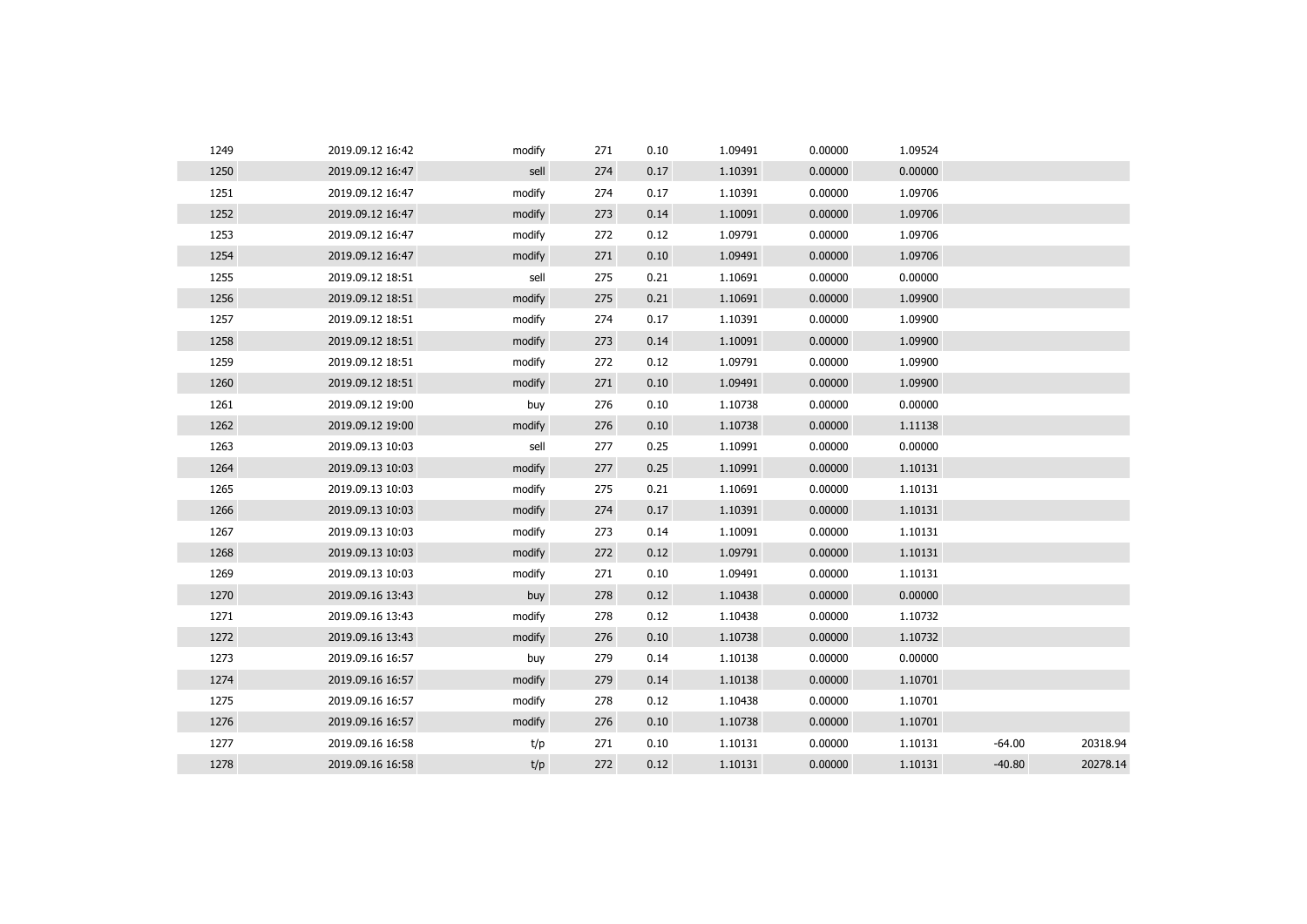| 1279 | 2019.09.16 16:58 | t/p    | 273 | 0.14 | 1.10131 | 0.00000 | 1.10131 | $-5.60$ | 20272.54 |
|------|------------------|--------|-----|------|---------|---------|---------|---------|----------|
| 1280 | 2019.09.16 16:58 | t/p    | 274 | 0.17 | 1.10131 | 0.00000 | 1.10131 | 44.20   | 20316.74 |
| 1281 | 2019.09.16 16:58 | t/p    | 275 | 0.21 | 1.10131 | 0.00000 | 1.10131 | 117.60  | 20434.34 |
| 1282 | 2019.09.16 16:58 | t/p    | 277 | 0.25 | 1.10131 | 0.00000 | 1.10131 | 215.00  | 20649.34 |
| 1283 | 2019.09.16 17:00 | sell   | 280 | 0.10 | 1.10110 | 0.00000 | 0.00000 |         |          |
| 1284 | 2019.09.16 17:00 | modify | 280 | 0.10 | 1.10110 | 0.00000 | 1.09710 |         |          |
| 1285 | 2019.09.17 17:03 | sell   | 281 | 0.12 | 1.10410 | 0.00000 | 0.00000 |         |          |
| 1286 | 2019.09.17 17:03 | modify | 281 | 0.12 | 1.10410 | 0.00000 | 1.10055 |         |          |
| 1287 | 2019.09.17 17:03 | modify | 280 | 0.10 | 1.10110 | 0.00000 | 1.10055 |         |          |
| 1288 | 2019.09.17 19:58 | t/p    | 276 | 0.10 | 1.10701 | 0.00000 | 1.10701 | $-3.70$ | 20645.64 |
| 1289 | 2019.09.17 19:58 | t/p    | 278 | 0.12 | 1.10701 | 0.00000 | 1.10701 | 31.56   | 20677.20 |
| 1290 | 2019.09.17 19:58 | t/p    | 279 | 0.14 | 1.10701 | 0.00000 | 1.10701 | 78.82   | 20756.02 |
| 1291 | 2019.09.17 20:28 | sell   | 282 | 0.14 | 1.10710 | 0.00000 | 0.00000 |         |          |
| 1292 | 2019.09.17 20:28 | modify | 282 | 0.14 | 1.10710 | 0.00000 | 1.10143 |         |          |
| 1293 | 2019.09.17 20:28 | modify | 281 | 0.12 | 1.10410 | 0.00000 | 1.10143 |         |          |
| 1294 | 2019.09.17 20:28 | modify | 280 | 0.10 | 1.10110 | 0.00000 | 1.10143 |         |          |
| 1295 | 2019.09.18 00:00 | buy    | 283 | 0.10 | 1.10722 | 0.00000 | 0.00000 |         |          |
| 1296 | 2019.09.18 00:00 | modify | 283 | 0.10 | 1.10722 | 0.00000 | 1.11122 |         |          |
| 1297 | 2019.09.18 11:41 | buy    | 284 | 0.12 | 1.10422 | 0.00000 | 0.00000 |         |          |
| 1298 | 2019.09.18 11:41 | modify | 284 | 0.12 | 1.10422 | 0.00000 | 1.10787 |         |          |
| 1299 | 2019.09.18 11:41 | modify | 283 | 0.10 | 1.10722 | 0.00000 | 1.10787 |         |          |
| 1300 | 2019.09.18 21:46 | t/p    | 280 | 0.10 | 1.10143 | 0.00000 | 1.10143 | $-3.30$ | 20752.72 |
| 1301 | 2019.09.18 21:46 | t/p    | 281 | 0.12 | 1.10143 | 0.00000 | 1.10143 | 32.04   | 20784.76 |
| 1302 | 2019.09.18 21:46 | t/p    | 282 | 0.14 | 1.10143 | 0.00000 | 1.10143 | 79.38   | 20864.14 |
| 1303 | 2019.09.20 01:00 | sell   | 285 | 0.10 | 1.10406 | 0.00000 | 0.00000 |         |          |
| 1304 | 2019.09.20 01:00 | modify | 285 | 0.10 | 1.10406 | 0.00000 | 1.10006 |         |          |
| 1305 | 2019.09.20 17:13 | buy    | 286 | 0.14 | 1.10122 | 0.00000 | 0.00000 |         |          |
| 1306 | 2019.09.20 17:13 | modify | 286 | 0.14 | 1.10122 | 0.00000 | 1.10692 |         |          |
| 1307 | 2019.09.20 17:13 | modify | 284 | 0.12 | 1.10422 | 0.00000 | 1.10692 |         |          |
| 1308 | 2019.09.20 17:13 | modify | 283 | 0.10 | 1.10722 | 0.00000 | 1.10692 |         |          |
|      |                  |        |     |      |         |         |         |         |          |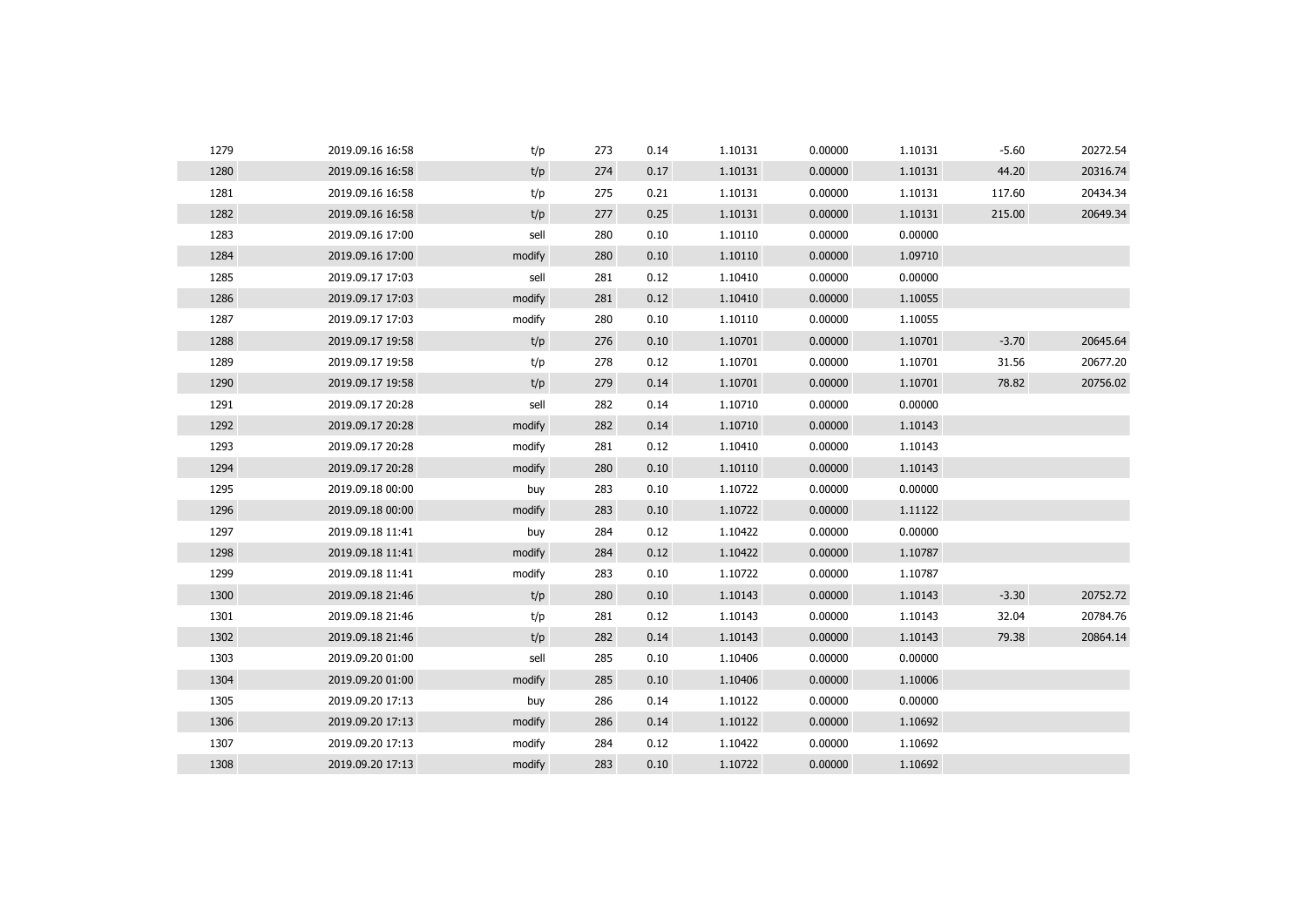| 1309 | 2019.09.20 18:33 | t/p    | 285 | 0.10 | 1.10006 | 0.00000 | 1.10006 | 40.00 | 20904.14 |
|------|------------------|--------|-----|------|---------|---------|---------|-------|----------|
| 1310 | 2019.09.20 18:33 | sell   | 287 | 0.10 | 1.09993 | 0.00000 | 0.00000 |       |          |
| 1311 | 2019.09.20 18:33 | modify | 287 | 0.10 | 1.09993 | 0.00000 | 1.09593 |       |          |
| 1312 | 2019.09.23 10:32 | buy    | 288 | 0.17 | 1.09822 | 0.00000 | 0.00000 |       |          |
| 1313 | 2019.09.23 10:32 | modify | 288 | 0.17 | 1.09822 | 0.00000 | 1.10473 |       |          |
| 1314 | 2019.09.23 10:32 | modify | 286 | 0.14 | 1.10122 | 0.00000 | 1.10473 |       |          |
| 1315 | 2019.09.23 10:32 | modify | 284 | 0.12 | 1.10422 | 0.00000 | 1.10473 |       |          |
| 1316 | 2019.09.23 10:32 | modify | 283 | 0.10 | 1.10722 | 0.00000 | 1.10473 |       |          |
| 1317 | 2019.09.25 17:33 | t/p    | 287 | 0.10 | 1.09593 | 0.00000 | 1.09593 | 40.00 | 20944.14 |
| 1318 | 2019.09.25 17:33 | sell   | 289 | 0.10 | 1.09580 | 0.00000 | 0.00000 |       |          |
| 1319 | 2019.09.25 17:33 | modify | 289 | 0.10 | 1.09580 | 0.00000 | 1.09180 |       |          |
| 1320 | 2019.09.25 18:17 | buy    | 290 | 0.21 | 1.09522 | 0.00000 | 0.00000 |       |          |
| 1321 | 2019.09.25 18:17 | modify | 290 | 0.21 | 1.09522 | 0.00000 | 1.10261 |       |          |
| 1322 | 2019.09.25 18:17 | modify | 288 | 0.17 | 1.09822 | 0.00000 | 1.10261 |       |          |
| 1323 | 2019.09.25 18:17 | modify | 286 | 0.14 | 1.10122 | 0.00000 | 1.10261 |       |          |
| 1324 | 2019.09.25 18:17 | modify | 284 | 0.12 | 1.10422 | 0.00000 | 1.10261 |       |          |
| 1325 | 2019.09.25 18:17 | modify | 283 | 0.10 | 1.10722 | 0.00000 | 1.10261 |       |          |
| 1326 | 2019.09.26 22:28 | buy    | 291 | 0.25 | 1.09222 | 0.00000 | 0.00000 |       |          |
| 1327 | 2019.09.26 22:28 | modify | 291 | 0.25 | 1.09222 | 0.00000 | 1.10092 |       |          |
| 1328 | 2019.09.26 22:28 | modify | 290 | 0.21 | 1.09522 | 0.00000 | 1.10092 |       |          |
| 1329 | 2019.09.26 22:28 | modify | 288 | 0.17 | 1.09822 | 0.00000 | 1.10092 |       |          |
| 1330 | 2019.09.26 22:28 | modify | 286 | 0.14 | 1.10122 | 0.00000 | 1.10092 |       |          |
| 1331 | 2019.09.26 22:28 | modify | 284 | 0.12 | 1.10422 | 0.00000 | 1.10092 |       |          |
| 1332 | 2019.09.26 22:28 | modify | 283 | 0.10 | 1.10722 | 0.00000 | 1.10092 |       |          |
| 1333 | 2019.09.26 22:32 | t/p    | 289 | 0.10 | 1.09180 | 0.00000 | 1.09180 | 40.00 | 20984.14 |
| 1334 | 2019.09.26 22:32 | sell   | 292 | 0.10 | 1.09167 | 0.00000 | 0.00000 |       |          |
| 1335 | 2019.09.26 22:32 | modify | 292 | 0.10 | 1.09167 | 0.00000 | 1.08767 |       |          |
| 1336 | 2019.09.27 15:47 | sell   | 293 | 0.12 | 1.09467 | 0.00000 | 0.00000 |       |          |
| 1337 | 2019.09.27 15:47 | modify | 293 | 0.12 | 1.09467 | 0.00000 | 1.09425 |       |          |
| 1338 | 2019.09.27 15:47 | modify | 292 | 0.10 | 1.09167 | 0.00000 | 1.09425 |       |          |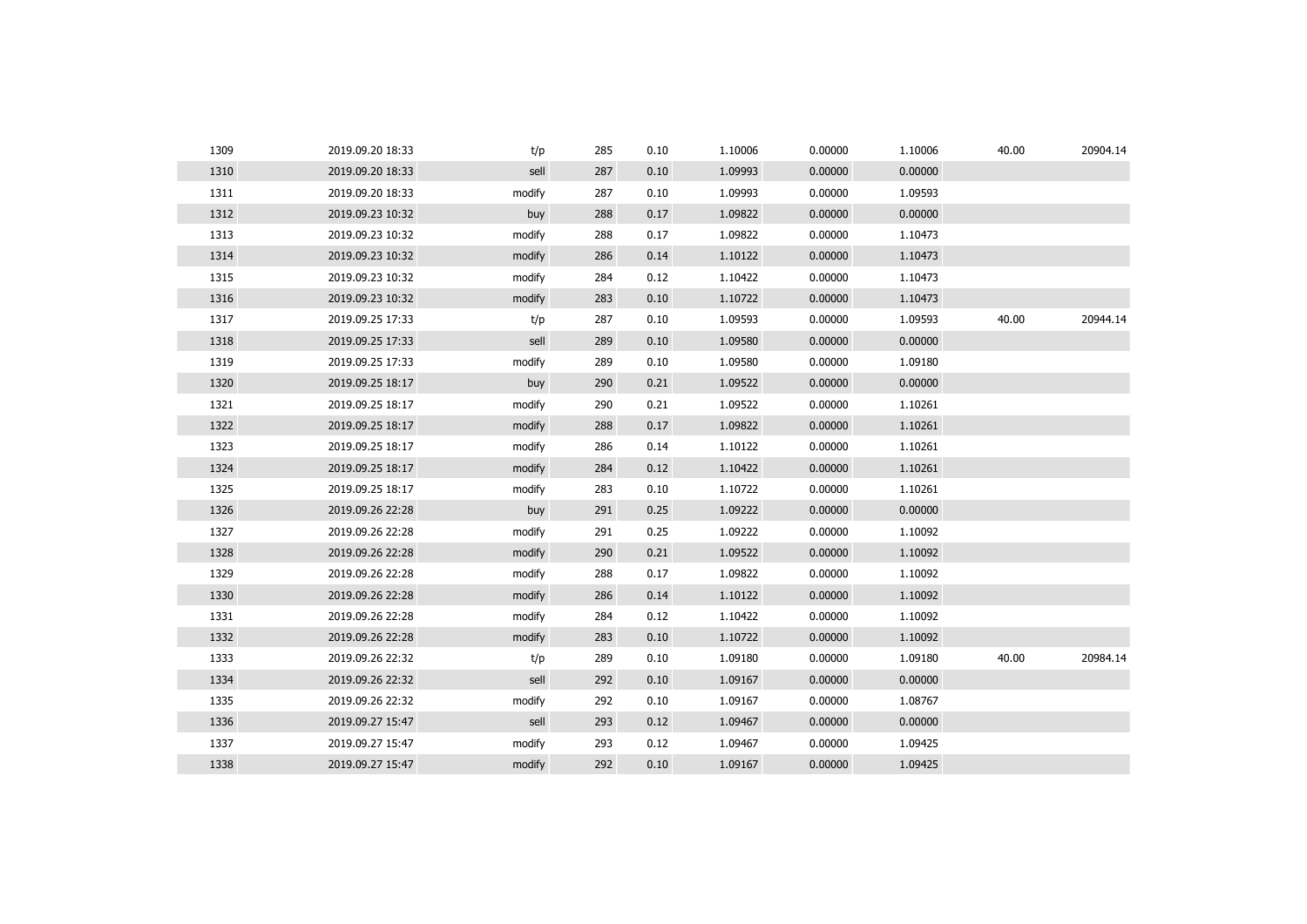| 1339 | 2019.09.27 15:54 | t/p    | 292 | 0.10 | 1.09425 | 0.00000 | 1.09425 | $-25.80$ | 20958.34 |
|------|------------------|--------|-----|------|---------|---------|---------|----------|----------|
| 1340 | 2019.09.27 15:54 | t/p    | 293 | 0.12 | 1.09425 | 0.00000 | 1.09425 | 5.04     | 20963.38 |
| 1341 | 2019.09.27 15:54 | sell   | 294 | 0.10 | 1.09412 | 0.00000 | 0.00000 |          |          |
| 1342 | 2019.09.27 15:54 | modify | 294 | 0.10 | 1.09412 | 0.00000 | 1.09012 |          |          |
| 1343 | 2019.09.30 15:10 | t/p    | 294 | 0.10 | 1.09012 | 0.00000 | 1.09012 | 40.00    | 21003.38 |
| 1344 | 2019.09.30 15:10 | sell   | 295 | 0.10 | 1.08999 | 0.00000 | 0.00000 |          |          |
| 1345 | 2019.09.30 15:10 | modify | 295 | 0.10 | 1.08999 | 0.00000 | 1.08599 |          |          |
| 1346 | 2019.09.30 15:12 | buy    | 296 | 0.30 | 1.08922 | 0.00000 | 0.00000 |          |          |
| 1347 | 2019.09.30 15:12 | modify | 296 | 0.30 | 1.08922 | 0.00000 | 1.09862 |          |          |
| 1348 | 2019.09.30 15:12 | modify | 291 | 0.25 | 1.09222 | 0.00000 | 1.09862 |          |          |
| 1349 | 2019.09.30 15:12 | modify | 290 | 0.21 | 1.09522 | 0.00000 | 1.09862 |          |          |
| 1350 | 2019.09.30 15:12 | modify | 288 | 0.17 | 1.09822 | 0.00000 | 1.09862 |          |          |
| 1351 | 2019.09.30 15:12 | modify | 286 | 0.14 | 1.10122 | 0.00000 | 1.09862 |          |          |
| 1352 | 2019.09.30 15:12 | modify | 284 | 0.12 | 1.10422 | 0.00000 | 1.09862 |          |          |
| 1353 | 2019.09.30 15:12 | modify | 283 | 0.10 | 1.10722 | 0.00000 | 1.09862 |          |          |
| 1354 | 2019.10.01 18:17 | sell   | 297 | 0.12 | 1.09299 | 0.00000 | 0.00000 |          |          |
| 1355 | 2019.10.01 18:17 | modify | 297 | 0.12 | 1.09299 | 0.00000 | 1.09241 |          |          |
| 1356 | 2019.10.01 18:17 | modify | 295 | 0.10 | 1.08999 | 0.00000 | 1.09241 |          |          |
| 1357 | 2019.10.02 09:52 | t/p    | 295 | 0.10 | 1.09241 | 0.00000 | 1.09241 | $-24.20$ | 20979.18 |
| 1358 | 2019.10.02 09:52 | t/p    | 297 | 0.12 | 1.09241 | 0.00000 | 1.09241 | 6.96     | 20986.14 |
| 1359 | 2019.10.02 09:52 | sell   | 298 | 0.10 | 1.09228 | 0.00000 | 0.00000 |          |          |
| 1360 | 2019.10.02 09:52 | modify | 298 | 0.10 | 1.09228 | 0.00000 | 1.08828 |          |          |
| 1361 | 2019.10.02 18:08 | sell   | 299 | 0.12 | 1.09528 | 0.00000 | 0.00000 |          |          |
| 1362 | 2019.10.02 18:08 | modify | 299 | 0.12 | 1.09528 | 0.00000 | 1.09275 |          |          |
| 1363 | 2019.10.02 18:08 | modify | 298 | 0.10 | 1.09228 | 0.00000 | 1.09275 |          |          |
| 1364 | 2019.10.03 17:01 | sell   | 300 | 0.14 | 1.09828 | 0.00000 | 0.00000 |          |          |
| 1365 | 2019.10.03 17:01 | modify | 300 | 0.14 | 1.09828 | 0.00000 | 1.09296 |          |          |
| 1366 | 2019.10.03 17:01 | modify | 299 | 0.12 | 1.09528 | 0.00000 | 1.09296 |          |          |
| 1367 | 2019.10.03 17:01 | modify | 298 | 0.10 | 1.09228 | 0.00000 | 1.09296 |          |          |
| 1368 | 2019.10.03 17:02 | t/p    | 283 | 0.10 | 1.09862 | 0.00000 | 1.09862 | $-86.00$ | 20900.14 |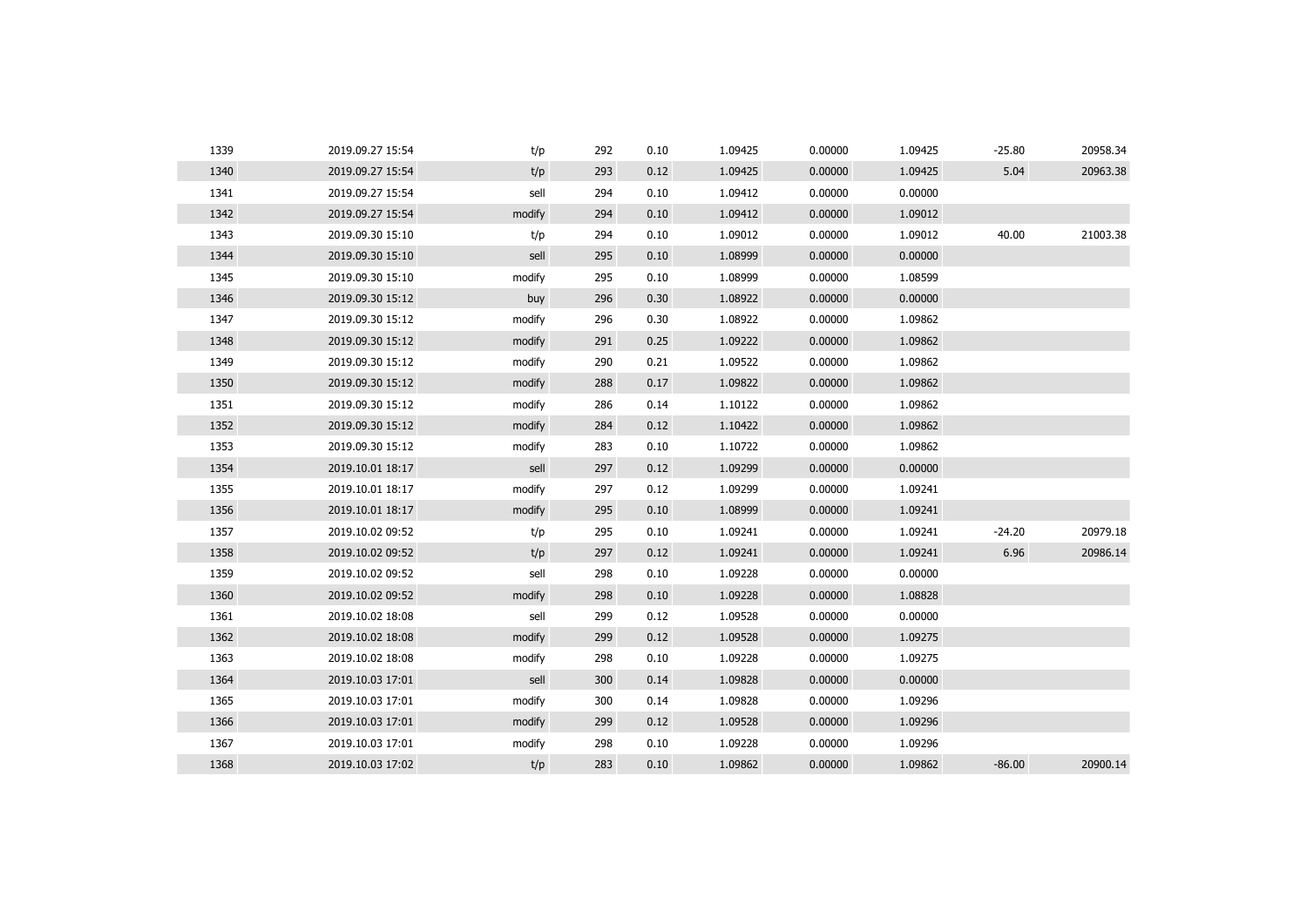| 1369 | 2019.10.03 17:02 | t/p    | 284 | 0.12 | 1.09862 | 0.00000 | 1.09862 | $-67.20$ | 20832.94 |
|------|------------------|--------|-----|------|---------|---------|---------|----------|----------|
| 1370 | 2019.10.03 17:02 | t/p    | 286 | 0.14 | 1.09862 | 0.00000 | 1.09862 | $-36.40$ | 20796.54 |
| 1371 | 2019.10.03 17:02 | t/p    | 288 | 0.17 | 1.09862 | 0.00000 | 1.09862 | 6.80     | 20803.34 |
| 1372 | 2019.10.03 17:02 | t/p    | 290 | 0.21 | 1.09862 | 0.00000 | 1.09862 | 71.40    | 20874.74 |
| 1373 | 2019.10.03 17:02 | t/p    | 291 | 0.25 | 1.09862 | 0.00000 | 1.09862 | 160.00   | 21034.74 |
| 1374 | 2019.10.03 17:02 | t/p    | 296 | 0.30 | 1.09862 | 0.00000 | 1.09862 | 282.00   | 21316.74 |
| 1375 | 2019.10.03 17:02 | buy    | 301 | 0.10 | 1.09875 | 0.00000 | 0.00000 |          |          |
| 1376 | 2019.10.03 17:02 | modify | 301 | 0.10 | 1.09875 | 0.00000 | 1.10275 |          |          |
| 1377 | 2019.10.04 15:36 | buy    | 302 | 0.12 | 1.09575 | 0.00000 | 0.00000 |          |          |
| 1378 | 2019.10.04 15:36 | modify | 302 | 0.12 | 1.09575 | 0.00000 | 1.09918 |          |          |
| 1379 | 2019.10.04 15:36 | modify | 301 | 0.10 | 1.09875 | 0.00000 | 1.09918 |          |          |
| 1380 | 2019.10.07 15:05 | t/p    | 301 | 0.10 | 1.09918 | 0.00000 | 1.09918 | 4.30     | 21321.04 |
| 1381 | 2019.10.07 15:05 | t/p    | 302 | 0.12 | 1.09918 | 0.00000 | 1.09918 | 41.16    | 21362.20 |
| 1382 | 2019.10.07 15:05 | buy    | 303 | 0.10 | 1.09931 | 0.00000 | 0.00000 |          |          |
| 1383 | 2019.10.07 15:05 | modify | 303 | 0.10 | 1.09931 | 0.00000 | 1.10331 |          |          |
| 1384 | 2019.10.08 17:33 | buy    | 304 | 0.12 | 1.09631 | 0.00000 | 0.00000 |          |          |
| 1385 | 2019.10.08 17:33 | modify | 304 | 0.12 | 1.09631 | 0.00000 | 1.09939 |          |          |
| 1386 | 2019.10.08 17:33 | modify | 303 | 0.10 | 1.09931 | 0.00000 | 1.09939 |          |          |
| 1387 | 2019.10.10 09:47 | t/p    | 303 | 0.10 | 1.09939 | 0.00000 | 1.09939 | 0.80     | 21363.00 |
| 1388 | 2019.10.10 09:47 | t/p    | 304 | 0.12 | 1.09939 | 0.00000 | 1.09939 | 36.96    | 21399.96 |
| 1389 | 2019.10.10 09:47 | buy    | 305 | 0.10 | 1.09952 | 0.00000 | 0.00000 |          |          |
| 1390 | 2019.10.10 09:47 | modify | 305 | 0.10 | 1.09952 | 0.00000 | 1.10352 |          |          |
| 1391 | 2019.10.10 10:08 | sell   | 306 | 0.17 | 1.10128 | 0.00000 | 0.00000 |          |          |
| 1392 | 2019.10.10 10:08 | modify | 306 | 0.17 | 1.10128 | 0.00000 | 1.09476 |          |          |
| 1393 | 2019.10.10 10:08 | modify | 300 | 0.14 | 1.09828 | 0.00000 | 1.09476 |          |          |
| 1394 | 2019.10.10 10:08 | modify | 299 | 0.12 | 1.09528 | 0.00000 | 1.09476 |          |          |
| 1395 | 2019.10.10 10:08 | modify | 298 | 0.10 | 1.09228 | 0.00000 | 1.09476 |          |          |
| 1396 | 2019.10.11 13:46 | t/p    | 305 | 0.10 | 1.10352 | 0.00000 | 1.10352 | 40.00    | 21439.96 |
| 1397 | 2019.10.11 13:46 | buy    | 307 | 0.10 | 1.10365 | 0.00000 | 0.00000 |          |          |
| 1398 | 2019.10.11 13:46 | modify | 307 | 0.10 | 1.10365 | 0.00000 | 1.10765 |          |          |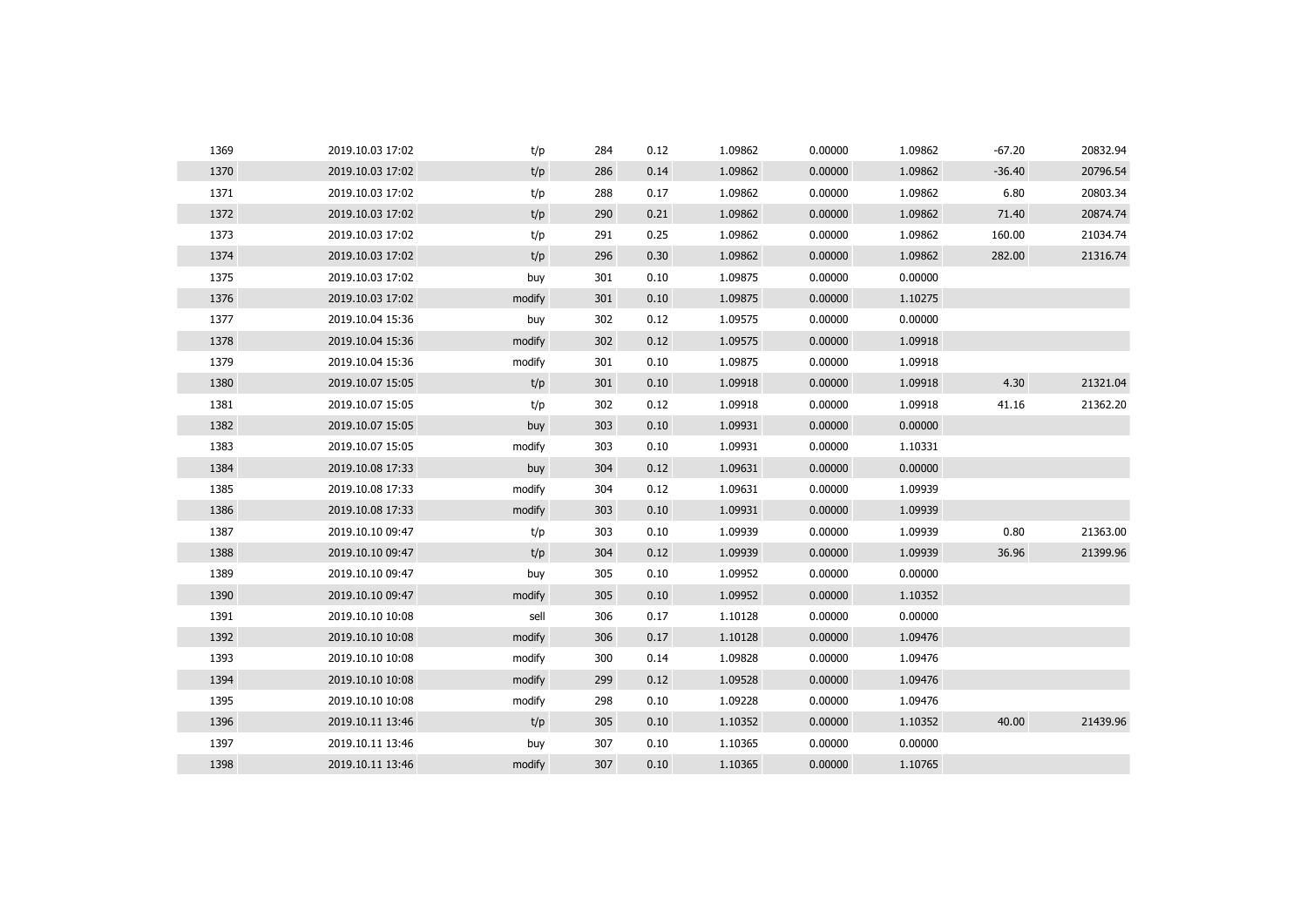| 1399 | 2019.10.11 14:18 | sell   | 308 | 0.21 | 1.10428 | 0.00000 | 0.00000 |         |          |
|------|------------------|--------|-----|------|---------|---------|---------|---------|----------|
| 1400 | 2019.10.11 14:18 | modify | 308 | 0.21 | 1.10428 | 0.00000 | 1.09688 |         |          |
| 1401 | 2019.10.11 14:18 | modify | 306 | 0.17 | 1.10128 | 0.00000 | 1.09688 |         |          |
| 1402 | 2019.10.11 14:18 | modify | 300 | 0.14 | 1.09828 | 0.00000 | 1.09688 |         |          |
| 1403 | 2019.10.11 14:18 | modify | 299 | 0.12 | 1.09528 | 0.00000 | 1.09688 |         |          |
| 1404 | 2019.10.11 14:18 | modify | 298 | 0.10 | 1.09228 | 0.00000 | 1.09688 |         |          |
| 1405 | 2019.10.15 14:13 | buy    | 309 | 0.12 | 1.10065 | 0.00000 | 0.00000 |         |          |
| 1406 | 2019.10.15 14:13 | modify | 309 | 0.12 | 1.10065 | 0.00000 | 1.10298 |         |          |
| 1407 | 2019.10.15 14:13 | modify | 307 | 0.10 | 1.10365 | 0.00000 | 1.10298 |         |          |
| 1408 | 2019.10.15 17:33 | t/p    | 307 | 0.10 | 1.10298 | 0.00000 | 1.10298 | $-6.70$ | 21433.26 |
| 1409 | 2019.10.15 17:33 | t/p    | 309 | 0.12 | 1.10298 | 0.00000 | 1.10298 | 27.96   | 21461.22 |
| 1410 | 2019.10.15 18:00 | buy    | 310 | 0.10 | 1.10349 | 0.00000 | 0.00000 |         |          |
| 1411 | 2019.10.15 18:00 | modify | 310 | 0.10 | 1.10349 | 0.00000 | 1.10749 |         |          |
| 1412 | 2019.10.16 18:53 | sell   | 311 | 0.25 | 1.10728 | 0.00000 | 0.00000 |         |          |
| 1413 | 2019.10.16 18:53 | modify | 311 | 0.25 | 1.10728 | 0.00000 | 1.09857 |         |          |
| 1414 | 2019.10.16 18:53 | modify | 308 | 0.21 | 1.10428 | 0.00000 | 1.09857 |         |          |
| 1415 | 2019.10.16 18:53 | modify | 306 | 0.17 | 1.10128 | 0.00000 | 1.09857 |         |          |
| 1416 | 2019.10.16 18:53 | modify | 300 | 0.14 | 1.09828 | 0.00000 | 1.09857 |         |          |
| 1417 | 2019.10.16 18:53 | modify | 299 | 0.12 | 1.09528 | 0.00000 | 1.09857 |         |          |
| 1418 | 2019.10.16 18:53 | modify | 298 | 0.10 | 1.09228 | 0.00000 | 1.09857 |         |          |
| 1419 | 2019.10.16 18:55 | t/p    | 310 | 0.10 | 1.10749 | 0.00000 | 1.10749 | 40.00   | 21501.22 |
| 1420 | 2019.10.16 18:55 | buy    | 312 | 0.10 | 1.10762 | 0.00000 | 0.00000 |         |          |
| 1421 | 2019.10.16 18:55 | modify | 312 | 0.10 | 1.10762 | 0.00000 | 1.11162 |         |          |
| 1422 | 2019.10.17 12:32 | sell   | 313 | 0.30 | 1.11028 | 0.00000 | 0.00000 |         |          |
| 1423 | 2019.10.17 12:32 | modify | 313 | 0.30 | 1.11028 | 0.00000 | 1.10074 |         |          |
| 1424 | 2019.10.17 12:32 | modify | 311 | 0.25 | 1.10728 | 0.00000 | 1.10074 |         |          |
| 1425 | 2019.10.17 12:32 | modify | 308 | 0.21 | 1.10428 | 0.00000 | 1.10074 |         |          |
| 1426 | 2019.10.17 12:32 | modify | 306 | 0.17 | 1.10128 | 0.00000 | 1.10074 |         |          |
| 1427 | 2019.10.17 12:32 | modify | 300 | 0.14 | 1.09828 | 0.00000 | 1.10074 |         |          |
| 1428 | 2019.10.17 12:32 | modify | 299 | 0.12 | 1.09528 | 0.00000 | 1.10074 |         |          |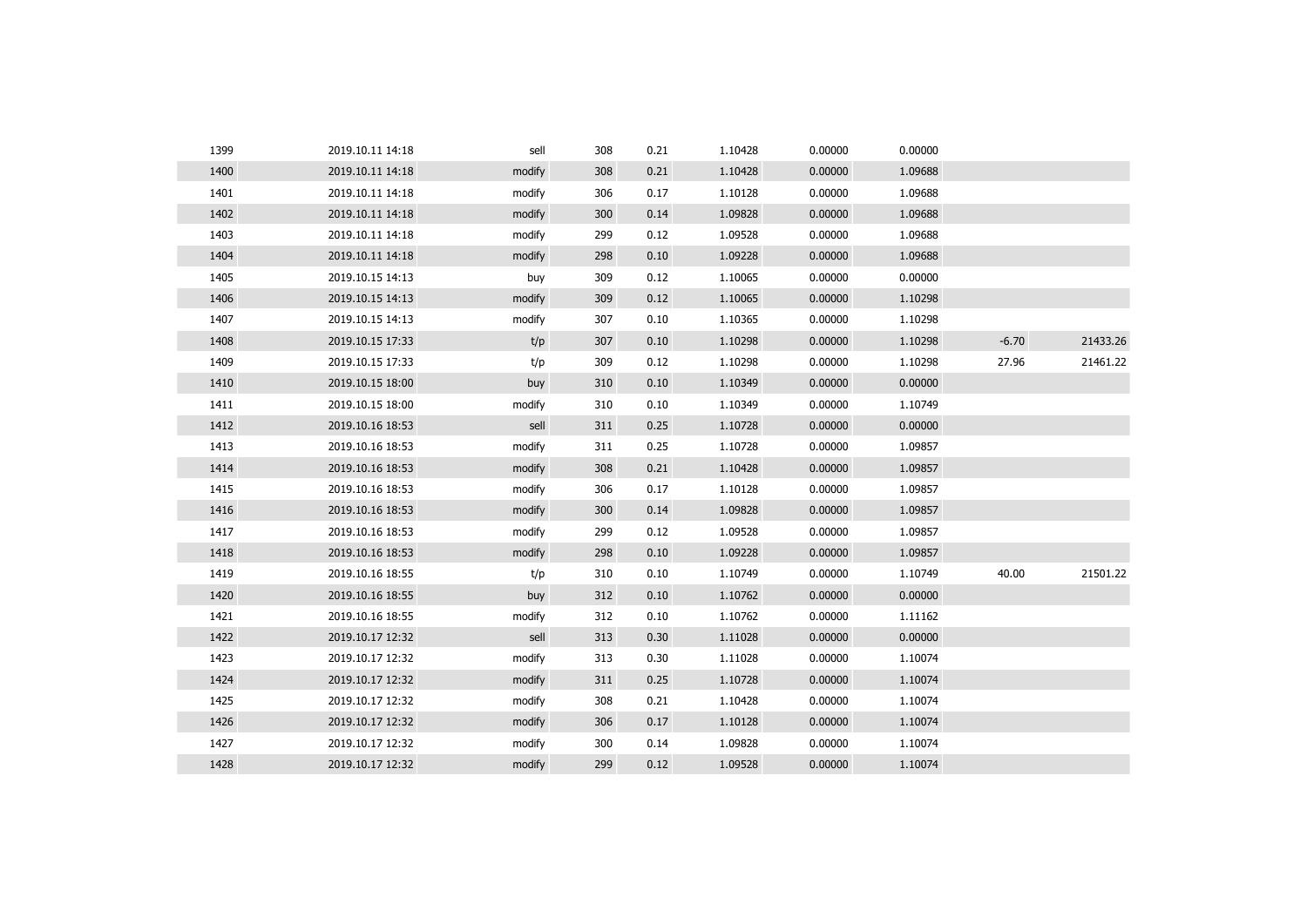| 1429 | 2019.10.17 12:32 | modify | 298 | 0.10 | 1.09228 | 0.00000 | 1.10074 |           |          |
|------|------------------|--------|-----|------|---------|---------|---------|-----------|----------|
| 1430 | 2019.10.17 12:36 | t/p    | 312 | 0.10 | 1.11162 | 0.00000 | 1.11162 | 40.00     | 21541.22 |
| 1431 | 2019.10.17 12:36 | buy    | 314 | 0.10 | 1.11175 | 0.00000 | 0.00000 |           |          |
| 1432 | 2019.10.17 12:36 | modify | 314 | 0.10 | 1.11175 | 0.00000 | 1.11575 |           |          |
| 1433 | 2019.10.17 12:38 | sell   | 315 | 0.36 | 1.11328 | 0.00000 | 0.00000 |           |          |
| 1434 | 2019.10.17 12:38 | modify | 315 | 0.36 | 1.11328 | 0.00000 | 1.10294 |           |          |
| 1435 | 2019.10.17 12:38 | modify | 313 | 0.30 | 1.11028 | 0.00000 | 1.10294 |           |          |
| 1436 | 2019.10.17 12:38 | modify | 311 | 0.25 | 1.10728 | 0.00000 | 1.10294 |           |          |
| 1437 | 2019.10.17 12:38 | modify | 308 | 0.21 | 1.10428 | 0.00000 | 1.10294 |           |          |
| 1438 | 2019.10.17 12:38 | modify | 306 | 0.17 | 1.10128 | 0.00000 | 1.10294 |           |          |
| 1439 | 2019.10.17 12:38 | modify | 300 | 0.14 | 1.09828 | 0.00000 | 1.10294 |           |          |
| 1440 | 2019.10.17 12:38 | modify | 299 | 0.12 | 1.09528 | 0.00000 | 1.10294 |           |          |
| 1441 | 2019.10.17 12:38 | modify | 298 | 0.10 | 1.09228 | 0.00000 | 1.10294 |           |          |
| 1442 | 2019.10.18 18:38 | t/p    | 314 | 0.10 | 1.11575 | 0.00000 | 1.11575 | 40.00     | 21581.22 |
| 1443 | 2019.10.18 18:38 | buy    | 316 | 0.10 | 1.11588 | 0.00000 | 0.00000 |           |          |
| 1444 | 2019.10.18 18:38 | modify | 316 | 0.10 | 1.11588 | 0.00000 | 1.11988 |           |          |
| 1445 | 2019.10.18 22:21 | sell   | 317 | 0.43 | 1.11628 | 0.00000 | 0.00000 |           |          |
| 1446 | 2019.10.18 22:21 | modify | 317 | 0.43 | 1.11628 | 0.00000 | 1.10517 |           |          |
| 1447 | 2019.10.18 22:21 | modify | 315 | 0.36 | 1.11328 | 0.00000 | 1.10517 |           |          |
| 1448 | 2019.10.18 22:21 | modify | 313 | 0.30 | 1.11028 | 0.00000 | 1.10517 |           |          |
| 1449 | 2019.10.18 22:21 | modify | 311 | 0.25 | 1.10728 | 0.00000 | 1.10517 |           |          |
| 1450 | 2019.10.18 22:21 | modify | 308 | 0.21 | 1.10428 | 0.00000 | 1.10517 |           |          |
| 1451 | 2019.10.18 22:21 | modify | 306 | 0.17 | 1.10128 | 0.00000 | 1.10517 |           |          |
| 1452 | 2019.10.18 22:21 | modify | 300 | 0.14 | 1.09828 | 0.00000 | 1.10517 |           |          |
| 1453 | 2019.10.18 22:21 | modify | 299 | 0.12 | 1.09528 | 0.00000 | 1.10517 |           |          |
| 1454 | 2019.10.18 22:21 | modify | 298 | 0.10 | 1.09228 | 0.00000 | 1.10517 |           |          |
| 1455 | 2019.11.07 17:31 | t/p    | 298 | 0.10 | 1.10517 | 0.00000 | 1.10517 | $-128.90$ | 21452.32 |
| 1456 | 2019.11.07 17:31 | t/p    | 299 | 0.12 | 1.10517 | 0.00000 | 1.10517 | $-118.68$ | 21333.64 |
| 1457 | 2019.11.07 17:31 | t/p    | 300 | 0.14 | 1.10517 | 0.00000 | 1.10517 | $-96.46$  | 21237.18 |
| 1458 | 2019.11.07 17:31 | t/p    | 306 | 0.17 | 1.10517 | 0.00000 | 1.10517 | $-66.13$  | 21171.05 |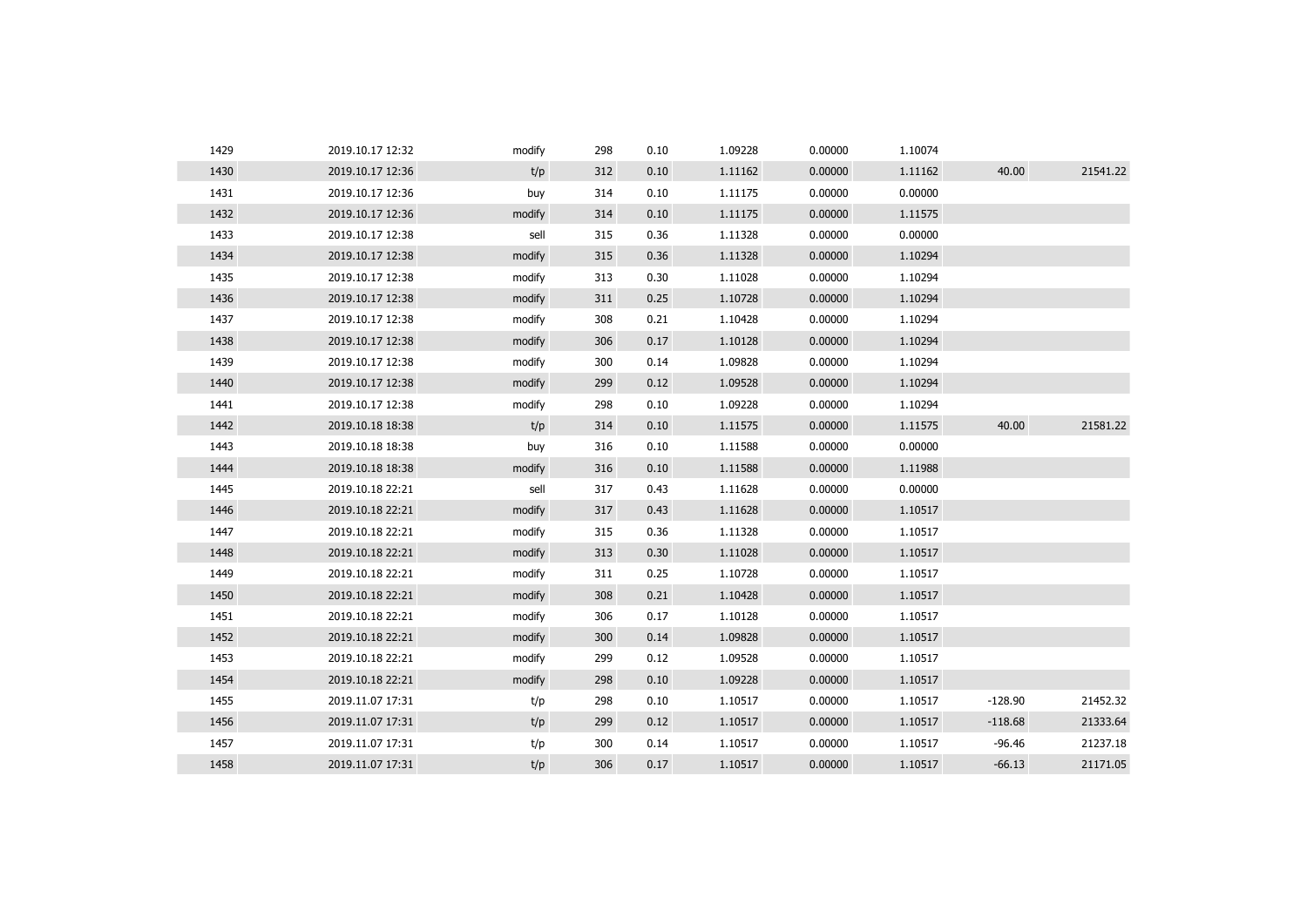| 1459 | 2019.11.07 17:31 | t/p    | 308 | 0.21 | 1.10517 | 0.00000 | 1.10517 | $-18.69$ | 21152.36 |
|------|------------------|--------|-----|------|---------|---------|---------|----------|----------|
| 1460 | 2019.11.07 17:31 | t/p    | 311 | 0.25 | 1.10517 | 0.00000 | 1.10517 | 52.75    | 21205.11 |
| 1461 | 2019.11.07 17:31 | t/p    | 313 | 0.30 | 1.10517 | 0.00000 | 1.10517 | 153.30   | 21358.41 |
| 1462 | 2019.11.07 17:31 | t/p    | 315 | 0.36 | 1.10517 | 0.00000 | 1.10517 | 291.96   | 21650.37 |
| 1463 | 2019.11.07 17:31 | t/p    | 317 | 0.43 | 1.10517 | 0.00000 | 1.10517 | 477.73   | 22128.10 |
| 1464 | 2019.11.07 17:31 | buy    | 318 | 0.12 | 1.10517 | 0.00000 | 0.00000 |          |          |
| 1465 | 2019.11.07 17:31 | modify | 318 | 0.12 | 1.10517 | 0.00000 | 1.11304 |          |          |
| 1466 | 2019.11.07 17:31 | modify | 316 | 0.10 | 1.11588 | 0.00000 | 1.11304 |          |          |
| 1467 | 2019.11.07 17:31 | sell   | 319 | 0.10 | 1.10505 | 0.00000 | 0.00000 |          |          |
| 1468 | 2019.11.07 17:31 | modify | 319 | 0.10 | 1.10505 | 0.00000 | 1.10105 |          |          |
| 1469 | 2019.11.08 17:03 | buy    | 320 | 0.14 | 1.10217 | 0.00000 | 0.00000 |          |          |
| 1470 | 2019.11.08 17:03 | modify | 320 | 0.14 | 1.10217 | 0.00000 | 1.10956 |          |          |
| 1471 | 2019.11.08 17:03 | modify | 318 | 0.12 | 1.10517 | 0.00000 | 1.10956 |          |          |
| 1472 | 2019.11.08 17:03 | modify | 316 | 0.10 | 1.11588 | 0.00000 | 1.10956 |          |          |
| 1473 | 2019.11.12 17:31 | t/p    | 319 | 0.10 | 1.10105 | 0.00000 | 1.10105 | 40.00    | 22168.10 |
| 1474 | 2019.11.12 17:31 | sell   | 321 | 0.10 | 1.10092 | 0.00000 | 0.00000 |          |          |
| 1475 | 2019.11.12 17:31 | modify | 321 | 0.10 | 1.10092 | 0.00000 | 1.09692 |          |          |
| 1476 | 2019.11.14 13:11 | buy    | 322 | 0.17 | 1.09917 | 0.00000 | 0.00000 |          |          |
| 1477 | 2019.11.14 13:11 | modify | 322 | 0.17 | 1.09917 | 0.00000 | 1.10691 |          |          |
| 1478 | 2019.11.14 13:11 | modify | 320 | 0.14 | 1.10217 | 0.00000 | 1.10691 |          |          |
| 1479 | 2019.11.14 13:11 | modify | 318 | 0.12 | 1.10517 | 0.00000 | 1.10691 |          |          |
| 1480 | 2019.11.14 13:11 | modify | 316 | 0.10 | 1.11588 | 0.00000 | 1.10691 |          |          |
| 1481 | 2019.11.15 15:56 | sell   | 323 | 0.12 | 1.10392 | 0.00000 | 0.00000 |          |          |
| 1482 | 2019.11.15 15:56 | modify | 323 | 0.12 | 1.10392 | 0.00000 | 1.10091 |          |          |
| 1483 | 2019.11.15 15:56 | modify | 321 | 0.10 | 1.10092 | 0.00000 | 1.10091 |          |          |
| 1484 | 2019.11.18 17:23 | t/p    | 316 | 0.10 | 1.10691 | 0.00000 | 1.10691 | $-89.70$ | 22078.40 |
| 1485 | 2019.11.18 17:23 | t/p    | 318 | 0.12 | 1.10691 | 0.00000 | 1.10691 | 20.88    | 22099.28 |
| 1486 | 2019.11.18 17:23 | t/p    | 320 | 0.14 | 1.10691 | 0.00000 | 1.10691 | 66.36    | 22165.64 |
| 1487 | 2019.11.18 17:23 | t/p    | 322 | 0.17 | 1.10691 | 0.00000 | 1.10691 | 131.58   | 22297.22 |
| 1488 | 2019.11.18 17:23 | buy    | 324 | 0.10 | 1.10704 | 0.00000 | 0.00000 |          |          |
|      |                  |        |     |      |         |         |         |          |          |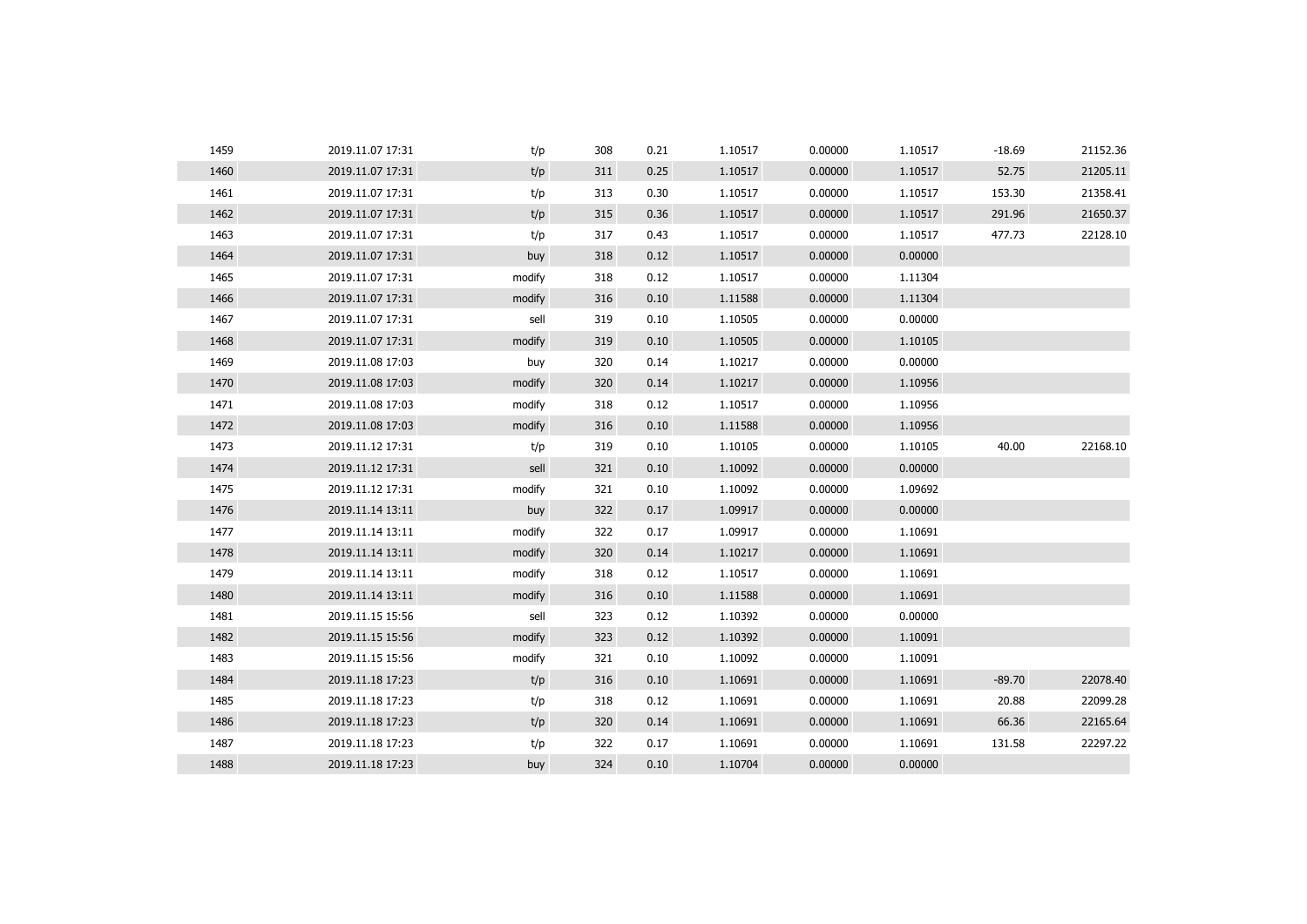| 1489 | 2019.11.18 17:23 | modify | 324 | 0.10 | 1.10704 | 0.00000 | 1.11104 |         |          |
|------|------------------|--------|-----|------|---------|---------|---------|---------|----------|
| 1490 | 2019.11.18 17:23 | sell   | 325 | 0.14 | 1.10692 | 0.00000 | 0.00000 |         |          |
| 1491 | 2019.11.18 17:23 | modify | 325 | 0.14 | 1.10692 | 0.00000 | 1.10186 |         |          |
| 1492 | 2019.11.18 17:23 | modify | 323 | 0.12 | 1.10392 | 0.00000 | 1.10186 |         |          |
| 1493 | 2019.11.18 17:23 | modify | 321 | 0.10 | 1.10092 | 0.00000 | 1.10186 |         |          |
| 1494 | 2019.11.22 17:36 | buy    | 326 | 0.12 | 1.10404 | 0.00000 | 0.00000 |         |          |
| 1495 | 2019.11.22 17:36 | modify | 326 | 0.12 | 1.10404 | 0.00000 | 1.10769 |         |          |
| 1496 | 2019.11.22 17:36 | modify | 324 | 0.10 | 1.10704 | 0.00000 | 1.10769 |         |          |
| 1497 | 2019.11.22 21:46 | t/p    | 321 | 0.10 | 1.10186 | 0.00000 | 1.10186 | $-9.40$ | 22287.82 |
| 1498 | 2019.11.22 21:46 | t/p    | 323 | 0.12 | 1.10186 | 0.00000 | 1.10186 | 24.72   | 22312.54 |
| 1499 | 2019.11.22 21:46 | t/p    | 325 | 0.14 | 1.10186 | 0.00000 | 1.10186 | 70.84   | 22383.38 |
| 1500 | 2019.11.22 21:46 | sell   | 327 | 0.10 | 1.10173 | 0.00000 | 0.00000 |         |          |
| 1501 | 2019.11.22 21:46 | modify | 327 | 0.10 | 1.10173 | 0.00000 | 1.09773 |         |          |
| 1502 | 2019.11.25 15:03 | buy    | 328 | 0.14 | 1.10104 | 0.00000 | 0.00000 |         |          |
| 1503 | 2019.11.25 15:03 | modify | 328 | 0.14 | 1.10104 | 0.00000 | 1.10628 |         |          |
| 1504 | 2019.11.25 15:03 | modify | 326 | 0.12 | 1.10404 | 0.00000 | 1.10628 |         |          |
| 1505 | 2019.11.25 15:03 | modify | 324 | 0.10 | 1.10704 | 0.00000 | 1.10628 |         |          |
| 1506 | 2019.12.02 17:00 | sell   | 329 | 0.12 | 1.10473 | 0.00000 | 0.00000 |         |          |
| 1507 | 2019.12.02 17:00 | modify | 329 | 0.12 | 1.10473 | 0.00000 | 1.10058 |         |          |
| 1508 | 2019.12.02 17:00 | modify | 327 | 0.10 | 1.10173 | 0.00000 | 1.10058 |         |          |
| 1509 | 2019.12.02 17:02 | t/p    | 324 | 0.10 | 1.10628 | 0.00000 | 1.10628 | $-7.60$ | 22375.78 |
| 1510 | 2019.12.02 17:02 | t/p    | 326 | 0.12 | 1.10628 | 0.00000 | 1.10628 | 26.88   | 22402.66 |
| 1511 | 2019.12.02 17:02 | t/p    | 328 | 0.14 | 1.10628 | 0.00000 | 1.10628 | 73.36   | 22476.02 |
| 1512 | 2019.12.02 17:02 | buy    | 330 | 0.10 | 1.10641 | 0.00000 | 0.00000 |         |          |
| 1513 | 2019.12.02 17:02 | modify | 330 | 0.10 | 1.10641 | 0.00000 | 1.11041 |         |          |
| 1514 | 2019.12.02 18:06 | sell   | 331 | 0.14 | 1.10773 | 0.00000 | 0.00000 |         |          |
| 1515 | 2019.12.02 18:06 | modify | 331 | 0.14 | 1.10773 | 0.00000 | 1.10236 |         |          |
| 1516 | 2019.12.02 18:06 | modify | 329 | 0.12 | 1.10473 | 0.00000 | 1.10236 |         |          |
| 1517 | 2019.12.02 18:06 | modify | 327 | 0.10 | 1.10173 | 0.00000 | 1.10236 |         |          |
| 1518 | 2019.12.04 15:57 | t/p    | 330 | 0.10 | 1.11041 | 0.00000 | 1.11041 | 40.00   | 22516.02 |
|      |                  |        |     |      |         |         |         |         |          |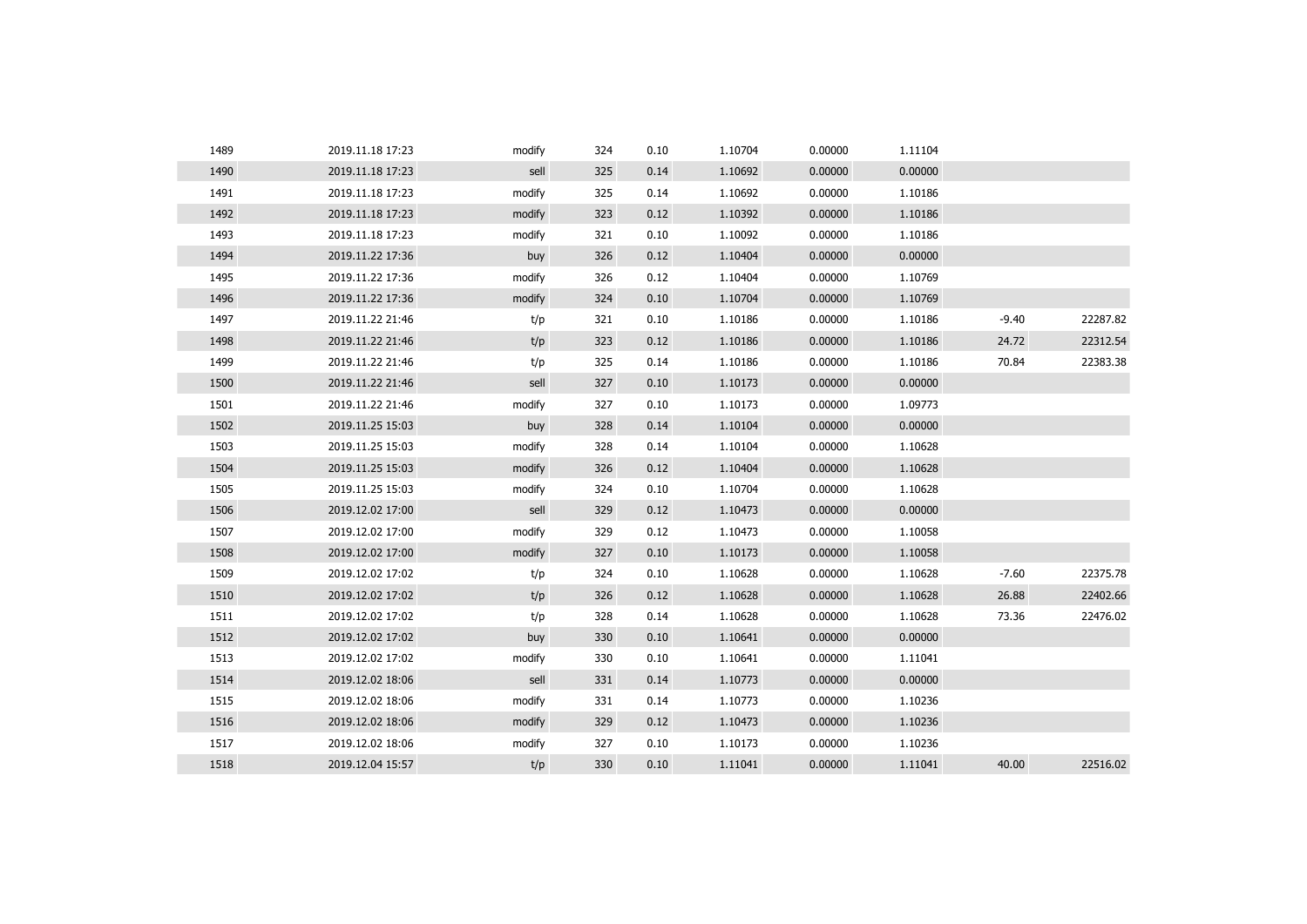| 1519 | 2019.12.04 15:57 | buy    | 332 | 0.10 | 1.11054 | 0.00000 | 0.00000 |          |          |
|------|------------------|--------|-----|------|---------|---------|---------|----------|----------|
| 1520 | 2019.12.04 15:57 | modify | 332 | 0.10 | 1.11054 | 0.00000 | 1.11454 |          |          |
| 1521 | 2019.12.04 16:00 | sell   | 333 | 0.17 | 1.11073 | 0.00000 | 0.00000 |          |          |
| 1522 | 2019.12.04 16:00 | modify | 333 | 0.17 | 1.11073 | 0.00000 | 1.10446 |          |          |
| 1523 | 2019.12.04 16:00 | modify | 331 | 0.14 | 1.10773 | 0.00000 | 1.10446 |          |          |
| 1524 | 2019.12.04 16:00 | modify | 329 | 0.12 | 1.10473 | 0.00000 | 1.10446 |          |          |
| 1525 | 2019.12.04 16:00 | modify | 327 | 0.10 | 1.10173 | 0.00000 | 1.10446 |          |          |
| 1526 | 2019.12.04 18:50 | buy    | 334 | 0.12 | 1.10754 | 0.00000 | 0.00000 |          |          |
| 1527 | 2019.12.04 18:50 | modify | 334 | 0.12 | 1.10754 | 0.00000 | 1.11047 |          |          |
| 1528 | 2019.12.04 18:50 | modify | 332 | 0.10 | 1.11054 | 0.00000 | 1.11047 |          |          |
| 1529 | 2019.12.05 19:17 | t/p    | 332 | 0.10 | 1.11047 | 0.00000 | 1.11047 | $-0.70$  | 22515.32 |
| 1530 | 2019.12.05 19:17 | t/p    | 334 | 0.12 | 1.11047 | 0.00000 | 1.11047 | 35.16    | 22550.48 |
| 1531 | 2019.12.05 19:17 | buy    | 335 | 0.10 | 1.11060 | 0.00000 | 0.00000 |          |          |
| 1532 | 2019.12.05 19:17 | modify | 335 | 0.10 | 1.11060 | 0.00000 | 1.11460 |          |          |
| 1533 | 2019.12.06 15:33 | buy    | 336 | 0.12 | 1.10760 | 0.00000 | 0.00000 |          |          |
| 1534 | 2019.12.06 15:33 | modify | 336 | 0.12 | 1.10760 | 0.00000 | 1.11049 |          |          |
| 1535 | 2019.12.06 15:33 | modify | 335 | 0.10 | 1.11060 | 0.00000 | 1.11049 |          |          |
| 1536 | 2019.12.06 17:46 | buy    | 337 | 0.14 | 1.10460 | 0.00000 | 0.00000 |          |          |
| 1537 | 2019.12.06 17:46 | modify | 337 | 0.14 | 1.10460 | 0.00000 | 1.11004 |          |          |
| 1538 | 2019.12.06 17:46 | modify | 336 | 0.12 | 1.10760 | 0.00000 | 1.11004 |          |          |
| 1539 | 2019.12.06 17:46 | modify | 335 | 0.10 | 1.11060 | 0.00000 | 1.11004 |          |          |
| 1540 | 2019.12.06 17:47 | t/p    | 327 | 0.10 | 1.10446 | 0.00000 | 1.10446 | $-27.30$ | 22523.18 |
| 1541 | 2019.12.06 17:47 | t/p    | 329 | 0.12 | 1.10446 | 0.00000 | 1.10446 | 3.24     | 22526.42 |
| 1542 | 2019.12.06 17:47 | t/p    | 331 | 0.14 | 1.10446 | 0.00000 | 1.10446 | 45.78    | 22572.20 |
| 1543 | 2019.12.06 17:47 | t/p    | 333 | 0.17 | 1.10446 | 0.00000 | 1.10446 | 106.59   | 22678.79 |
| 1544 | 2019.12.06 17:47 | sell   | 338 | 0.10 | 1.10433 | 0.00000 | 0.00000 |          |          |
| 1545 | 2019.12.06 17:47 | modify | 338 | 0.10 | 1.10433 | 0.00000 | 1.10033 |          |          |
| 1546 | 2019.12.09 13:18 | sell   | 339 | 0.12 | 1.10733 | 0.00000 | 0.00000 |          |          |
| 1547 | 2019.12.09 13:18 | modify | 339 | 0.12 | 1.10733 | 0.00000 | 1.10377 |          |          |
| 1548 | 2019.12.09 13:18 | modify | 338 | 0.10 | 1.10433 | 0.00000 | 1.10377 |          |          |
|      |                  |        |     |      |         |         |         |          |          |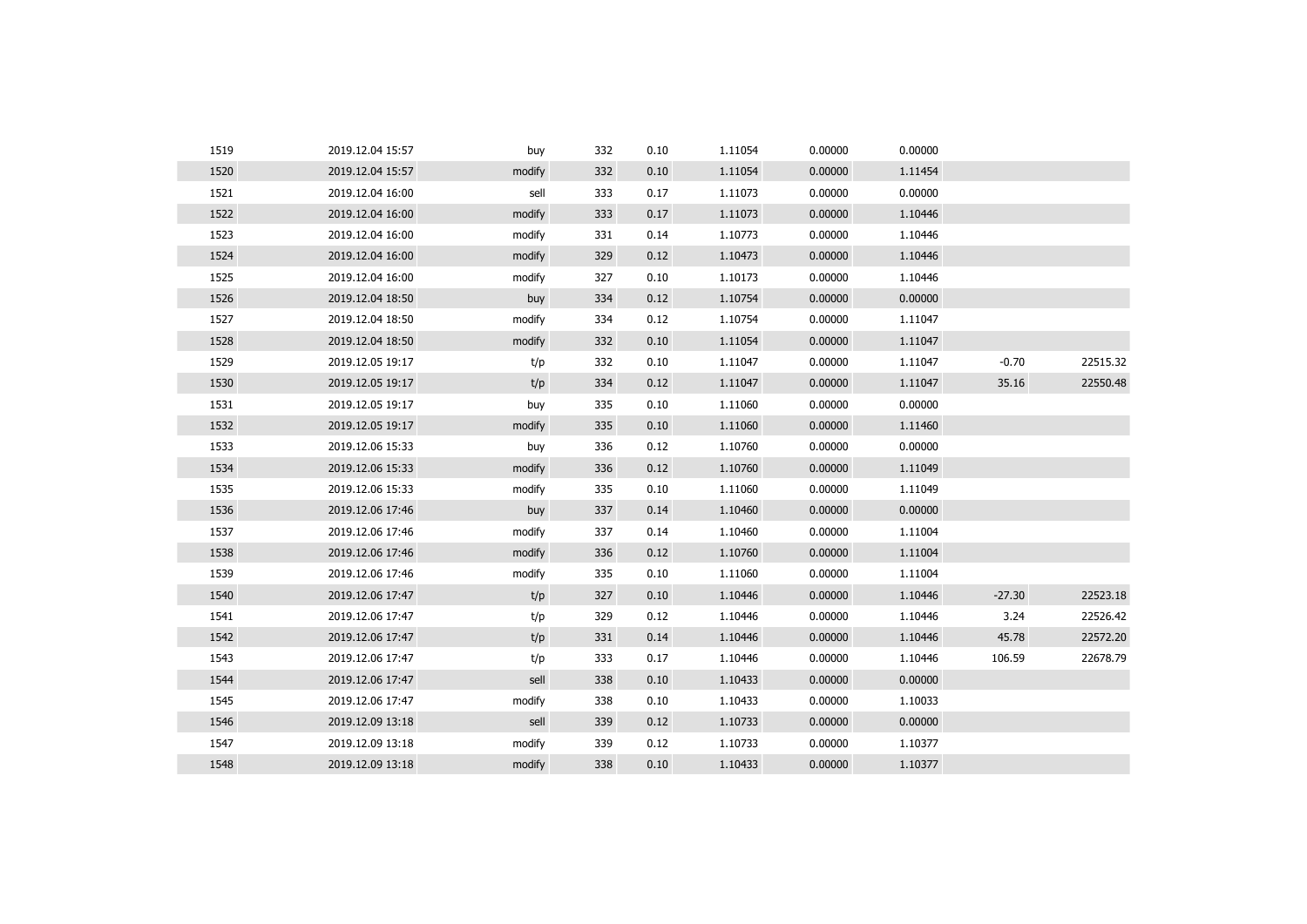| 1549 | 2019.12.11 20:55 | t/p    | 335 | 0.10 | 1.11004 | 0.00000 | 1.11004 | $-5.60$ | 22673.19 |
|------|------------------|--------|-----|------|---------|---------|---------|---------|----------|
| 1550 | 2019.12.11 20:55 | t/p    | 336 | 0.12 | 1.11004 | 0.00000 | 1.11004 | 29.28   | 22702.47 |
| 1551 | 2019.12.11 20:55 | t/p    | 337 | 0.14 | 1.11004 | 0.00000 | 1.11004 | 76.16   | 22778.63 |
| 1552 | 2019.12.11 20:55 | buy    | 340 | 0.10 | 1.11017 | 0.00000 | 0.00000 |         |          |
| 1553 | 2019.12.11 20:55 | modify | 340 | 0.10 | 1.11017 | 0.00000 | 1.11417 |         |          |
| 1554 | 2019.12.11 21:12 | sell   | 341 | 0.14 | 1.11033 | 0.00000 | 0.00000 |         |          |
| 1555 | 2019.12.11 21:12 | modify | 341 | 0.14 | 1.11033 | 0.00000 | 1.10521 |         |          |
| 1556 | 2019.12.11 21:12 | modify | 339 | 0.12 | 1.10733 | 0.00000 | 1.10521 |         |          |
| 1557 | 2019.12.11 21:12 | modify | 338 | 0.10 | 1.10433 | 0.00000 | 1.10521 |         |          |
| 1558 | 2019.12.11 21:51 | sell   | 342 | 0.17 | 1.11333 | 0.00000 | 0.00000 |         |          |
| 1559 | 2019.12.11 21:51 | modify | 342 | 0.17 | 1.11333 | 0.00000 | 1.10659 |         |          |
| 1560 | 2019.12.11 21:51 | modify | 341 | 0.14 | 1.11033 | 0.00000 | 1.10659 |         |          |
| 1561 | 2019.12.11 21:51 | modify | 339 | 0.12 | 1.10733 | 0.00000 | 1.10659 |         |          |
| 1562 | 2019.12.11 21:51 | modify | 338 | 0.10 | 1.10433 | 0.00000 | 1.10659 |         |          |
| 1563 | 2019.12.11 22:08 | t/p    | 340 | 0.10 | 1.11417 | 0.00000 | 1.11417 | 40.00   | 22818.63 |
| 1564 | 2019.12.11 22:08 | buy    | 343 | 0.10 | 1.11430 | 0.00000 | 0.00000 |         |          |
| 1565 | 2019.12.11 22:08 | modify | 343 | 0.10 | 1.11430 | 0.00000 | 1.11830 |         |          |
| 1566 | 2019.12.12 17:57 | buy    | 344 | 0.12 | 1.11130 | 0.00000 | 0.00000 |         |          |
| 1567 | 2019.12.12 17:57 | modify | 344 | 0.12 | 1.11130 | 0.00000 | 1.11341 |         |          |
| 1568 | 2019.12.12 17:57 | modify | 343 | 0.10 | 1.11430 | 0.00000 | 1.11341 |         |          |
| 1569 | 2019.12.12 23:56 | t/p    | 343 | 0.10 | 1.11341 | 0.00000 | 1.11341 | $-8.90$ | 22809.73 |
| 1570 | 2019.12.12 23:56 | t/p    | 344 | 0.12 | 1.11341 | 0.00000 | 1.11341 | 25.32   | 22835.05 |
| 1571 | 2019.12.12 23:56 | buy    | 345 | 0.10 | 1.11354 | 0.00000 | 0.00000 |         |          |
| 1572 | 2019.12.12 23:56 | modify | 345 | 0.10 | 1.11354 | 0.00000 | 1.11754 |         |          |
| 1573 | 2019.12.13 00:01 | buy    | 346 | 0.12 | 1.11054 | 0.00000 | 0.00000 |         |          |
| 1574 | 2019.12.13 00:01 | modify | 346 | 0.12 | 1.11054 | 0.00000 | 1.11319 |         |          |
| 1575 | 2019.12.13 00:01 | modify | 345 | 0.10 | 1.11354 | 0.00000 | 1.11319 |         |          |
| 1576 | 2019.12.13 00:01 | t/p    | 345 | 0.10 | 1.11319 | 0.00000 | 1.11319 | $-3.50$ | 22831.55 |
| 1577 | 2019.12.13 00:01 | t/p    | 346 | 0.12 | 1.11319 | 0.00000 | 1.11319 | 31.80   | 22863.35 |
| 1578 | 2019.12.13 00:01 | buy    | 347 | 0.10 | 1.11334 | 0.00000 | 0.00000 |         |          |
|      |                  |        |     |      |         |         |         |         |          |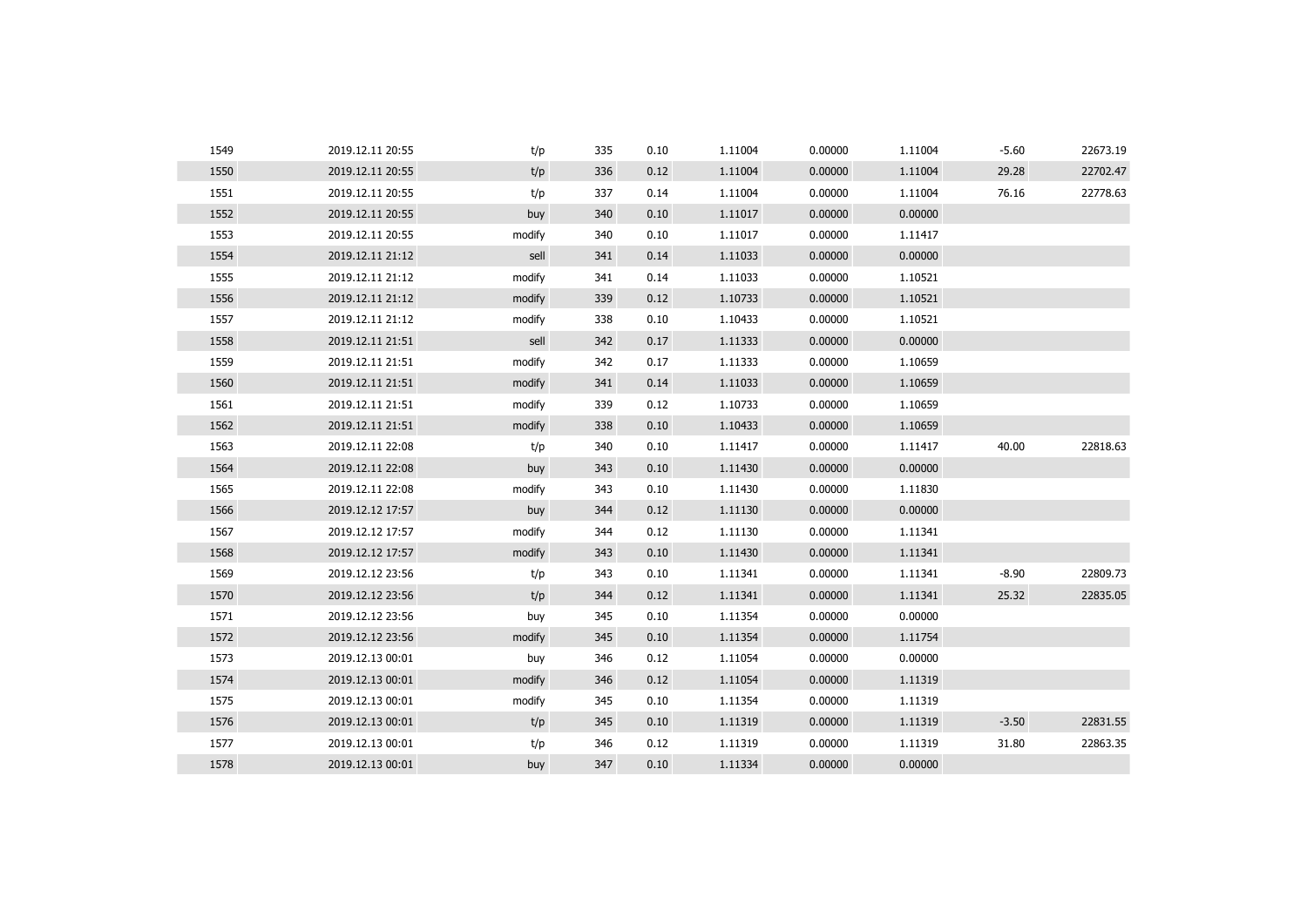| 1579 | 2019.12.13 00:01 | modify | 347 | 0.10 | 1.11334 | 0.00000 | 1.11734 |         |          |
|------|------------------|--------|-----|------|---------|---------|---------|---------|----------|
| 1580 | 2019.12.13 00:03 | sell   | 348 | 0.21 | 1.11633 | 0.00000 | 0.00000 |         |          |
| 1581 | 2019.12.13 00:03 | modify | 348 | 0.21 | 1.11633 | 0.00000 | 1.10865 |         |          |
| 1582 | 2019.12.13 00:03 | modify | 342 | 0.17 | 1.11333 | 0.00000 | 1.10865 |         |          |
| 1583 | 2019.12.13 00:03 | modify | 341 | 0.14 | 1.11033 | 0.00000 | 1.10865 |         |          |
| 1584 | 2019.12.13 00:03 | modify | 339 | 0.12 | 1.10733 | 0.00000 | 1.10865 |         |          |
| 1585 | 2019.12.13 00:03 | modify | 338 | 0.10 | 1.10433 | 0.00000 | 1.10865 |         |          |
| 1586 | 2019.12.13 00:03 | t/p    | 347 | 0.10 | 1.11734 | 0.00000 | 1.11734 | 40.00   | 22903.35 |
| 1587 | 2019.12.13 00:03 | buy    | 349 | 0.10 | 1.11748 | 0.00000 | 0.00000 |         |          |
| 1588 | 2019.12.13 00:03 | modify | 349 | 0.10 | 1.11748 | 0.00000 | 1.12148 |         |          |
| 1589 | 2019.12.13 00:30 | sell   | 350 | 0.25 | 1.11933 | 0.00000 | 0.00000 |         |          |
| 1590 | 2019.12.13 00:30 | modify | 350 | 0.25 | 1.11933 | 0.00000 | 1.11079 |         |          |
| 1591 | 2019.12.13 00:30 | modify | 348 | 0.21 | 1.11633 | 0.00000 | 1.11079 |         |          |
| 1592 | 2019.12.13 00:30 | modify | 342 | 0.17 | 1.11333 | 0.00000 | 1.11079 |         |          |
| 1593 | 2019.12.13 00:30 | modify | 341 | 0.14 | 1.11033 | 0.00000 | 1.11079 |         |          |
| 1594 | 2019.12.13 00:30 | modify | 339 | 0.12 | 1.10733 | 0.00000 | 1.11079 |         |          |
| 1595 | 2019.12.13 00:30 | modify | 338 | 0.10 | 1.10433 | 0.00000 | 1.11079 |         |          |
| 1596 | 2019.12.13 17:07 | buy    | 351 | 0.12 | 1.11448 | 0.00000 | 0.00000 |         |          |
| 1597 | 2019.12.13 17:07 | modify | 351 | 0.12 | 1.11448 | 0.00000 | 1.11686 |         |          |
| 1598 | 2019.12.13 17:07 | modify | 349 | 0.10 | 1.11748 | 0.00000 | 1.11686 |         |          |
| 1599 | 2019.12.13 19:43 | buy    | 352 | 0.14 | 1.11148 | 0.00000 | 0.00000 |         |          |
| 1600 | 2019.12.13 19:43 | modify | 352 | 0.14 | 1.11148 | 0.00000 | 1.11661 |         |          |
| 1601 | 2019.12.13 19:43 | modify | 351 | 0.12 | 1.11448 | 0.00000 | 1.11661 |         |          |
| 1602 | 2019.12.13 19:43 | modify | 349 | 0.10 | 1.11748 | 0.00000 | 1.11661 |         |          |
| 1603 | 2019.12.17 14:45 | t/p    | 349 | 0.10 | 1.11661 | 0.00000 | 1.11661 | $-8.70$ | 22894.65 |
| 1604 | 2019.12.17 14:45 | t/p    | 351 | 0.12 | 1.11661 | 0.00000 | 1.11661 | 25.56   | 22920.21 |
| 1605 | 2019.12.17 14:45 | t/p    | 352 | 0.14 | 1.11661 | 0.00000 | 1.11661 | 71.82   | 22992.03 |
| 1606 | 2019.12.18 01:00 | buy    | 353 | 0.10 | 1.11530 | 0.00000 | 0.00000 |         |          |
| 1607 | 2019.12.18 01:00 | modify | 353 | 0.10 | 1.11530 | 0.00000 | 1.11930 |         |          |
| 1608 | 2019.12.18 14:07 | buy    | 354 | 0.12 | 1.11230 | 0.00000 | 0.00000 |         |          |
|      |                  |        |     |      |         |         |         |         |          |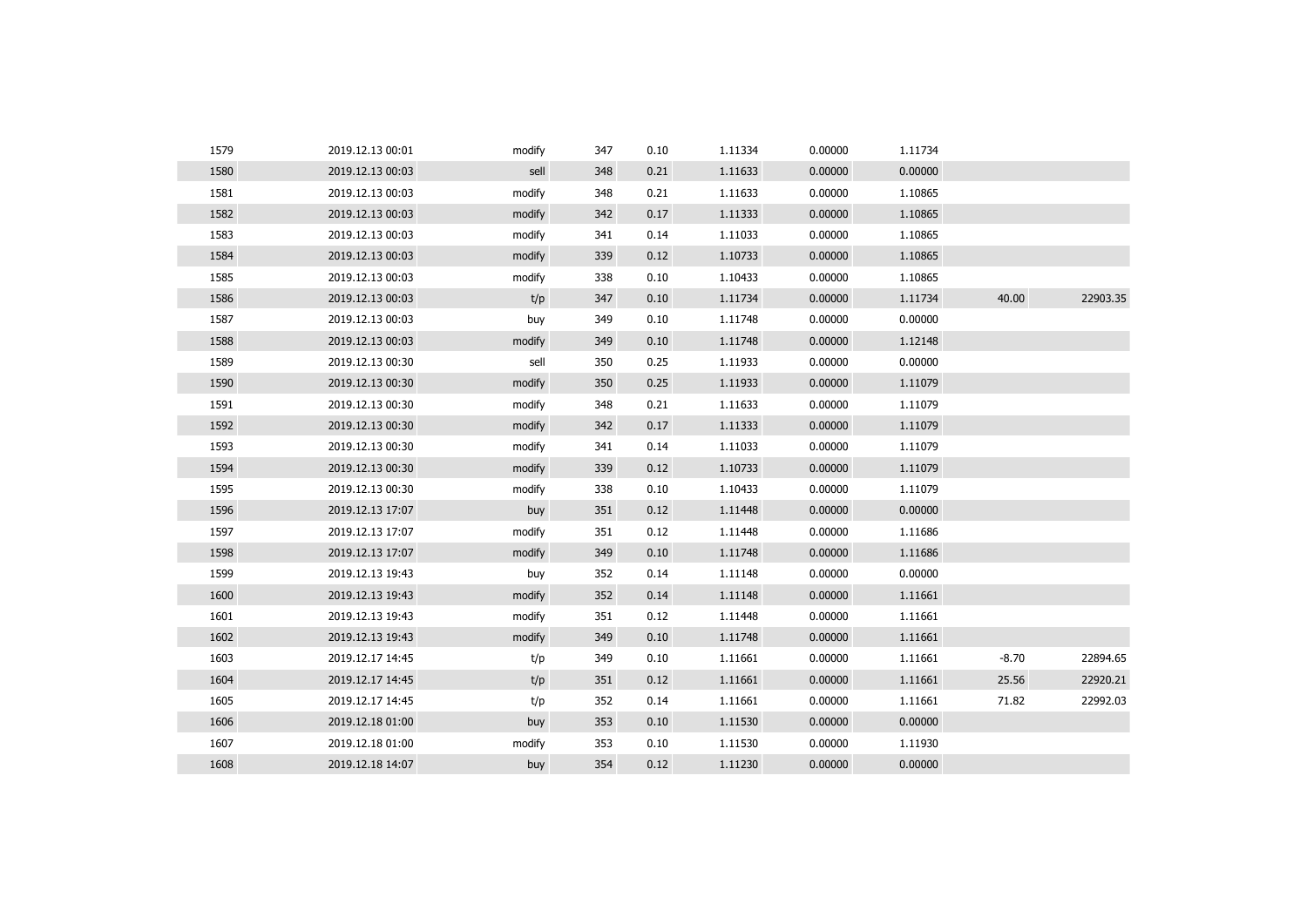| 1609 | 2019.12.18 14:07 | modify | 354 | 0.12 | 1.11230 | 0.00000 | 1.11647 |          |          |
|------|------------------|--------|-----|------|---------|---------|---------|----------|----------|
| 1610 | 2019.12.18 14:07 | modify | 353 | 0.10 | 1.11530 | 0.00000 | 1.11647 |          |          |
| 1611 | 2019.12.19 17:23 | t/p    | 338 | 0.10 | 1.11079 | 0.00000 | 1.11079 | $-64.60$ | 22927.43 |
| 1612 | 2019.12.19 17:23 | t/p    | 339 | 0.12 | 1.11079 | 0.00000 | 1.11079 | $-41.52$ | 22885.91 |
| 1613 | 2019.12.19 17:23 | t/p    | 341 | 0.14 | 1.11079 | 0.00000 | 1.11079 | $-6.44$  | 22879.47 |
| 1614 | 2019.12.19 17:23 | t/p    | 342 | 0.17 | 1.11079 | 0.00000 | 1.11079 | 43.18    | 22922.65 |
| 1615 | 2019.12.19 17:23 | t/p    | 348 | 0.21 | 1.11079 | 0.00000 | 1.11079 | 116.34   | 23038.99 |
| 1616 | 2019.12.19 17:23 | t/p    | 350 | 0.25 | 1.11079 | 0.00000 | 1.11079 | 213.50   | 23252.49 |
| 1617 | 2019.12.19 17:23 | sell   | 355 | 0.10 | 1.11066 | 0.00000 | 0.00000 |          |          |
| 1618 | 2019.12.19 17:23 | modify | 355 | 0.10 | 1.11066 | 0.00000 | 1.10666 |          |          |
| 1619 | 2019.12.20 13:20 | buy    | 356 | 0.14 | 1.10930 | 0.00000 | 0.00000 |          |          |
| 1620 | 2019.12.20 13:20 | modify | 356 | 0.14 | 1.10930 | 0.00000 | 1.11468 |          |          |
| 1621 | 2019.12.20 13:20 | modify | 354 | 0.12 | 1.11230 | 0.00000 | 1.11468 |          |          |
| 1622 | 2019.12.20 13:20 | modify | 353 | 0.10 | 1.11530 | 0.00000 | 1.11468 |          |          |
| 1623 | 2019.12.27 10:08 | sell   | 357 | 0.12 | 1.11366 | 0.00000 | 0.00000 |          |          |
| 1624 | 2019.12.27 10:08 | modify | 357 | 0.12 | 1.11366 | 0.00000 | 1.10909 |          |          |
| 1625 | 2019.12.27 10:08 | modify | 355 | 0.10 | 1.11066 | 0.00000 | 1.10909 |          |          |
| 1626 | 2019.12.27 12:58 | t/p    | 353 | 0.10 | 1.11468 | 0.00000 | 1.11468 | $-6.20$  | 23246.29 |
| 1627 | 2019.12.27 12:58 | t/p    | 354 | 0.12 | 1.11468 | 0.00000 | 1.11468 | 28.56    | 23274.85 |
| 1628 | 2019.12.27 12:58 | t/p    | 356 | 0.14 | 1.11468 | 0.00000 | 1.11468 | 75.32    | 23350.17 |
| 1629 | 2019.12.27 12:58 | buy    | 358 | 0.10 | 1.11481 | 0.00000 | 0.00000 |          |          |
| 1630 | 2019.12.27 12:58 | modify | 358 | 0.10 | 1.11481 | 0.00000 | 1.11881 |          |          |
| 1631 | 2019.12.27 17:13 | sell   | 359 | 0.14 | 1.11666 | 0.00000 | 0.00000 |          |          |
| 1632 | 2019.12.27 17:13 | modify | 359 | 0.14 | 1.11666 | 0.00000 | 1.11117 |          |          |
| 1633 | 2019.12.27 17:13 | modify | 357 | 0.12 | 1.11366 | 0.00000 | 1.11117 |          |          |
| 1634 | 2019.12.27 17:13 | modify | 355 | 0.10 | 1.11066 | 0.00000 | 1.11117 |          |          |
| 1635 | 2019.12.30 03:10 | t/p    | 358 | 0.10 | 1.11881 | 0.00000 | 1.11881 | 40.00    | 23390.17 |
| 1636 | 2019.12.30 03:10 | buy    | 360 | 0.10 | 1.11894 | 0.00000 | 0.00000 |          |          |
| 1637 | 2019.12.30 03:10 | modify | 360 | 0.10 | 1.11894 | 0.00000 | 1.12294 |          |          |
| 1638 | 2019.12.30 04:22 | sell   | 361 | 0.17 | 1.11966 | 0.00000 | 0.00000 |          |          |
|      |                  |        |     |      |         |         |         |          |          |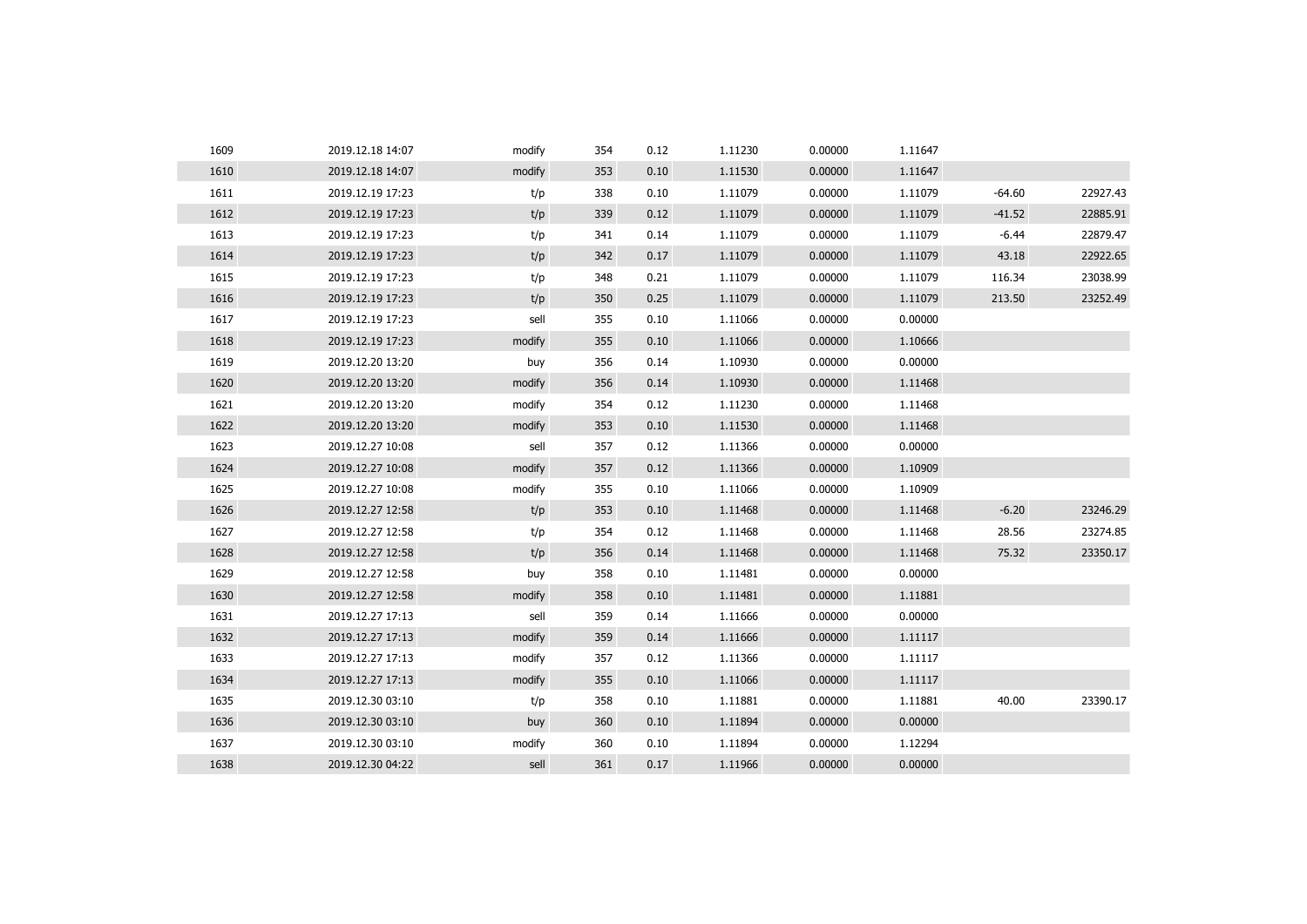| 1639 | 2019.12.30 04:22 | modify | 361 | 0.17 | 1.11966 | 0.00000 | 1.11331 |          |          |
|------|------------------|--------|-----|------|---------|---------|---------|----------|----------|
| 1640 | 2019.12.30 04:22 | modify | 359 | 0.14 | 1.11666 | 0.00000 | 1.11331 |          |          |
| 1641 | 2019.12.30 04:22 | modify | 357 | 0.12 | 1.11366 | 0.00000 | 1.11331 |          |          |
| 1642 | 2019.12.30 04:22 | modify | 355 | 0.10 | 1.11066 | 0.00000 | 1.11331 |          |          |
| 1643 | 2019.12.31 13:48 | sell   | 362 | 0.21 | 1.12266 | 0.00000 | 0.00000 |          |          |
| 1644 | 2019.12.31 13:48 | modify | 362 | 0.21 | 1.12266 | 0.00000 | 1.11490 |          |          |
| 1645 | 2019.12.31 13:48 | modify | 361 | 0.17 | 1.11966 | 0.00000 | 1.11490 |          |          |
| 1646 | 2019.12.31 13:48 | modify | 359 | 0.14 | 1.11666 | 0.00000 | 1.11490 |          |          |
| 1647 | 2019.12.31 13:48 | modify | 357 | 0.12 | 1.11366 | 0.00000 | 1.11490 |          |          |
| 1648 | 2019.12.31 13:48 | modify | 355 | 0.10 | 1.11066 | 0.00000 | 1.11490 |          |          |
| 1649 | 2019.12.31 14:03 | t/p    | 360 | 0.10 | 1.12294 | 0.00000 | 1.12294 | 40.00    | 23430.17 |
| 1650 | 2019.12.31 14:03 | buy    | 363 | 0.10 | 1.12307 | 0.00000 | 0.00000 |          |          |
| 1651 | 2019.12.31 14:03 | modify | 363 | 0.10 | 1.12307 | 0.00000 | 1.12707 |          |          |
| 1652 | 2020.01.02 12:15 | buy    | 364 | 0.12 | 1.12007 | 0.00000 | 0.00000 |          |          |
| 1653 | 2020.01.02 12:15 | modify | 364 | 0.12 | 1.12007 | 0.00000 | 1.12160 |          |          |
| 1654 | 2020.01.02 12:15 | modify | 363 | 0.10 | 1.12307 | 0.00000 | 1.12160 |          |          |
| 1655 | 2020.01.02 16:53 | buy    | 365 | 0.14 | 1.11707 | 0.00000 | 0.00000 |          |          |
| 1656 | 2020.01.02 16:53 | modify | 365 | 0.14 | 1.11707 | 0.00000 | 1.12140 |          |          |
| 1657 | 2020.01.02 16:53 | modify | 364 | 0.12 | 1.12007 | 0.00000 | 1.12140 |          |          |
| 1658 | 2020.01.02 16:53 | modify | 363 | 0.10 | 1.12307 | 0.00000 | 1.12140 |          |          |
| 1659 | 2020.01.03 11:12 | t/p    | 355 | 0.10 | 1.11490 | 0.00000 | 1.11490 | $-42.40$ | 23387.77 |
| 1660 | 2020.01.03 11:12 | t/p    | 357 | 0.12 | 1.11490 | 0.00000 | 1.11490 | $-14.88$ | 23372.89 |
| 1661 | 2020.01.03 11:12 | t/p    | 359 | 0.14 | 1.11490 | 0.00000 | 1.11490 | 24.64    | 23397.53 |
| 1662 | 2020.01.03 11:12 | t/p    | 361 | 0.17 | 1.11490 | 0.00000 | 1.11490 | 80.92    | 23478.45 |
| 1663 | 2020.01.03 11:12 | t/p    | 362 | 0.21 | 1.11490 | 0.00000 | 1.11490 | 162.96   | 23641.41 |
| 1664 | 2020.01.03 11:12 | sell   | 366 | 0.10 | 1.11477 | 0.00000 | 0.00000 |          |          |
| 1665 | 2020.01.03 11:12 | modify | 366 | 0.10 | 1.11477 | 0.00000 | 1.11077 |          |          |
| 1666 | 2020.01.03 11:58 | buy    | 367 | 0.17 | 1.11407 | 0.00000 | 0.00000 |          |          |
| 1667 | 2020.01.03 11:58 | modify | 367 | 0.17 | 1.11407 | 0.00000 | 1.12042 |          |          |
| 1668 | 2020.01.03 11:58 | modify | 365 | 0.14 | 1.11707 | 0.00000 | 1.12042 |          |          |
|      |                  |        |     |      |         |         |         |          |          |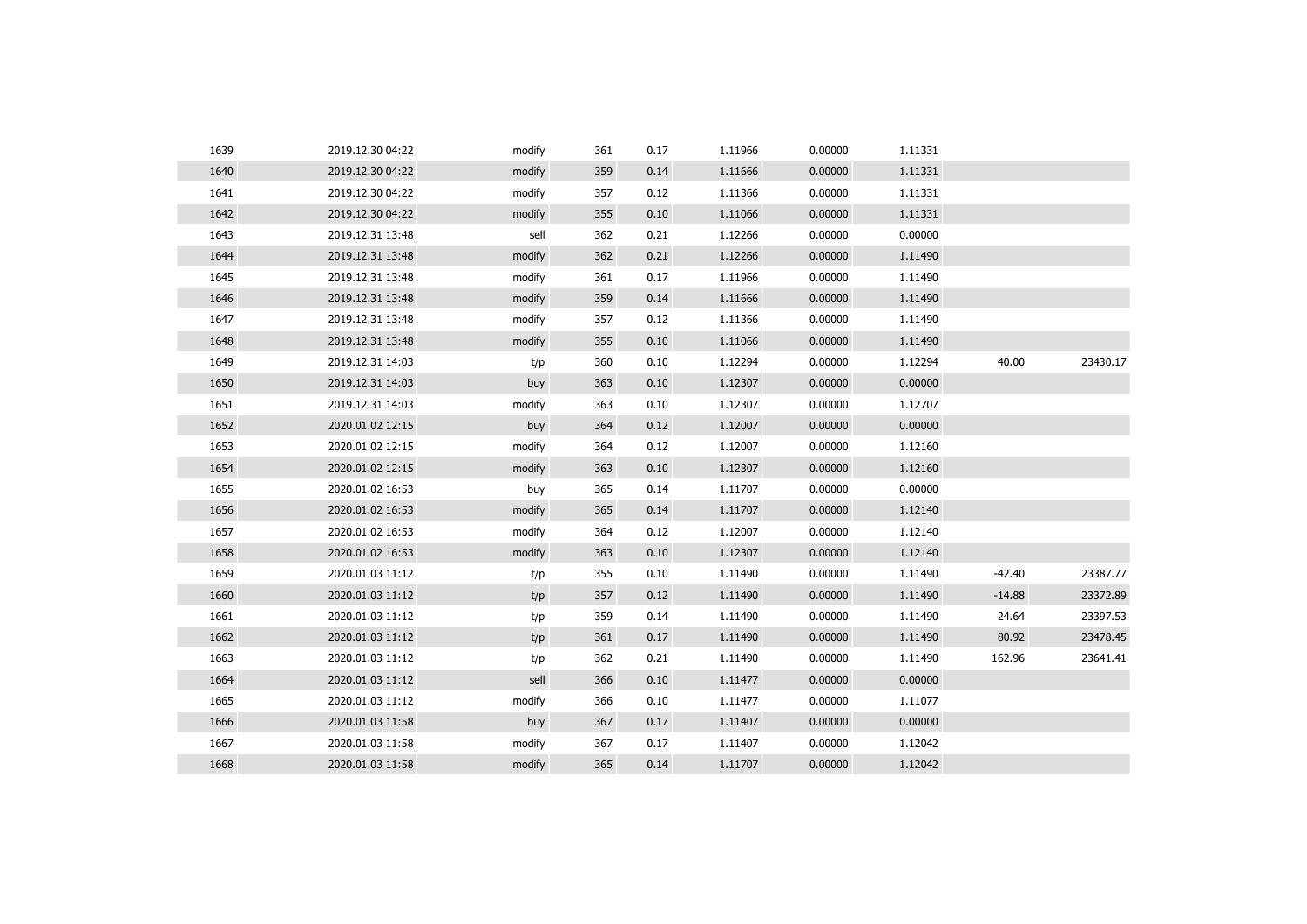| 1669 | 2020.01.03 11:58 | modify | 364 | 0.12 | 1.12007 | 0.00000 | 1.12042 |          |          |
|------|------------------|--------|-----|------|---------|---------|---------|----------|----------|
| 1670 | 2020.01.03 11:58 | modify | 363 | 0.10 | 1.12307 | 0.00000 | 1.12042 |          |          |
| 1671 | 2020.01.03 18:33 | sell   | 368 | 0.12 | 1.11777 | 0.00000 | 0.00000 |          |          |
| 1672 | 2020.01.03 18:33 | modify | 368 | 0.12 | 1.11777 | 0.00000 | 1.11448 |          |          |
| 1673 | 2020.01.03 18:33 | modify | 366 | 0.10 | 1.11477 | 0.00000 | 1.11448 |          |          |
| 1674 | 2020.01.06 13:13 | t/p    | 363 | 0.10 | 1.12042 | 0.00000 | 1.12042 | $-26.50$ | 23614.91 |
| 1675 | 2020.01.06 13:13 | t/p    | 364 | 0.12 | 1.12042 | 0.00000 | 1.12042 | 4.20     | 23619.11 |
| 1676 | 2020.01.06 13:13 | t/p    | 365 | 0.14 | 1.12042 | 0.00000 | 1.12042 | 46.90    | 23666.01 |
| 1677 | 2020.01.06 13:13 | t/p    | 367 | 0.17 | 1.12042 | 0.00000 | 1.12042 | 107.95   | 23773.96 |
| 1678 | 2020.01.06 21:00 | buy    | 369 | 0.10 | 1.11924 | 0.00000 | 0.00000 |          |          |
| 1679 | 2020.01.06 21:00 | modify | 369 | 0.10 | 1.11924 | 0.00000 | 1.12324 |          |          |
| 1680 | 2020.01.07 15:55 | buy    | 370 | 0.12 | 1.11624 | 0.00000 | 0.00000 |          |          |
| 1681 | 2020.01.07 15:55 | modify | 370 | 0.12 | 1.11624 | 0.00000 | 1.12001 |          |          |
| 1682 | 2020.01.07 15:55 | modify | 369 | 0.10 | 1.11924 | 0.00000 | 1.12001 |          |          |
| 1683 | 2020.01.07 17:00 | t/p    | 366 | 0.10 | 1.11448 | 0.00000 | 1.11448 | 2.90     | 23776.86 |
| 1684 | 2020.01.07 17:00 | t/p    | 368 | 0.12 | 1.11448 | 0.00000 | 1.11448 | 39.48    | 23816.34 |
| 1685 | 2020.01.07 17:00 | sell   | 371 | 0.10 | 1.11435 | 0.00000 | 0.00000 |          |          |
| 1686 | 2020.01.07 17:00 | modify | 371 | 0.10 | 1.11435 | 0.00000 | 1.11035 |          |          |
| 1687 | 2020.01.08 10:12 | buy    | 372 | 0.14 | 1.11324 | 0.00000 | 0.00000 |          |          |
| 1688 | 2020.01.08 10:12 | modify | 372 | 0.14 | 1.11324 | 0.00000 | 1.11857 |          |          |
| 1689 | 2020.01.08 10:12 | modify | 370 | 0.12 | 1.11624 | 0.00000 | 1.11857 |          |          |
| 1690 | 2020.01.08 10:12 | modify | 369 | 0.10 | 1.11924 | 0.00000 | 1.11857 |          |          |
| 1691 | 2020.01.08 23:55 | t/p    | 371 | 0.10 | 1.11035 | 0.00000 | 1.11035 | 40.00    | 23856.34 |
| 1692 | 2020.01.08 23:55 | sell   | 373 | 0.10 | 1.11022 | 0.00000 | 0.00000 |          |          |
| 1693 | 2020.01.08 23:55 | modify | 373 | 0.10 | 1.11022 | 0.00000 | 1.10622 |          |          |
| 1694 | 2020.01.08 23:56 | buy    | 374 | 0.17 | 1.11024 | 0.00000 | 0.00000 |          |          |
| 1695 | 2020.01.08 23:56 | modify | 374 | 0.17 | 1.11024 | 0.00000 | 1.11647 |          |          |
| 1696 | 2020.01.08 23:56 | modify | 372 | 0.14 | 1.11324 | 0.00000 | 1.11647 |          |          |
| 1697 | 2020.01.08 23:56 | modify | 370 | 0.12 | 1.11624 | 0.00000 | 1.11647 |          |          |
| 1698 | 2020.01.08 23:56 | modify | 369 | 0.10 | 1.11924 | 0.00000 | 1.11647 |          |          |
|      |                  |        |     |      |         |         |         |          |          |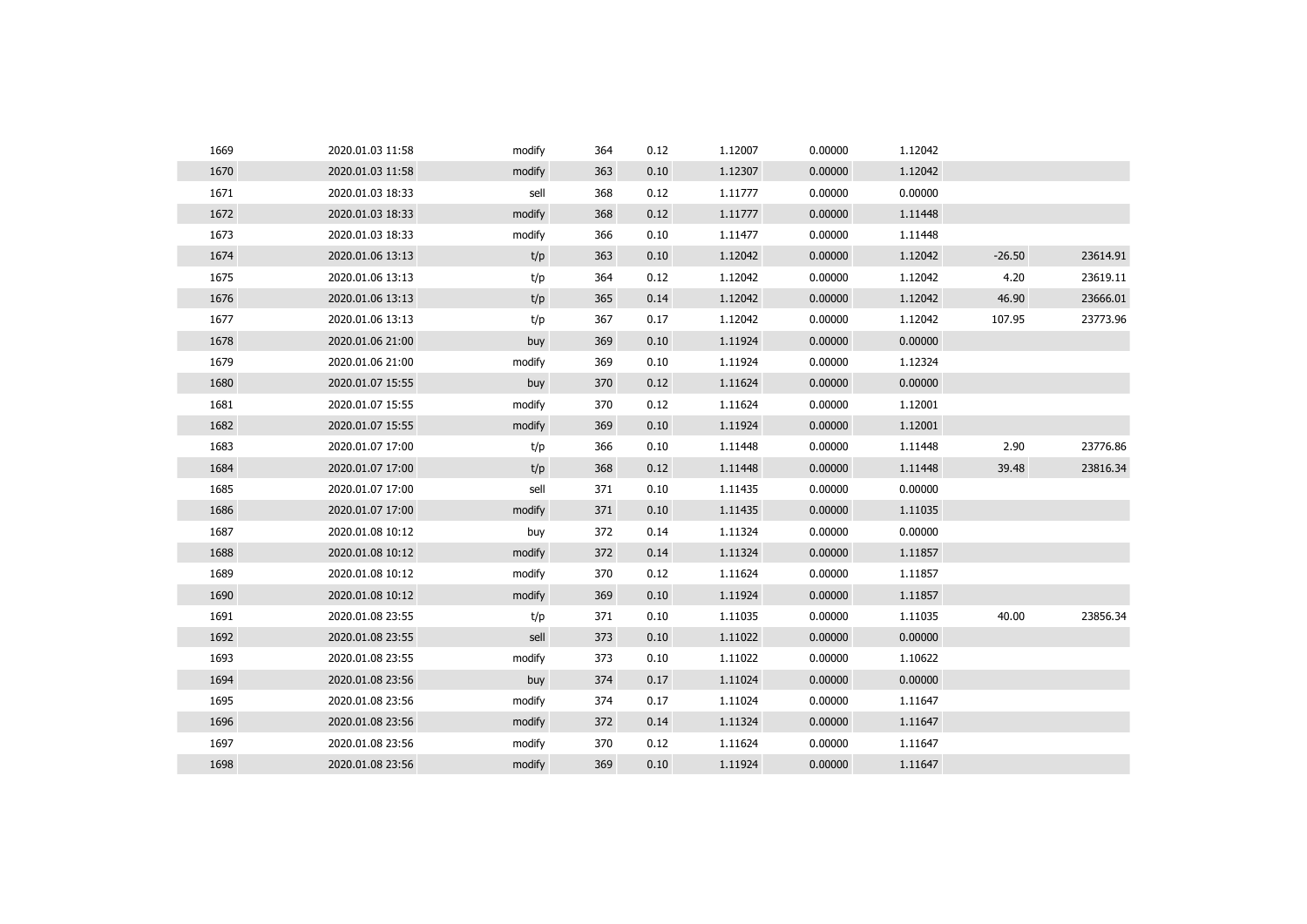| 1699 | 2020.01.13 11:01 | sell   | 375 | 0.12 | 1.11322 | 0.00000 | 0.00000 |          |          |
|------|------------------|--------|-----|------|---------|---------|---------|----------|----------|
| 1700 | 2020.01.13 11:01 | modify | 375 | 0.12 | 1.11322 | 0.00000 | 1.11043 |          |          |
| 1701 | 2020.01.13 11:01 | modify | 373 | 0.10 | 1.11022 | 0.00000 | 1.11043 |          |          |
| 1702 | 2020.01.15 16:33 | sell   | 376 | 0.14 | 1.11622 | 0.00000 | 0.00000 |          |          |
| 1703 | 2020.01.15 16:33 | modify | 376 | 0.14 | 1.11622 | 0.00000 | 1.11087 |          |          |
| 1704 | 2020.01.15 16:33 | modify | 375 | 0.12 | 1.11322 | 0.00000 | 1.11087 |          |          |
| 1705 | 2020.01.15 16:33 | modify | 373 | 0.10 | 1.11022 | 0.00000 | 1.11087 |          |          |
| 1706 | 2020.01.16 14:31 | t/p    | 369 | 0.10 | 1.11647 | 0.00000 | 1.11647 | $-27.70$ | 23828.64 |
| 1707 | 2020.01.16 14:31 | t/p    | 370 | 0.12 | 1.11647 | 0.00000 | 1.11647 | 2.76     | 23831.40 |
| 1708 | 2020.01.16 14:31 | t/p    | 372 | 0.14 | 1.11647 | 0.00000 | 1.11647 | 45.22    | 23876.62 |
| 1709 | 2020.01.16 14:31 | t/p    | 374 | 0.17 | 1.11647 | 0.00000 | 1.11647 | 105.91   | 23982.53 |
| 1710 | 2020.01.16 14:31 | buy    | 377 | 0.10 | 1.11660 | 0.00000 | 0.00000 |          |          |
| 1711 | 2020.01.16 14:31 | modify | 377 | 0.10 | 1.11660 | 0.00000 | 1.12060 |          |          |
| 1712 | 2020.01.16 17:17 | buy    | 378 | 0.12 | 1.11360 | 0.00000 | 0.00000 |          |          |
| 1713 | 2020.01.16 17:17 | modify | 378 | 0.12 | 1.11360 | 0.00000 | 1.11709 |          |          |
| 1714 | 2020.01.16 17:17 | modify | 377 | 0.10 | 1.11660 | 0.00000 | 1.11709 |          |          |
| 1715 | 2020.01.17 13:13 | t/p    | 373 | 0.10 | 1.11087 | 0.00000 | 1.11087 | $-6.50$  | 23976.03 |
| 1716 | 2020.01.17 13:13 | t/p    | 375 | 0.12 | 1.11087 | 0.00000 | 1.11087 | 28.20    | 24004.23 |
| 1717 | 2020.01.17 13:13 | t/p    | 376 | 0.14 | 1.11087 | 0.00000 | 1.11087 | 74.90    | 24079.13 |
| 1718 | 2020.01.17 13:13 | sell   | 379 | 0.10 | 1.11074 | 0.00000 | 0.00000 |          |          |
| 1719 | 2020.01.17 13:13 | modify | 379 | 0.10 | 1.11074 | 0.00000 | 1.10674 |          |          |
| 1720 | 2020.01.17 15:22 | buy    | 380 | 0.14 | 1.11060 | 0.00000 | 0.00000 |          |          |
| 1721 | 2020.01.17 15:22 | modify | 380 | 0.14 | 1.11060 | 0.00000 | 1.11572 |          |          |
| 1722 | 2020.01.17 15:22 | modify | 378 | 0.12 | 1.11360 | 0.00000 | 1.11572 |          |          |
| 1723 | 2020.01.17 15:22 | modify | 377 | 0.10 | 1.11660 | 0.00000 | 1.11572 |          |          |
| 1724 | 2020.01.22 09:23 | buy    | 381 | 0.17 | 1.10760 | 0.00000 | 0.00000 |          |          |
| 1725 | 2020.01.22 09:23 | modify | 381 | 0.17 | 1.10760 | 0.00000 | 1.11434 |          |          |
| 1726 | 2020.01.22 09:23 | modify | 380 | 0.14 | 1.11060 | 0.00000 | 1.11434 |          |          |
| 1727 | 2020.01.22 09:23 | modify | 378 | 0.12 | 1.11360 | 0.00000 | 1.11434 |          |          |
| 1728 | 2020.01.22 09:23 | modify | 377 | 0.10 | 1.11660 | 0.00000 | 1.11434 |          |          |
|      |                  |        |     |      |         |         |         |          |          |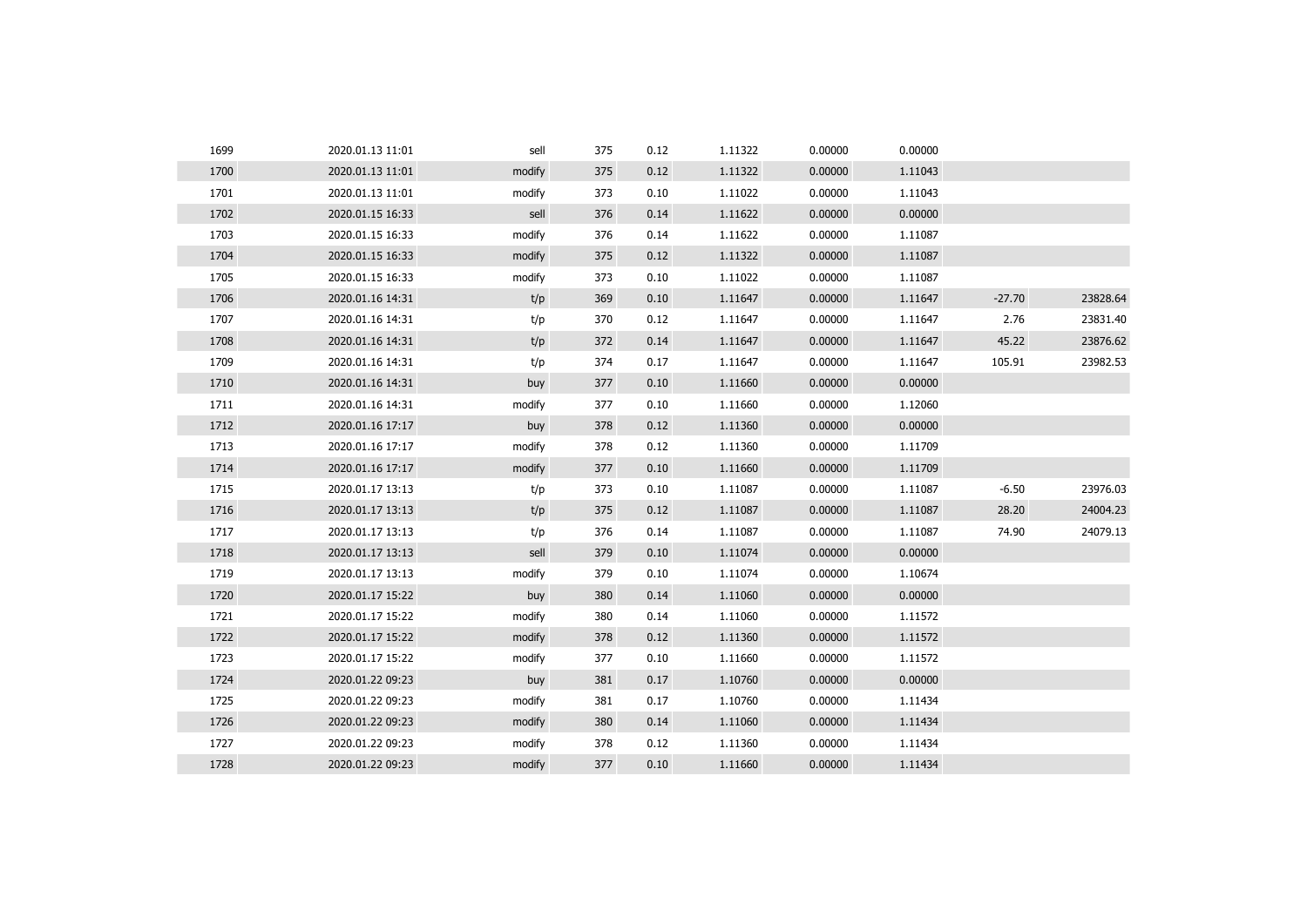| 1730<br>2020.01.23 16:18<br>382<br>0.00000<br>0.00000<br>sell<br>0.10<br>1.10661<br>1731<br>382<br>0.10<br>1.10661<br>0.00000<br>1.10261<br>2020.01.23 16:18<br>modify<br>1732<br>0.00000<br>383<br>0.21<br>1.10460<br>0.00000<br>2020.01.23 17:31<br>buy<br>1733<br>0.00000<br>2020.01.23 17:31<br>383<br>0.21<br>1.10460<br>1.11216<br>modify<br>1734<br>1.10760<br>0.00000<br>1.11216<br>2020.01.23 17:31<br>modify<br>381<br>0.17<br>1735<br>380<br>1.11060<br>0.00000<br>1.11216<br>2020.01.23 17:31<br>modify<br>0.14<br>1736<br>0.00000<br>1.11216<br>2020.01.23 17:31<br>modify<br>378<br>0.12<br>1.11360<br>1737<br>0.00000<br>1.11216<br>2020.01.23 17:31<br>modify<br>377<br>0.10<br>1.11660<br>40.00<br>1738<br>382<br>1.10261<br>0.00000<br>1.10261<br>2020.01.24 17:31<br>t/p<br>0.10<br>1739<br>sell<br>0.10<br>1.10248<br>0.00000<br>0.00000<br>2020.01.24 17:31<br>384<br>1740<br>1.10248<br>0.00000<br>1.09848<br>2020.01.24 17:31<br>modify<br>384<br>0.10<br>1741<br>0.00000<br>1.10160<br>0.00000<br>2020.01.27 11:30<br>385<br>0.25<br>buy<br>1742<br>1.10160<br>0.00000<br>1.11005<br>2020.01.27 11:30<br>modify<br>385<br>0.25<br>1743<br>0.00000<br>2020.01.27 11:30<br>modify<br>383<br>0.21<br>1.10460<br>1.11005<br>1744<br>0.17<br>1.10760<br>0.00000<br>1.11005<br>2020.01.27 11:30<br>modify<br>381<br>1745<br>1.11060<br>0.00000<br>1.11005<br>2020.01.27 11:30<br>modify<br>380<br>0.14<br>1746<br>0.00000<br>2020.01.27 11:30<br>modify<br>378<br>0.12<br>1.11360<br>1.11005<br>1747<br>0.00000<br>1.11005<br>2020.01.27 11:30<br>modify<br>377<br>0.10<br>1.11660<br>1748<br>sell<br>0.12<br>1.10548<br>0.00000<br>0.00000<br>2020.01.31 15:58<br>386<br>1749<br>0.00000<br>2020.01.31 15:58<br>modify<br>386<br>0.12<br>1.10548<br>1.10389<br>1750<br>1.10248<br>0.00000<br>1.10389<br>2020.01.31 15:58<br>modify<br>384<br>0.10<br>1751<br>2020.01.31 18:02<br>sell<br>0.14<br>1.10848<br>0.00000<br>0.00000<br>387<br>1752<br>0.00000<br>2020.01.31 18:02<br>modify<br>387<br>0.14<br>1.10848<br>1.10406<br>1753<br>0.00000<br>1.10406<br>2020.01.31 18:02<br>modify<br>386<br>0.12<br>1.10548<br>1754<br>2020.01.31 18:02<br>modify<br>384<br>0.10<br>1.10248<br>0.00000<br>1.10406<br>1755<br>2020.02.03 17:02<br>0.10<br>1.10406<br>0.00000<br>1.10406<br>$-15.80$<br>t/p<br>384<br>1756<br>0.12<br>1.10406<br>0.00000<br>1.10406<br>17.04<br>2020.02.03 17:02<br>t/p<br>386<br>1757<br>t/p<br>1.10406<br>0.00000<br>1.10406<br>61.88<br>2020.02.03 17:02<br>387<br>0.14<br>1758<br>2020.02.04 22:00<br>sell<br>388<br>0.10<br>1.10415<br>0.00000<br>0.00000 | 1729 | 2020.01.23 16:18 | t/p | 379 | 0.10 | 1.10674 | 0.00000 | 1.10674 | 40.00 | 24119.13 |
|-------------------------------------------------------------------------------------------------------------------------------------------------------------------------------------------------------------------------------------------------------------------------------------------------------------------------------------------------------------------------------------------------------------------------------------------------------------------------------------------------------------------------------------------------------------------------------------------------------------------------------------------------------------------------------------------------------------------------------------------------------------------------------------------------------------------------------------------------------------------------------------------------------------------------------------------------------------------------------------------------------------------------------------------------------------------------------------------------------------------------------------------------------------------------------------------------------------------------------------------------------------------------------------------------------------------------------------------------------------------------------------------------------------------------------------------------------------------------------------------------------------------------------------------------------------------------------------------------------------------------------------------------------------------------------------------------------------------------------------------------------------------------------------------------------------------------------------------------------------------------------------------------------------------------------------------------------------------------------------------------------------------------------------------------------------------------------------------------------------------------------------------------------------------------------------------------------------------------------------------------------------------------------------------------------------------------------------------------------------------------------------------------------------------------------------------------------------------------------------------------------------------------------------------------------------------------------------------------------|------|------------------|-----|-----|------|---------|---------|---------|-------|----------|
|                                                                                                                                                                                                                                                                                                                                                                                                                                                                                                                                                                                                                                                                                                                                                                                                                                                                                                                                                                                                                                                                                                                                                                                                                                                                                                                                                                                                                                                                                                                                                                                                                                                                                                                                                                                                                                                                                                                                                                                                                                                                                                                                                                                                                                                                                                                                                                                                                                                                                                                                                                                                       |      |                  |     |     |      |         |         |         |       |          |
|                                                                                                                                                                                                                                                                                                                                                                                                                                                                                                                                                                                                                                                                                                                                                                                                                                                                                                                                                                                                                                                                                                                                                                                                                                                                                                                                                                                                                                                                                                                                                                                                                                                                                                                                                                                                                                                                                                                                                                                                                                                                                                                                                                                                                                                                                                                                                                                                                                                                                                                                                                                                       |      |                  |     |     |      |         |         |         |       |          |
|                                                                                                                                                                                                                                                                                                                                                                                                                                                                                                                                                                                                                                                                                                                                                                                                                                                                                                                                                                                                                                                                                                                                                                                                                                                                                                                                                                                                                                                                                                                                                                                                                                                                                                                                                                                                                                                                                                                                                                                                                                                                                                                                                                                                                                                                                                                                                                                                                                                                                                                                                                                                       |      |                  |     |     |      |         |         |         |       |          |
|                                                                                                                                                                                                                                                                                                                                                                                                                                                                                                                                                                                                                                                                                                                                                                                                                                                                                                                                                                                                                                                                                                                                                                                                                                                                                                                                                                                                                                                                                                                                                                                                                                                                                                                                                                                                                                                                                                                                                                                                                                                                                                                                                                                                                                                                                                                                                                                                                                                                                                                                                                                                       |      |                  |     |     |      |         |         |         |       |          |
|                                                                                                                                                                                                                                                                                                                                                                                                                                                                                                                                                                                                                                                                                                                                                                                                                                                                                                                                                                                                                                                                                                                                                                                                                                                                                                                                                                                                                                                                                                                                                                                                                                                                                                                                                                                                                                                                                                                                                                                                                                                                                                                                                                                                                                                                                                                                                                                                                                                                                                                                                                                                       |      |                  |     |     |      |         |         |         |       |          |
|                                                                                                                                                                                                                                                                                                                                                                                                                                                                                                                                                                                                                                                                                                                                                                                                                                                                                                                                                                                                                                                                                                                                                                                                                                                                                                                                                                                                                                                                                                                                                                                                                                                                                                                                                                                                                                                                                                                                                                                                                                                                                                                                                                                                                                                                                                                                                                                                                                                                                                                                                                                                       |      |                  |     |     |      |         |         |         |       |          |
|                                                                                                                                                                                                                                                                                                                                                                                                                                                                                                                                                                                                                                                                                                                                                                                                                                                                                                                                                                                                                                                                                                                                                                                                                                                                                                                                                                                                                                                                                                                                                                                                                                                                                                                                                                                                                                                                                                                                                                                                                                                                                                                                                                                                                                                                                                                                                                                                                                                                                                                                                                                                       |      |                  |     |     |      |         |         |         |       |          |
|                                                                                                                                                                                                                                                                                                                                                                                                                                                                                                                                                                                                                                                                                                                                                                                                                                                                                                                                                                                                                                                                                                                                                                                                                                                                                                                                                                                                                                                                                                                                                                                                                                                                                                                                                                                                                                                                                                                                                                                                                                                                                                                                                                                                                                                                                                                                                                                                                                                                                                                                                                                                       |      |                  |     |     |      |         |         |         |       |          |
|                                                                                                                                                                                                                                                                                                                                                                                                                                                                                                                                                                                                                                                                                                                                                                                                                                                                                                                                                                                                                                                                                                                                                                                                                                                                                                                                                                                                                                                                                                                                                                                                                                                                                                                                                                                                                                                                                                                                                                                                                                                                                                                                                                                                                                                                                                                                                                                                                                                                                                                                                                                                       |      |                  |     |     |      |         |         |         |       | 24159.13 |
|                                                                                                                                                                                                                                                                                                                                                                                                                                                                                                                                                                                                                                                                                                                                                                                                                                                                                                                                                                                                                                                                                                                                                                                                                                                                                                                                                                                                                                                                                                                                                                                                                                                                                                                                                                                                                                                                                                                                                                                                                                                                                                                                                                                                                                                                                                                                                                                                                                                                                                                                                                                                       |      |                  |     |     |      |         |         |         |       |          |
|                                                                                                                                                                                                                                                                                                                                                                                                                                                                                                                                                                                                                                                                                                                                                                                                                                                                                                                                                                                                                                                                                                                                                                                                                                                                                                                                                                                                                                                                                                                                                                                                                                                                                                                                                                                                                                                                                                                                                                                                                                                                                                                                                                                                                                                                                                                                                                                                                                                                                                                                                                                                       |      |                  |     |     |      |         |         |         |       |          |
|                                                                                                                                                                                                                                                                                                                                                                                                                                                                                                                                                                                                                                                                                                                                                                                                                                                                                                                                                                                                                                                                                                                                                                                                                                                                                                                                                                                                                                                                                                                                                                                                                                                                                                                                                                                                                                                                                                                                                                                                                                                                                                                                                                                                                                                                                                                                                                                                                                                                                                                                                                                                       |      |                  |     |     |      |         |         |         |       |          |
|                                                                                                                                                                                                                                                                                                                                                                                                                                                                                                                                                                                                                                                                                                                                                                                                                                                                                                                                                                                                                                                                                                                                                                                                                                                                                                                                                                                                                                                                                                                                                                                                                                                                                                                                                                                                                                                                                                                                                                                                                                                                                                                                                                                                                                                                                                                                                                                                                                                                                                                                                                                                       |      |                  |     |     |      |         |         |         |       |          |
|                                                                                                                                                                                                                                                                                                                                                                                                                                                                                                                                                                                                                                                                                                                                                                                                                                                                                                                                                                                                                                                                                                                                                                                                                                                                                                                                                                                                                                                                                                                                                                                                                                                                                                                                                                                                                                                                                                                                                                                                                                                                                                                                                                                                                                                                                                                                                                                                                                                                                                                                                                                                       |      |                  |     |     |      |         |         |         |       |          |
|                                                                                                                                                                                                                                                                                                                                                                                                                                                                                                                                                                                                                                                                                                                                                                                                                                                                                                                                                                                                                                                                                                                                                                                                                                                                                                                                                                                                                                                                                                                                                                                                                                                                                                                                                                                                                                                                                                                                                                                                                                                                                                                                                                                                                                                                                                                                                                                                                                                                                                                                                                                                       |      |                  |     |     |      |         |         |         |       |          |
|                                                                                                                                                                                                                                                                                                                                                                                                                                                                                                                                                                                                                                                                                                                                                                                                                                                                                                                                                                                                                                                                                                                                                                                                                                                                                                                                                                                                                                                                                                                                                                                                                                                                                                                                                                                                                                                                                                                                                                                                                                                                                                                                                                                                                                                                                                                                                                                                                                                                                                                                                                                                       |      |                  |     |     |      |         |         |         |       |          |
|                                                                                                                                                                                                                                                                                                                                                                                                                                                                                                                                                                                                                                                                                                                                                                                                                                                                                                                                                                                                                                                                                                                                                                                                                                                                                                                                                                                                                                                                                                                                                                                                                                                                                                                                                                                                                                                                                                                                                                                                                                                                                                                                                                                                                                                                                                                                                                                                                                                                                                                                                                                                       |      |                  |     |     |      |         |         |         |       |          |
|                                                                                                                                                                                                                                                                                                                                                                                                                                                                                                                                                                                                                                                                                                                                                                                                                                                                                                                                                                                                                                                                                                                                                                                                                                                                                                                                                                                                                                                                                                                                                                                                                                                                                                                                                                                                                                                                                                                                                                                                                                                                                                                                                                                                                                                                                                                                                                                                                                                                                                                                                                                                       |      |                  |     |     |      |         |         |         |       |          |
|                                                                                                                                                                                                                                                                                                                                                                                                                                                                                                                                                                                                                                                                                                                                                                                                                                                                                                                                                                                                                                                                                                                                                                                                                                                                                                                                                                                                                                                                                                                                                                                                                                                                                                                                                                                                                                                                                                                                                                                                                                                                                                                                                                                                                                                                                                                                                                                                                                                                                                                                                                                                       |      |                  |     |     |      |         |         |         |       |          |
|                                                                                                                                                                                                                                                                                                                                                                                                                                                                                                                                                                                                                                                                                                                                                                                                                                                                                                                                                                                                                                                                                                                                                                                                                                                                                                                                                                                                                                                                                                                                                                                                                                                                                                                                                                                                                                                                                                                                                                                                                                                                                                                                                                                                                                                                                                                                                                                                                                                                                                                                                                                                       |      |                  |     |     |      |         |         |         |       |          |
|                                                                                                                                                                                                                                                                                                                                                                                                                                                                                                                                                                                                                                                                                                                                                                                                                                                                                                                                                                                                                                                                                                                                                                                                                                                                                                                                                                                                                                                                                                                                                                                                                                                                                                                                                                                                                                                                                                                                                                                                                                                                                                                                                                                                                                                                                                                                                                                                                                                                                                                                                                                                       |      |                  |     |     |      |         |         |         |       |          |
|                                                                                                                                                                                                                                                                                                                                                                                                                                                                                                                                                                                                                                                                                                                                                                                                                                                                                                                                                                                                                                                                                                                                                                                                                                                                                                                                                                                                                                                                                                                                                                                                                                                                                                                                                                                                                                                                                                                                                                                                                                                                                                                                                                                                                                                                                                                                                                                                                                                                                                                                                                                                       |      |                  |     |     |      |         |         |         |       |          |
|                                                                                                                                                                                                                                                                                                                                                                                                                                                                                                                                                                                                                                                                                                                                                                                                                                                                                                                                                                                                                                                                                                                                                                                                                                                                                                                                                                                                                                                                                                                                                                                                                                                                                                                                                                                                                                                                                                                                                                                                                                                                                                                                                                                                                                                                                                                                                                                                                                                                                                                                                                                                       |      |                  |     |     |      |         |         |         |       |          |
|                                                                                                                                                                                                                                                                                                                                                                                                                                                                                                                                                                                                                                                                                                                                                                                                                                                                                                                                                                                                                                                                                                                                                                                                                                                                                                                                                                                                                                                                                                                                                                                                                                                                                                                                                                                                                                                                                                                                                                                                                                                                                                                                                                                                                                                                                                                                                                                                                                                                                                                                                                                                       |      |                  |     |     |      |         |         |         |       |          |
|                                                                                                                                                                                                                                                                                                                                                                                                                                                                                                                                                                                                                                                                                                                                                                                                                                                                                                                                                                                                                                                                                                                                                                                                                                                                                                                                                                                                                                                                                                                                                                                                                                                                                                                                                                                                                                                                                                                                                                                                                                                                                                                                                                                                                                                                                                                                                                                                                                                                                                                                                                                                       |      |                  |     |     |      |         |         |         |       |          |
|                                                                                                                                                                                                                                                                                                                                                                                                                                                                                                                                                                                                                                                                                                                                                                                                                                                                                                                                                                                                                                                                                                                                                                                                                                                                                                                                                                                                                                                                                                                                                                                                                                                                                                                                                                                                                                                                                                                                                                                                                                                                                                                                                                                                                                                                                                                                                                                                                                                                                                                                                                                                       |      |                  |     |     |      |         |         |         |       | 24143.33 |
|                                                                                                                                                                                                                                                                                                                                                                                                                                                                                                                                                                                                                                                                                                                                                                                                                                                                                                                                                                                                                                                                                                                                                                                                                                                                                                                                                                                                                                                                                                                                                                                                                                                                                                                                                                                                                                                                                                                                                                                                                                                                                                                                                                                                                                                                                                                                                                                                                                                                                                                                                                                                       |      |                  |     |     |      |         |         |         |       | 24160.37 |
|                                                                                                                                                                                                                                                                                                                                                                                                                                                                                                                                                                                                                                                                                                                                                                                                                                                                                                                                                                                                                                                                                                                                                                                                                                                                                                                                                                                                                                                                                                                                                                                                                                                                                                                                                                                                                                                                                                                                                                                                                                                                                                                                                                                                                                                                                                                                                                                                                                                                                                                                                                                                       |      |                  |     |     |      |         |         |         |       | 24222.25 |
|                                                                                                                                                                                                                                                                                                                                                                                                                                                                                                                                                                                                                                                                                                                                                                                                                                                                                                                                                                                                                                                                                                                                                                                                                                                                                                                                                                                                                                                                                                                                                                                                                                                                                                                                                                                                                                                                                                                                                                                                                                                                                                                                                                                                                                                                                                                                                                                                                                                                                                                                                                                                       |      |                  |     |     |      |         |         |         |       |          |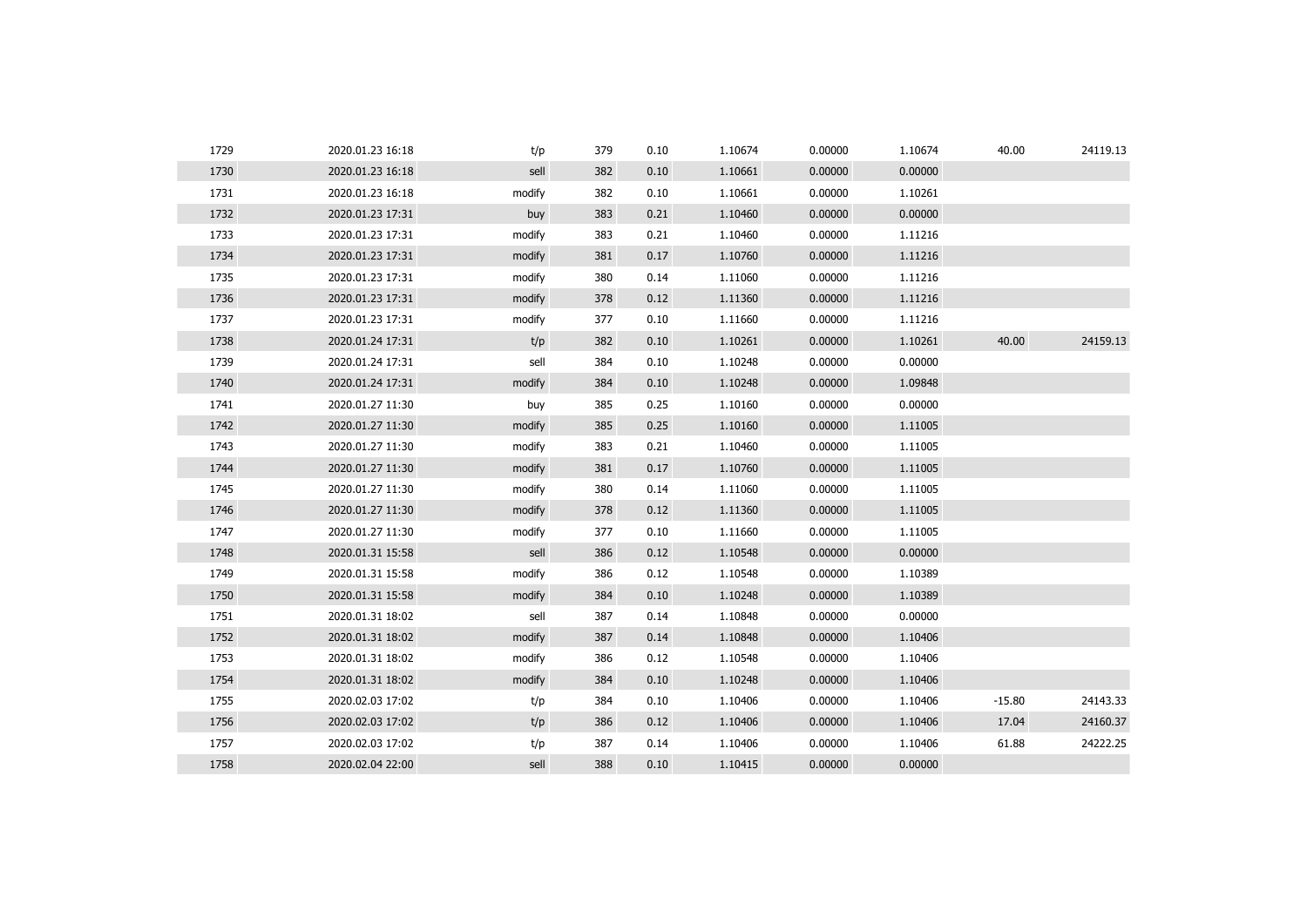| 1759 | 2020.02.04 22:00 | modify | 388 | 0.10 | 1.10415 | 0.00000 | 1.10015 |       |          |
|------|------------------|--------|-----|------|---------|---------|---------|-------|----------|
| 1760 | 2020.02.05 16:43 | t/p    | 388 | 0.10 | 1.10015 | 0.00000 | 1.10015 | 40.00 | 24262.25 |
| 1761 | 2020.02.05 16:43 | sell   | 389 | 0.10 | 1.10002 | 0.00000 | 0.00000 |       |          |
| 1762 | 2020.02.05 16:43 | modify | 389 | 0.10 | 1.10002 | 0.00000 | 1.09602 |       |          |
| 1763 | 2020.02.06 17:13 | buy    | 390 | 0.30 | 1.09860 | 0.00000 | 0.00000 |       |          |
| 1764 | 2020.02.06 17:13 | modify | 390 | 0.30 | 1.09860 | 0.00000 | 1.10805 |       |          |
| 1765 | 2020.02.06 17:13 | modify | 385 | 0.25 | 1.10160 | 0.00000 | 1.10805 |       |          |
| 1766 | 2020.02.06 17:13 | modify | 383 | 0.21 | 1.10460 | 0.00000 | 1.10805 |       |          |
| 1767 | 2020.02.06 17:13 | modify | 381 | 0.17 | 1.10760 | 0.00000 | 1.10805 |       |          |
| 1768 | 2020.02.06 17:13 | modify | 380 | 0.14 | 1.11060 | 0.00000 | 1.10805 |       |          |
| 1769 | 2020.02.06 17:13 | modify | 378 | 0.12 | 1.11360 | 0.00000 | 1.10805 |       |          |
| 1770 | 2020.02.06 17:13 | modify | 377 | 0.10 | 1.11660 | 0.00000 | 1.10805 |       |          |
| 1771 | 2020.02.07 10:58 | t/p    | 389 | 0.10 | 1.09602 | 0.00000 | 1.09602 | 40.00 | 24302.25 |
| 1772 | 2020.02.07 10:58 | sell   | 391 | 0.10 | 1.09588 | 0.00000 | 0.00000 |       |          |
| 1773 | 2020.02.07 10:58 | modify | 391 | 0.10 | 1.09588 | 0.00000 | 1.09188 |       |          |
| 1774 | 2020.02.07 11:57 | buy    | 392 | 0.36 | 1.09560 | 0.00000 | 0.00000 |       |          |
| 1775 | 2020.02.07 11:57 | modify | 392 | 0.36 | 1.09560 | 0.00000 | 1.10587 |       |          |
| 1776 | 2020.02.07 11:57 | modify | 390 | 0.30 | 1.09860 | 0.00000 | 1.10587 |       |          |
| 1777 | 2020.02.07 11:57 | modify | 385 | 0.25 | 1.10160 | 0.00000 | 1.10587 |       |          |
| 1778 | 2020.02.07 11:57 | modify | 383 | 0.21 | 1.10460 | 0.00000 | 1.10587 |       |          |
| 1779 | 2020.02.07 11:57 | modify | 381 | 0.17 | 1.10760 | 0.00000 | 1.10587 |       |          |
| 1780 | 2020.02.07 11:57 | modify | 380 | 0.14 | 1.11060 | 0.00000 | 1.10587 |       |          |
| 1781 | 2020.02.07 11:57 | modify | 378 | 0.12 | 1.11360 | 0.00000 | 1.10587 |       |          |
| 1782 | 2020.02.07 11:57 | modify | 377 | 0.10 | 1.11660 | 0.00000 | 1.10587 |       |          |
| 1783 | 2020.02.10 17:52 | buy    | 393 | 0.43 | 1.09260 | 0.00000 | 0.00000 |       |          |
| 1784 | 2020.02.10 17:52 | modify | 393 | 0.43 | 1.09260 | 0.00000 | 1.10384 |       |          |
| 1785 | 2020.02.10 17:52 | modify | 392 | 0.36 | 1.09560 | 0.00000 | 1.10384 |       |          |
| 1786 | 2020.02.10 17:52 | modify | 390 | 0.30 | 1.09860 | 0.00000 | 1.10384 |       |          |
| 1787 | 2020.02.10 17:52 | modify | 385 | 0.25 | 1.10160 | 0.00000 | 1.10384 |       |          |
| 1788 | 2020.02.10 17:52 | modify | 383 | 0.21 | 1.10460 | 0.00000 | 1.10384 |       |          |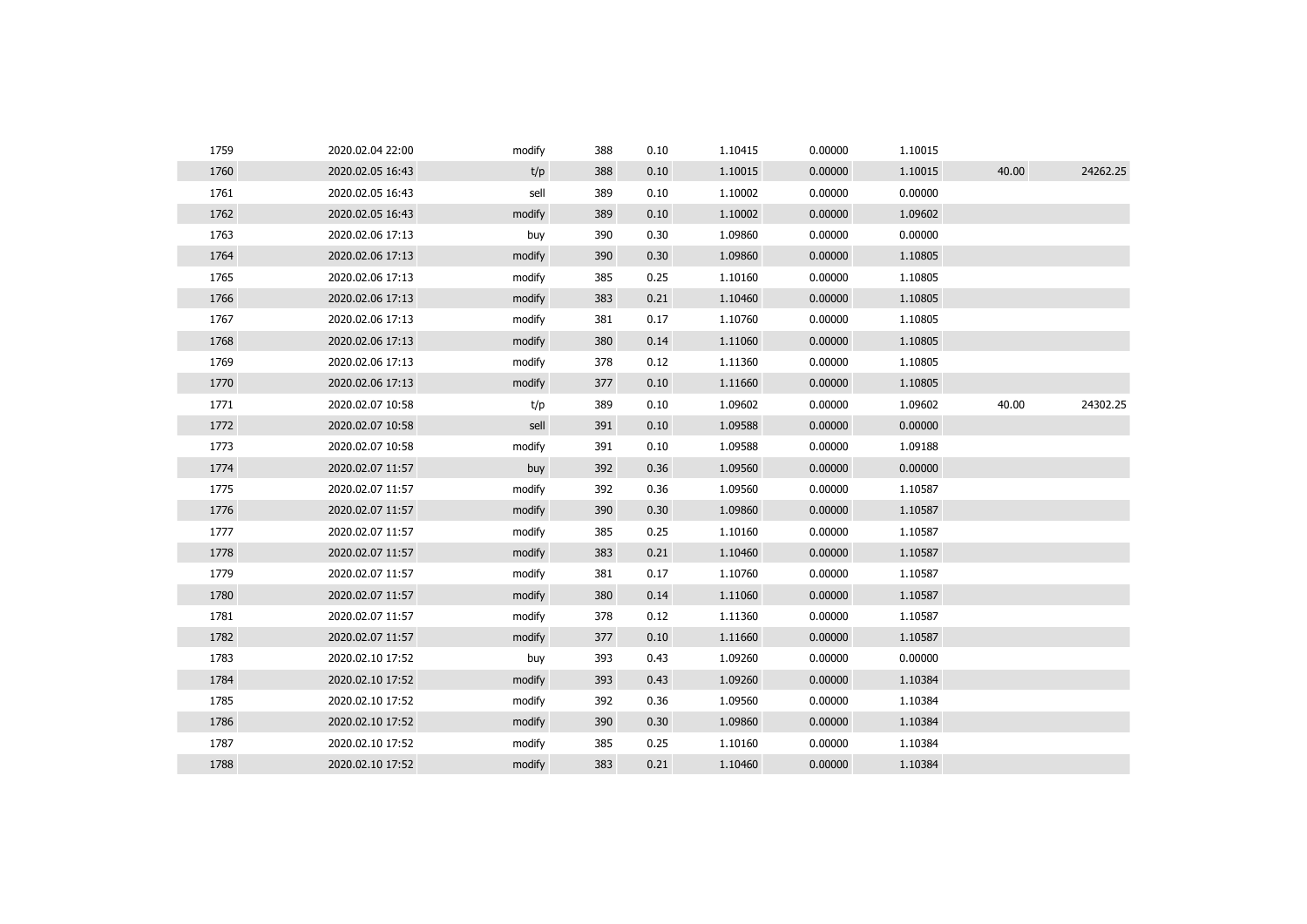| 1789 | 2020.02.10 17:52 | modify | 381 | 0.17 | 1.10760 | 0.00000 | 1.10384 |           |          |
|------|------------------|--------|-----|------|---------|---------|---------|-----------|----------|
| 1790 | 2020.02.10 17:52 | modify | 380 | 0.14 | 1.11060 | 0.00000 | 1.10384 |           |          |
| 1791 | 2020.02.10 17:52 | modify | 378 | 0.12 | 1.11360 | 0.00000 | 1.10384 |           |          |
| 1792 | 2020.02.10 17:52 | modify | 377 | 0.10 | 1.11660 | 0.00000 | 1.10384 |           |          |
| 1793 | 2020.02.10 18:17 | t/p    | 391 | 0.10 | 1.09188 | 0.00000 | 1.09188 | 40.00     | 24342.25 |
| 1794 | 2020.02.10 18:17 | sell   | 394 | 0.10 | 1.09175 | 0.00000 | 0.00000 |           |          |
| 1795 | 2020.02.10 18:17 | modify | 394 | 0.10 | 1.09175 | 0.00000 | 1.08775 |           |          |
| 1796 | 2020.02.12 19:43 | t/p    | 394 | 0.10 | 1.08775 | 0.00000 | 1.08775 | 40.00     | 24382.25 |
| 1797 | 2020.02.12 19:43 | buy    | 395 | 0.52 | 1.08775 | 0.00000 | 0.00000 |           |          |
| 1798 | 2020.02.12 19:43 | modify | 395 | 0.52 | 1.08775 | 0.00000 | 1.10141 |           |          |
| 1799 | 2020.02.12 19:43 | modify | 393 | 0.43 | 1.09260 | 0.00000 | 1.10141 |           |          |
| 1800 | 2020.02.12 19:43 | modify | 392 | 0.36 | 1.09560 | 0.00000 | 1.10141 |           |          |
| 1801 | 2020.02.12 19:43 | modify | 390 | 0.30 | 1.09860 | 0.00000 | 1.10141 |           |          |
| 1802 | 2020.02.12 19:43 | modify | 385 | 0.25 | 1.10160 | 0.00000 | 1.10141 |           |          |
| 1803 | 2020.02.12 19:43 | modify | 383 | 0.21 | 1.10460 | 0.00000 | 1.10141 |           |          |
| 1804 | 2020.02.12 19:43 | modify | 381 | 0.17 | 1.10760 | 0.00000 | 1.10141 |           |          |
| 1805 | 2020.02.12 19:43 | modify | 380 | 0.14 | 1.11060 | 0.00000 | 1.10141 |           |          |
| 1806 | 2020.02.12 19:43 | modify | 378 | 0.12 | 1.11360 | 0.00000 | 1.10141 |           |          |
| 1807 | 2020.02.12 19:43 | modify | 377 | 0.10 | 1.11660 | 0.00000 | 1.10141 |           |          |
| 1808 | 2020.02.12 19:43 | sell   | 396 | 0.10 | 1.08763 | 0.00000 | 0.00000 |           |          |
| 1809 | 2020.02.12 19:43 | modify | 396 | 0.10 | 1.08763 | 0.00000 | 1.08363 |           |          |
| 1810 | 2020.02.13 17:22 | t/p    | 396 | 0.10 | 1.08363 | 0.00000 | 1.08363 | 40.00     | 24422.25 |
| 1811 | 2020.02.13 17:22 | sell   | 397 | 0.10 | 1.08350 | 0.00000 | 0.00000 |           |          |
| 1812 | 2020.02.13 17:22 | modify | 397 | 0.10 | 1.08350 | 0.00000 | 1.07950 |           |          |
| 1813 | 2020.02.18 15:35 | t/p    | 397 | 0.10 | 1.07950 | 0.00000 | 1.07950 | 40.00     | 24462.25 |
| 1814 | 2020.02.18 15:35 | sell   | 398 | 0.10 | 1.07937 | 0.00000 | 0.00000 |           |          |
| 1815 | 2020.02.18 15:35 | modify | 398 | 0.10 | 1.07937 | 0.00000 | 1.07537 |           |          |
| 1816 | 2020.02.28 10:11 | t/p    | 377 | 0.10 | 1.10141 | 0.00000 | 1.10141 | $-151.90$ | 24310.35 |
| 1817 | 2020.02.28 10:11 | t/p    | 378 | 0.12 | 1.10141 | 0.00000 | 1.10141 | $-146.28$ | 24164.07 |
| 1818 | 2020.02.28 10:11 | t/p    | 380 | 0.14 | 1.10141 | 0.00000 | 1.10141 | $-128.66$ | 24035.41 |
|      |                  |        |     |      |         |         |         |           |          |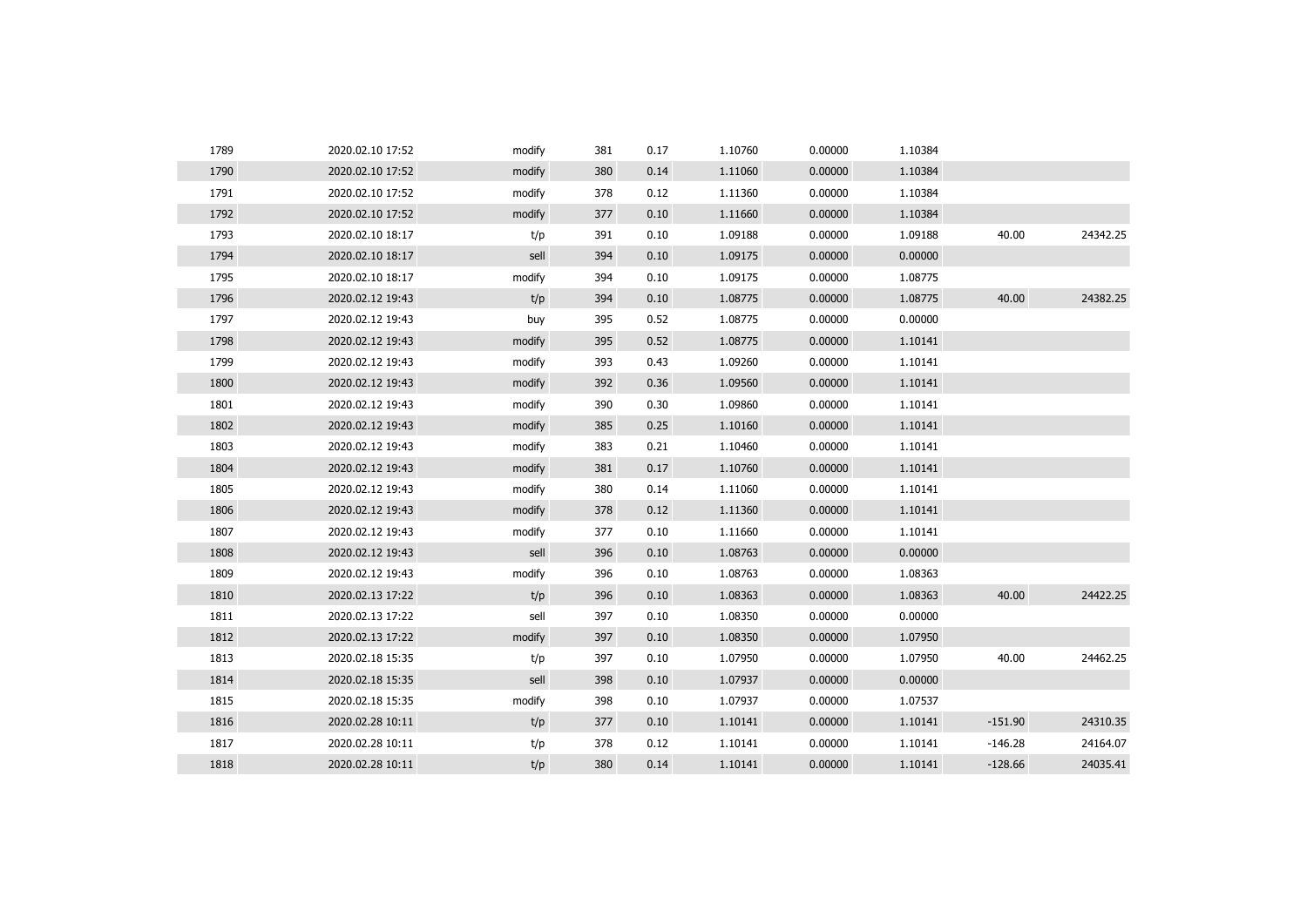| 1819 | 2020.02.28 10:11 | t/p    | 381 | 0.17 | 1.10141 | 0.00000 | 1.10141 | $-105.23$ | 23930.18 |
|------|------------------|--------|-----|------|---------|---------|---------|-----------|----------|
| 1820 | 2020.02.28 10:11 | t/p    | 383 | 0.21 | 1.10141 | 0.00000 | 1.10141 | $-66.99$  | 23863.19 |
| 1821 | 2020.02.28 10:11 | t/p    | 385 | 0.25 | 1.10141 | 0.00000 | 1.10141 | $-4.75$   | 23858.44 |
| 1822 | 2020.02.28 10:11 | t/p    | 390 | 0.30 | 1.10141 | 0.00000 | 1.10141 | 84.30     | 23942.74 |
| 1823 | 2020.02.28 10:11 | t/p    | 392 | 0.36 | 1.10141 | 0.00000 | 1.10141 | 209.16    | 24151.90 |
| 1824 | 2020.02.28 10:11 | t/p    | 393 | 0.43 | 1.10141 | 0.00000 | 1.10141 | 378.83    | 24530.73 |
| 1825 | 2020.02.28 10:11 | t/p    | 395 | 0.52 | 1.10141 | 0.00000 | 1.10141 | 710.32    | 25241.05 |
| 1826 | 2020.02.28 10:11 | sell   | 399 | 0.12 | 1.10141 | 0.00000 | 0.00000 |           |          |
| 1827 | 2020.02.28 10:11 | modify | 399 | 0.12 | 1.10141 | 0.00000 | 1.08839 |           |          |
| 1828 | 2020.02.28 10:11 | modify | 398 | 0.10 | 1.07937 | 0.00000 | 1.08839 |           |          |
| 1829 | 2020.02.28 10:11 | buy    | 400 | 0.10 | 1.10153 | 0.00000 | 0.00000 |           |          |
| 1830 | 2020.02.28 10:11 | modify | 400 | 0.10 | 1.10153 | 0.00000 | 1.10553 |           |          |
| 1831 | 2020.02.28 11:13 | sell   | 401 | 0.14 | 1.10441 | 0.00000 | 0.00000 |           |          |
| 1832 | 2020.02.28 11:13 | modify | 401 | 0.14 | 1.10441 | 0.00000 | 1.09456 |           |          |
| 1833 | 2020.02.28 11:13 | modify | 399 | 0.12 | 1.10141 | 0.00000 | 1.09456 |           |          |
| 1834 | 2020.02.28 11:13 | modify | 398 | 0.10 | 1.07937 | 0.00000 | 1.09456 |           |          |
| 1835 | 2020.02.28 15:11 | buy    | 402 | 0.12 | 1.09853 | 0.00000 | 0.00000 |           |          |
| 1836 | 2020.02.28 15:11 | modify | 402 | 0.12 | 1.09853 | 0.00000 | 1.10076 |           |          |
| 1837 | 2020.02.28 15:11 | modify | 400 | 0.10 | 1.10153 | 0.00000 | 1.10076 |           |          |
| 1838 | 2020.02.28 16:43 | buy    | 403 | 0.14 | 1.09553 | 0.00000 | 0.00000 |           |          |
| 1839 | 2020.02.28 16:43 | modify | 403 | 0.14 | 1.09553 | 0.00000 | 1.10033 |           |          |
| 1840 | 2020.02.28 16:43 | modify | 402 | 0.12 | 1.09853 | 0.00000 | 1.10033 |           |          |
| 1841 | 2020.02.28 16:43 | modify | 400 | 0.10 | 1.10153 | 0.00000 | 1.10033 |           |          |
| 1842 | 2020.02.28 18:30 | t/p    | 400 | 0.10 | 1.10033 | 0.00000 | 1.10033 | $-12.00$  | 25229.05 |
| 1843 | 2020.02.28 18:30 | t/p    | 402 | 0.12 | 1.10033 | 0.00000 | 1.10033 | 21.60     | 25250.65 |
| 1844 | 2020.02.28 18:30 | t/p    | 403 | 0.14 | 1.10033 | 0.00000 | 1.10033 | 67.20     | 25317.85 |
| 1845 | 2020.02.28 18:30 | buy    | 404 | 0.10 | 1.10046 | 0.00000 | 0.00000 |           |          |
| 1846 | 2020.02.28 18:30 | modify | 404 | 0.10 | 1.10046 | 0.00000 | 1.10446 |           |          |
| 1847 | 2020.02.28 22:42 | t/p    | 404 | 0.10 | 1.10446 | 0.00000 | 1.10446 | 40.00     | 25357.85 |
| 1848 | 2020.02.28 22:42 | buy    | 405 | 0.10 | 1.10459 | 0.00000 | 0.00000 |           |          |
|      |                  |        |     |      |         |         |         |           |          |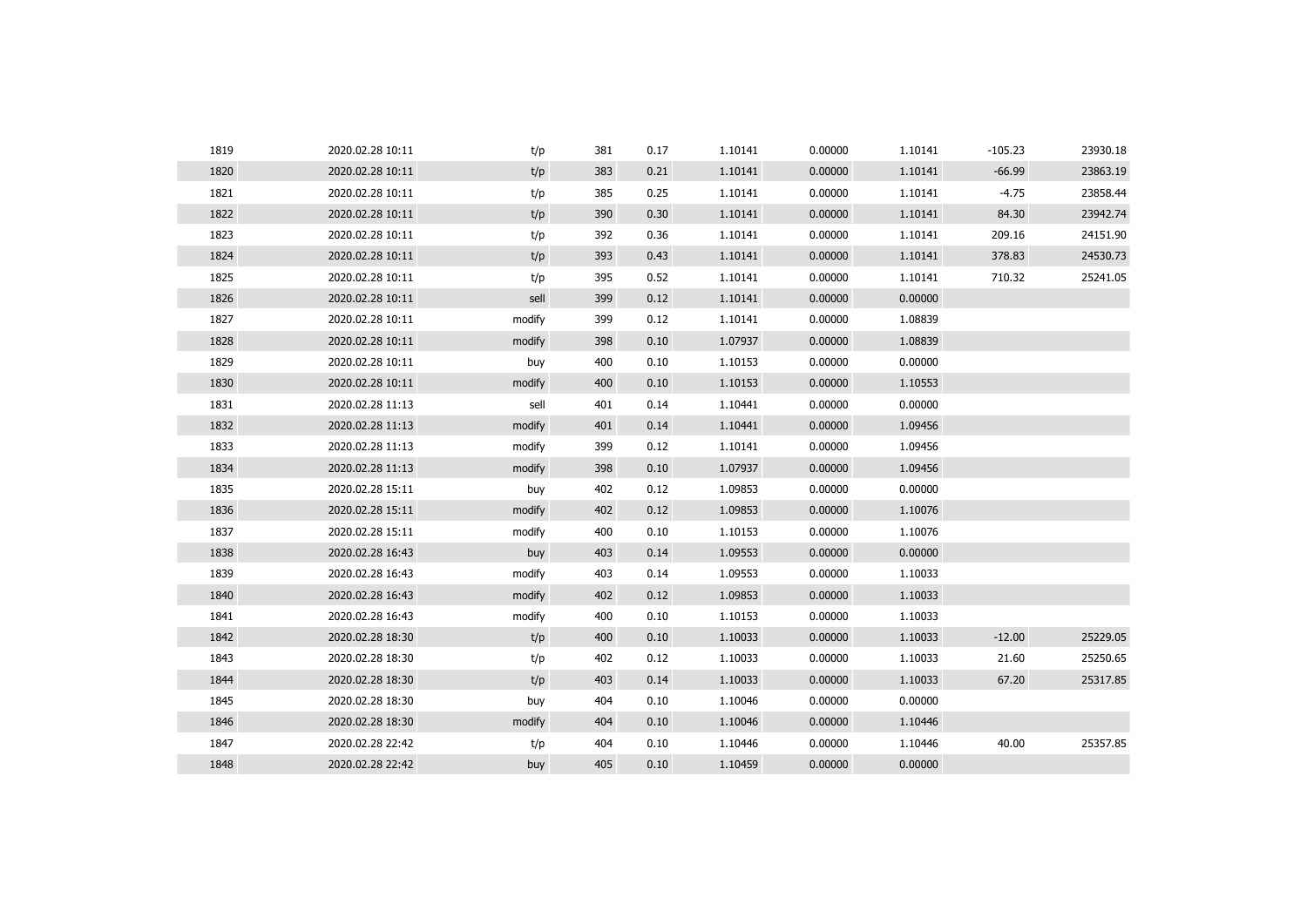| 1849 | 2020.02.28 22:42 | modify | 405 | 0.10 | 1.10459 | 0.00000 | 1.10859 |       |          |
|------|------------------|--------|-----|------|---------|---------|---------|-------|----------|
| 1850 | 2020.03.02 09:47 | sell   | 406 | 0.17 | 1.10741 | 0.00000 | 0.00000 |       |          |
| 1851 | 2020.03.02 09:47 | modify | 406 | 0.17 | 1.10741 | 0.00000 | 1.09770 |       |          |
| 1852 | 2020.03.02 09:47 | modify | 401 | 0.14 | 1.10441 | 0.00000 | 1.09770 |       |          |
| 1853 | 2020.03.02 09:47 | modify | 399 | 0.12 | 1.10141 | 0.00000 | 1.09770 |       |          |
| 1854 | 2020.03.02 09:47 | modify | 398 | 0.10 | 1.07937 | 0.00000 | 1.09770 |       |          |
| 1855 | 2020.03.02 10:13 | t/p    | 405 | 0.10 | 1.10859 | 0.00000 | 1.10859 | 40.00 | 25397.85 |
| 1856 | 2020.03.02 10:13 | buy    | 407 | 0.10 | 1.10872 | 0.00000 | 0.00000 |       |          |
| 1857 | 2020.03.02 10:13 | modify | 407 | 0.10 | 1.10872 | 0.00000 | 1.11272 |       |          |
| 1858 | 2020.03.02 13:47 | sell   | 408 | 0.21 | 1.11041 | 0.00000 | 0.00000 |       |          |
| 1859 | 2020.03.02 13:47 | modify | 408 | 0.21 | 1.11041 | 0.00000 | 1.10062 |       |          |
| 1860 | 2020.03.02 13:47 | modify | 406 | 0.17 | 1.10741 | 0.00000 | 1.10062 |       |          |
| 1861 | 2020.03.02 13:47 | modify | 401 | 0.14 | 1.10441 | 0.00000 | 1.10062 |       |          |
| 1862 | 2020.03.02 13:47 | modify | 399 | 0.12 | 1.10141 | 0.00000 | 1.10062 |       |          |
| 1863 | 2020.03.02 13:47 | modify | 398 | 0.10 | 1.07937 | 0.00000 | 1.10062 |       |          |
| 1864 | 2020.03.02 14:08 | t/p    | 407 | 0.10 | 1.11272 | 0.00000 | 1.11272 | 40.00 | 25437.85 |
| 1865 | 2020.03.02 14:08 | buy    | 409 | 0.10 | 1.11285 | 0.00000 | 0.00000 |       |          |
| 1866 | 2020.03.02 14:08 | modify | 409 | 0.10 | 1.11285 | 0.00000 | 1.11685 |       |          |
| 1867 | 2020.03.02 15:32 | sell   | 410 | 0.25 | 1.11341 | 0.00000 | 0.00000 |       |          |
| 1868 | 2020.03.02 15:32 | modify | 410 | 0.25 | 1.11341 | 0.00000 | 1.10324 |       |          |
| 1869 | 2020.03.02 15:32 | modify | 408 | 0.21 | 1.11041 | 0.00000 | 1.10324 |       |          |
| 1870 | 2020.03.02 15:32 | modify | 406 | 0.17 | 1.10741 | 0.00000 | 1.10324 |       |          |
| 1871 | 2020.03.02 15:32 | modify | 401 | 0.14 | 1.10441 | 0.00000 | 1.10324 |       |          |
| 1872 | 2020.03.02 15:32 | modify | 399 | 0.12 | 1.10141 | 0.00000 | 1.10324 |       |          |
| 1873 | 2020.03.02 15:32 | modify | 398 | 0.10 | 1.07937 | 0.00000 | 1.10324 |       |          |
| 1874 | 2020.03.02 18:58 | sell   | 411 | 0.30 | 1.11641 | 0.00000 | 0.00000 |       |          |
| 1875 | 2020.03.02 18:58 | modify | 411 | 0.30 | 1.11641 | 0.00000 | 1.10544 |       |          |
| 1876 | 2020.03.02 18:58 | modify | 410 | 0.25 | 1.11341 | 0.00000 | 1.10544 |       |          |
| 1877 | 2020.03.02 18:58 | modify | 408 | 0.21 | 1.11041 | 0.00000 | 1.10544 |       |          |
| 1878 | 2020.03.02 18:58 | modify | 406 | 0.17 | 1.10741 | 0.00000 | 1.10544 |       |          |
|      |                  |        |     |      |         |         |         |       |          |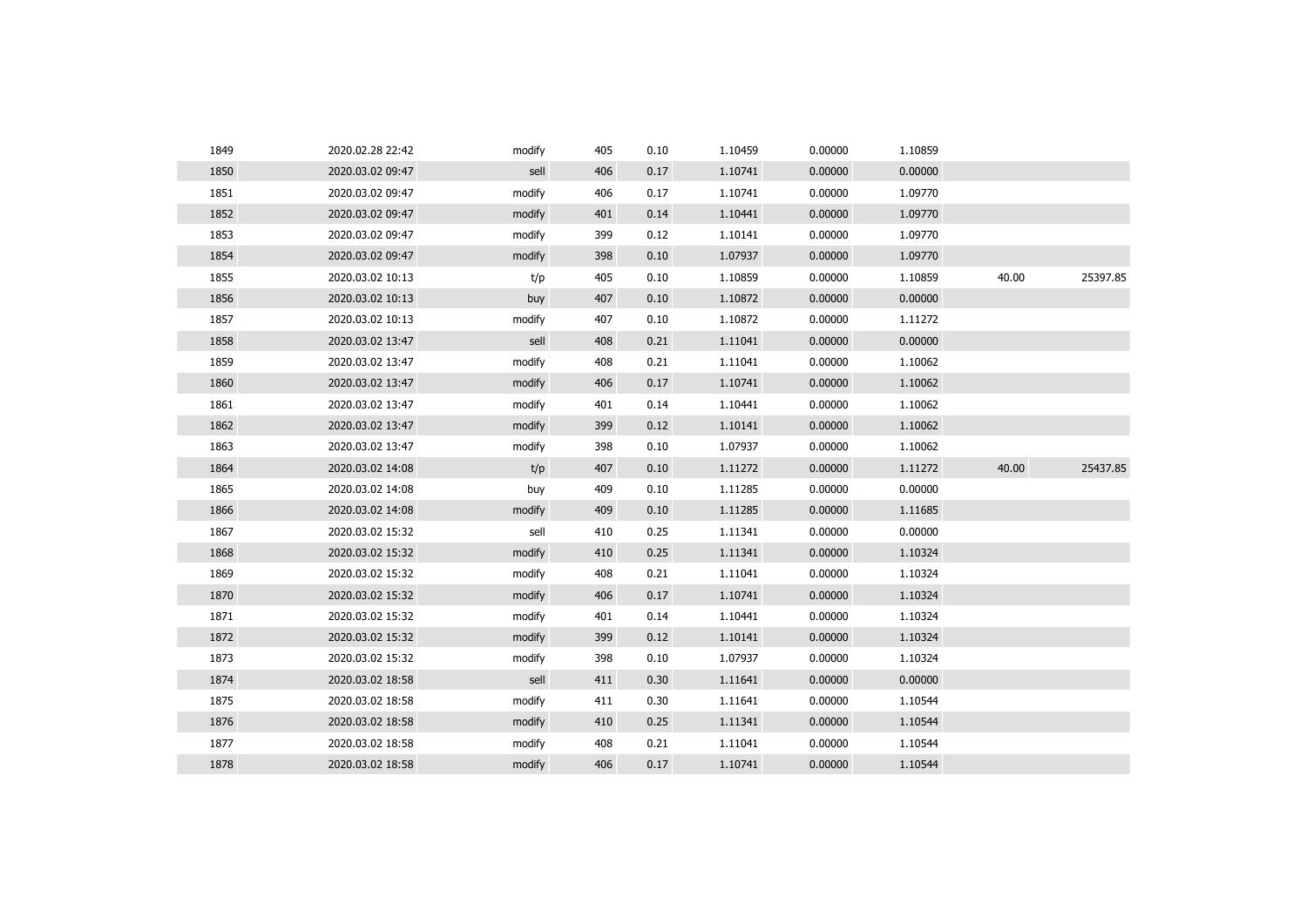| 1879 | 2020.03.02 18:58 | modify | 401 | 0.14 | 1.10441 | 0.00000 | 1.10544 |          |          |
|------|------------------|--------|-----|------|---------|---------|---------|----------|----------|
| 1880 | 2020.03.02 18:58 | modify | 399 | 0.12 | 1.10141 | 0.00000 | 1.10544 |          |          |
| 1881 | 2020.03.02 18:58 | modify | 398 | 0.10 | 1.07937 | 0.00000 | 1.10544 |          |          |
| 1882 | 2020.03.02 19:06 | t/p    | 409 | 0.10 | 1.11685 | 0.00000 | 1.11685 | 40.00    | 25477.85 |
| 1883 | 2020.03.02 19:06 | buy    | 412 | 0.10 | 1.11698 | 0.00000 | 0.00000 |          |          |
| 1884 | 2020.03.02 19:06 | modify | 412 | 0.10 | 1.11698 | 0.00000 | 1.12098 |          |          |
| 1885 | 2020.03.02 22:52 | buy    | 413 | 0.12 | 1.11398 | 0.00000 | 0.00000 |          |          |
| 1886 | 2020.03.03 10:47 | buy    | 414 | 0.14 | 1.11098 | 0.00000 | 0.00000 |          |          |
| 1887 | 2020.03.03 10:47 | modify | 414 | 0.14 | 1.11098 | 0.00000 | 1.11231 |          |          |
| 1888 | 2020.03.03 10:47 | modify | 413 | 0.12 | 1.11398 | 0.00000 | 1.11231 |          |          |
| 1889 | 2020.03.03 10:47 | modify | 412 | 0.10 | 1.11698 | 0.00000 | 1.11231 |          |          |
| 1890 | 2020.03.03 11:40 | t/p    | 412 | 0.10 | 1.11231 | 0.00000 | 1.11231 | $-46.70$ | 25431.15 |
| 1891 | 2020.03.03 11:40 | t/p    | 413 | 0.12 | 1.11231 | 0.00000 | 1.11231 | $-20.04$ | 25411.11 |
| 1892 | 2020.03.03 11:40 | t/p    | 414 | 0.14 | 1.11231 | 0.00000 | 1.11231 | 18.62    | 25429.73 |
| 1893 | 2020.03.03 11:40 | buy    | 415 | 0.10 | 1.11244 | 0.00000 | 0.00000 |          |          |
| 1894 | 2020.03.03 11:40 | modify | 415 | 0.10 | 1.11244 | 0.00000 | 1.11644 |          |          |
| 1895 | 2020.03.03 17:01 | t/p    | 415 | 0.10 | 1.11644 | 0.00000 | 1.11644 | 40.00    | 25469.73 |
| 1896 | 2020.03.03 17:01 | buy    | 416 | 0.10 | 1.11657 | 0.00000 | 0.00000 |          |          |
| 1897 | 2020.03.03 17:01 | modify | 416 | 0.10 | 1.11657 | 0.00000 | 1.12057 |          |          |
| 1898 | 2020.03.03 17:16 | sell   | 417 | 0.36 | 1.11941 | 0.00000 | 0.00000 |          |          |
| 1899 | 2020.03.03 17:16 | modify | 417 | 0.36 | 1.11941 | 0.00000 | 1.10791 |          |          |
| 1900 | 2020.03.03 17:16 | modify | 411 | 0.30 | 1.11641 | 0.00000 | 1.10791 |          |          |
| 1901 | 2020.03.03 17:16 | modify | 410 | 0.25 | 1.11341 | 0.00000 | 1.10791 |          |          |
| 1902 | 2020.03.03 17:16 | modify | 408 | 0.21 | 1.11041 | 0.00000 | 1.10791 |          |          |
| 1903 | 2020.03.03 17:16 | modify | 406 | 0.17 | 1.10741 | 0.00000 | 1.10791 |          |          |
| 1904 | 2020.03.03 17:16 | modify | 401 | 0.14 | 1.10441 | 0.00000 | 1.10791 |          |          |
| 1905 | 2020.03.03 17:16 | modify | 399 | 0.12 | 1.10141 | 0.00000 | 1.10791 |          |          |
| 1906 | 2020.03.03 17:16 | modify | 398 | 0.10 | 1.07937 | 0.00000 | 1.10791 |          |          |
| 1907 | 2020.03.03 17:17 | t/p    | 416 | 0.10 | 1.12057 | 0.00000 | 1.12057 | 40.00    | 25509.73 |
| 1908 | 2020.03.03 17:17 | buy    | 418 | 0.10 | 1.12070 | 0.00000 | 0.00000 |          |          |
|      |                  |        |     |      |         |         |         |          |          |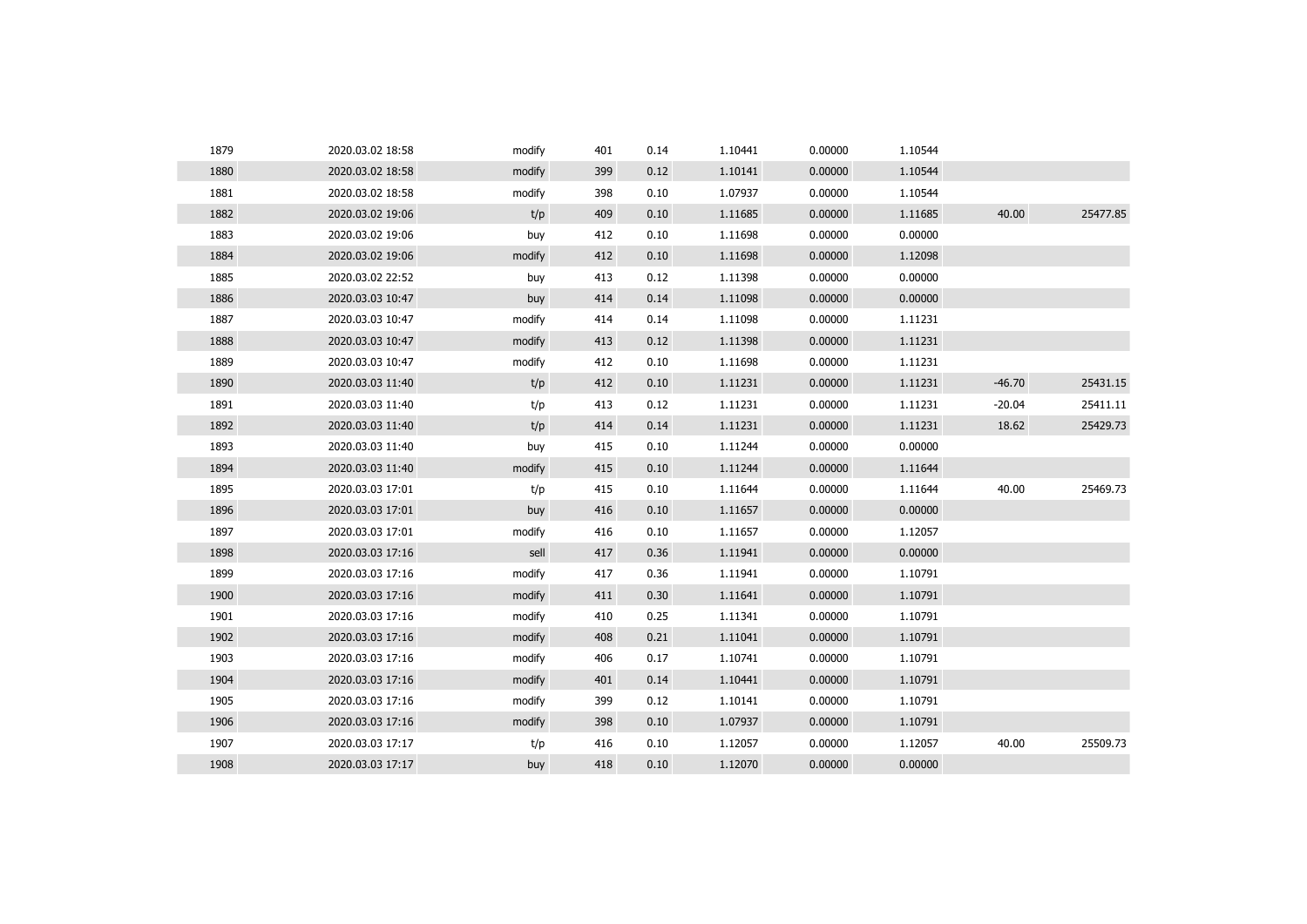| 1909 | 2020.03.03 17:17 | modify | 418 | 0.10 | 1.12070 | 0.00000 | 1.12470 |           |          |
|------|------------------|--------|-----|------|---------|---------|---------|-----------|----------|
| 1910 | 2020.03.03 17:53 | buy    | 419 | 0.12 | 1.11770 | 0.00000 | 0.00000 |           |          |
| 1911 | 2020.03.06 04:13 | t/p    | 418 | 0.10 | 1.12470 | 0.00000 | 1.12470 | 40.00     | 25549.73 |
| 1912 | 2020.03.06 04:13 | sell   | 420 | 0.43 | 1.12470 | 0.00000 | 0.00000 |           |          |
| 1913 | 2020.03.06 04:13 | modify | 420 | 0.43 | 1.12470 | 0.00000 | 1.11072 |           |          |
| 1914 | 2020.03.06 04:13 | modify | 417 | 0.36 | 1.11941 | 0.00000 | 1.11072 |           |          |
| 1915 | 2020.03.06 04:13 | modify | 411 | 0.30 | 1.11641 | 0.00000 | 1.11072 |           |          |
| 1916 | 2020.03.06 04:13 | modify | 410 | 0.25 | 1.11341 | 0.00000 | 1.11072 |           |          |
| 1917 | 2020.03.06 04:13 | modify | 408 | 0.21 | 1.11041 | 0.00000 | 1.11072 |           |          |
| 1918 | 2020.03.06 04:13 | modify | 406 | 0.17 | 1.10741 | 0.00000 | 1.11072 |           |          |
| 1919 | 2020.03.06 04:13 | modify | 401 | 0.14 | 1.10441 | 0.00000 | 1.11072 |           |          |
| 1920 | 2020.03.06 04:13 | modify | 399 | 0.12 | 1.10141 | 0.00000 | 1.11072 |           |          |
| 1921 | 2020.03.06 04:13 | modify | 398 | 0.10 | 1.07937 | 0.00000 | 1.11072 |           |          |
| 1922 | 2020.03.12 18:38 | t/p    | 398 | 0.10 | 1.11072 | 0.00000 | 1.11072 | $-313.50$ | 25236.23 |
| 1923 | 2020.03.12 18:38 | t/p    | 399 | 0.12 | 1.11072 | 0.00000 | 1.11072 | $-111.72$ | 25124.51 |
| 1924 | 2020.03.12 18:38 | t/p    | 401 | 0.14 | 1.11072 | 0.00000 | 1.11072 | $-88.34$  | 25036.17 |
| 1925 | 2020.03.12 18:38 | t/p    | 406 | 0.17 | 1.11072 | 0.00000 | 1.11072 | $-56.27$  | 24979.90 |
| 1926 | 2020.03.12 18:38 | t/p    | 408 | 0.21 | 1.11072 | 0.00000 | 1.11072 | $-6.51$   | 24973.39 |
| 1927 | 2020.03.12 18:38 | t/p    | 410 | 0.25 | 1.11072 | 0.00000 | 1.11072 | 67.25     | 25040.64 |
| 1928 | 2020.03.12 18:38 | t/p    | 411 | 0.30 | 1.11072 | 0.00000 | 1.11072 | 170.70    | 25211.34 |
| 1929 | 2020.03.12 18:38 | t/p    | 417 | 0.36 | 1.11072 | 0.00000 | 1.11072 | 312.84    | 25524.18 |
| 1930 | 2020.03.12 18:38 | t/p    | 420 | 0.43 | 1.11072 | 0.00000 | 1.11072 | 601.14    | 26125.32 |
| 1931 | 2020.03.12 18:38 | buy    | 421 | 0.12 | 1.11072 | 0.00000 | 0.00000 |           |          |
| 1932 | 2020.03.12 18:38 | modify | 421 | 0.12 | 1.11072 | 0.00000 | 1.11721 |           |          |
| 1933 | 2020.03.12 18:38 | modify | 419 | 0.12 | 1.11770 | 0.00000 | 1.11721 |           |          |
| 1934 | 2020.03.12 18:38 | sell   | 422 | 0.10 | 1.11058 | 0.00000 | 0.00000 |           |          |
| 1935 | 2020.03.12 18:38 | modify | 422 | 0.10 | 1.11058 | 0.00000 | 1.10658 |           |          |
| 1936 | 2020.03.12 19:01 | buy    | 423 | 0.14 | 1.10772 | 0.00000 | 0.00000 |           |          |
| 1937 | 2020.03.12 19:01 | modify | 423 | 0.14 | 1.10772 | 0.00000 | 1.11456 |           |          |
| 1938 | 2020.03.12 19:01 | modify | 421 | 0.12 | 1.11072 | 0.00000 | 1.11456 |           |          |
|      |                  |        |     |      |         |         |         |           |          |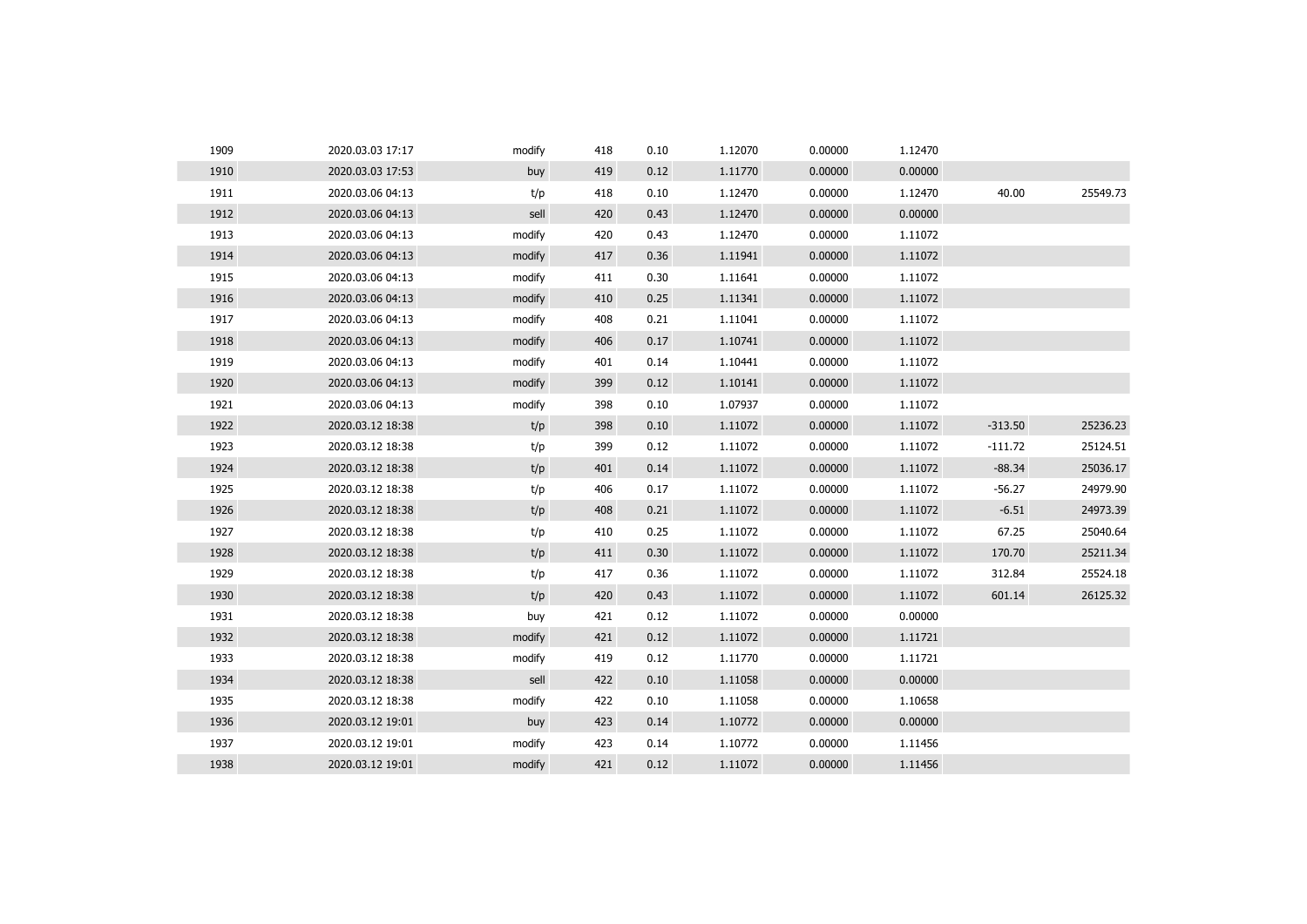| 1939 | 2020.03.12 19:01 | modify | 419 | 0.12 | 1.11770 | 0.00000 | 1.11456 |          |          |
|------|------------------|--------|-----|------|---------|---------|---------|----------|----------|
| 1940 | 2020.03.12 19:03 | t/p    | 422 | 0.10 | 1.10658 | 0.00000 | 1.10658 | 40.00    | 26165.32 |
| 1941 | 2020.03.12 19:03 | sell   | 424 | 0.10 | 1.10645 | 0.00000 | 0.00000 |          |          |
| 1942 | 2020.03.12 19:03 | modify | 424 | 0.10 | 1.10645 | 0.00000 | 1.10245 |          |          |
| 1943 | 2020.03.12 19:32 | sell   | 425 | 0.12 | 1.10945 | 0.00000 | 0.00000 |          |          |
| 1944 | 2020.03.12 19:32 | modify | 425 | 0.12 | 1.10945 | 0.00000 | 1.10745 |          |          |
| 1945 | 2020.03.12 19:32 | modify | 424 | 0.10 | 1.10645 | 0.00000 | 1.10745 |          |          |
| 1946 | 2020.03.12 19:52 | sell   | 426 | 0.14 | 1.11245 | 0.00000 | 0.00000 |          |          |
| 1947 | 2020.03.12 19:52 | modify | 426 | 0.14 | 1.11245 | 0.00000 | 1.10783 |          |          |
| 1948 | 2020.03.12 19:52 | modify | 425 | 0.12 | 1.10945 | 0.00000 | 1.10783 |          |          |
| 1949 | 2020.03.12 19:52 | modify | 424 | 0.10 | 1.10645 | 0.00000 | 1.10783 |          |          |
| 1950 | 2020.03.12 19:57 | t/p    | 419 | 0.12 | 1.11456 | 0.00000 | 1.11456 | $-37.68$ | 26127.64 |
| 1951 | 2020.03.12 19:57 | t/p    | 421 | 0.12 | 1.11456 | 0.00000 | 1.11456 | 46.08    | 26173.72 |
| 1952 | 2020.03.12 19:57 | t/p    | 423 | 0.14 | 1.11456 | 0.00000 | 1.11456 | 95.76    | 26269.48 |
| 1953 | 2020.03.12 19:58 | sell   | 427 | 0.17 | 1.11545 | 0.00000 | 0.00000 |          |          |
| 1954 | 2020.03.12 19:58 | modify | 427 | 0.17 | 1.11545 | 0.00000 | 1.10860 |          |          |
| 1955 | 2020.03.12 19:58 | modify | 426 | 0.14 | 1.11245 | 0.00000 | 1.10860 |          |          |
| 1956 | 2020.03.12 19:58 | modify | 425 | 0.12 | 1.10945 | 0.00000 | 1.10860 |          |          |
| 1957 | 2020.03.12 19:58 | modify | 424 | 0.10 | 1.10645 | 0.00000 | 1.10860 |          |          |
| 1958 | 2020.03.12 20:28 | sell   | 428 | 0.21 | 1.11845 | 0.00000 | 0.00000 |          |          |
| 1959 | 2020.03.12 20:28 | modify | 428 | 0.21 | 1.11845 | 0.00000 | 1.11054 |          |          |
| 1960 | 2020.03.12 20:28 | modify | 427 | 0.17 | 1.11545 | 0.00000 | 1.11054 |          |          |
| 1961 | 2020.03.12 20:28 | modify | 426 | 0.14 | 1.11245 | 0.00000 | 1.11054 |          |          |
| 1962 | 2020.03.12 20:28 | modify | 425 | 0.12 | 1.10945 | 0.00000 | 1.11054 |          |          |
| 1963 | 2020.03.12 20:28 | modify | 424 | 0.10 | 1.10645 | 0.00000 | 1.11054 |          |          |
| 1964 | 2020.03.12 21:08 | sell   | 429 | 0.25 | 1.12145 | 0.00000 | 0.00000 |          |          |
| 1965 | 2020.03.12 21:08 | modify | 429 | 0.25 | 1.12145 | 0.00000 | 1.11254 |          |          |
| 1966 | 2020.03.12 21:08 | modify | 428 | 0.21 | 1.11845 | 0.00000 | 1.11254 |          |          |
| 1967 | 2020.03.12 21:08 | modify | 427 | 0.17 | 1.11545 | 0.00000 | 1.11254 |          |          |
| 1968 | 2020.03.12 21:08 | modify | 426 | 0.14 | 1.11245 | 0.00000 | 1.11254 |          |          |
|      |                  |        |     |      |         |         |         |          |          |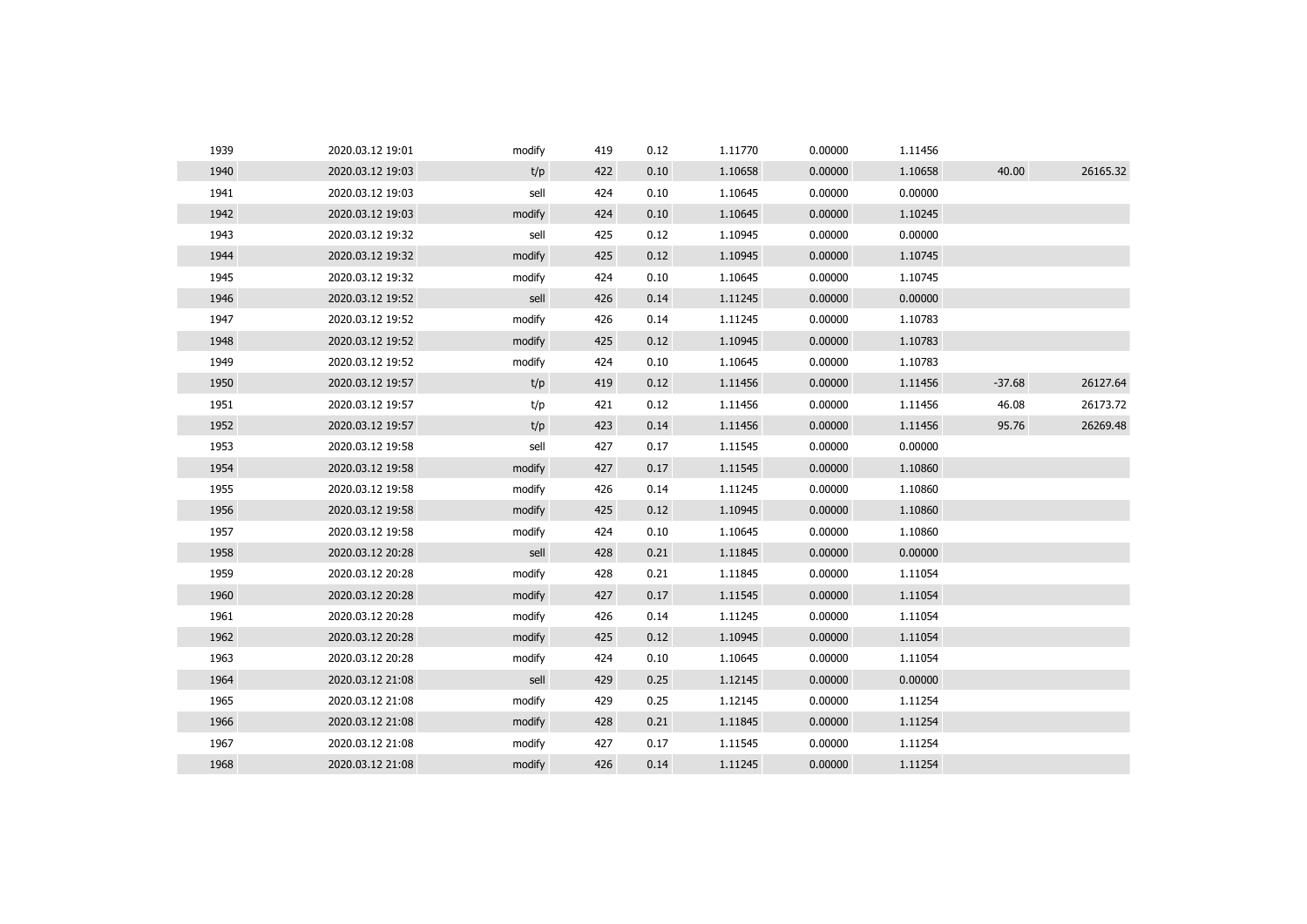| 1969 | 2020.03.12 21:08 | modify | 425 | 0.12 | 1.10945 | 0.00000 | 1.11254 |          |          |
|------|------------------|--------|-----|------|---------|---------|---------|----------|----------|
| 1970 | 2020.03.12 21:08 | modify | 424 | 0.10 | 1.10645 | 0.00000 | 1.11254 |          |          |
| 1971 | 2020.03.13 15:54 | t/p    | 424 | 0.10 | 1.11254 | 0.00000 | 1.11254 | $-60.90$ | 26208.58 |
| 1972 | 2020.03.13 15:54 | t/p    | 425 | 0.12 | 1.11254 | 0.00000 | 1.11254 | $-37.08$ | 26171.50 |
| 1973 | 2020.03.13 15:54 | t/p    | 426 | 0.14 | 1.11254 | 0.00000 | 1.11254 | $-1.26$  | 26170.24 |
| 1974 | 2020.03.13 15:54 | t/p    | 427 | 0.17 | 1.11254 | 0.00000 | 1.11254 | 49.47    | 26219.71 |
| 1975 | 2020.03.13 15:54 | t/p    | 428 | 0.21 | 1.11254 | 0.00000 | 1.11254 | 124.11   | 26343.82 |
| 1976 | 2020.03.13 15:54 | t/p    | 429 | 0.25 | 1.11254 | 0.00000 | 1.11254 | 222.75   | 26566.57 |
| 1977 | 2020.03.13 15:54 | sell   | 430 | 0.10 | 1.11241 | 0.00000 | 0.00000 |          |          |
| 1978 | 2020.03.13 15:54 | modify | 430 | 0.10 | 1.11241 | 0.00000 | 1.10841 |          |          |
| 1979 | 2020.03.13 18:57 | t/p    | 430 | 0.10 | 1.10841 | 0.00000 | 1.10841 | 40.00    | 26606.57 |
| 1980 | 2020.03.13 18:57 | sell   | 431 | 0.10 | 1.10828 | 0.00000 | 0.00000 |          |          |
| 1981 | 2020.03.13 18:57 | modify | 431 | 0.10 | 1.10828 | 0.00000 | 1.10428 |          |          |
| 1982 | 2020.03.13 22:59 | sell   | 432 | 0.12 | 1.11129 | 0.00000 | 0.00000 |          |          |
| 1983 | 2020.03.13 22:59 | modify | 432 | 0.12 | 1.11129 | 0.00000 | 1.10692 |          |          |
| 1984 | 2020.03.13 22:59 | modify | 431 | 0.10 | 1.10828 | 0.00000 | 1.10692 |          |          |
| 1985 | 2020.03.16 00:05 | sell   | 433 | 0.14 | 1.11444 | 0.00000 | 0.00000 |          |          |
| 1986 | 2020.03.16 00:05 | modify | 433 | 0.14 | 1.11444 | 0.00000 | 1.10868 |          |          |
| 1987 | 2020.03.16 00:05 | modify | 432 | 0.12 | 1.11129 | 0.00000 | 1.10868 |          |          |
| 1988 | 2020.03.16 00:05 | modify | 431 | 0.10 | 1.10828 | 0.00000 | 1.10868 |          |          |
| 1989 | 2020.03.16 00:21 | sell   | 434 | 0.17 | 1.11750 | 0.00000 | 0.00000 |          |          |
| 1990 | 2020.03.16 00:21 | modify | 434 | 0.17 | 1.11750 | 0.00000 | 1.11055 |          |          |
| 1991 | 2020.03.16 00:21 | modify | 433 | 0.14 | 1.11444 | 0.00000 | 1.11055 |          |          |
| 1992 | 2020.03.16 00:21 | modify | 432 | 0.12 | 1.11129 | 0.00000 | 1.11055 |          |          |
| 1993 | 2020.03.16 00:21 | modify | 431 | 0.10 | 1.10828 | 0.00000 | 1.11055 |          |          |
| 1994 | 2020.03.16 04:15 | t/p    | 431 | 0.10 | 1.11055 | 0.00000 | 1.11055 | $-22.70$ | 26583.87 |
| 1995 | 2020.03.16 04:15 | t/p    | 432 | 0.12 | 1.11055 | 0.00000 | 1.11055 | 8.88     | 26592.75 |
| 1996 | 2020.03.16 04:15 | t/p    | 433 | 0.14 | 1.11055 | 0.00000 | 1.11055 | 54.46    | 26647.21 |
| 1997 | 2020.03.16 04:15 | t/p    | 434 | 0.17 | 1.11055 | 0.00000 | 1.11055 | 118.15   | 26765.36 |
| 1998 | 2020.03.16 04:15 | sell   | 435 | 0.10 | 1.11042 | 0.00000 | 0.00000 |          |          |
|      |                  |        |     |      |         |         |         |          |          |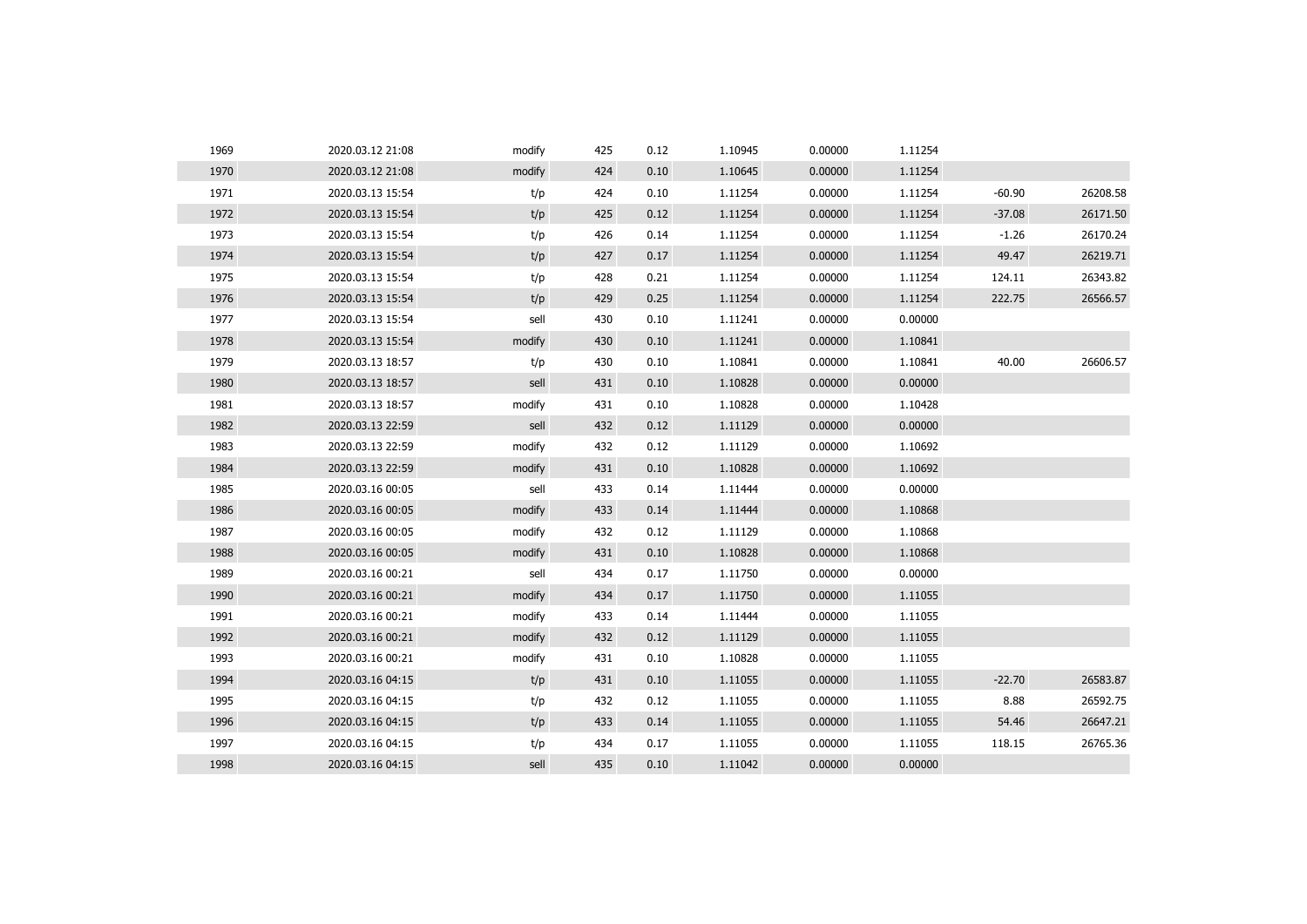| 1999 | 2020.03.16 04:15 | modify | 435 | 0.10 | 1.11042 | 0.00000 | 1.10642 |          |          |
|------|------------------|--------|-----|------|---------|---------|---------|----------|----------|
| 2000 | 2020.03.16 09:03 | sell   | 436 | 0.12 | 1.11342 | 0.00000 | 0.00000 |          |          |
| 2001 | 2020.03.16 09:03 | modify | 436 | 0.12 | 1.11342 | 0.00000 | 1.10906 |          |          |
| 2002 | 2020.03.16 09:03 | modify | 435 | 0.10 | 1.11042 | 0.00000 | 1.10906 |          |          |
| 2003 | 2020.03.16 10:37 | sell   | 437 | 0.14 | 1.11642 | 0.00000 | 0.00000 |          |          |
| 2004 | 2020.03.16 10:37 | modify | 437 | 0.14 | 1.11642 | 0.00000 | 1.11075 |          |          |
| 2005 | 2020.03.16 10:37 | modify | 436 | 0.12 | 1.11342 | 0.00000 | 1.11075 |          |          |
| 2006 | 2020.03.16 10:37 | modify | 435 | 0.10 | 1.11042 | 0.00000 | 1.11075 |          |          |
| 2007 | 2020.03.16 11:11 | sell   | 438 | 0.17 | 1.11942 | 0.00000 | 0.00000 |          |          |
| 2008 | 2020.03.16 11:11 | modify | 438 | 0.17 | 1.11942 | 0.00000 | 1.11257 |          |          |
| 2009 | 2020.03.16 11:11 | modify | 437 | 0.14 | 1.11642 | 0.00000 | 1.11257 |          |          |
| 2010 | 2020.03.16 11:11 | modify | 436 | 0.12 | 1.11342 | 0.00000 | 1.11257 |          |          |
| 2011 | 2020.03.16 11:11 | modify | 435 | 0.10 | 1.11042 | 0.00000 | 1.11257 |          |          |
| 2012 | 2020.03.16 11:58 | sell   | 439 | 0.21 | 1.12242 | 0.00000 | 0.00000 |          |          |
| 2013 | 2020.03.16 11:58 | modify | 439 | 0.21 | 1.12242 | 0.00000 | 1.11451 |          |          |
| 2014 | 2020.03.16 11:58 | modify | 438 | 0.17 | 1.11942 | 0.00000 | 1.11451 |          |          |
| 2015 | 2020.03.16 11:58 | modify | 437 | 0.14 | 1.11642 | 0.00000 | 1.11451 |          |          |
| 2016 | 2020.03.16 11:58 | modify | 436 | 0.12 | 1.11342 | 0.00000 | 1.11451 |          |          |
| 2017 | 2020.03.16 11:58 | modify | 435 | 0.10 | 1.11042 | 0.00000 | 1.11451 |          |          |
| 2018 | 2020.03.16 13:25 | t/p    | 435 | 0.10 | 1.11451 | 0.00000 | 1.11451 | $-40.90$ | 26724.46 |
| 2019 | 2020.03.16 13:25 | t/p    | 436 | 0.12 | 1.11451 | 0.00000 | 1.11451 | $-13.08$ | 26711.38 |
| 2020 | 2020.03.16 13:25 | t/p    | 437 | 0.14 | 1.11451 | 0.00000 | 1.11451 | 26.74    | 26738.12 |
| 2021 | 2020.03.16 13:25 | t/p    | 438 | 0.17 | 1.11451 | 0.00000 | 1.11451 | 83.47    | 26821.59 |
| 2022 | 2020.03.16 13:25 | t/p    | 439 | 0.21 | 1.11451 | 0.00000 | 1.11451 | 166.11   | 26987.70 |
| 2023 | 2020.03.16 13:25 | sell   | 440 | 0.10 | 1.11438 | 0.00000 | 0.00000 |          |          |
| 2024 | 2020.03.16 13:25 | modify | 440 | 0.10 | 1.11438 | 0.00000 | 1.11038 |          |          |
| 2025 | 2020.03.16 13:30 | sell   | 441 | 0.12 | 1.11738 | 0.00000 | 0.00000 |          |          |
| 2026 | 2020.03.16 13:30 | modify | 441 | 0.12 | 1.11738 | 0.00000 | 1.11302 |          |          |
| 2027 | 2020.03.16 13:30 | modify | 440 | 0.10 | 1.11438 | 0.00000 | 1.11302 |          |          |
| 2028 | 2020.03.16 16:27 | t/p    | 440 | 0.10 | 1.11302 | 0.00000 | 1.11302 | 13.60    | 27001.30 |
|      |                  |        |     |      |         |         |         |          |          |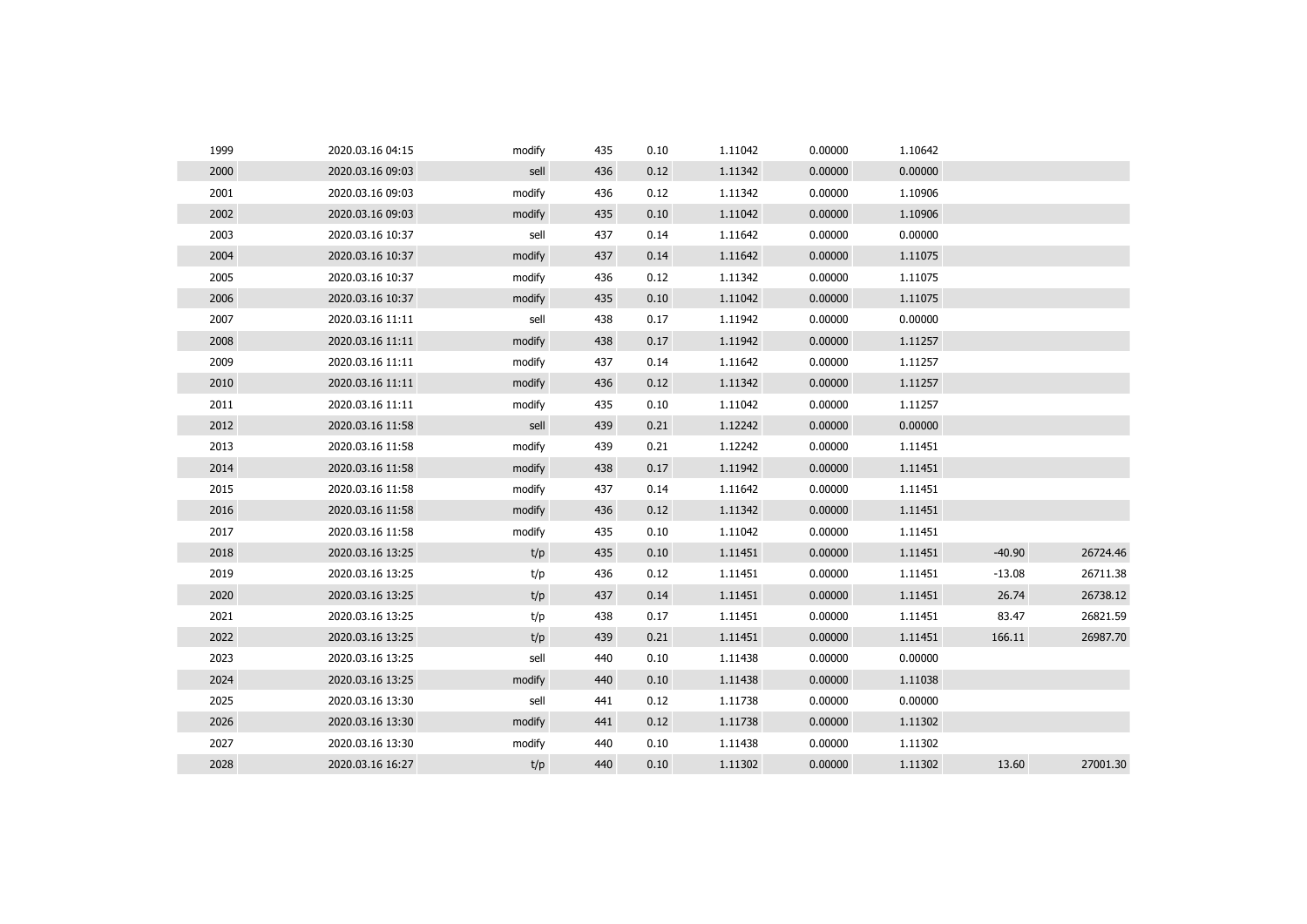| 2029 | 2020.03.16 16:27 | t/p    | 441 | 0.12 | 1.11302 | 0.00000 | 1.11302 | 52.32   | 27053.62 |
|------|------------------|--------|-----|------|---------|---------|---------|---------|----------|
| 2030 | 2020.03.16 16:27 | sell   | 442 | 0.10 | 1.11289 | 0.00000 | 0.00000 |         |          |
| 2031 | 2020.03.16 16:27 | modify | 442 | 0.10 | 1.11289 | 0.00000 | 1.10889 |         |          |
| 2032 | 2020.03.16 16:51 | sell   | 443 | 0.12 | 1.11589 | 0.00000 | 0.00000 |         |          |
| 2033 | 2020.03.16 16:51 | modify | 443 | 0.12 | 1.11589 | 0.00000 | 1.11153 |         |          |
| 2034 | 2020.03.16 16:51 | modify | 442 | 0.10 | 1.11289 | 0.00000 | 1.11153 |         |          |
| 2035 | 2020.03.16 17:46 | t/p    | 442 | 0.10 | 1.11153 | 0.00000 | 1.11153 | 13.60   | 27067.22 |
| 2036 | 2020.03.16 17:46 | t/p    | 443 | 0.12 | 1.11153 | 0.00000 | 1.11153 | 52.32   | 27119.54 |
| 2037 | 2020.03.16 17:46 | sell   | 444 | 0.10 | 1.11139 | 0.00000 | 0.00000 |         |          |
| 2038 | 2020.03.16 17:46 | modify | 444 | 0.10 | 1.11139 | 0.00000 | 1.10739 |         |          |
| 2039 | 2020.03.16 18:46 | sell   | 445 | 0.12 | 1.11439 | 0.00000 | 0.00000 |         |          |
| 2040 | 2020.03.16 18:46 | modify | 445 | 0.12 | 1.11439 | 0.00000 | 1.11003 |         |          |
| 2041 | 2020.03.16 18:46 | modify | 444 | 0.10 | 1.11139 | 0.00000 | 1.11003 |         |          |
| 2042 | 2020.03.16 20:45 | sell   | 446 | 0.14 | 1.11740 | 0.00000 | 0.00000 |         |          |
| 2043 | 2020.03.16 20:45 | modify | 446 | 0.14 | 1.11740 | 0.00000 | 1.11173 |         |          |
| 2044 | 2020.03.16 20:45 | modify | 445 | 0.12 | 1.11439 | 0.00000 | 1.11173 |         |          |
| 2045 | 2020.03.16 20:45 | modify | 444 | 0.10 | 1.11139 | 0.00000 | 1.11173 |         |          |
| 2046 | 2020.03.17 01:00 | buy    | 447 | 0.10 | 1.11789 | 0.00000 | 0.00000 |         |          |
| 2047 | 2020.03.17 01:00 | modify | 447 | 0.10 | 1.11789 | 0.00000 | 1.12189 |         |          |
| 2048 | 2020.03.17 10:06 | buy    | 448 | 0.12 | 1.11489 | 0.00000 | 0.00000 |         |          |
| 2049 | 2020.03.17 10:06 | modify | 448 | 0.12 | 1.11489 | 0.00000 | 1.11831 |         |          |
| 2050 | 2020.03.17 10:06 | modify | 447 | 0.10 | 1.11789 | 0.00000 | 1.11831 |         |          |
| 2051 | 2020.03.17 11:45 | buy    | 449 | 0.14 | 1.11189 | 0.00000 | 0.00000 |         |          |
| 2052 | 2020.03.17 11:45 | modify | 449 | 0.14 | 1.11189 | 0.00000 | 1.11764 |         |          |
| 2053 | 2020.03.17 11:45 | modify | 448 | 0.12 | 1.11489 | 0.00000 | 1.11764 |         |          |
| 2054 | 2020.03.17 11:45 | modify | 447 | 0.10 | 1.11789 | 0.00000 | 1.11764 |         |          |
| 2055 | 2020.03.17 11:45 | t/p    | 444 | 0.10 | 1.11173 | 0.00000 | 1.11173 | $-3.40$ | 27116.14 |
| 2056 | 2020.03.17 11:45 | t/p    | 445 | 0.12 | 1.11173 | 0.00000 | 1.11173 | 31.92   | 27148.06 |
| 2057 | 2020.03.17 11:45 | t/p    | 446 | 0.14 | 1.11173 | 0.00000 | 1.11173 | 79.38   | 27227.44 |
| 2058 | 2020.03.17 11:45 | sell   | 450 | 0.10 | 1.11160 | 0.00000 | 0.00000 |         |          |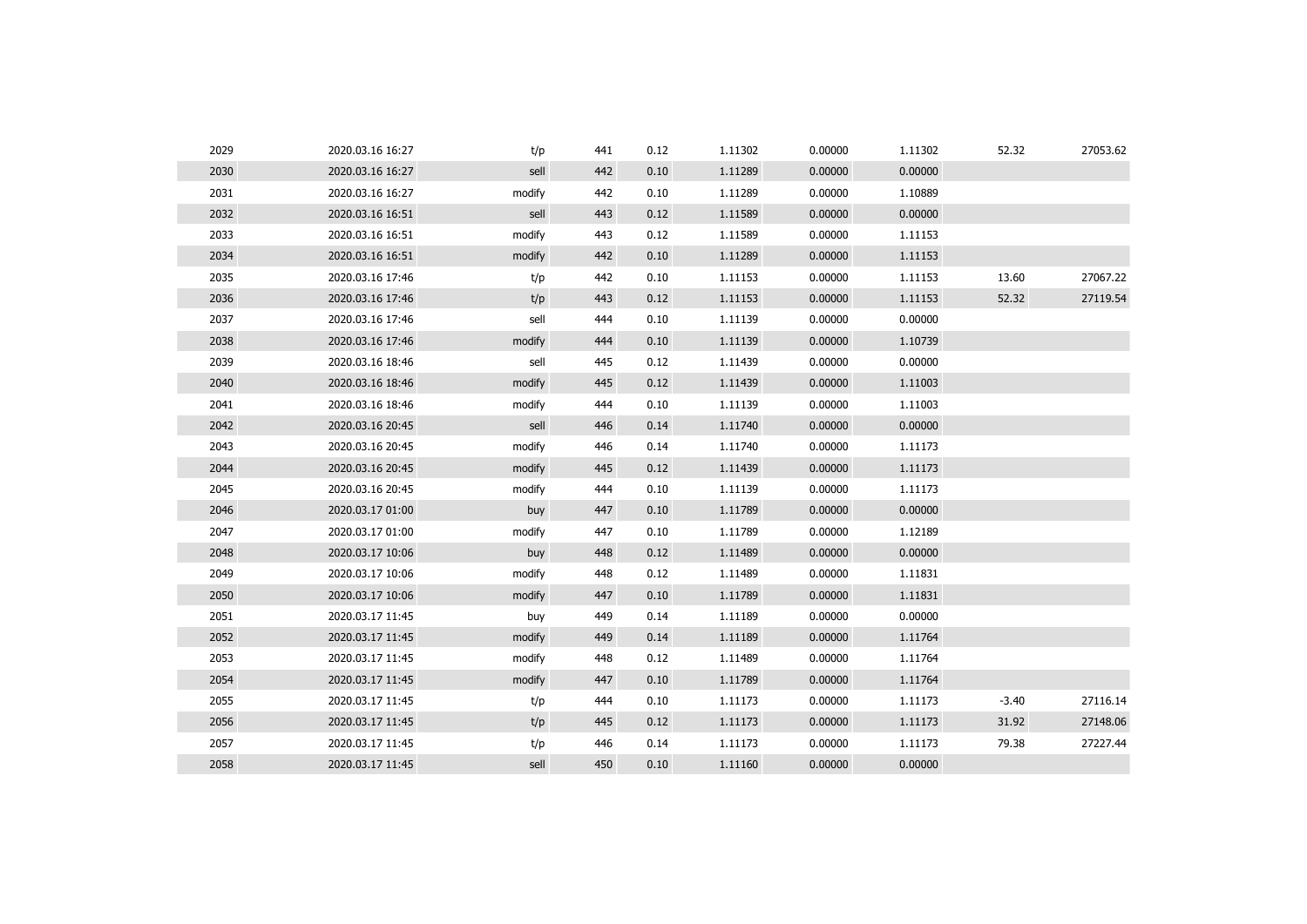| 2059 | 2020.03.17 11:45 | modify | 450 | 0.10 | 1.11160 | 0.00000 | 1.10760 |       |          |
|------|------------------|--------|-----|------|---------|---------|---------|-------|----------|
| 2060 | 2020.03.17 13:03 | buy    | 451 | 0.17 | 1.10889 | 0.00000 | 0.00000 |       |          |
| 2061 | 2020.03.17 13:03 | modify | 451 | 0.17 | 1.10889 | 0.00000 | 1.11556 |       |          |
| 2062 | 2020.03.17 13:03 | modify | 449 | 0.14 | 1.11189 | 0.00000 | 1.11556 |       |          |
| 2063 | 2020.03.17 13:03 | modify | 448 | 0.12 | 1.11489 | 0.00000 | 1.11556 |       |          |
| 2064 | 2020.03.17 13:03 | modify | 447 | 0.10 | 1.11789 | 0.00000 | 1.11556 |       |          |
| 2065 | 2020.03.17 13:21 | t/p    | 450 | 0.10 | 1.10760 | 0.00000 | 1.10760 | 40.00 | 27267.44 |
| 2066 | 2020.03.17 13:21 | sell   | 452 | 0.10 | 1.10747 | 0.00000 | 0.00000 |       |          |
| 2067 | 2020.03.17 13:21 | modify | 452 | 0.10 | 1.10747 | 0.00000 | 1.10347 |       |          |
| 2068 | 2020.03.17 13:30 | buy    | 453 | 0.21 | 1.10589 | 0.00000 | 0.00000 |       |          |
| 2069 | 2020.03.17 13:30 | modify | 453 | 0.21 | 1.10589 | 0.00000 | 1.11340 |       |          |
| 2070 | 2020.03.17 13:30 | modify | 451 | 0.17 | 1.10889 | 0.00000 | 1.11340 |       |          |
| 2071 | 2020.03.17 13:30 | modify | 449 | 0.14 | 1.11189 | 0.00000 | 1.11340 |       |          |
| 2072 | 2020.03.17 13:30 | modify | 448 | 0.12 | 1.11489 | 0.00000 | 1.11340 |       |          |
| 2073 | 2020.03.17 13:30 | modify | 447 | 0.10 | 1.11789 | 0.00000 | 1.11340 |       |          |
| 2074 | 2020.03.17 13:47 | t/p    | 452 | 0.10 | 1.10347 | 0.00000 | 1.10347 | 40.00 | 27307.44 |
| 2075 | 2020.03.17 13:47 | sell   | 454 | 0.10 | 1.10333 | 0.00000 | 0.00000 |       |          |
| 2076 | 2020.03.17 13:47 | modify | 454 | 0.10 | 1.10333 | 0.00000 | 1.09933 |       |          |
| 2077 | 2020.03.17 13:48 | buy    | 455 | 0.25 | 1.10289 | 0.00000 | 0.00000 |       |          |
| 2078 | 2020.03.17 13:48 | modify | 455 | 0.25 | 1.10289 | 0.00000 | 1.11130 |       |          |
| 2079 | 2020.03.17 13:48 | modify | 453 | 0.21 | 1.10589 | 0.00000 | 1.11130 |       |          |
| 2080 | 2020.03.17 13:48 | modify | 451 | 0.17 | 1.10889 | 0.00000 | 1.11130 |       |          |
| 2081 | 2020.03.17 13:48 | modify | 449 | 0.14 | 1.11189 | 0.00000 | 1.11130 |       |          |
| 2082 | 2020.03.17 13:48 | modify | 448 | 0.12 | 1.11489 | 0.00000 | 1.11130 |       |          |
| 2083 | 2020.03.17 13:48 | modify | 447 | 0.10 | 1.11789 | 0.00000 | 1.11130 |       |          |
| 2084 | 2020.03.17 15:03 | buy    | 456 | 0.30 | 1.09988 | 0.00000 | 0.00000 |       |          |
| 2085 | 2020.03.17 15:03 | modify | 456 | 0.30 | 1.09988 | 0.00000 | 1.10948 |       |          |
| 2086 | 2020.03.17 15:03 | modify | 455 | 0.25 | 1.10289 | 0.00000 | 1.10948 |       |          |
| 2087 | 2020.03.17 15:03 | modify | 453 | 0.21 | 1.10589 | 0.00000 | 1.10948 |       |          |
| 2088 | 2020.03.17 15:03 | modify | 451 | 0.17 | 1.10889 | 0.00000 | 1.10948 |       |          |
|      |                  |        |     |      |         |         |         |       |          |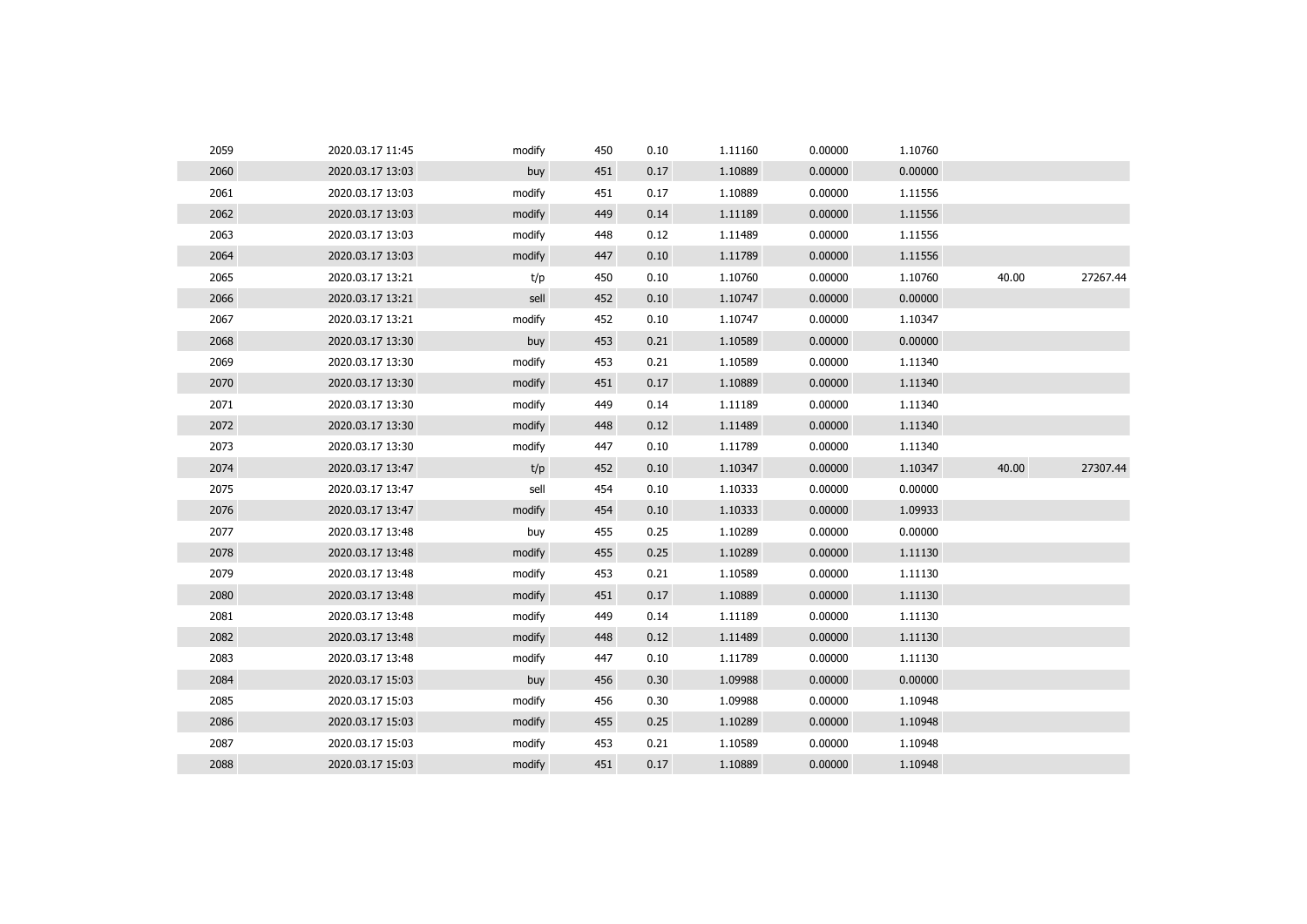| 2089 | 2020.03.17 15:03 | modify | 449 | 0.14 | 1.11189 | 0.00000 | 1.10948 |          |          |
|------|------------------|--------|-----|------|---------|---------|---------|----------|----------|
| 2090 | 2020.03.17 15:03 | modify | 448 | 0.12 | 1.11489 | 0.00000 | 1.10948 |          |          |
| 2091 | 2020.03.17 15:03 | modify | 447 | 0.10 | 1.11789 | 0.00000 | 1.10948 |          |          |
| 2092 | 2020.03.17 15:29 | t/p    | 454 | 0.10 | 1.09933 | 0.00000 | 1.09933 | 40.00    | 27347.44 |
| 2093 | 2020.03.17 15:29 | sell   | 457 | 0.10 | 1.09920 | 0.00000 | 0.00000 |          |          |
| 2094 | 2020.03.17 15:29 | modify | 457 | 0.10 | 1.09920 | 0.00000 | 1.09520 |          |          |
| 2095 | 2020.03.17 17:28 | buy    | 458 | 0.36 | 1.09688 | 0.00000 | 0.00000 |          |          |
| 2096 | 2020.03.17 17:28 | modify | 458 | 0.36 | 1.09688 | 0.00000 | 1.10727 |          |          |
| 2097 | 2020.03.17 17:28 | modify | 456 | 0.30 | 1.09988 | 0.00000 | 1.10727 |          |          |
| 2098 | 2020.03.17 17:28 | modify | 455 | 0.25 | 1.10289 | 0.00000 | 1.10727 |          |          |
| 2099 | 2020.03.17 17:28 | modify | 453 | 0.21 | 1.10589 | 0.00000 | 1.10727 |          |          |
| 2100 | 2020.03.17 17:28 | modify | 451 | 0.17 | 1.10889 | 0.00000 | 1.10727 |          |          |
| 2101 | 2020.03.17 17:28 | modify | 449 | 0.14 | 1.11189 | 0.00000 | 1.10727 |          |          |
| 2102 | 2020.03.17 17:28 | modify | 448 | 0.12 | 1.11489 | 0.00000 | 1.10727 |          |          |
| 2103 | 2020.03.17 17:28 | modify | 447 | 0.10 | 1.11789 | 0.00000 | 1.10727 |          |          |
| 2104 | 2020.03.18 01:22 | sell   | 459 | 0.12 | 1.10222 | 0.00000 | 0.00000 |          |          |
| 2105 | 2020.03.18 01:22 | modify | 459 | 0.12 | 1.10222 | 0.00000 | 1.10114 |          |          |
| 2106 | 2020.03.18 01:22 | modify | 457 | 0.10 | 1.09920 | 0.00000 | 1.10114 |          |          |
| 2107 | 2020.03.18 01:34 | t/p    | 457 | 0.10 | 1.10114 | 0.00000 | 1.10114 | $-19.40$ | 27328.04 |
| 2108 | 2020.03.18 01:34 | t/p    | 459 | 0.12 | 1.10114 | 0.00000 | 1.10114 | 12.96    | 27341.00 |
| 2109 | 2020.03.18 01:34 | sell   | 460 | 0.10 | 1.10099 | 0.00000 | 0.00000 |          |          |
| 2110 | 2020.03.18 01:34 | modify | 460 | 0.10 | 1.10099 | 0.00000 | 1.09699 |          |          |
| 2111 | 2020.03.18 08:31 | sell   | 461 | 0.12 | 1.10399 | 0.00000 | 0.00000 |          |          |
| 2112 | 2020.03.18 08:31 | modify | 461 | 0.12 | 1.10399 | 0.00000 | 1.10135 |          |          |
| 2113 | 2020.03.18 08:31 | modify | 460 | 0.10 | 1.10099 | 0.00000 | 1.10135 |          |          |
| 2114 | 2020.03.18 09:24 | t/p    | 460 | 0.10 | 1.10135 | 0.00000 | 1.10135 | $-3.60$  | 27337.40 |
| 2115 | 2020.03.18 09:24 | t/p    | 461 | 0.12 | 1.10135 | 0.00000 | 1.10135 | 31.68    | 27369.08 |
| 2116 | 2020.03.18 09:24 | sell   | 462 | 0.10 | 1.10122 | 0.00000 | 0.00000 |          |          |
| 2117 | 2020.03.18 09:24 | modify | 462 | 0.10 | 1.10122 | 0.00000 | 1.09722 |          |          |
| 2118 | 2020.03.18 10:58 | t/p    | 462 | 0.10 | 1.09722 | 0.00000 | 1.09722 | 40.00    | 27409.08 |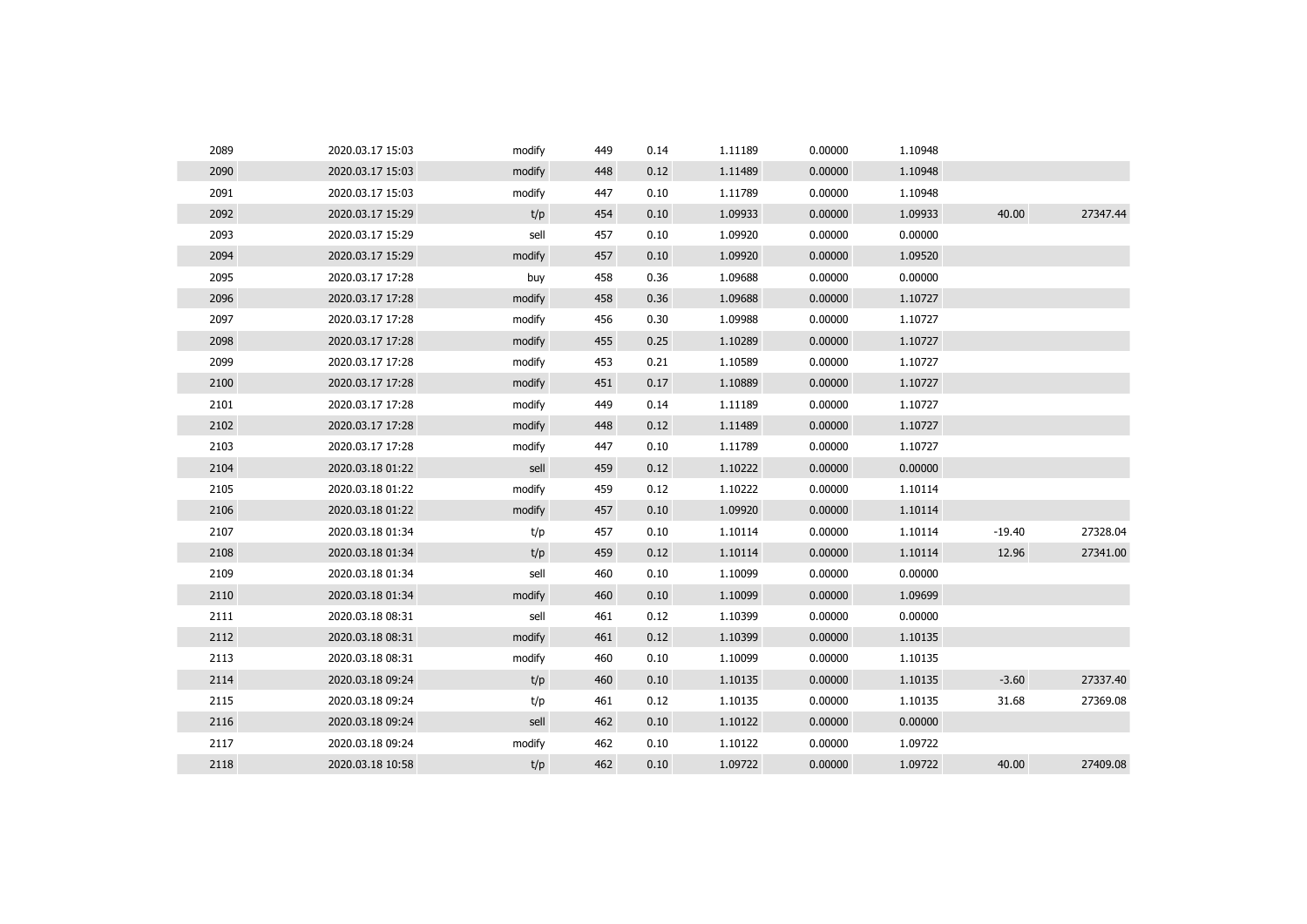| 2119 | 2020.03.18 10:58 | sell   | 463 | 0.10 | 1.09709 | 0.00000 | 0.00000 |           |          |
|------|------------------|--------|-----|------|---------|---------|---------|-----------|----------|
| 2120 | 2020.03.18 10:58 | modify | 463 | 0.10 | 1.09709 | 0.00000 | 1.09309 |           |          |
| 2121 | 2020.03.18 12:36 | sell   | 464 | 0.12 | 1.10009 | 0.00000 | 0.00000 |           |          |
| 2122 | 2020.03.18 15:59 | t/p    | 463 | 0.10 | 1.09309 | 0.00000 | 1.09309 | 40.00     | 27449.08 |
| 2123 | 2020.03.18 15:59 | buy    | 465 | 0.43 | 1.09308 | 0.00000 | 0.00000 |           |          |
| 2124 | 2020.03.18 15:59 | modify | 465 | 0.43 | 1.09308 | 0.00000 | 1.10509 |           |          |
| 2125 | 2020.03.18 15:59 | modify | 458 | 0.36 | 1.09688 | 0.00000 | 1.10509 |           |          |
| 2126 | 2020.03.18 15:59 | modify | 456 | 0.30 | 1.09988 | 0.00000 | 1.10509 |           |          |
| 2127 | 2020.03.18 15:59 | modify | 455 | 0.25 | 1.10289 | 0.00000 | 1.10509 |           |          |
| 2128 | 2020.03.18 15:59 | modify | 453 | 0.21 | 1.10589 | 0.00000 | 1.10509 |           |          |
| 2129 | 2020.03.18 15:59 | modify | 451 | 0.17 | 1.10889 | 0.00000 | 1.10509 |           |          |
| 2130 | 2020.03.18 15:59 | modify | 449 | 0.14 | 1.11189 | 0.00000 | 1.10509 |           |          |
| 2131 | 2020.03.18 15:59 | modify | 448 | 0.12 | 1.11489 | 0.00000 | 1.10509 |           |          |
| 2132 | 2020.03.18 15:59 | modify | 447 | 0.10 | 1.11789 | 0.00000 | 1.10509 |           |          |
| 2133 | 2020.03.26 22:59 | t/p    | 447 | 0.10 | 1.10509 | 0.00000 | 1.10509 | $-128.00$ | 27321.08 |
| 2134 | 2020.03.26 22:59 | t/p    | 448 | 0.12 | 1.10509 | 0.00000 | 1.10509 | $-117.60$ | 27203.48 |
| 2135 | 2020.03.26 22:59 | t/p    | 449 | 0.14 | 1.10509 | 0.00000 | 1.10509 | $-95.20$  | 27108.28 |
| 2136 | 2020.03.26 22:59 | t/p    | 451 | 0.17 | 1.10509 | 0.00000 | 1.10509 | $-64.60$  | 27043.68 |
| 2137 | 2020.03.26 22:59 | t/p    | 453 | 0.21 | 1.10509 | 0.00000 | 1.10509 | $-16.80$  | 27026.88 |
| 2138 | 2020.03.26 22:59 | t/p    | 455 | 0.25 | 1.10509 | 0.00000 | 1.10509 | 55.00     | 27081.88 |
| 2139 | 2020.03.26 22:59 | t/p    | 456 | 0.30 | 1.10509 | 0.00000 | 1.10509 | 156.30    | 27238.18 |
| 2140 | 2020.03.26 22:59 | t/p    | 458 | 0.36 | 1.10509 | 0.00000 | 1.10509 | 295.56    | 27533.74 |
| 2141 | 2020.03.26 22:59 | t/p    | 465 | 0.43 | 1.10509 | 0.00000 | 1.10509 | 516.43    | 28050.17 |
| 2142 | 2020.03.26 22:59 | sell   | 466 | 0.12 | 1.10509 | 0.00000 | 0.00000 |           |          |
| 2143 | 2020.03.26 22:59 | modify | 466 | 0.12 | 1.10509 | 0.00000 | 1.09959 |           |          |
| 2144 | 2020.03.26 22:59 | modify | 464 | 0.12 | 1.10009 | 0.00000 | 1.09959 |           |          |
| 2145 | 2020.03.26 22:59 | buy    | 467 | 0.10 | 1.10521 | 0.00000 | 0.00000 |           |          |
| 2146 | 2020.03.26 22:59 | modify | 467 | 0.10 | 1.10521 | 0.00000 | 1.10921 |           |          |
| 2147 | 2020.03.27 06:40 | sell   | 468 | 0.14 | 1.10810 | 0.00000 | 0.00000 |           |          |
| 2148 | 2020.03.27 06:40 | modify | 468 | 0.14 | 1.10810 | 0.00000 | 1.10174 |           |          |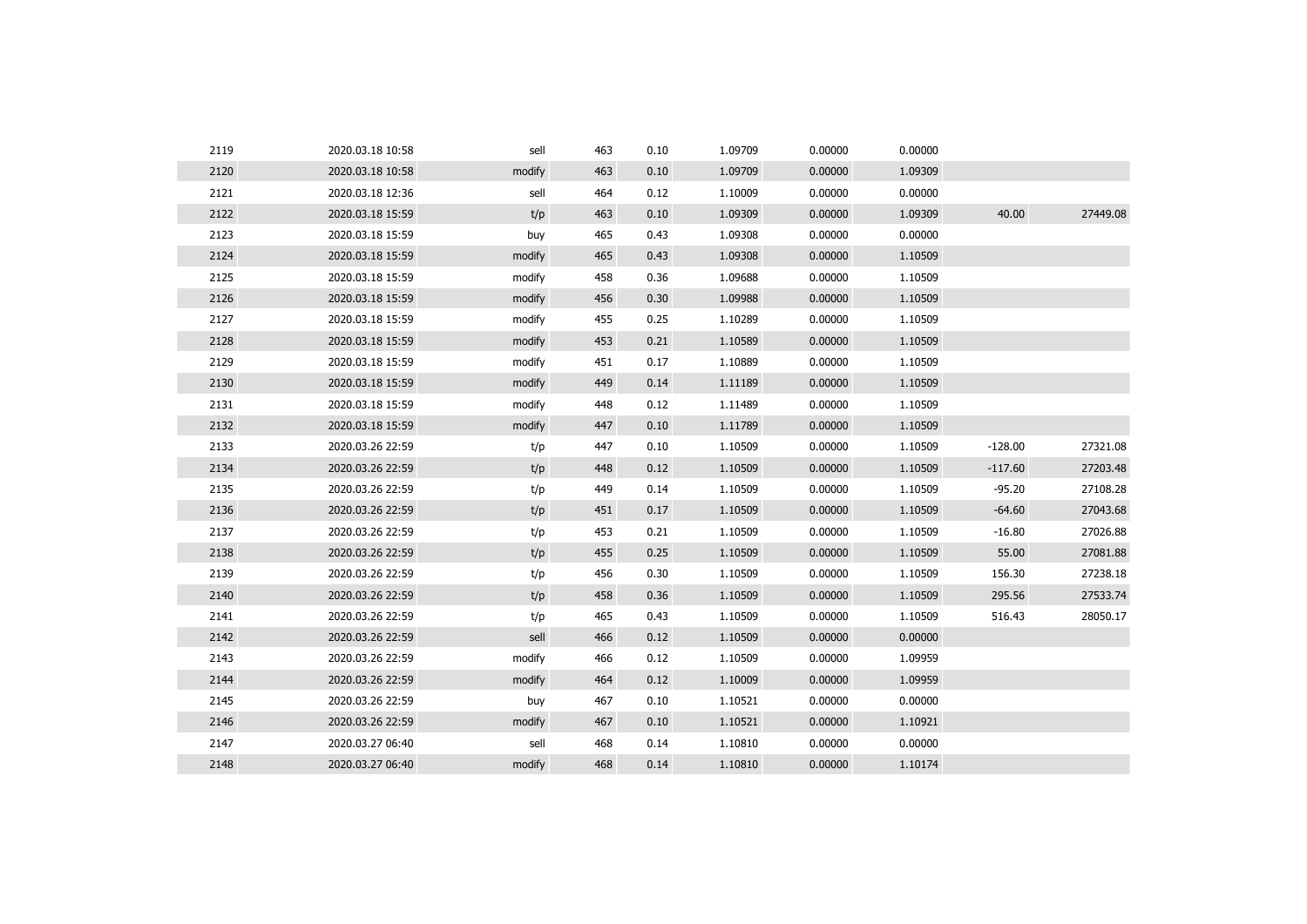| 2149 | 2020.03.27 06:40 | modify | 466 | 0.12 | 1.10509 | 0.00000 | 1.10174 |          |          |
|------|------------------|--------|-----|------|---------|---------|---------|----------|----------|
| 2150 | 2020.03.27 06:40 | modify | 464 | 0.12 | 1.10009 | 0.00000 | 1.10174 |          |          |
| 2151 | 2020.03.27 10:31 | buy    | 469 | 0.12 | 1.10221 | 0.00000 | 0.00000 |          |          |
| 2152 | 2020.03.27 10:31 | modify | 469 | 0.12 | 1.10221 | 0.00000 | 1.10724 |          |          |
| 2153 | 2020.03.27 10:31 | modify | 467 | 0.10 | 1.10521 | 0.00000 | 1.10724 |          |          |
| 2154 | 2020.03.27 10:32 | t/p    | 464 | 0.12 | 1.10174 | 0.00000 | 1.10174 | $-19.80$ | 28030.37 |
| 2155 | 2020.03.27 10:32 | t/p    | 466 | 0.12 | 1.10174 | 0.00000 | 1.10174 | 40.20    | 28070.57 |
| 2156 | 2020.03.27 10:32 | t/p    | 468 | 0.14 | 1.10174 | 0.00000 | 1.10174 | 89.04    | 28159.61 |
| 2157 | 2020.03.27 13:18 | buy    | 470 | 0.14 | 1.09921 | 0.00000 | 0.00000 |          |          |
| 2158 | 2020.03.27 13:18 | modify | 470 | 0.14 | 1.09921 | 0.00000 | 1.10488 |          |          |
| 2159 | 2020.03.27 13:18 | modify | 469 | 0.12 | 1.10221 | 0.00000 | 1.10488 |          |          |
| 2160 | 2020.03.27 13:18 | modify | 467 | 0.10 | 1.10521 | 0.00000 | 1.10488 |          |          |
| 2161 | 2020.03.27 16:31 | buy    | 471 | 0.17 | 1.09621 | 0.00000 | 0.00000 |          |          |
| 2162 | 2020.03.27 16:31 | modify | 471 | 0.17 | 1.09621 | 0.00000 | 1.10306 |          |          |
| 2163 | 2020.03.27 16:31 | modify | 470 | 0.14 | 1.09921 | 0.00000 | 1.10306 |          |          |
| 2164 | 2020.03.27 16:31 | modify | 469 | 0.12 | 1.10221 | 0.00000 | 1.10306 |          |          |
| 2165 | 2020.03.27 16:31 | modify | 467 | 0.10 | 1.10521 | 0.00000 | 1.10306 |          |          |
| 2166 | 2020.03.27 18:24 | t/p    | 467 | 0.10 | 1.10306 | 0.00000 | 1.10306 | $-21.50$ | 28138.11 |
| 2167 | 2020.03.27 18:24 | t/p    | 469 | 0.12 | 1.10306 | 0.00000 | 1.10306 | 10.20    | 28148.31 |
| 2168 | 2020.03.27 18:24 | t/p    | 470 | 0.14 | 1.10306 | 0.00000 | 1.10306 | 53.90    | 28202.21 |
| 2169 | 2020.03.27 18:24 | t/p    | 471 | 0.17 | 1.10306 | 0.00000 | 1.10306 | 116.45   | 28318.66 |
| 2170 | 2020.03.27 18:24 | buy    | 472 | 0.10 | 1.10320 | 0.00000 | 0.00000 |          |          |
| 2171 | 2020.03.27 18:24 | modify | 472 | 0.10 | 1.10320 | 0.00000 | 1.10720 |          |          |
| 2172 | 2020.03.27 19:05 | t/p    | 472 | 0.10 | 1.10720 | 0.00000 | 1.10720 | 40.00    | 28358.66 |
| 2173 | 2020.03.27 19:05 | buy    | 473 | 0.10 | 1.10733 | 0.00000 | 0.00000 |          |          |
| 2174 | 2020.03.27 19:05 | modify | 473 | 0.10 | 1.10733 | 0.00000 | 1.11133 |          |          |
| 2175 | 2020.03.27 21:57 | t/p    | 473 | 0.10 | 1.11133 | 0.00000 | 1.11133 | 40.00    | 28398.66 |
| 2176 | 2020.03.27 21:57 | buy    | 474 | 0.10 | 1.11146 | 0.00000 | 0.00000 |          |          |
| 2177 | 2020.03.27 21:57 | modify | 474 | 0.10 | 1.11146 | 0.00000 | 1.11546 |          |          |
| 2178 | 2020.03.30 06:17 | buy    | 475 | 0.12 | 1.10846 | 0.00000 | 0.00000 |          |          |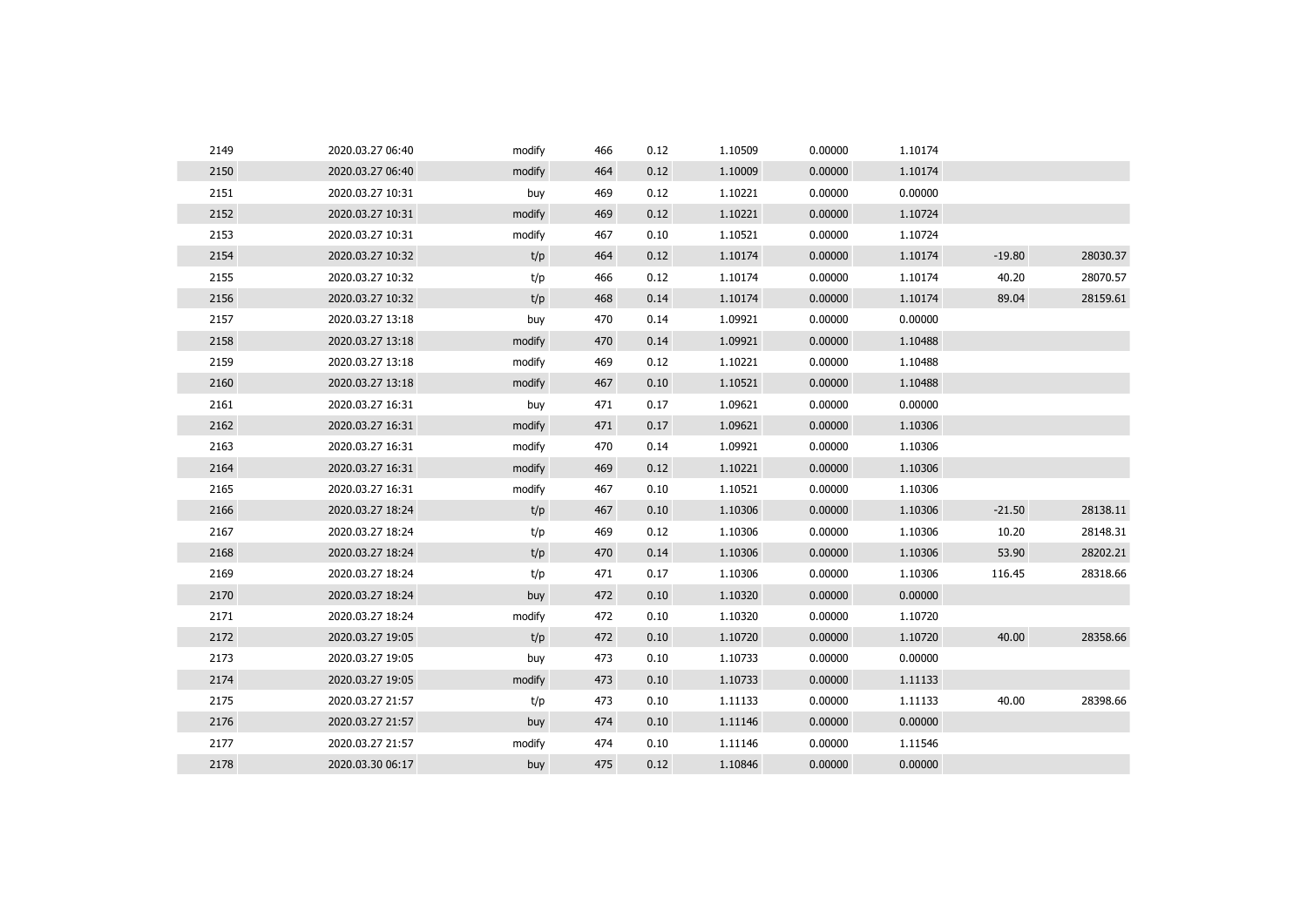| 2179 | 2020.03.30 06:17 | modify | 475 | 0.12 | 1.10846 | 0.00000 | 1.11282 |          |          |
|------|------------------|--------|-----|------|---------|---------|---------|----------|----------|
| 2180 | 2020.03.30 06:17 | modify | 474 | 0.10 | 1.11146 | 0.00000 | 1.11282 |          |          |
| 2181 | 2020.03.30 14:20 | buy    | 476 | 0.14 | 1.10546 | 0.00000 | 0.00000 |          |          |
| 2182 | 2020.03.30 14:20 | modify | 476 | 0.14 | 1.10546 | 0.00000 | 1.11113 |          |          |
| 2183 | 2020.03.30 14:20 | modify | 475 | 0.12 | 1.10846 | 0.00000 | 1.11113 |          |          |
| 2184 | 2020.03.30 14:20 | modify | 474 | 0.10 | 1.11146 | 0.00000 | 1.11113 |          |          |
| 2185 | 2020.03.30 15:55 | buy    | 477 | 0.17 | 1.10246 | 0.00000 | 0.00000 |          |          |
| 2186 | 2020.03.30 15:55 | modify | 477 | 0.17 | 1.10246 | 0.00000 | 1.10931 |          |          |
| 2187 | 2020.03.30 15:55 | modify | 476 | 0.14 | 1.10546 | 0.00000 | 1.10931 |          |          |
| 2188 | 2020.03.30 15:55 | modify | 475 | 0.12 | 1.10846 | 0.00000 | 1.10931 |          |          |
| 2189 | 2020.03.30 15:55 | modify | 474 | 0.10 | 1.11146 | 0.00000 | 1.10931 |          |          |
| 2190 | 2020.03.31 03:00 | sell   | 478 | 0.10 | 1.10286 | 0.00000 | 0.00000 |          |          |
| 2191 | 2020.03.31 03:00 | modify | 478 | 0.10 | 1.10286 | 0.00000 | 1.09886 |          |          |
| 2192 | 2020.03.31 03:54 | buy    | 479 | 0.21 | 1.09946 | 0.00000 | 0.00000 |          |          |
| 2193 | 2020.03.31 03:54 | modify | 479 | 0.21 | 1.09946 | 0.00000 | 1.10719 |          |          |
| 2194 | 2020.03.31 03:54 | modify | 477 | 0.17 | 1.10246 | 0.00000 | 1.10719 |          |          |
| 2195 | 2020.03.31 03:54 | modify | 476 | 0.14 | 1.10546 | 0.00000 | 1.10719 |          |          |
| 2196 | 2020.03.31 03:54 | modify | 475 | 0.12 | 1.10846 | 0.00000 | 1.10719 |          |          |
| 2197 | 2020.03.31 03:54 | modify | 474 | 0.10 | 1.11146 | 0.00000 | 1.10719 |          |          |
| 2198 | 2020.03.31 03:55 | t/p    | 478 | 0.10 | 1.09886 | 0.00000 | 1.09886 | 40.00    | 28438.66 |
| 2199 | 2020.03.31 03:55 | sell   | 480 | 0.10 | 1.09873 | 0.00000 | 0.00000 |          |          |
| 2200 | 2020.03.31 03:55 | modify | 480 | 0.10 | 1.09873 | 0.00000 | 1.09473 |          |          |
| 2201 | 2020.03.31 03:55 | sell   | 481 | 0.12 | 1.10174 | 0.00000 | 0.00000 |          |          |
| 2202 | 2020.03.31 03:55 | modify | 481 | 0.12 | 1.10174 | 0.00000 | 1.10045 |          |          |
| 2203 | 2020.03.31 03:55 | modify | 480 | 0.10 | 1.09873 | 0.00000 | 1.10045 |          |          |
| 2204 | 2020.03.31 03:56 | t/p    | 480 | 0.10 | 1.10045 | 0.00000 | 1.10045 | $-17.20$ | 28421.46 |
| 2205 | 2020.03.31 03:56 | t/p    | 481 | 0.12 | 1.10045 | 0.00000 | 1.10045 | 15.48    | 28436.94 |
| 2206 | 2020.03.31 03:56 | sell   | 482 | 0.10 | 1.10032 | 0.00000 | 0.00000 |          |          |
| 2207 | 2020.03.31 03:56 | modify | 482 | 0.10 | 1.10032 | 0.00000 | 1.09632 |          |          |
| 2208 | 2020.03.31 13:23 | buy    | 483 | 0.25 | 1.09646 | 0.00000 | 0.00000 |          |          |
|      |                  |        |     |      |         |         |         |          |          |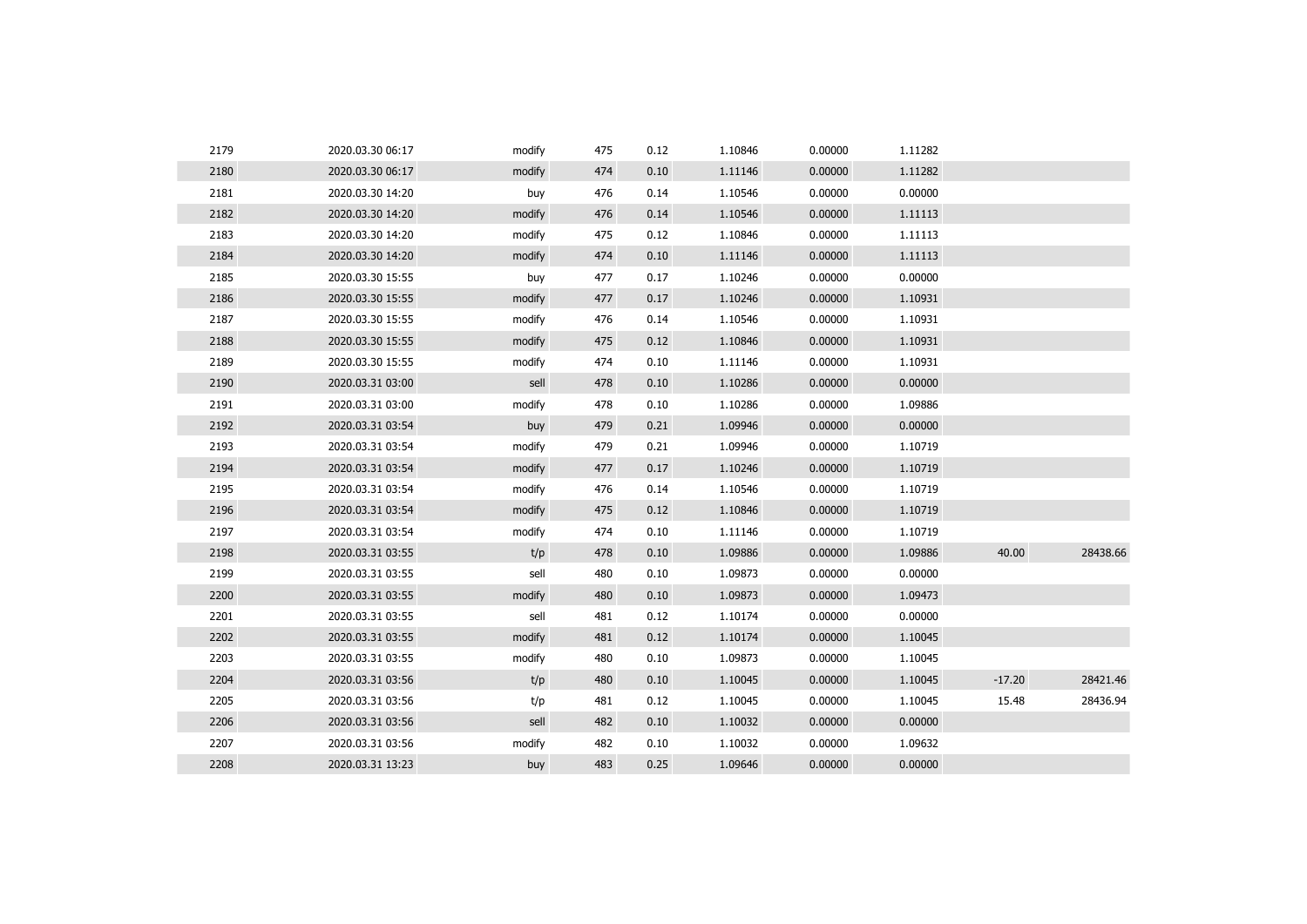| 2209 | 2020.03.31 13:23 | modify | 483 | 0.25 | 1.09646 | 0.00000 | 1.10518 |         |          |
|------|------------------|--------|-----|------|---------|---------|---------|---------|----------|
| 2210 | 2020.03.31 13:23 | modify | 479 | 0.21 | 1.09946 | 0.00000 | 1.10518 |         |          |
| 2211 | 2020.03.31 13:23 | modify | 477 | 0.17 | 1.10246 | 0.00000 | 1.10518 |         |          |
| 2212 | 2020.03.31 13:23 | modify | 476 | 0.14 | 1.10546 | 0.00000 | 1.10518 |         |          |
| 2213 | 2020.03.31 13:23 | modify | 475 | 0.12 | 1.10846 | 0.00000 | 1.10518 |         |          |
| 2214 | 2020.03.31 13:23 | modify | 474 | 0.10 | 1.11146 | 0.00000 | 1.10518 |         |          |
| 2215 | 2020.03.31 13:25 | t/p    | 482 | 0.10 | 1.09632 | 0.00000 | 1.09632 | 40.00   | 28476.94 |
| 2216 | 2020.03.31 13:25 | sell   | 484 | 0.10 | 1.09619 | 0.00000 | 0.00000 |         |          |
| 2217 | 2020.03.31 13:25 | modify | 484 | 0.10 | 1.09619 | 0.00000 | 1.09219 |         |          |
| 2218 | 2020.03.31 14:08 | buy    | 485 | 0.30 | 1.09346 | 0.00000 | 0.00000 |         |          |
| 2219 | 2020.03.31 14:08 | modify | 485 | 0.30 | 1.09346 | 0.00000 | 1.10300 |         |          |
| 2220 | 2020.03.31 14:08 | modify | 483 | 0.25 | 1.09646 | 0.00000 | 1.10300 |         |          |
| 2221 | 2020.03.31 14:08 | modify | 479 | 0.21 | 1.09946 | 0.00000 | 1.10300 |         |          |
| 2222 | 2020.03.31 14:08 | modify | 477 | 0.17 | 1.10246 | 0.00000 | 1.10300 |         |          |
| 2223 | 2020.03.31 14:08 | modify | 476 | 0.14 | 1.10546 | 0.00000 | 1.10300 |         |          |
| 2224 | 2020.03.31 14:08 | modify | 475 | 0.12 | 1.10846 | 0.00000 | 1.10300 |         |          |
| 2225 | 2020.03.31 14:08 | modify | 474 | 0.10 | 1.11146 | 0.00000 | 1.10300 |         |          |
| 2226 | 2020.03.31 17:37 | sell   | 486 | 0.12 | 1.09919 | 0.00000 | 0.00000 |         |          |
| 2227 | 2020.03.31 17:37 | modify | 486 | 0.12 | 1.09919 | 0.00000 | 1.09694 |         |          |
| 2228 | 2020.03.31 17:37 | modify | 484 | 0.10 | 1.09619 | 0.00000 | 1.09694 |         |          |
| 2229 | 2020.03.31 17:45 | t/p    | 484 | 0.10 | 1.09694 | 0.00000 | 1.09694 | $-7.50$ | 28469.44 |
| 2230 | 2020.03.31 17:45 | t/p    | 486 | 0.12 | 1.09694 | 0.00000 | 1.09694 | 27.00   | 28496.44 |
| 2231 | 2020.03.31 17:45 | sell   | 487 | 0.10 | 1.09680 | 0.00000 | 0.00000 |         |          |
| 2232 | 2020.03.31 17:45 | modify | 487 | 0.10 | 1.09680 | 0.00000 | 1.09280 |         |          |
| 2233 | 2020.03.31 18:15 | sell   | 488 | 0.12 | 1.09980 | 0.00000 | 0.00000 |         |          |
| 2234 | 2020.03.31 18:15 | modify | 488 | 0.12 | 1.09980 | 0.00000 | 1.09703 |         |          |
| 2235 | 2020.03.31 18:15 | modify | 487 | 0.10 | 1.09680 | 0.00000 | 1.09703 |         |          |
| 2236 | 2020.03.31 19:51 | t/p    | 487 | 0.10 | 1.09703 | 0.00000 | 1.09703 | $-2.30$ | 28494.14 |
| 2237 | 2020.03.31 19:51 | t/p    | 488 | 0.12 | 1.09703 | 0.00000 | 1.09703 | 33.24   | 28527.38 |
| 2238 | 2020.03.31 20:00 | sell   | 489 | 0.10 | 1.09705 | 0.00000 | 0.00000 |         |          |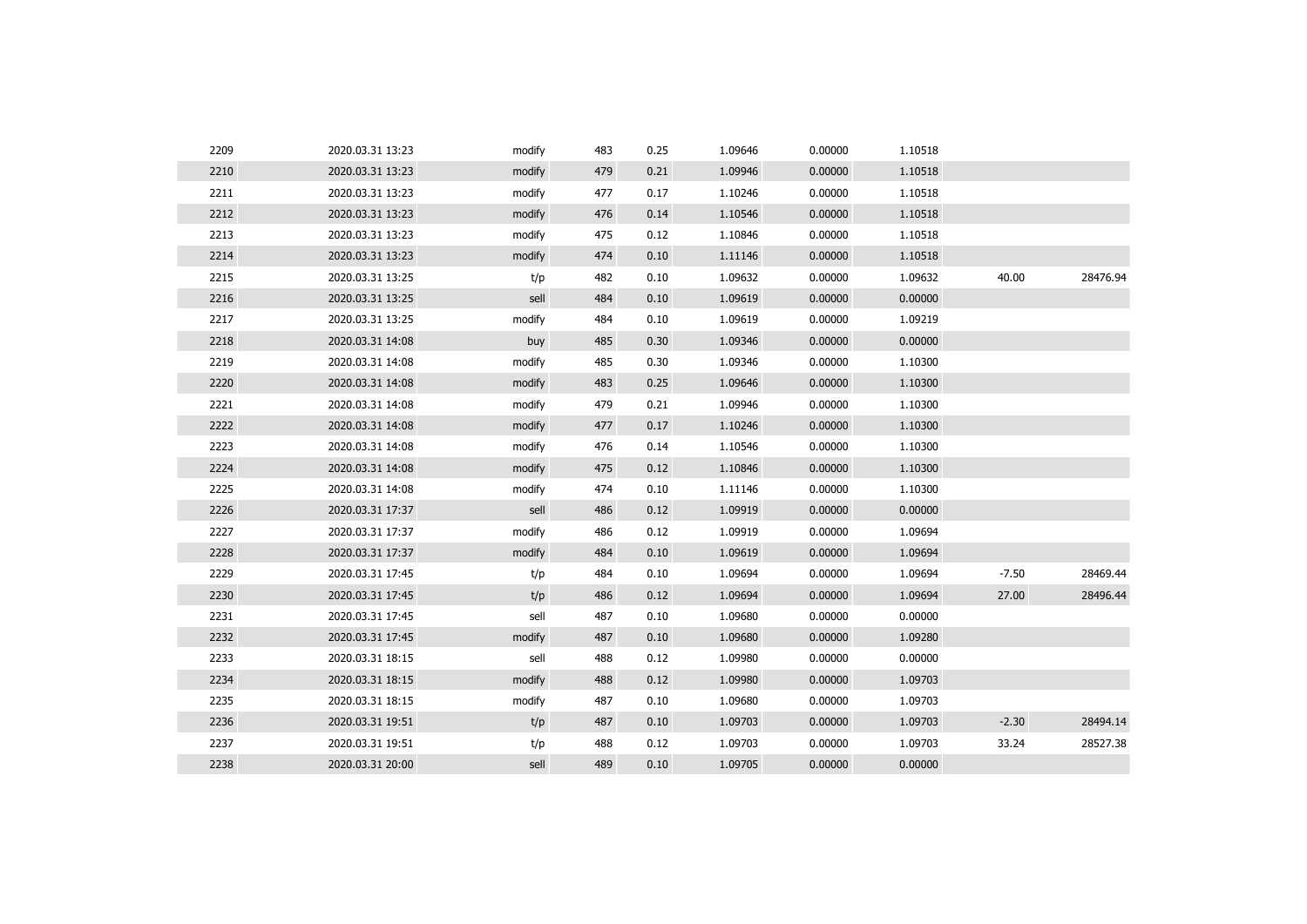| 2239 | 2020.03.31 20:00 | modify | 489 | 0.10 | 1.09705 | 0.00000 | 1.09305 |          |          |
|------|------------------|--------|-----|------|---------|---------|---------|----------|----------|
| 2240 | 2020.03.31 20:58 | sell   | 490 | 0.12 | 1.10005 | 0.00000 | 0.00000 |          |          |
| 2241 | 2020.03.31 20:58 | modify | 490 | 0.12 | 1.10005 | 0.00000 | 1.09706 |          |          |
| 2242 | 2020.03.31 20:58 | modify | 489 | 0.10 | 1.09705 | 0.00000 | 1.09706 |          |          |
| 2243 | 2020.03.31 22:58 | t/p    | 474 | 0.10 | 1.10300 | 0.00000 | 1.10300 | $-84.60$ | 28442.78 |
| 2244 | 2020.03.31 22:58 | t/p    | 475 | 0.12 | 1.10300 | 0.00000 | 1.10300 | $-65.52$ | 28377.26 |
| 2245 | 2020.03.31 22:58 | t/p    | 476 | 0.14 | 1.10300 | 0.00000 | 1.10300 | $-34.44$ | 28342.82 |
| 2246 | 2020.03.31 22:58 | t/p    | 477 | 0.17 | 1.10300 | 0.00000 | 1.10300 | 9.18     | 28352.00 |
| 2247 | 2020.03.31 22:58 | t/p    | 479 | 0.21 | 1.10300 | 0.00000 | 1.10300 | 74.34    | 28426.34 |
| 2248 | 2020.03.31 22:58 | t/p    | 483 | 0.25 | 1.10300 | 0.00000 | 1.10300 | 163.50   | 28589.84 |
| 2249 | 2020.03.31 22:58 | t/p    | 485 | 0.30 | 1.10300 | 0.00000 | 1.10300 | 286.20   | 28876.04 |
| 2250 | 2020.03.31 22:58 | buy    | 491 | 0.10 | 1.10313 | 0.00000 | 0.00000 |          |          |
| 2251 | 2020.03.31 22:58 | modify | 491 | 0.10 | 1.10313 | 0.00000 | 1.10713 |          |          |
| 2252 | 2020.03.31 22:58 | sell   | 492 | 0.14 | 1.10305 | 0.00000 | 0.00000 |          |          |
| 2253 | 2020.03.31 22:58 | modify | 492 | 0.14 | 1.10305 | 0.00000 | 1.09798 |          |          |
| 2254 | 2020.03.31 22:58 | modify | 490 | 0.12 | 1.10005 | 0.00000 | 1.09798 |          |          |
| 2255 | 2020.03.31 22:58 | modify | 489 | 0.10 | 1.09705 | 0.00000 | 1.09798 |          |          |
| 2256 | 2020.04.01 09:22 | buy    | 493 | 0.12 | 1.10013 | 0.00000 | 0.00000 |          |          |
| 2257 | 2020.04.01 09:22 | modify | 493 | 0.12 | 1.10013 | 0.00000 | 1.10380 |          |          |
| 2258 | 2020.04.01 09:22 | modify | 491 | 0.10 | 1.10313 | 0.00000 | 1.10380 |          |          |
| 2259 | 2020.04.01 10:06 | t/p    | 489 | 0.10 | 1.09798 | 0.00000 | 1.09798 | $-9.30$  | 28866.74 |
| 2260 | 2020.04.01 10:06 | t/p    | 490 | 0.12 | 1.09798 | 0.00000 | 1.09798 | 24.84    | 28891.58 |
| 2261 | 2020.04.01 10:06 | t/p    | 492 | 0.14 | 1.09798 | 0.00000 | 1.09798 | 70.98    | 28962.56 |
| 2262 | 2020.04.01 10:06 | sell   | 494 | 0.10 | 1.09785 | 0.00000 | 0.00000 |          |          |
| 2263 | 2020.04.01 10:06 | modify | 494 | 0.10 | 1.09785 | 0.00000 | 1.09385 |          |          |
| 2264 | 2020.04.01 10:42 | buy    | 495 | 0.14 | 1.09713 | 0.00000 | 0.00000 |          |          |
| 2265 | 2020.04.01 10:42 | modify | 495 | 0.14 | 1.09713 | 0.00000 | 1.10237 |          |          |
| 2266 | 2020.04.01 10:42 | modify | 493 | 0.12 | 1.10013 | 0.00000 | 1.10237 |          |          |
| 2267 | 2020.04.01 10:42 | modify | 491 | 0.10 | 1.10313 | 0.00000 | 1.10237 |          |          |
| 2268 | 2020.04.01 11:19 | buy    | 496 | 0.17 | 1.09413 | 0.00000 | 0.00000 |          |          |
|      |                  |        |     |      |         |         |         |          |          |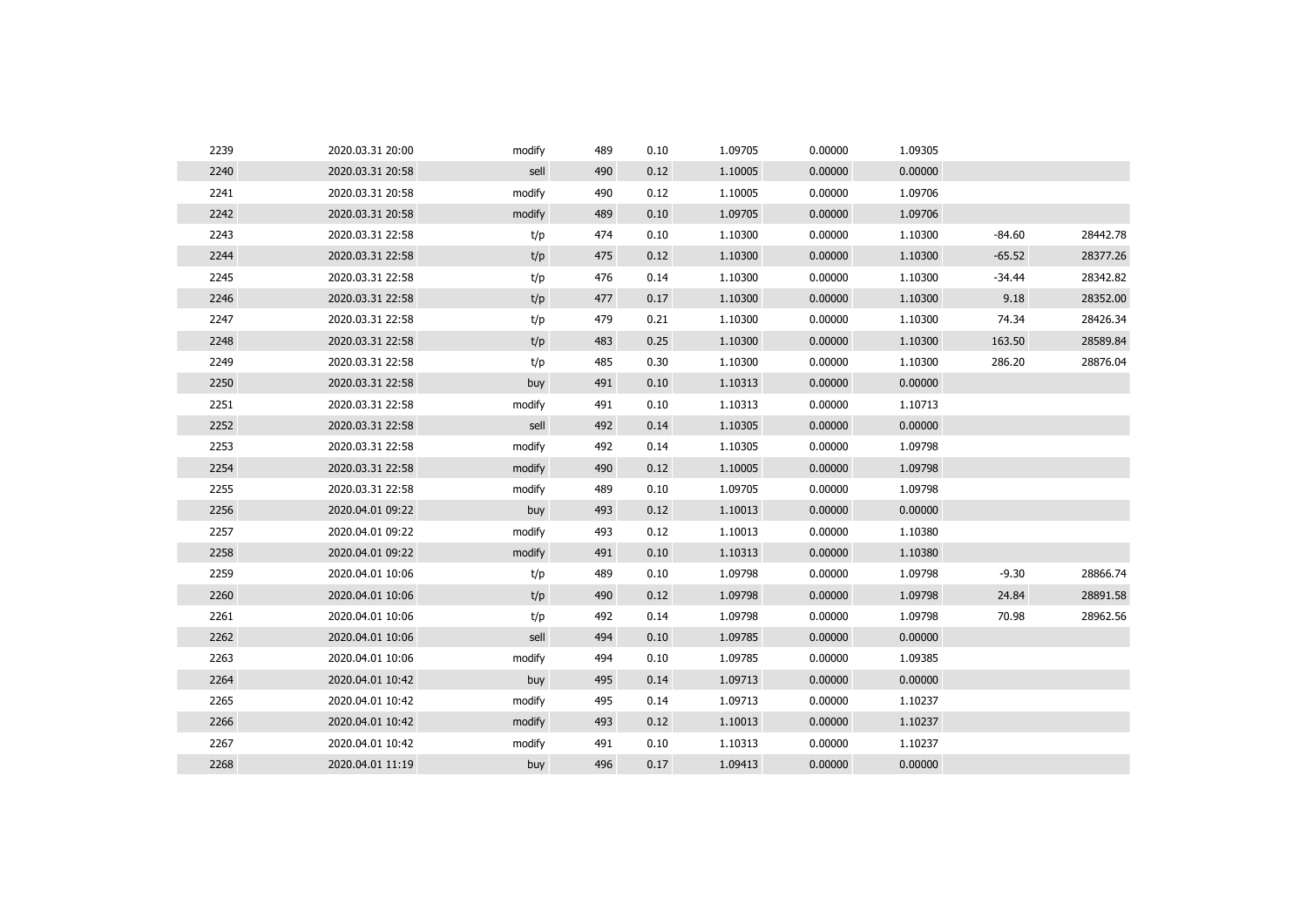| 2269 | 2020.04.01 11:19 | modify | 496 | 0.17 | 1.09413 | 0.00000 | 1.10096 |       |          |
|------|------------------|--------|-----|------|---------|---------|---------|-------|----------|
| 2270 | 2020.04.01 11:19 | modify | 495 | 0.14 | 1.09713 | 0.00000 | 1.10096 |       |          |
| 2271 | 2020.04.01 11:19 | modify | 493 | 0.12 | 1.10013 | 0.00000 | 1.10096 |       |          |
| 2272 | 2020.04.01 11:19 | modify | 491 | 0.10 | 1.10313 | 0.00000 | 1.10096 |       |          |
| 2273 | 2020.04.01 11:24 | t/p    | 494 | 0.10 | 1.09385 | 0.00000 | 1.09385 | 40.00 | 29002.56 |
| 2274 | 2020.04.01 11:24 | sell   | 497 | 0.10 | 1.09372 | 0.00000 | 0.00000 |       |          |
| 2275 | 2020.04.01 11:24 | modify | 497 | 0.10 | 1.09372 | 0.00000 | 1.08972 |       |          |
| 2276 | 2020.04.01 20:26 | buy    | 498 | 0.21 | 1.09113 | 0.00000 | 0.00000 |       |          |
| 2277 | 2020.04.01 20:26 | modify | 498 | 0.21 | 1.09113 | 0.00000 | 1.09876 |       |          |
| 2278 | 2020.04.01 20:26 | modify | 496 | 0.17 | 1.09413 | 0.00000 | 1.09876 |       |          |
| 2279 | 2020.04.01 20:26 | modify | 495 | 0.14 | 1.09713 | 0.00000 | 1.09876 |       |          |
| 2280 | 2020.04.01 20:26 | modify | 493 | 0.12 | 1.10013 | 0.00000 | 1.09876 |       |          |
| 2281 | 2020.04.01 20:26 | modify | 491 | 0.10 | 1.10313 | 0.00000 | 1.09876 |       |          |
| 2282 | 2020.04.01 23:28 | sell   | 499 | 0.12 | 1.09674 | 0.00000 | 0.00000 |       |          |
| 2283 | 2020.04.01 23:28 | modify | 499 | 0.12 | 1.09674 | 0.00000 | 1.09288 |       |          |
| 2284 | 2020.04.01 23:28 | modify | 497 | 0.10 | 1.09372 | 0.00000 | 1.09288 |       |          |
| 2285 | 2020.04.02 11:00 | t/p    | 497 | 0.10 | 1.09288 | 0.00000 | 1.09288 | 8.40  | 29010.96 |
| 2286 | 2020.04.02 11:00 | t/p    | 499 | 0.12 | 1.09288 | 0.00000 | 1.09288 | 46.32 | 29057.28 |
| 2287 | 2020.04.02 11:00 | sell   | 500 | 0.10 | 1.09274 | 0.00000 | 0.00000 |       |          |
| 2288 | 2020.04.02 11:00 | modify | 500 | 0.10 | 1.09274 | 0.00000 | 1.08874 |       |          |
| 2289 | 2020.04.02 15:54 | t/p    | 500 | 0.10 | 1.08874 | 0.00000 | 1.08874 | 40.00 | 29097.28 |
| 2290 | 2020.04.02 15:54 | sell   | 501 | 0.10 | 1.08861 | 0.00000 | 0.00000 |       |          |
| 2291 | 2020.04.02 15:54 | modify | 501 | 0.10 | 1.08861 | 0.00000 | 1.08461 |       |          |
| 2292 | 2020.04.02 15:57 | buy    | 502 | 0.25 | 1.08813 | 0.00000 | 0.00000 |       |          |
| 2293 | 2020.04.02 15:57 | modify | 502 | 0.25 | 1.08813 | 0.00000 | 1.09654 |       |          |
| 2294 | 2020.04.02 15:57 | modify | 498 | 0.21 | 1.09113 | 0.00000 | 1.09654 |       |          |
| 2295 | 2020.04.02 15:57 | modify | 496 | 0.17 | 1.09413 | 0.00000 | 1.09654 |       |          |
| 2296 | 2020.04.02 15:57 | modify | 495 | 0.14 | 1.09713 | 0.00000 | 1.09654 |       |          |
| 2297 | 2020.04.02 15:57 | modify | 493 | 0.12 | 1.10013 | 0.00000 | 1.09654 |       |          |
| 2298 | 2020.04.02 15:57 | modify | 491 | 0.10 | 1.10313 | 0.00000 | 1.09654 |       |          |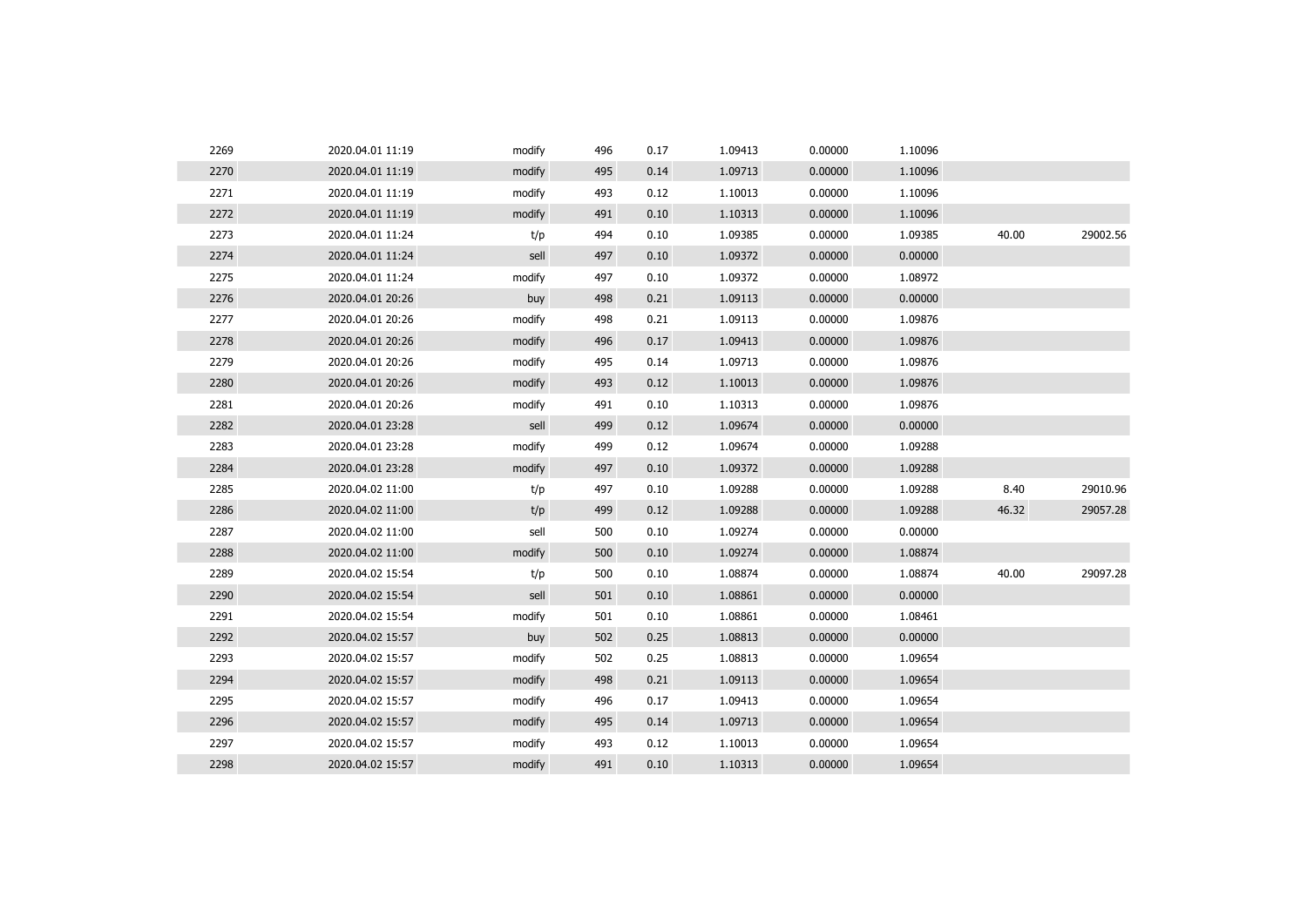| 2299 | 2020.04.02 16:54 | buy    | 503 | 0.30 | 1.08513 | 0.00000 | 0.00000 |       |          |
|------|------------------|--------|-----|------|---------|---------|---------|-------|----------|
| 2300 | 2020.04.02 16:54 | modify | 503 | 0.30 | 1.08513 | 0.00000 | 1.09473 |       |          |
| 2301 | 2020.04.02 16:54 | modify | 502 | 0.25 | 1.08813 | 0.00000 | 1.09473 |       |          |
| 2302 | 2020.04.02 16:54 | modify | 498 | 0.21 | 1.09113 | 0.00000 | 1.09473 |       |          |
| 2303 | 2020.04.02 16:54 | modify | 496 | 0.17 | 1.09413 | 0.00000 | 1.09473 |       |          |
| 2304 | 2020.04.02 16:54 | modify | 495 | 0.14 | 1.09713 | 0.00000 | 1.09473 |       |          |
| 2305 | 2020.04.02 16:54 | modify | 493 | 0.12 | 1.10013 | 0.00000 | 1.09473 |       |          |
| 2306 | 2020.04.02 16:54 | modify | 491 | 0.10 | 1.10313 | 0.00000 | 1.09473 |       |          |
| 2307 | 2020.04.02 16:54 | t/p    | 501 | 0.10 | 1.08461 | 0.00000 | 1.08461 | 40.00 | 29137.28 |
| 2308 | 2020.04.02 16:54 | sell   | 504 | 0.10 | 1.08448 | 0.00000 | 0.00000 |       |          |
| 2309 | 2020.04.02 16:54 | modify | 504 | 0.10 | 1.08448 | 0.00000 | 1.08048 |       |          |
| 2310 | 2020.04.02 17:34 | sell   | 505 | 0.12 | 1.08748 | 0.00000 | 0.00000 |       |          |
| 2311 | 2020.04.03 10:09 | buy    | 506 | 0.36 | 1.08213 | 0.00000 | 0.00000 |       |          |
| 2312 | 2020.04.03 10:09 | modify | 506 | 0.36 | 1.08213 | 0.00000 | 1.09239 |       |          |
| 2313 | 2020.04.03 10:09 | modify | 503 | 0.30 | 1.08513 | 0.00000 | 1.09239 |       |          |
| 2314 | 2020.04.03 10:09 | modify | 502 | 0.25 | 1.08813 | 0.00000 | 1.09239 |       |          |
| 2315 | 2020.04.03 10:09 | modify | 498 | 0.21 | 1.09113 | 0.00000 | 1.09239 |       |          |
| 2316 | 2020.04.03 10:09 | modify | 496 | 0.17 | 1.09413 | 0.00000 | 1.09239 |       |          |
| 2317 | 2020.04.03 10:09 | modify | 495 | 0.14 | 1.09713 | 0.00000 | 1.09239 |       |          |
| 2318 | 2020.04.03 10:09 | modify | 493 | 0.12 | 1.10013 | 0.00000 | 1.09239 |       |          |
| 2319 | 2020.04.03 10:09 | modify | 491 | 0.10 | 1.10313 | 0.00000 | 1.09239 |       |          |
| 2320 | 2020.04.03 10:17 | t/p    | 504 | 0.10 | 1.08048 | 0.00000 | 1.08048 | 40.00 | 29177.28 |
| 2321 | 2020.04.03 10:57 | buy    | 507 | 0.43 | 1.07913 | 0.00000 | 0.00000 |       |          |
| 2322 | 2020.04.03 10:57 | modify | 507 | 0.43 | 1.07913 | 0.00000 | 1.09060 |       |          |
| 2323 | 2020.04.03 10:57 | modify | 506 | 0.36 | 1.08213 | 0.00000 | 1.09060 |       |          |
| 2324 | 2020.04.03 10:57 | modify | 503 | 0.30 | 1.08513 | 0.00000 | 1.09060 |       |          |
| 2325 | 2020.04.03 10:57 | modify | 502 | 0.25 | 1.08813 | 0.00000 | 1.09060 |       |          |
| 2326 | 2020.04.03 10:57 | modify | 498 | 0.21 | 1.09113 | 0.00000 | 1.09060 |       |          |
| 2327 | 2020.04.03 10:57 | modify | 496 | 0.17 | 1.09413 | 0.00000 | 1.09060 |       |          |
| 2328 | 2020.04.03 10:57 | modify | 495 | 0.14 | 1.09713 | 0.00000 | 1.09060 |       |          |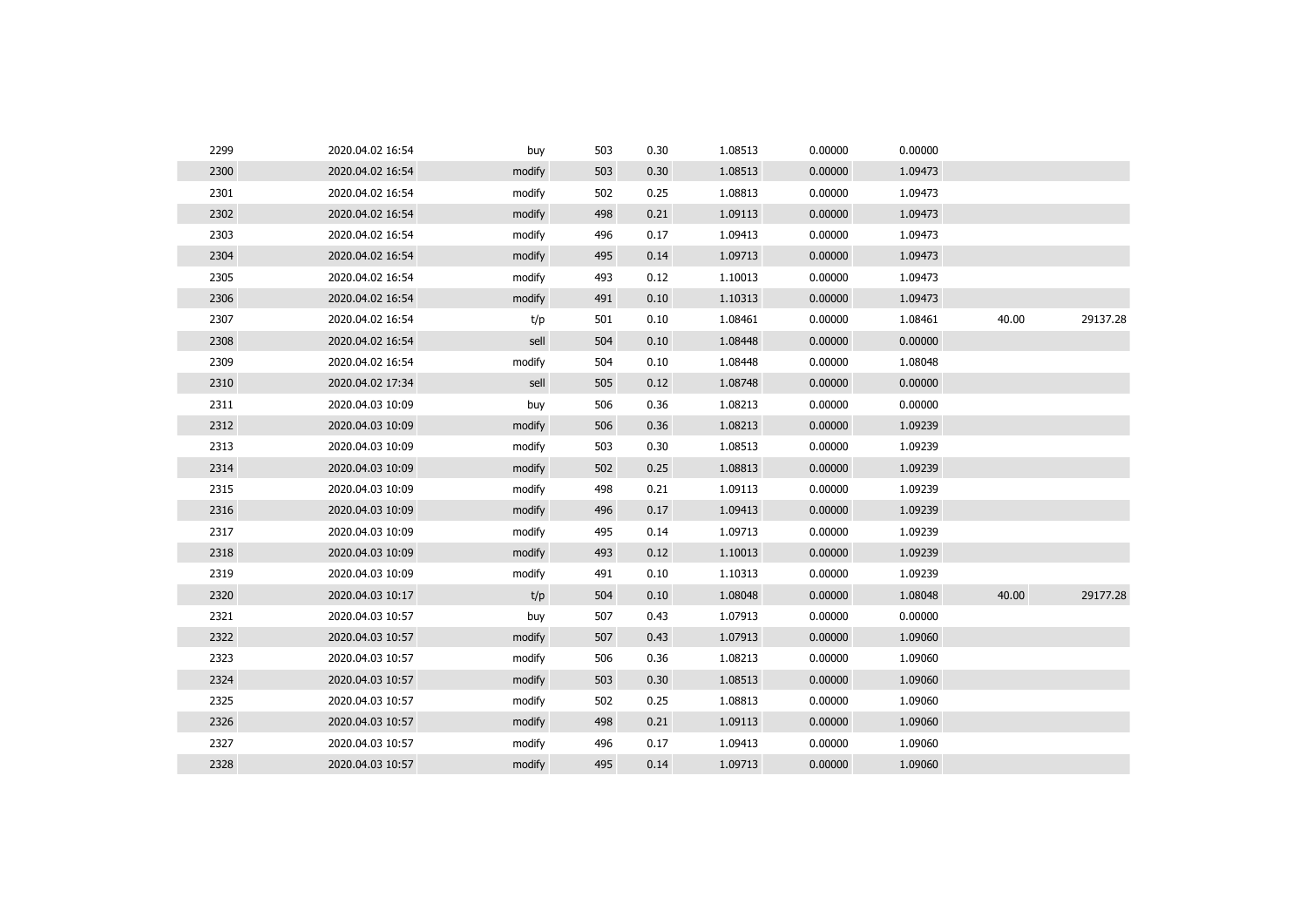| 2330<br>2020.04.03 10:57<br>0.00000<br>1.09060<br>modify<br>491<br>0.10<br>1.10313<br>2331<br>491<br>0.10<br>1.09060<br>0.00000<br>1.09060<br>$-125.30$<br>2020.04.07 15:26<br>t/p<br>2332<br>2020.04.07 15:26<br>t/p<br>493<br>0.12<br>1.09060<br>0.00000<br>1.09060<br>$-114.36$<br>2333<br>2020.04.07 15:26<br>t/p<br>495<br>0.14<br>1.09060<br>0.00000<br>1.09060<br>$-91.42$<br>2334<br>t/p<br>0.17<br>1.09060<br>0.00000<br>1.09060<br>$-60.01$<br>2020.04.07 15:26<br>496<br>2335<br>t/p<br>498<br>1.09060<br>0.00000<br>1.09060<br>$-11.13$<br>2020.04.07 15:26<br>0.21<br>2336<br>1.09060<br>61.75<br>2020.04.07 15:26<br>t/p<br>502<br>0.25<br>1.09060<br>0.00000<br>2337<br>t/p<br>1.09060<br>0.00000<br>1.09060<br>164.10<br>2020.04.07 15:26<br>503<br>0.30<br>2338<br>2020.04.07 15:26<br>t/p<br>506<br>0.36<br>1.09060<br>0.00000<br>1.09060<br>304.92<br>2339<br>493.21<br>2020.04.07 15:26<br>t/p<br>0.43<br>1.09060<br>0.00000<br>1.09060<br>507<br>2340<br>0.12<br>1.09060<br>0.00000<br>0.00000<br>2020.04.07 15:26<br>sell<br>508<br>2341<br>508<br>0.12<br>1.09060<br>0.00000<br>1.08604<br>2020.04.07 15:26<br>modify<br>2342<br>1.08748<br>2020.04.07 15:26<br>modify<br>505<br>0.12<br>0.00000<br>1.08604<br>2343<br>0.00000<br>2020.04.07 15:26<br>509<br>0.10<br>1.09074<br>0.00000<br>buy<br>2344<br>0.10<br>1.09074<br>0.00000<br>1.09474<br>2020.04.07 15:26<br>modify<br>509<br>2345<br>0.12<br>1.08774<br>0.00000<br>0.00000<br>2020.04.07 18:01<br>buy<br>510<br>2346<br>1.08774<br>0.00000<br>2020.04.07 18:01<br>modify<br>510<br>0.12<br>1.09207<br>2347<br>1.09074<br>0.00000<br>2020.04.07 18:01<br>modify<br>509<br>0.10<br>1.09207<br>2348<br>0.00000<br>17.28<br>2020.04.08 06:58<br>t/p<br>505<br>0.12<br>1.08604<br>1.08604<br>2349<br>2020.04.08 06:58<br>t/p<br>508<br>0.12<br>1.08604<br>0.00000<br>1.08604<br>54.72<br>2350<br>1.08474<br>0.00000<br>0.00000<br>2020.04.08 09:03<br>511<br>0.14<br>buy<br>2351<br>1.08474<br>0.00000<br>1.09041<br>2020.04.08 09:03<br>modify<br>511<br>0.14<br>2352<br>1.08774<br>0.00000<br>2020.04.08 09:03<br>modify<br>510<br>0.12<br>1.09041<br>2353<br>509<br>1.09074<br>0.00000<br>1.09041<br>2020.04.08 09:03<br>modify<br>0.10<br>2354<br>t/p<br>509<br>1.09041<br>0.00000<br>1.09041<br>$-3.30$<br>2020.04.09 15:56<br>0.10<br>2355<br>t/p<br>0.12<br>1.09041<br>0.00000<br>1.09041<br>32.04<br>2020.04.09 15:56<br>510<br>2356<br>t/p<br>1.09041<br>0.00000<br>79.38<br>2020.04.09 15:56<br>511<br>0.14<br>1.09041<br>2357<br>1.09054<br>0.00000<br>2020.04.09 15:56<br>buy<br>512<br>0.10<br>0.00000<br>512<br>2358<br>2020.04.09 15:56<br>0.10<br>1.09054<br>0.00000<br>1.09454<br>modify | 2329 | 2020.04.03 10:57 | modify | 493 | 0.12 | 1.10013 | 0.00000 | 1.09060 |          |
|----------------------------------------------------------------------------------------------------------------------------------------------------------------------------------------------------------------------------------------------------------------------------------------------------------------------------------------------------------------------------------------------------------------------------------------------------------------------------------------------------------------------------------------------------------------------------------------------------------------------------------------------------------------------------------------------------------------------------------------------------------------------------------------------------------------------------------------------------------------------------------------------------------------------------------------------------------------------------------------------------------------------------------------------------------------------------------------------------------------------------------------------------------------------------------------------------------------------------------------------------------------------------------------------------------------------------------------------------------------------------------------------------------------------------------------------------------------------------------------------------------------------------------------------------------------------------------------------------------------------------------------------------------------------------------------------------------------------------------------------------------------------------------------------------------------------------------------------------------------------------------------------------------------------------------------------------------------------------------------------------------------------------------------------------------------------------------------------------------------------------------------------------------------------------------------------------------------------------------------------------------------------------------------------------------------------------------------------------------------------------------------------------------------------------------------------------------------------------------------------------------------------------------------------------------------------------------------------------------------------------------------------------------------------------------------|------|------------------|--------|-----|------|---------|---------|---------|----------|
|                                                                                                                                                                                                                                                                                                                                                                                                                                                                                                                                                                                                                                                                                                                                                                                                                                                                                                                                                                                                                                                                                                                                                                                                                                                                                                                                                                                                                                                                                                                                                                                                                                                                                                                                                                                                                                                                                                                                                                                                                                                                                                                                                                                                                                                                                                                                                                                                                                                                                                                                                                                                                                                                                        |      |                  |        |     |      |         |         |         |          |
|                                                                                                                                                                                                                                                                                                                                                                                                                                                                                                                                                                                                                                                                                                                                                                                                                                                                                                                                                                                                                                                                                                                                                                                                                                                                                                                                                                                                                                                                                                                                                                                                                                                                                                                                                                                                                                                                                                                                                                                                                                                                                                                                                                                                                                                                                                                                                                                                                                                                                                                                                                                                                                                                                        |      |                  |        |     |      |         |         |         | 29051.98 |
|                                                                                                                                                                                                                                                                                                                                                                                                                                                                                                                                                                                                                                                                                                                                                                                                                                                                                                                                                                                                                                                                                                                                                                                                                                                                                                                                                                                                                                                                                                                                                                                                                                                                                                                                                                                                                                                                                                                                                                                                                                                                                                                                                                                                                                                                                                                                                                                                                                                                                                                                                                                                                                                                                        |      |                  |        |     |      |         |         |         | 28937.62 |
|                                                                                                                                                                                                                                                                                                                                                                                                                                                                                                                                                                                                                                                                                                                                                                                                                                                                                                                                                                                                                                                                                                                                                                                                                                                                                                                                                                                                                                                                                                                                                                                                                                                                                                                                                                                                                                                                                                                                                                                                                                                                                                                                                                                                                                                                                                                                                                                                                                                                                                                                                                                                                                                                                        |      |                  |        |     |      |         |         |         | 28846.20 |
|                                                                                                                                                                                                                                                                                                                                                                                                                                                                                                                                                                                                                                                                                                                                                                                                                                                                                                                                                                                                                                                                                                                                                                                                                                                                                                                                                                                                                                                                                                                                                                                                                                                                                                                                                                                                                                                                                                                                                                                                                                                                                                                                                                                                                                                                                                                                                                                                                                                                                                                                                                                                                                                                                        |      |                  |        |     |      |         |         |         | 28786.19 |
|                                                                                                                                                                                                                                                                                                                                                                                                                                                                                                                                                                                                                                                                                                                                                                                                                                                                                                                                                                                                                                                                                                                                                                                                                                                                                                                                                                                                                                                                                                                                                                                                                                                                                                                                                                                                                                                                                                                                                                                                                                                                                                                                                                                                                                                                                                                                                                                                                                                                                                                                                                                                                                                                                        |      |                  |        |     |      |         |         |         | 28775.06 |
|                                                                                                                                                                                                                                                                                                                                                                                                                                                                                                                                                                                                                                                                                                                                                                                                                                                                                                                                                                                                                                                                                                                                                                                                                                                                                                                                                                                                                                                                                                                                                                                                                                                                                                                                                                                                                                                                                                                                                                                                                                                                                                                                                                                                                                                                                                                                                                                                                                                                                                                                                                                                                                                                                        |      |                  |        |     |      |         |         |         | 28836.81 |
|                                                                                                                                                                                                                                                                                                                                                                                                                                                                                                                                                                                                                                                                                                                                                                                                                                                                                                                                                                                                                                                                                                                                                                                                                                                                                                                                                                                                                                                                                                                                                                                                                                                                                                                                                                                                                                                                                                                                                                                                                                                                                                                                                                                                                                                                                                                                                                                                                                                                                                                                                                                                                                                                                        |      |                  |        |     |      |         |         |         | 29000.91 |
|                                                                                                                                                                                                                                                                                                                                                                                                                                                                                                                                                                                                                                                                                                                                                                                                                                                                                                                                                                                                                                                                                                                                                                                                                                                                                                                                                                                                                                                                                                                                                                                                                                                                                                                                                                                                                                                                                                                                                                                                                                                                                                                                                                                                                                                                                                                                                                                                                                                                                                                                                                                                                                                                                        |      |                  |        |     |      |         |         |         | 29305.83 |
|                                                                                                                                                                                                                                                                                                                                                                                                                                                                                                                                                                                                                                                                                                                                                                                                                                                                                                                                                                                                                                                                                                                                                                                                                                                                                                                                                                                                                                                                                                                                                                                                                                                                                                                                                                                                                                                                                                                                                                                                                                                                                                                                                                                                                                                                                                                                                                                                                                                                                                                                                                                                                                                                                        |      |                  |        |     |      |         |         |         | 29799.04 |
|                                                                                                                                                                                                                                                                                                                                                                                                                                                                                                                                                                                                                                                                                                                                                                                                                                                                                                                                                                                                                                                                                                                                                                                                                                                                                                                                                                                                                                                                                                                                                                                                                                                                                                                                                                                                                                                                                                                                                                                                                                                                                                                                                                                                                                                                                                                                                                                                                                                                                                                                                                                                                                                                                        |      |                  |        |     |      |         |         |         |          |
|                                                                                                                                                                                                                                                                                                                                                                                                                                                                                                                                                                                                                                                                                                                                                                                                                                                                                                                                                                                                                                                                                                                                                                                                                                                                                                                                                                                                                                                                                                                                                                                                                                                                                                                                                                                                                                                                                                                                                                                                                                                                                                                                                                                                                                                                                                                                                                                                                                                                                                                                                                                                                                                                                        |      |                  |        |     |      |         |         |         |          |
|                                                                                                                                                                                                                                                                                                                                                                                                                                                                                                                                                                                                                                                                                                                                                                                                                                                                                                                                                                                                                                                                                                                                                                                                                                                                                                                                                                                                                                                                                                                                                                                                                                                                                                                                                                                                                                                                                                                                                                                                                                                                                                                                                                                                                                                                                                                                                                                                                                                                                                                                                                                                                                                                                        |      |                  |        |     |      |         |         |         |          |
|                                                                                                                                                                                                                                                                                                                                                                                                                                                                                                                                                                                                                                                                                                                                                                                                                                                                                                                                                                                                                                                                                                                                                                                                                                                                                                                                                                                                                                                                                                                                                                                                                                                                                                                                                                                                                                                                                                                                                                                                                                                                                                                                                                                                                                                                                                                                                                                                                                                                                                                                                                                                                                                                                        |      |                  |        |     |      |         |         |         |          |
|                                                                                                                                                                                                                                                                                                                                                                                                                                                                                                                                                                                                                                                                                                                                                                                                                                                                                                                                                                                                                                                                                                                                                                                                                                                                                                                                                                                                                                                                                                                                                                                                                                                                                                                                                                                                                                                                                                                                                                                                                                                                                                                                                                                                                                                                                                                                                                                                                                                                                                                                                                                                                                                                                        |      |                  |        |     |      |         |         |         |          |
|                                                                                                                                                                                                                                                                                                                                                                                                                                                                                                                                                                                                                                                                                                                                                                                                                                                                                                                                                                                                                                                                                                                                                                                                                                                                                                                                                                                                                                                                                                                                                                                                                                                                                                                                                                                                                                                                                                                                                                                                                                                                                                                                                                                                                                                                                                                                                                                                                                                                                                                                                                                                                                                                                        |      |                  |        |     |      |         |         |         |          |
|                                                                                                                                                                                                                                                                                                                                                                                                                                                                                                                                                                                                                                                                                                                                                                                                                                                                                                                                                                                                                                                                                                                                                                                                                                                                                                                                                                                                                                                                                                                                                                                                                                                                                                                                                                                                                                                                                                                                                                                                                                                                                                                                                                                                                                                                                                                                                                                                                                                                                                                                                                                                                                                                                        |      |                  |        |     |      |         |         |         |          |
|                                                                                                                                                                                                                                                                                                                                                                                                                                                                                                                                                                                                                                                                                                                                                                                                                                                                                                                                                                                                                                                                                                                                                                                                                                                                                                                                                                                                                                                                                                                                                                                                                                                                                                                                                                                                                                                                                                                                                                                                                                                                                                                                                                                                                                                                                                                                                                                                                                                                                                                                                                                                                                                                                        |      |                  |        |     |      |         |         |         |          |
|                                                                                                                                                                                                                                                                                                                                                                                                                                                                                                                                                                                                                                                                                                                                                                                                                                                                                                                                                                                                                                                                                                                                                                                                                                                                                                                                                                                                                                                                                                                                                                                                                                                                                                                                                                                                                                                                                                                                                                                                                                                                                                                                                                                                                                                                                                                                                                                                                                                                                                                                                                                                                                                                                        |      |                  |        |     |      |         |         |         | 29816.32 |
|                                                                                                                                                                                                                                                                                                                                                                                                                                                                                                                                                                                                                                                                                                                                                                                                                                                                                                                                                                                                                                                                                                                                                                                                                                                                                                                                                                                                                                                                                                                                                                                                                                                                                                                                                                                                                                                                                                                                                                                                                                                                                                                                                                                                                                                                                                                                                                                                                                                                                                                                                                                                                                                                                        |      |                  |        |     |      |         |         |         | 29871.04 |
|                                                                                                                                                                                                                                                                                                                                                                                                                                                                                                                                                                                                                                                                                                                                                                                                                                                                                                                                                                                                                                                                                                                                                                                                                                                                                                                                                                                                                                                                                                                                                                                                                                                                                                                                                                                                                                                                                                                                                                                                                                                                                                                                                                                                                                                                                                                                                                                                                                                                                                                                                                                                                                                                                        |      |                  |        |     |      |         |         |         |          |
|                                                                                                                                                                                                                                                                                                                                                                                                                                                                                                                                                                                                                                                                                                                                                                                                                                                                                                                                                                                                                                                                                                                                                                                                                                                                                                                                                                                                                                                                                                                                                                                                                                                                                                                                                                                                                                                                                                                                                                                                                                                                                                                                                                                                                                                                                                                                                                                                                                                                                                                                                                                                                                                                                        |      |                  |        |     |      |         |         |         |          |
|                                                                                                                                                                                                                                                                                                                                                                                                                                                                                                                                                                                                                                                                                                                                                                                                                                                                                                                                                                                                                                                                                                                                                                                                                                                                                                                                                                                                                                                                                                                                                                                                                                                                                                                                                                                                                                                                                                                                                                                                                                                                                                                                                                                                                                                                                                                                                                                                                                                                                                                                                                                                                                                                                        |      |                  |        |     |      |         |         |         |          |
|                                                                                                                                                                                                                                                                                                                                                                                                                                                                                                                                                                                                                                                                                                                                                                                                                                                                                                                                                                                                                                                                                                                                                                                                                                                                                                                                                                                                                                                                                                                                                                                                                                                                                                                                                                                                                                                                                                                                                                                                                                                                                                                                                                                                                                                                                                                                                                                                                                                                                                                                                                                                                                                                                        |      |                  |        |     |      |         |         |         |          |
|                                                                                                                                                                                                                                                                                                                                                                                                                                                                                                                                                                                                                                                                                                                                                                                                                                                                                                                                                                                                                                                                                                                                                                                                                                                                                                                                                                                                                                                                                                                                                                                                                                                                                                                                                                                                                                                                                                                                                                                                                                                                                                                                                                                                                                                                                                                                                                                                                                                                                                                                                                                                                                                                                        |      |                  |        |     |      |         |         |         | 29867.74 |
|                                                                                                                                                                                                                                                                                                                                                                                                                                                                                                                                                                                                                                                                                                                                                                                                                                                                                                                                                                                                                                                                                                                                                                                                                                                                                                                                                                                                                                                                                                                                                                                                                                                                                                                                                                                                                                                                                                                                                                                                                                                                                                                                                                                                                                                                                                                                                                                                                                                                                                                                                                                                                                                                                        |      |                  |        |     |      |         |         |         | 29899.78 |
|                                                                                                                                                                                                                                                                                                                                                                                                                                                                                                                                                                                                                                                                                                                                                                                                                                                                                                                                                                                                                                                                                                                                                                                                                                                                                                                                                                                                                                                                                                                                                                                                                                                                                                                                                                                                                                                                                                                                                                                                                                                                                                                                                                                                                                                                                                                                                                                                                                                                                                                                                                                                                                                                                        |      |                  |        |     |      |         |         |         | 29979.16 |
|                                                                                                                                                                                                                                                                                                                                                                                                                                                                                                                                                                                                                                                                                                                                                                                                                                                                                                                                                                                                                                                                                                                                                                                                                                                                                                                                                                                                                                                                                                                                                                                                                                                                                                                                                                                                                                                                                                                                                                                                                                                                                                                                                                                                                                                                                                                                                                                                                                                                                                                                                                                                                                                                                        |      |                  |        |     |      |         |         |         |          |
|                                                                                                                                                                                                                                                                                                                                                                                                                                                                                                                                                                                                                                                                                                                                                                                                                                                                                                                                                                                                                                                                                                                                                                                                                                                                                                                                                                                                                                                                                                                                                                                                                                                                                                                                                                                                                                                                                                                                                                                                                                                                                                                                                                                                                                                                                                                                                                                                                                                                                                                                                                                                                                                                                        |      |                  |        |     |      |         |         |         |          |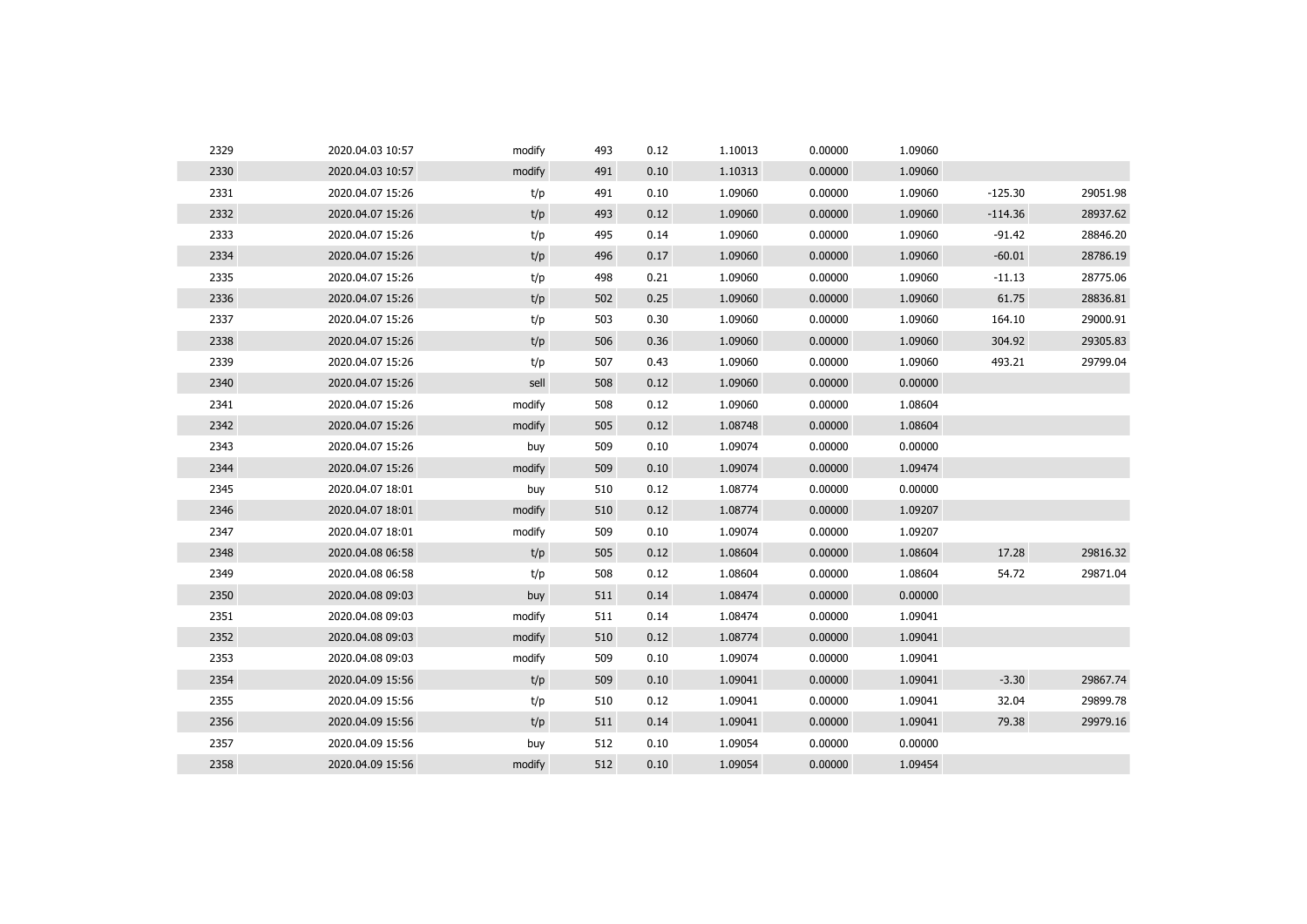| 2359 | 2020.04.09 20:30 | t/p    | 512 | 0.10 | 1.09454 | 0.00000 | 1.09454 | 40.00   | 30019.16 |
|------|------------------|--------|-----|------|---------|---------|---------|---------|----------|
| 2360 | 2020.04.09 20:30 | buy    | 513 | 0.10 | 1.09467 | 0.00000 | 0.00000 |         |          |
| 2361 | 2020.04.09 20:30 | modify | 513 | 0.10 | 1.09467 | 0.00000 | 1.09867 |         |          |
| 2362 | 2020.04.13 13:13 | buy    | 514 | 0.12 | 1.09167 | 0.00000 | 0.00000 |         |          |
| 2363 | 2020.04.13 13:13 | modify | 514 | 0.12 | 1.09167 | 0.00000 | 1.09603 |         |          |
| 2364 | 2020.04.13 13:13 | modify | 513 | 0.10 | 1.09467 | 0.00000 | 1.09603 |         |          |
| 2365 | 2020.04.14 00:02 | sell   | 515 | 0.10 | 1.09057 | 0.00000 | 0.00000 |         |          |
| 2366 | 2020.04.14 00:02 | modify | 515 | 0.10 | 1.09057 | 0.00000 | 1.08657 |         |          |
| 2367 | 2020.04.14 04:55 | sell   | 516 | 0.12 | 1.09357 | 0.00000 | 0.00000 |         |          |
| 2368 | 2020.04.14 04:55 | modify | 516 | 0.12 | 1.09357 | 0.00000 | 1.08962 |         |          |
| 2369 | 2020.04.14 04:55 | modify | 515 | 0.10 | 1.09057 | 0.00000 | 1.08962 |         |          |
| 2370 | 2020.04.14 14:48 | t/p    | 513 | 0.10 | 1.09603 | 0.00000 | 1.09603 | 13.60   | 30032.76 |
| 2371 | 2020.04.14 14:48 | t/p    | 514 | 0.12 | 1.09603 | 0.00000 | 1.09603 | 52.32   | 30085.08 |
| 2372 | 2020.04.14 14:48 | buy    | 517 | 0.10 | 1.09616 | 0.00000 | 0.00000 |         |          |
| 2373 | 2020.04.14 14:48 | modify | 517 | 0.10 | 1.09616 | 0.00000 | 1.10016 |         |          |
| 2374 | 2020.04.14 15:00 | sell   | 518 | 0.14 | 1.09657 | 0.00000 | 0.00000 |         |          |
| 2375 | 2020.04.14 15:00 | modify | 518 | 0.14 | 1.09657 | 0.00000 | 1.09139 |         |          |
| 2376 | 2020.04.14 15:00 | modify | 516 | 0.12 | 1.09357 | 0.00000 | 1.09139 |         |          |
| 2377 | 2020.04.14 15:00 | modify | 515 | 0.10 | 1.09057 | 0.00000 | 1.09139 |         |          |
| 2378 | 2020.04.15 10:53 | buy    | 519 | 0.12 | 1.09316 | 0.00000 | 0.00000 |         |          |
| 2379 | 2020.04.15 10:53 | modify | 519 | 0.12 | 1.09316 | 0.00000 | 1.09714 |         |          |
| 2380 | 2020.04.15 10:53 | modify | 517 | 0.10 | 1.09616 | 0.00000 | 1.09714 |         |          |
| 2381 | 2020.04.15 13:33 | t/p    | 515 | 0.10 | 1.09139 | 0.00000 | 1.09139 | $-8.20$ | 30076.88 |
| 2382 | 2020.04.15 13:33 | t/p    | 516 | 0.12 | 1.09139 | 0.00000 | 1.09139 | 26.16   | 30103.04 |
| 2383 | 2020.04.15 13:33 | t/p    | 518 | 0.14 | 1.09139 | 0.00000 | 1.09139 | 72.52   | 30175.56 |
| 2384 | 2020.04.15 14:00 | sell   | 520 | 0.10 | 1.09073 | 0.00000 | 0.00000 |         |          |
| 2385 | 2020.04.15 14:00 | modify | 520 | 0.10 | 1.09073 | 0.00000 | 1.08673 |         |          |
| 2386 | 2020.04.15 15:17 | buy    | 521 | 0.14 | 1.09016 | 0.00000 | 0.00000 |         |          |
| 2387 | 2020.04.15 15:17 | modify | 521 | 0.14 | 1.09016 | 0.00000 | 1.09537 |         |          |
| 2388 | 2020.04.15 15:17 | modify | 519 | 0.12 | 1.09316 | 0.00000 | 1.09537 |         |          |
|      |                  |        |     |      |         |         |         |         |          |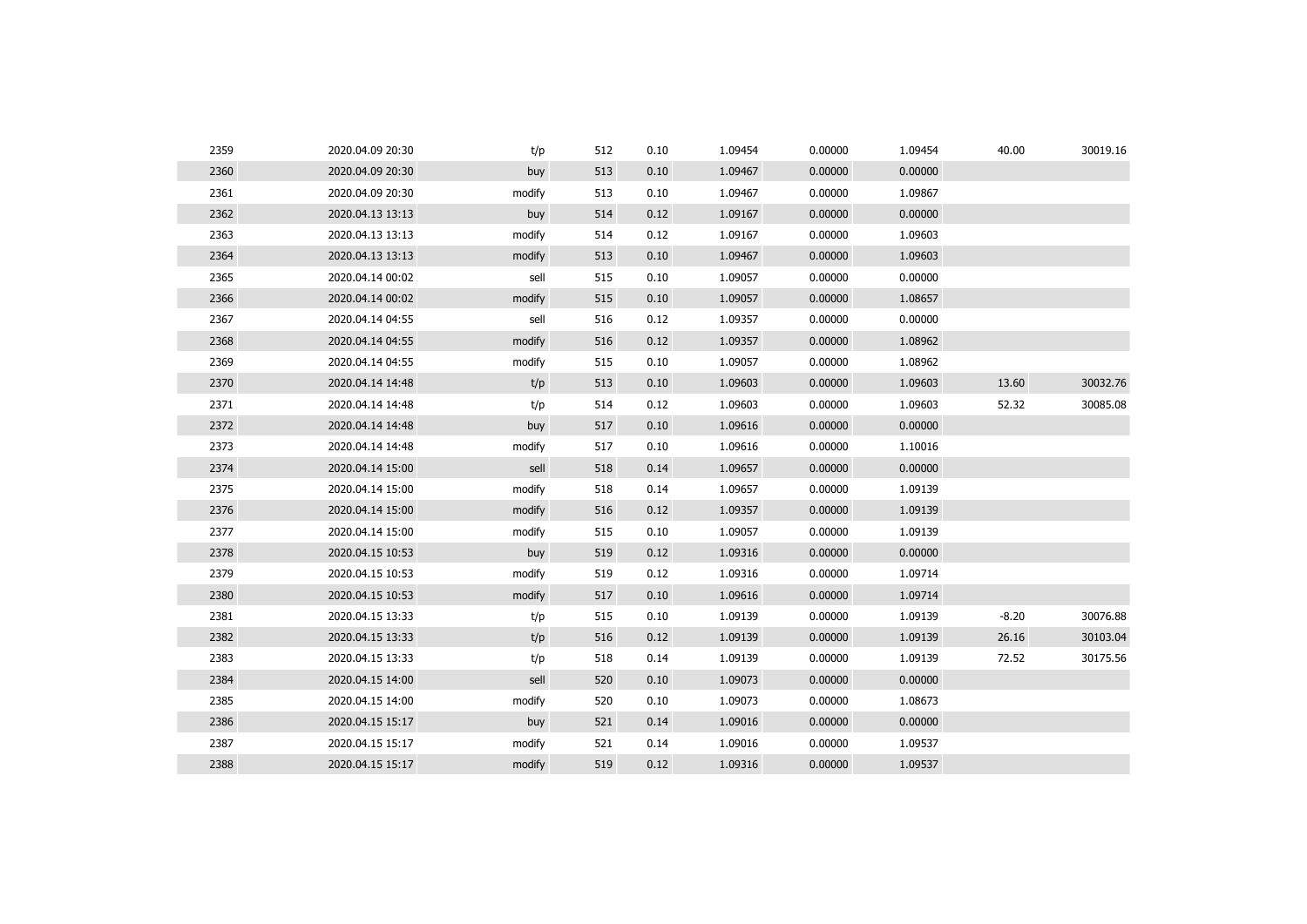| 2389 | 2020.04.15 15:17 | modify | 517 | 0.10 | 1.09616 | 0.00000 | 1.09537 |         |          |
|------|------------------|--------|-----|------|---------|---------|---------|---------|----------|
| 2390 | 2020.04.15 15:35 | buy    | 522 | 0.17 | 1.08716 | 0.00000 | 0.00000 |         |          |
| 2391 | 2020.04.15 15:35 | modify | 522 | 0.17 | 1.08716 | 0.00000 | 1.09396 |         |          |
| 2392 | 2020.04.15 15:35 | modify | 521 | 0.14 | 1.09016 | 0.00000 | 1.09396 |         |          |
| 2393 | 2020.04.15 15:35 | modify | 519 | 0.12 | 1.09316 | 0.00000 | 1.09396 |         |          |
| 2394 | 2020.04.15 15:35 | modify | 517 | 0.10 | 1.09616 | 0.00000 | 1.09396 |         |          |
| 2395 | 2020.04.15 15:45 | t/p    | 520 | 0.10 | 1.08673 | 0.00000 | 1.08673 | 40.00   | 30215.56 |
| 2396 | 2020.04.15 15:45 | sell   | 523 | 0.10 | 1.08660 | 0.00000 | 0.00000 |         |          |
| 2397 | 2020.04.15 15:45 | modify | 523 | 0.10 | 1.08660 | 0.00000 | 1.08260 |         |          |
| 2398 | 2020.04.15 17:44 | sell   | 524 | 0.12 | 1.08960 | 0.00000 | 0.00000 |         |          |
| 2399 | 2020.04.15 17:44 | modify | 524 | 0.12 | 1.08960 | 0.00000 | 1.08720 |         |          |
| 2400 | 2020.04.15 17:44 | modify | 523 | 0.10 | 1.08660 | 0.00000 | 1.08720 |         |          |
| 2401 | 2020.04.15 19:50 | sell   | 525 | 0.14 | 1.09261 | 0.00000 | 0.00000 |         |          |
| 2402 | 2020.04.15 19:50 | modify | 525 | 0.14 | 1.09261 | 0.00000 | 1.08758 |         |          |
| 2403 | 2020.04.15 19:50 | modify | 524 | 0.12 | 1.08960 | 0.00000 | 1.08758 |         |          |
| 2404 | 2020.04.15 19:50 | modify | 523 | 0.10 | 1.08660 | 0.00000 | 1.08758 |         |          |
| 2405 | 2020.04.16 06:43 | t/p    | 523 | 0.10 | 1.08758 | 0.00000 | 1.08758 | $-9.80$ | 30205.76 |
| 2406 | 2020.04.16 06:43 | t/p    | 524 | 0.12 | 1.08758 | 0.00000 | 1.08758 | 24.24   | 30230.00 |
| 2407 | 2020.04.16 06:43 | t/p    | 525 | 0.14 | 1.08758 | 0.00000 | 1.08758 | 70.42   | 30300.42 |
| 2408 | 2020.04.16 06:43 | sell   | 526 | 0.10 | 1.08745 | 0.00000 | 0.00000 |         |          |
| 2409 | 2020.04.16 06:43 | modify | 526 | 0.10 | 1.08745 | 0.00000 | 1.08345 |         |          |
| 2410 | 2020.04.16 09:45 | sell   | 527 | 0.12 | 1.09045 | 0.00000 | 0.00000 |         |          |
| 2411 | 2020.04.16 09:45 | modify | 527 | 0.12 | 1.09045 | 0.00000 | 1.08745 |         |          |
| 2412 | 2020.04.16 09:45 | modify | 526 | 0.10 | 1.08745 | 0.00000 | 1.08745 |         |          |
| 2413 | 2020.04.16 10:13 | t/p    | 526 | 0.10 | 1.08745 | 0.00000 | 1.08745 | 0.00    | 30300.42 |
| 2414 | 2020.04.16 10:13 | t/p    | 527 | 0.12 | 1.08745 | 0.00000 | 1.08745 | 36.00   | 30336.42 |
| 2415 | 2020.04.16 10:13 | sell   | 528 | 0.10 | 1.08732 | 0.00000 | 0.00000 |         |          |
| 2416 | 2020.04.16 10:13 | modify | 528 | 0.10 | 1.08732 | 0.00000 | 1.08332 |         |          |
| 2417 | 2020.04.16 18:03 | buy    | 529 | 0.21 | 1.08415 | 0.00000 | 0.00000 |         |          |
| 2418 | 2020.04.16 18:03 | modify | 529 | 0.21 | 1.08415 | 0.00000 | 1.09186 |         |          |
|      |                  |        |     |      |         |         |         |         |          |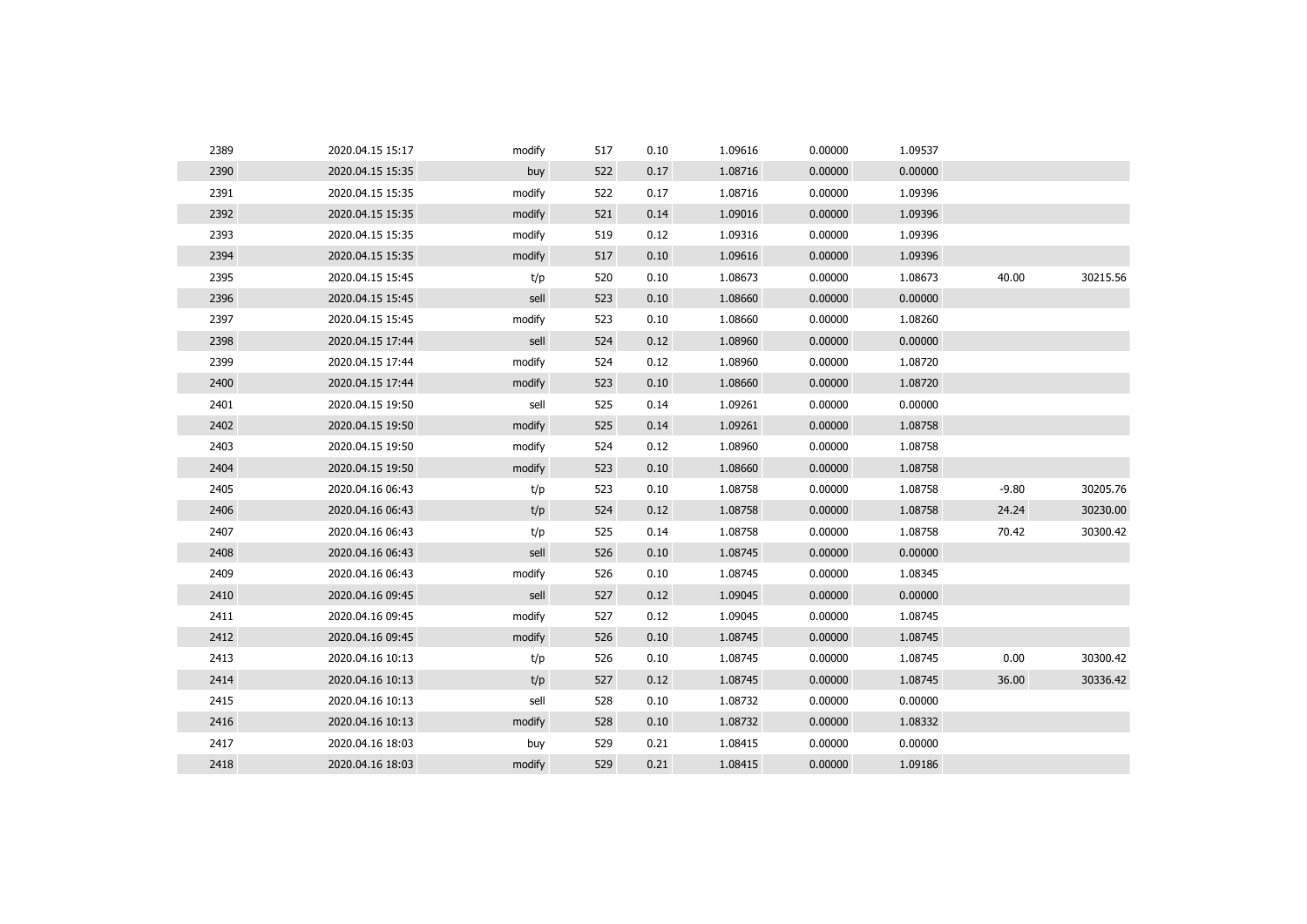| 2419 | 2020.04.16 18:03 | modify | 522 | 0.17 | 1.08716 | 0.00000 | 1.09186 |          |          |
|------|------------------|--------|-----|------|---------|---------|---------|----------|----------|
| 2420 | 2020.04.16 18:03 | modify | 521 | 0.14 | 1.09016 | 0.00000 | 1.09186 |          |          |
| 2421 | 2020.04.16 18:03 | modify | 519 | 0.12 | 1.09316 | 0.00000 | 1.09186 |          |          |
| 2422 | 2020.04.16 18:03 | modify | 517 | 0.10 | 1.09616 | 0.00000 | 1.09186 |          |          |
| 2423 | 2020.04.16 18:21 | t/p    | 528 | 0.10 | 1.08332 | 0.00000 | 1.08332 | 40.00    | 30376.42 |
| 2424 | 2020.04.16 18:21 | sell   | 530 | 0.10 | 1.08318 | 0.00000 | 0.00000 |          |          |
| 2425 | 2020.04.16 18:21 | modify | 530 | 0.10 | 1.08318 | 0.00000 | 1.07918 |          |          |
| 2426 | 2020.04.17 00:54 | sell   | 531 | 0.12 | 1.08618 | 0.00000 | 0.00000 |          |          |
| 2427 | 2020.04.17 00:54 | modify | 531 | 0.12 | 1.08618 | 0.00000 | 1.08509 |          |          |
| 2428 | 2020.04.17 00:54 | modify | 530 | 0.10 | 1.08318 | 0.00000 | 1.08509 |          |          |
| 2429 | 2020.04.17 09:15 | t/p    | 530 | 0.10 | 1.08509 | 0.00000 | 1.08509 | $-19.10$ | 30357.32 |
| 2430 | 2020.04.17 09:15 | t/p    | 531 | 0.12 | 1.08509 | 0.00000 | 1.08509 | 13.08    | 30370.40 |
| 2431 | 2020.04.17 09:15 | sell   | 532 | 0.10 | 1.08495 | 0.00000 | 0.00000 |          |          |
| 2432 | 2020.04.17 09:15 | modify | 532 | 0.10 | 1.08495 | 0.00000 | 1.08095 |          |          |
| 2433 | 2020.04.17 16:26 | sell   | 533 | 0.12 | 1.08795 | 0.00000 | 0.00000 |          |          |
| 2434 | 2020.04.17 16:26 | modify | 533 | 0.12 | 1.08795 | 0.00000 | 1.08550 |          |          |
| 2435 | 2020.04.17 16:26 | modify | 532 | 0.10 | 1.08495 | 0.00000 | 1.08550 |          |          |
| 2436 | 2020.04.20 08:39 | t/p    | 532 | 0.10 | 1.08550 | 0.00000 | 1.08550 | $-5.50$  | 30364.90 |
| 2437 | 2020.04.20 08:39 | t/p    | 533 | 0.12 | 1.08550 | 0.00000 | 1.08550 | 29.40    | 30394.30 |
| 2438 | 2020.04.20 08:39 | sell   | 534 | 0.10 | 1.08537 | 0.00000 | 0.00000 |          |          |
| 2439 | 2020.04.20 08:39 | modify | 534 | 0.10 | 1.08537 | 0.00000 | 1.08137 |          |          |
| 2440 | 2020.04.20 12:01 | sell   | 535 | 0.12 | 1.08837 | 0.00000 | 0.00000 |          |          |
| 2441 | 2020.04.20 12:01 | modify | 535 | 0.12 | 1.08837 | 0.00000 | 1.08559 |          |          |
| 2442 | 2020.04.20 12:01 | modify | 534 | 0.10 | 1.08537 | 0.00000 | 1.08559 |          |          |
| 2443 | 2020.04.20 14:10 | t/p    | 534 | 0.10 | 1.08559 | 0.00000 | 1.08559 | $-2.20$  | 30392.10 |
| 2444 | 2020.04.20 14:10 | t/p    | 535 | 0.12 | 1.08559 | 0.00000 | 1.08559 | 33.36    | 30425.46 |
| 2445 | 2020.04.20 14:10 | sell   | 536 | 0.10 | 1.08546 | 0.00000 | 0.00000 |          |          |
| 2446 | 2020.04.20 14:10 | modify | 536 | 0.10 | 1.08546 | 0.00000 | 1.08146 |          |          |
| 2447 | 2020.04.20 17:47 | sell   | 537 | 0.12 | 1.08846 | 0.00000 | 0.00000 |          |          |
| 2448 | 2020.04.20 17:47 | modify | 537 | 0.12 | 1.08846 | 0.00000 | 1.08561 |          |          |
|      |                  |        |     |      |         |         |         |          |          |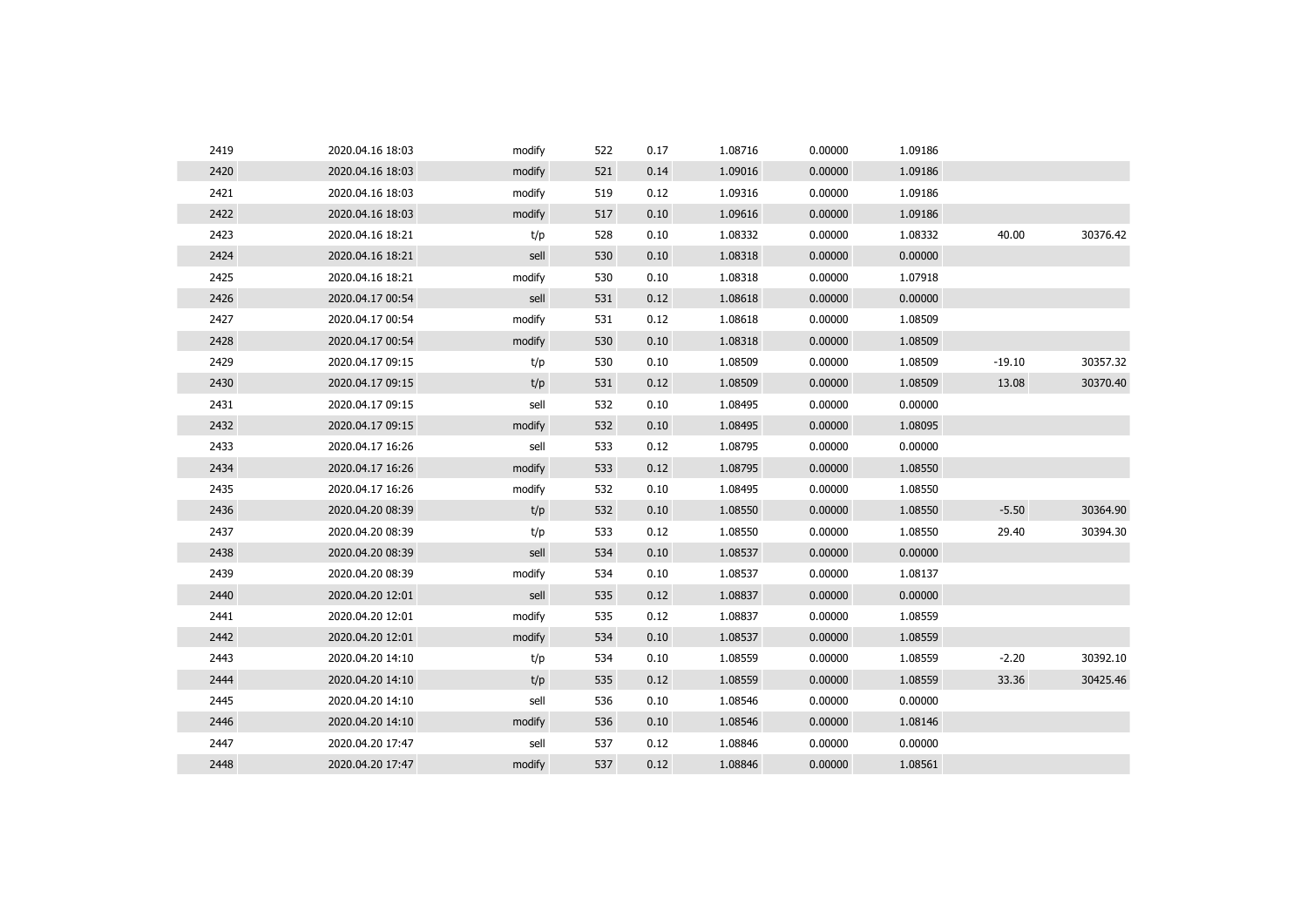| 2449 | 2020.04.20 17:47 | modify | 536 | 0.10 | 1.08546 | 0.00000 | 1.08561 |         |          |
|------|------------------|--------|-----|------|---------|---------|---------|---------|----------|
| 2450 | 2020.04.20 23:01 | t/p    | 536 | 0.10 | 1.08561 | 0.00000 | 1.08561 | $-1.50$ | 30423.96 |
| 2451 | 2020.04.20 23:01 | t/p    | 537 | 0.12 | 1.08561 | 0.00000 | 1.08561 | 34.20   | 30458.16 |
| 2452 | 2020.04.20 23:01 | sell   | 538 | 0.10 | 1.08548 | 0.00000 | 0.00000 |         |          |
| 2453 | 2020.04.20 23:01 | modify | 538 | 0.10 | 1.08548 | 0.00000 | 1.08148 |         |          |
| 2454 | 2020.04.22 19:27 | t/p    | 538 | 0.10 | 1.08148 | 0.00000 | 1.08148 | 40.00   | 30498.16 |
| 2455 | 2020.04.22 19:27 | sell   | 539 | 0.10 | 1.08135 | 0.00000 | 0.00000 |         |          |
| 2456 | 2020.04.22 19:27 | modify | 539 | 0.10 | 1.08135 | 0.00000 | 1.07735 |         |          |
| 2457 | 2020.04.22 19:57 | buy    | 540 | 0.25 | 1.08115 | 0.00000 | 0.00000 |         |          |
| 2458 | 2020.04.22 19:57 | modify | 540 | 0.25 | 1.08115 | 0.00000 | 1.08954 |         |          |
| 2459 | 2020.04.22 19:57 | modify | 529 | 0.21 | 1.08415 | 0.00000 | 1.08954 |         |          |
| 2460 | 2020.04.22 19:57 | modify | 522 | 0.17 | 1.08716 | 0.00000 | 1.08954 |         |          |
| 2461 | 2020.04.22 19:57 | modify | 521 | 0.14 | 1.09016 | 0.00000 | 1.08954 |         |          |
| 2462 | 2020.04.22 19:57 | modify | 519 | 0.12 | 1.09316 | 0.00000 | 1.08954 |         |          |
| 2463 | 2020.04.22 19:57 | modify | 517 | 0.10 | 1.09616 | 0.00000 | 1.08954 |         |          |
| 2464 | 2020.04.23 12:23 | buy    | 541 | 0.30 | 1.07814 | 0.00000 | 0.00000 |         |          |
| 2465 | 2020.04.23 12:23 | modify | 541 | 0.30 | 1.07814 | 0.00000 | 1.08773 |         |          |
| 2466 | 2020.04.23 12:23 | modify | 540 | 0.25 | 1.08115 | 0.00000 | 1.08773 |         |          |
| 2467 | 2020.04.23 12:23 | modify | 529 | 0.21 | 1.08415 | 0.00000 | 1.08773 |         |          |
| 2468 | 2020.04.23 12:23 | modify | 522 | 0.17 | 1.08716 | 0.00000 | 1.08773 |         |          |
| 2469 | 2020.04.23 12:23 | modify | 521 | 0.14 | 1.09016 | 0.00000 | 1.08773 |         |          |
| 2470 | 2020.04.23 12:23 | modify | 519 | 0.12 | 1.09316 | 0.00000 | 1.08773 |         |          |
| 2471 | 2020.04.23 12:23 | modify | 517 | 0.10 | 1.09616 | 0.00000 | 1.08773 |         |          |
| 2472 | 2020.04.23 12:56 | t/p    | 539 | 0.10 | 1.07735 | 0.00000 | 1.07735 | 40.00   | 30538.16 |
| 2473 | 2020.04.23 12:56 | sell   | 542 | 0.10 | 1.07721 | 0.00000 | 0.00000 |         |          |
| 2474 | 2020.04.23 12:56 | modify | 542 | 0.10 | 1.07721 | 0.00000 | 1.07321 |         |          |
| 2475 | 2020.04.23 16:39 | sell   | 543 | 0.12 | 1.08021 | 0.00000 | 0.00000 |         |          |
| 2476 | 2020.04.23 17:23 | sell   | 544 | 0.14 | 1.08321 | 0.00000 | 0.00000 |         |          |
| 2477 | 2020.04.23 17:23 | modify | 544 | 0.14 | 1.08321 | 0.00000 | 1.08102 |         |          |
| 2478 | 2020.04.23 17:23 | modify | 543 | 0.12 | 1.08021 | 0.00000 | 1.08102 |         |          |
|      |                  |        |     |      |         |         |         |         |          |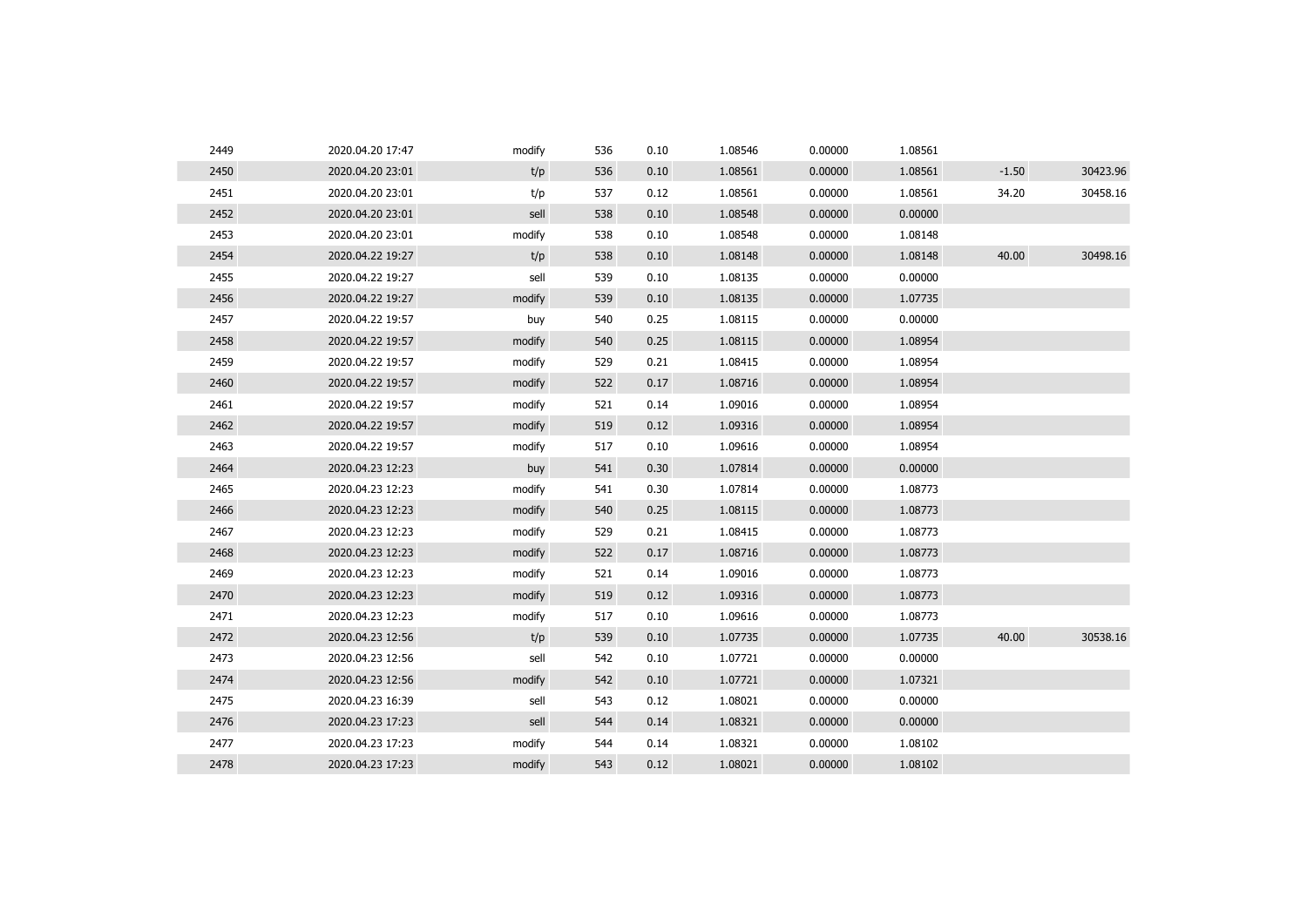| 2479 | 2020.04.23 17:23 | modify | 542 | 0.10 | 1.07721 | 0.00000 | 1.08102 |           |          |
|------|------------------|--------|-----|------|---------|---------|---------|-----------|----------|
| 2480 | 2020.04.23 18:50 | t/p    | 542 | 0.10 | 1.08102 | 0.00000 | 1.08102 | $-38.10$  | 30500.06 |
| 2481 | 2020.04.23 18:50 | t/p    | 543 | 0.12 | 1.08102 | 0.00000 | 1.08102 | $-9.72$   | 30490.34 |
| 2482 | 2020.04.23 18:50 | t/p    | 544 | 0.14 | 1.08102 | 0.00000 | 1.08102 | 30.66     | 30521.00 |
| 2483 | 2020.04.23 18:50 | sell   | 545 | 0.10 | 1.08089 | 0.00000 | 0.00000 |           |          |
| 2484 | 2020.04.23 18:50 | modify | 545 | 0.10 | 1.08089 | 0.00000 | 1.07689 |           |          |
| 2485 | 2020.04.23 20:51 | t/p    | 545 | 0.10 | 1.07689 | 0.00000 | 1.07689 | 40.00     | 30561.00 |
| 2486 | 2020.04.23 20:51 | sell   | 546 | 0.10 | 1.07676 | 0.00000 | 0.00000 |           |          |
| 2487 | 2020.04.23 20:51 | modify | 546 | 0.10 | 1.07676 | 0.00000 | 1.07276 |           |          |
| 2488 | 2020.04.24 09:56 | buy    | 547 | 0.36 | 1.07514 | 0.00000 | 0.00000 |           |          |
| 2489 | 2020.04.24 09:56 | modify | 547 | 0.36 | 1.07514 | 0.00000 | 1.08549 |           |          |
| 2490 | 2020.04.24 09:56 | modify | 541 | 0.30 | 1.07814 | 0.00000 | 1.08549 |           |          |
| 2491 | 2020.04.24 09:56 | modify | 540 | 0.25 | 1.08115 | 0.00000 | 1.08549 |           |          |
| 2492 | 2020.04.24 09:56 | modify | 529 | 0.21 | 1.08415 | 0.00000 | 1.08549 |           |          |
| 2493 | 2020.04.24 09:56 | modify | 522 | 0.17 | 1.08716 | 0.00000 | 1.08549 |           |          |
| 2494 | 2020.04.24 09:56 | modify | 521 | 0.14 | 1.09016 | 0.00000 | 1.08549 |           |          |
| 2495 | 2020.04.24 09:56 | modify | 519 | 0.12 | 1.09316 | 0.00000 | 1.08549 |           |          |
| 2496 | 2020.04.24 09:56 | modify | 517 | 0.10 | 1.09616 | 0.00000 | 1.08549 |           |          |
| 2497 | 2020.04.24 14:16 | sell   | 548 | 0.12 | 1.07976 | 0.00000 | 0.00000 |           |          |
| 2498 | 2020.04.24 14:16 | modify | 548 | 0.12 | 1.07976 | 0.00000 | 1.07932 |           |          |
| 2499 | 2020.04.24 14:16 | modify | 546 | 0.10 | 1.07676 | 0.00000 | 1.07932 |           |          |
| 2500 | 2020.04.24 14:29 | t/p    | 546 | 0.10 | 1.07932 | 0.00000 | 1.07932 | $-25.60$  | 30535.40 |
| 2501 | 2020.04.24 14:29 | t/p    | 548 | 0.12 | 1.07932 | 0.00000 | 1.07932 | 5.28      | 30540.68 |
| 2502 | 2020.04.24 14:29 | sell   | 549 | 0.10 | 1.07918 | 0.00000 | 0.00000 |           |          |
| 2503 | 2020.04.24 14:29 | modify | 549 | 0.10 | 1.07918 | 0.00000 | 1.07518 |           |          |
| 2504 | 2020.04.24 23:49 | sell   | 550 | 0.12 | 1.08218 | 0.00000 | 0.00000 |           |          |
| 2505 | 2020.04.24 23:49 | modify | 550 | 0.12 | 1.08218 | 0.00000 | 1.07960 |           |          |
| 2506 | 2020.04.24 23:49 | modify | 549 | 0.10 | 1.07918 | 0.00000 | 1.07960 |           |          |
| 2507 | 2020.04.27 09:07 | t/p    | 517 | 0.10 | 1.08549 | 0.00000 | 1.08549 | $-106.70$ | 30433.98 |
| 2508 | 2020.04.27 09:07 | t/p    | 519 | 0.12 | 1.08549 | 0.00000 | 1.08549 | $-92.04$  | 30341.94 |
|      |                  |        |     |      |         |         |         |           |          |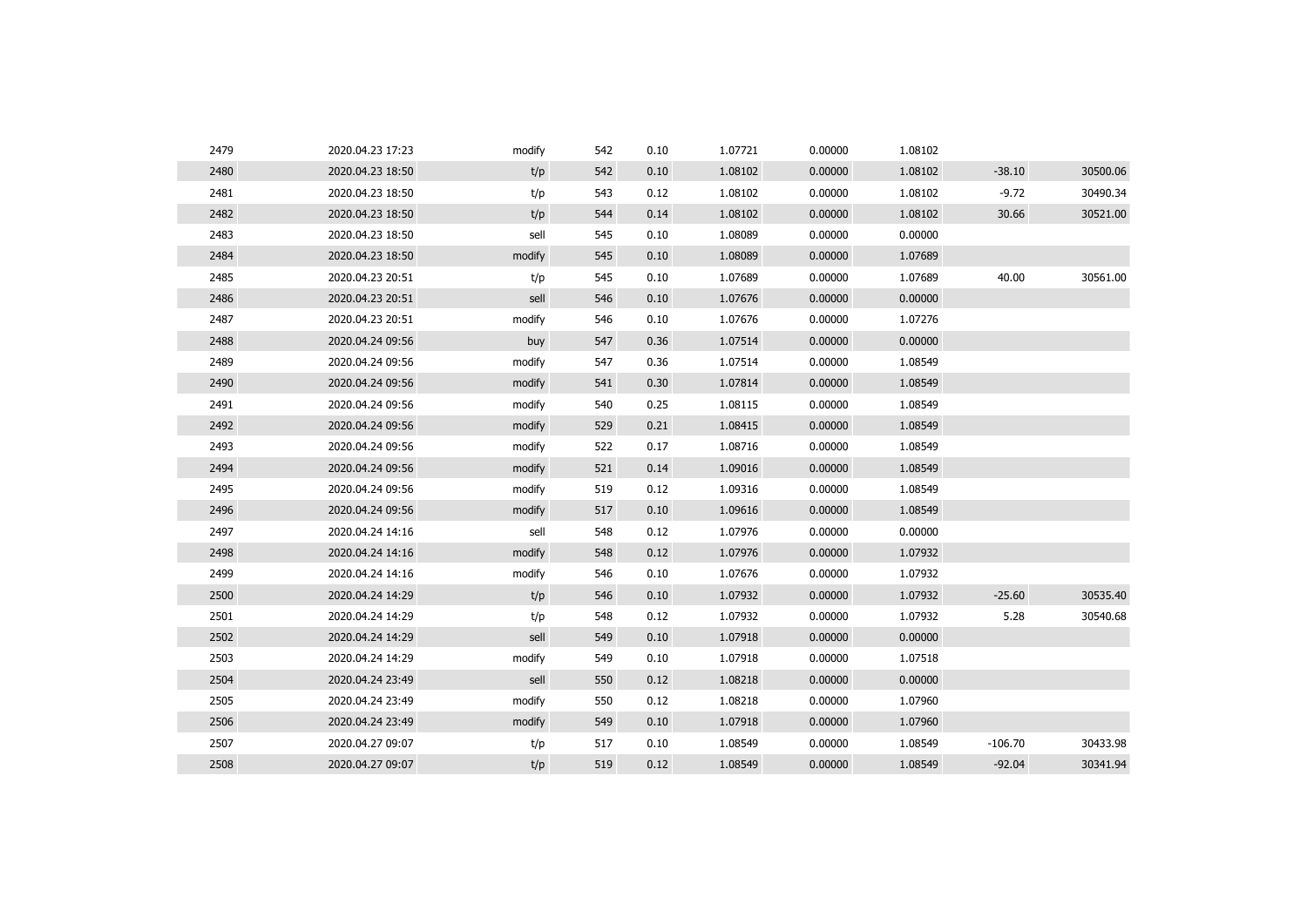| 2510<br>0.00000<br>1.08549<br>$-28.39$<br>2020.04.27 09:07<br>t/p<br>522<br>0.17<br>1.08549<br>2511<br>1.08549<br>0.00000<br>28.14<br>2020.04.27 09:07<br>t/p<br>529<br>0.21<br>1.08549<br>2512<br>t/p<br>1.08549<br>0.00000<br>1.08549<br>108.50<br>2020.04.27 09:07<br>540<br>0.25<br>2513<br>t/p<br>0.30<br>1.08549<br>0.00000<br>1.08549<br>220.50<br>2020.04.27 09:07<br>541<br>2514<br>0.00000<br>1.08549<br>372.60<br>2020.04.27 09:07<br>t/p<br>547<br>0.36<br>1.08549<br>2515<br>sell<br>1.08549<br>0.00000<br>2020.04.27 09:07<br>551<br>0.14<br>0.00000<br>2516<br>551<br>0.14<br>1.08549<br>0.00000<br>1.07963<br>2020.04.27 09:07<br>modify<br>2517<br>0.00000<br>2020.04.27 09:07<br>modify<br>550<br>0.12<br>1.08218<br>1.07963<br>2518<br>1.07918<br>0.00000<br>1.07963<br>2020.04.27 09:07<br>modify<br>549<br>0.10<br>2519<br>2020.04.27 09:07<br>552<br>0.10<br>1.08563<br>0.00000<br>0.00000<br>buy<br>2520<br>0.10<br>1.08563<br>0.00000<br>2020.04.27 09:07<br>modify<br>552<br>1.08963<br>2521<br>553<br>0.12<br>1.08263<br>0.00000<br>0.00000<br>2020.04.27 19:00<br>buy<br>2522<br>2020.04.27 19:00<br>modify<br>553<br>0.12<br>1.08263<br>0.00000<br>1.08615<br>2523<br>0.10<br>1.08563<br>0.00000<br>2020.04.27 19:00<br>modify<br>552<br>1.08615<br>2524<br>5.20<br>2020.04.28 12:20<br>t/p<br>552<br>0.10<br>1.08615<br>0.00000<br>1.08615 | 30248.17<br>30276.31<br>30384.81<br>30605.31<br>30977.91 |
|-------------------------------------------------------------------------------------------------------------------------------------------------------------------------------------------------------------------------------------------------------------------------------------------------------------------------------------------------------------------------------------------------------------------------------------------------------------------------------------------------------------------------------------------------------------------------------------------------------------------------------------------------------------------------------------------------------------------------------------------------------------------------------------------------------------------------------------------------------------------------------------------------------------------------------------------------------------------------------------------------------------------------------------------------------------------------------------------------------------------------------------------------------------------------------------------------------------------------------------------------------------------------------------------------------------------------------------------------------------------------|----------------------------------------------------------|
|                                                                                                                                                                                                                                                                                                                                                                                                                                                                                                                                                                                                                                                                                                                                                                                                                                                                                                                                                                                                                                                                                                                                                                                                                                                                                                                                                                         |                                                          |
|                                                                                                                                                                                                                                                                                                                                                                                                                                                                                                                                                                                                                                                                                                                                                                                                                                                                                                                                                                                                                                                                                                                                                                                                                                                                                                                                                                         |                                                          |
|                                                                                                                                                                                                                                                                                                                                                                                                                                                                                                                                                                                                                                                                                                                                                                                                                                                                                                                                                                                                                                                                                                                                                                                                                                                                                                                                                                         |                                                          |
|                                                                                                                                                                                                                                                                                                                                                                                                                                                                                                                                                                                                                                                                                                                                                                                                                                                                                                                                                                                                                                                                                                                                                                                                                                                                                                                                                                         |                                                          |
|                                                                                                                                                                                                                                                                                                                                                                                                                                                                                                                                                                                                                                                                                                                                                                                                                                                                                                                                                                                                                                                                                                                                                                                                                                                                                                                                                                         |                                                          |
|                                                                                                                                                                                                                                                                                                                                                                                                                                                                                                                                                                                                                                                                                                                                                                                                                                                                                                                                                                                                                                                                                                                                                                                                                                                                                                                                                                         |                                                          |
|                                                                                                                                                                                                                                                                                                                                                                                                                                                                                                                                                                                                                                                                                                                                                                                                                                                                                                                                                                                                                                                                                                                                                                                                                                                                                                                                                                         |                                                          |
|                                                                                                                                                                                                                                                                                                                                                                                                                                                                                                                                                                                                                                                                                                                                                                                                                                                                                                                                                                                                                                                                                                                                                                                                                                                                                                                                                                         |                                                          |
|                                                                                                                                                                                                                                                                                                                                                                                                                                                                                                                                                                                                                                                                                                                                                                                                                                                                                                                                                                                                                                                                                                                                                                                                                                                                                                                                                                         |                                                          |
|                                                                                                                                                                                                                                                                                                                                                                                                                                                                                                                                                                                                                                                                                                                                                                                                                                                                                                                                                                                                                                                                                                                                                                                                                                                                                                                                                                         |                                                          |
|                                                                                                                                                                                                                                                                                                                                                                                                                                                                                                                                                                                                                                                                                                                                                                                                                                                                                                                                                                                                                                                                                                                                                                                                                                                                                                                                                                         |                                                          |
|                                                                                                                                                                                                                                                                                                                                                                                                                                                                                                                                                                                                                                                                                                                                                                                                                                                                                                                                                                                                                                                                                                                                                                                                                                                                                                                                                                         |                                                          |
|                                                                                                                                                                                                                                                                                                                                                                                                                                                                                                                                                                                                                                                                                                                                                                                                                                                                                                                                                                                                                                                                                                                                                                                                                                                                                                                                                                         |                                                          |
|                                                                                                                                                                                                                                                                                                                                                                                                                                                                                                                                                                                                                                                                                                                                                                                                                                                                                                                                                                                                                                                                                                                                                                                                                                                                                                                                                                         |                                                          |
|                                                                                                                                                                                                                                                                                                                                                                                                                                                                                                                                                                                                                                                                                                                                                                                                                                                                                                                                                                                                                                                                                                                                                                                                                                                                                                                                                                         | 30983.11                                                 |
| 2525<br>t/p<br>42.24<br>2020.04.28 12:20<br>553<br>0.12<br>1.08615<br>0.00000<br>1.08615                                                                                                                                                                                                                                                                                                                                                                                                                                                                                                                                                                                                                                                                                                                                                                                                                                                                                                                                                                                                                                                                                                                                                                                                                                                                                | 31025.35                                                 |
| 2526<br>2020.04.28 12:20<br>buy<br>554<br>0.10<br>1.08628<br>0.00000<br>0.00000                                                                                                                                                                                                                                                                                                                                                                                                                                                                                                                                                                                                                                                                                                                                                                                                                                                                                                                                                                                                                                                                                                                                                                                                                                                                                         |                                                          |
| 2527<br>2020.04.28 12:20<br>modify<br>554<br>0.10<br>1.08628<br>0.00000<br>1.09028                                                                                                                                                                                                                                                                                                                                                                                                                                                                                                                                                                                                                                                                                                                                                                                                                                                                                                                                                                                                                                                                                                                                                                                                                                                                                      |                                                          |
| 2528<br>1.08849<br>0.00000<br>2020.04.28 12:41<br>sell<br>555<br>0.17<br>0.00000                                                                                                                                                                                                                                                                                                                                                                                                                                                                                                                                                                                                                                                                                                                                                                                                                                                                                                                                                                                                                                                                                                                                                                                                                                                                                        |                                                          |
| 2529<br>modify<br>555<br>0.17<br>1.08849<br>0.00000<br>1.08179<br>2020.04.28 12:41                                                                                                                                                                                                                                                                                                                                                                                                                                                                                                                                                                                                                                                                                                                                                                                                                                                                                                                                                                                                                                                                                                                                                                                                                                                                                      |                                                          |
| 2530<br>2020.04.28 12:41<br>modify<br>551<br>0.14<br>1.08549<br>0.00000<br>1.08179                                                                                                                                                                                                                                                                                                                                                                                                                                                                                                                                                                                                                                                                                                                                                                                                                                                                                                                                                                                                                                                                                                                                                                                                                                                                                      |                                                          |
| 2531<br>0.12<br>1.08218<br>0.00000<br>2020.04.28 12:41<br>modify<br>550<br>1.08179                                                                                                                                                                                                                                                                                                                                                                                                                                                                                                                                                                                                                                                                                                                                                                                                                                                                                                                                                                                                                                                                                                                                                                                                                                                                                      |                                                          |
| 2532<br>2020.04.28 12:41<br>549<br>0.10<br>1.07918<br>0.00000<br>1.08179<br>modify                                                                                                                                                                                                                                                                                                                                                                                                                                                                                                                                                                                                                                                                                                                                                                                                                                                                                                                                                                                                                                                                                                                                                                                                                                                                                      |                                                          |
| 2533<br>2020.04.28 17:59<br>556<br>0.12<br>1.08328<br>0.00000<br>0.00000<br>buy                                                                                                                                                                                                                                                                                                                                                                                                                                                                                                                                                                                                                                                                                                                                                                                                                                                                                                                                                                                                                                                                                                                                                                                                                                                                                         |                                                          |
|                                                                                                                                                                                                                                                                                                                                                                                                                                                                                                                                                                                                                                                                                                                                                                                                                                                                                                                                                                                                                                                                                                                                                                                                                                                                                                                                                                         |                                                          |
| 2534<br>2020.04.28 17:59<br>0.12<br>1.08328<br>0.00000<br>1.08755<br>modify<br>556                                                                                                                                                                                                                                                                                                                                                                                                                                                                                                                                                                                                                                                                                                                                                                                                                                                                                                                                                                                                                                                                                                                                                                                                                                                                                      |                                                          |
| 2535<br>0.10<br>1.08628<br>0.00000<br>1.08755<br>2020.04.28 17:59<br>modify<br>554                                                                                                                                                                                                                                                                                                                                                                                                                                                                                                                                                                                                                                                                                                                                                                                                                                                                                                                                                                                                                                                                                                                                                                                                                                                                                      |                                                          |
| 2536<br>t/p<br>1.08179<br>$-26.10$<br>2020.04.29 00:30<br>549<br>0.10<br>0.00000<br>1.08179                                                                                                                                                                                                                                                                                                                                                                                                                                                                                                                                                                                                                                                                                                                                                                                                                                                                                                                                                                                                                                                                                                                                                                                                                                                                             | 30999.25                                                 |
| 2537<br>2020.04.29 00:30<br>t/p<br>0.12<br>1.08179<br>0.00000<br>1.08179<br>4.68<br>550                                                                                                                                                                                                                                                                                                                                                                                                                                                                                                                                                                                                                                                                                                                                                                                                                                                                                                                                                                                                                                                                                                                                                                                                                                                                                 | 31003.93                                                 |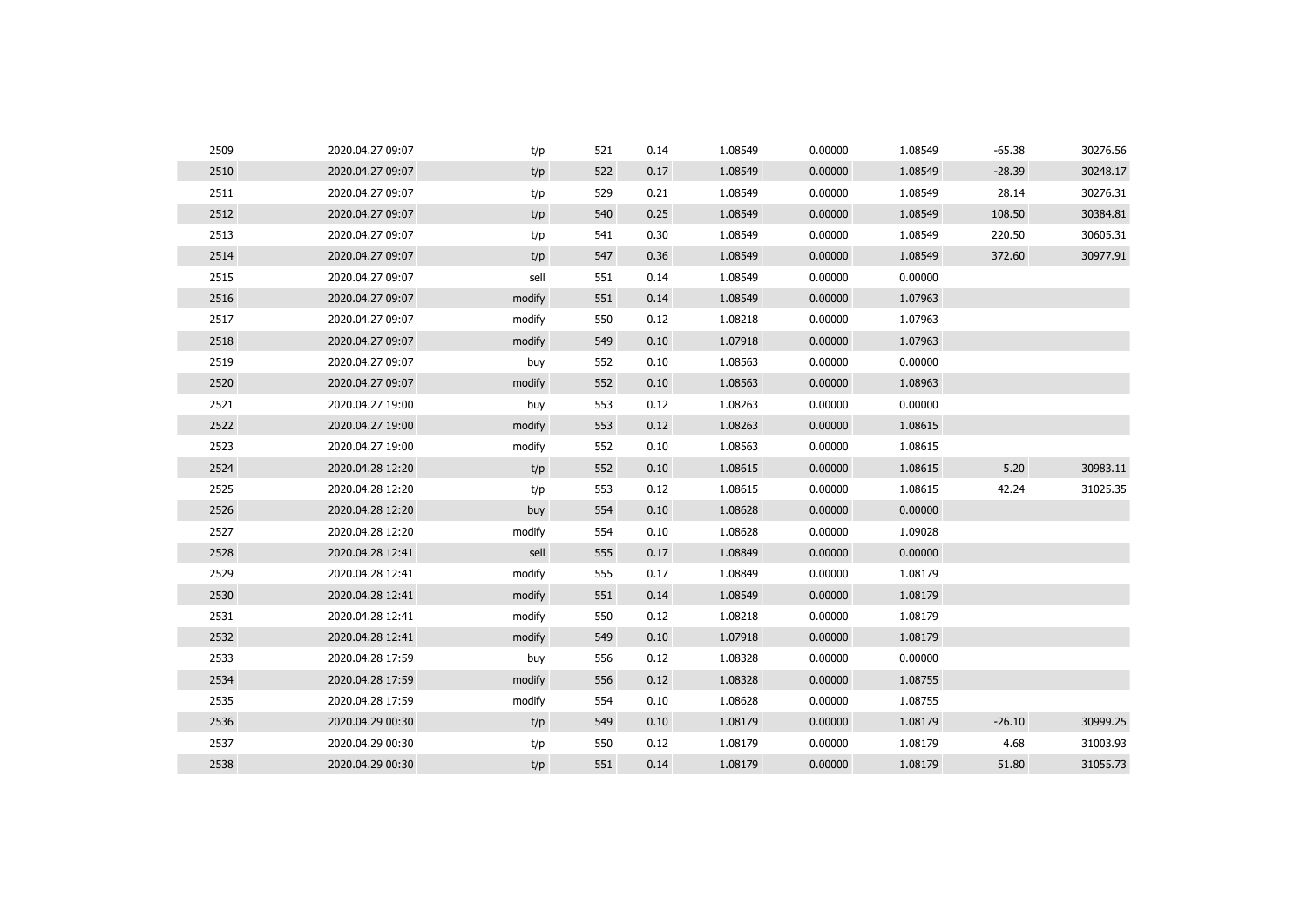| 2539 | 2020.04.29 00:30 | t/p    | 555 | 0.17 | 1.08179 | 0.00000 | 1.08179 | 113.90 | 31169.63 |
|------|------------------|--------|-----|------|---------|---------|---------|--------|----------|
| 2540 | 2020.04.29 21:01 | t/p    | 554 | 0.10 | 1.08755 | 0.00000 | 1.08755 | 12.70  | 31182.33 |
| 2541 | 2020.04.29 21:01 | t/p    | 556 | 0.12 | 1.08755 | 0.00000 | 1.08755 | 51.24  | 31233.57 |
| 2542 | 2020.04.29 21:01 | buy    | 557 | 0.10 | 1.08768 | 0.00000 | 0.00000 |        |          |
| 2543 | 2020.04.29 21:01 | modify | 557 | 0.10 | 1.08768 | 0.00000 | 1.09168 |        |          |
| 2544 | 2020.04.30 16:10 | buy    | 558 | 0.12 | 1.08468 | 0.00000 | 0.00000 |        |          |
| 2545 | 2020.04.30 16:10 | modify | 558 | 0.12 | 1.08468 | 0.00000 | 1.08904 |        |          |
| 2546 | 2020.04.30 16:10 | modify | 557 | 0.10 | 1.08768 | 0.00000 | 1.08904 |        |          |
| 2547 | 2020.04.30 17:25 | t/p    | 557 | 0.10 | 1.08904 | 0.00000 | 1.08904 | 13.60  | 31247.17 |
| 2548 | 2020.04.30 17:25 | t/p    | 558 | 0.12 | 1.08904 | 0.00000 | 1.08904 | 52.32  | 31299.49 |
| 2549 | 2020.04.30 17:25 | buy    | 559 | 0.10 | 1.08917 | 0.00000 | 0.00000 |        |          |
| 2550 | 2020.04.30 17:25 | modify | 559 | 0.10 | 1.08917 | 0.00000 | 1.09317 |        |          |
| 2551 | 2020.04.30 17:56 | t/p    | 559 | 0.10 | 1.09317 | 0.00000 | 1.09317 | 40.00  | 31339.49 |
| 2552 | 2020.04.30 17:56 | buy    | 560 | 0.10 | 1.09330 | 0.00000 | 0.00000 |        |          |
| 2553 | 2020.04.30 17:56 | modify | 560 | 0.10 | 1.09330 | 0.00000 | 1.09730 |        |          |
| 2554 | 2020.05.01 11:22 | t/p    | 560 | 0.10 | 1.09730 | 0.00000 | 1.09730 | 40.00  | 31379.49 |
| 2555 | 2020.05.01 11:22 | buy    | 561 | 0.10 | 1.09743 | 0.00000 | 0.00000 |        |          |
| 2556 | 2020.05.01 11:22 | modify | 561 | 0.10 | 1.09743 | 0.00000 | 1.10143 |        |          |
| 2557 | 2020.05.01 17:35 | t/p    | 561 | 0.10 | 1.10143 | 0.00000 | 1.10143 | 40.00  | 31419.49 |
| 2558 | 2020.05.01 17:35 | buy    | 562 | 0.10 | 1.10158 | 0.00000 | 0.00000 |        |          |
| 2559 | 2020.05.01 17:35 | modify | 562 | 0.10 | 1.10158 | 0.00000 | 1.10558 |        |          |
| 2560 | 2020.05.01 19:48 | buy    | 563 | 0.12 | 1.09858 | 0.00000 | 0.00000 |        |          |
| 2561 | 2020.05.01 19:48 | modify | 563 | 0.12 | 1.09858 | 0.00000 | 1.10294 |        |          |
| 2562 | 2020.05.01 19:48 | modify | 562 | 0.10 | 1.10158 | 0.00000 | 1.10294 |        |          |
| 2563 | 2020.05.04 01:53 | buy    | 564 | 0.14 | 1.09558 | 0.00000 | 0.00000 |        |          |
| 2564 | 2020.05.04 01:53 | modify | 564 | 0.14 | 1.09558 | 0.00000 | 1.10125 |        |          |
| 2565 | 2020.05.04 01:53 | modify | 563 | 0.12 | 1.09858 | 0.00000 | 1.10125 |        |          |
| 2566 | 2020.05.04 01:53 | modify | 562 | 0.10 | 1.10158 | 0.00000 | 1.10125 |        |          |
| 2567 | 2020.05.04 09:05 | buy    | 565 | 0.17 | 1.09258 | 0.00000 | 0.00000 |        |          |
| 2568 | 2020.05.04 09:05 | modify | 565 | 0.17 | 1.09258 | 0.00000 | 1.09943 |        |          |
|      |                  |        |     |      |         |         |         |        |          |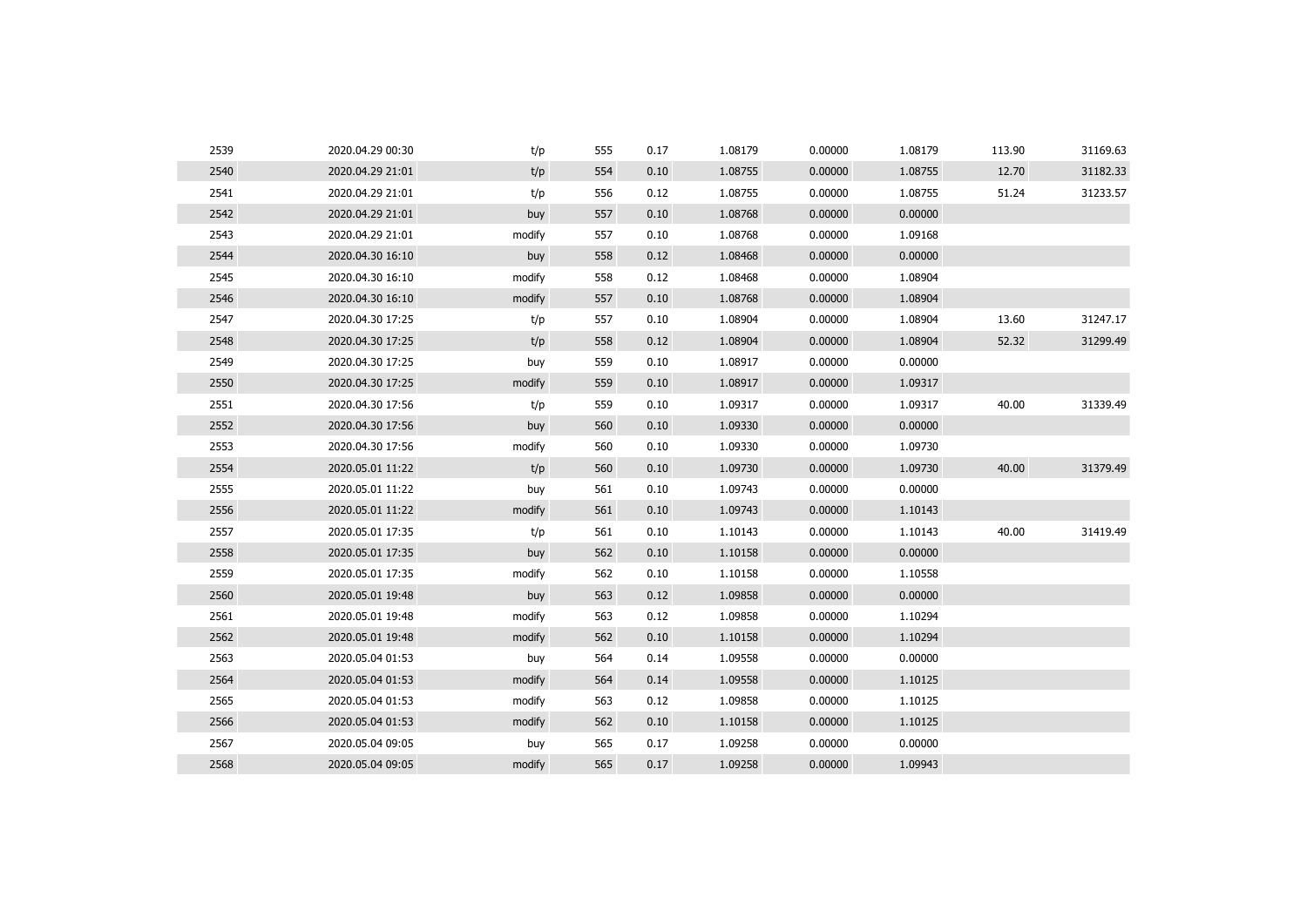| 2569 | 2020.05.04 09:05 | modify | 564 | 0.14 | 1.09558 | 0.00000 | 1.09943 |       |          |
|------|------------------|--------|-----|------|---------|---------|---------|-------|----------|
| 2570 | 2020.05.04 09:05 | modify | 563 | 0.12 | 1.09858 | 0.00000 | 1.09943 |       |          |
| 2571 | 2020.05.04 09:05 | modify | 562 | 0.10 | 1.10158 | 0.00000 | 1.09943 |       |          |
| 2572 | 2020.05.05 01:00 | sell   | 566 | 0.10 | 1.08993 | 0.00000 | 0.00000 |       |          |
| 2573 | 2020.05.05 01:00 | modify | 566 | 0.10 | 1.08993 | 0.00000 | 1.08593 |       |          |
| 2574 | 2020.05.05 10:00 | buy    | 567 | 0.21 | 1.08958 | 0.00000 | 0.00000 |       |          |
| 2575 | 2020.05.05 10:00 | modify | 567 | 0.21 | 1.08958 | 0.00000 | 1.09694 |       |          |
| 2576 | 2020.05.05 10:00 | modify | 565 | 0.17 | 1.09258 | 0.00000 | 1.09694 |       |          |
| 2577 | 2020.05.05 10:00 | modify | 564 | 0.14 | 1.09558 | 0.00000 | 1.09694 |       |          |
| 2578 | 2020.05.05 10:00 | modify | 563 | 0.12 | 1.09858 | 0.00000 | 1.09694 |       |          |
| 2579 | 2020.05.05 10:00 | modify | 562 | 0.10 | 1.10158 | 0.00000 | 1.09694 |       |          |
| 2580 | 2020.05.05 11:42 | buy    | 568 | 0.25 | 1.08658 | 0.00000 | 0.00000 |       |          |
| 2581 | 2020.05.05 11:42 | modify | 568 | 0.25 | 1.08658 | 0.00000 | 1.09525 |       |          |
| 2582 | 2020.05.05 11:42 | modify | 567 | 0.21 | 1.08958 | 0.00000 | 1.09525 |       |          |
| 2583 | 2020.05.05 11:42 | modify | 565 | 0.17 | 1.09258 | 0.00000 | 1.09525 |       |          |
| 2584 | 2020.05.05 11:42 | modify | 564 | 0.14 | 1.09558 | 0.00000 | 1.09525 |       |          |
| 2585 | 2020.05.05 11:42 | modify | 563 | 0.12 | 1.09858 | 0.00000 | 1.09525 |       |          |
| 2586 | 2020.05.05 11:42 | modify | 562 | 0.10 | 1.10158 | 0.00000 | 1.09525 |       |          |
| 2587 | 2020.05.05 11:45 | t/p    | 566 | 0.10 | 1.08593 | 0.00000 | 1.08593 | 40.00 | 31459.49 |
| 2588 | 2020.05.05 11:45 | sell   | 569 | 0.10 | 1.08580 | 0.00000 | 0.00000 |       |          |
| 2589 | 2020.05.05 11:45 | modify | 569 | 0.10 | 1.08580 | 0.00000 | 1.08180 |       |          |
| 2590 | 2020.05.05 12:04 | buy    | 570 | 0.30 | 1.08358 | 0.00000 | 0.00000 |       |          |
| 2591 | 2020.05.05 12:04 | modify | 570 | 0.30 | 1.08358 | 0.00000 | 1.09309 |       |          |
| 2592 | 2020.05.05 12:04 | modify | 568 | 0.25 | 1.08658 | 0.00000 | 1.09309 |       |          |
| 2593 | 2020.05.05 12:04 | modify | 567 | 0.21 | 1.08958 | 0.00000 | 1.09309 |       |          |
| 2594 | 2020.05.05 12:04 | modify | 565 | 0.17 | 1.09258 | 0.00000 | 1.09309 |       |          |
| 2595 | 2020.05.05 12:04 | modify | 564 | 0.14 | 1.09558 | 0.00000 | 1.09309 |       |          |
| 2596 | 2020.05.05 12:04 | modify | 563 | 0.12 | 1.09858 | 0.00000 | 1.09309 |       |          |
| 2597 | 2020.05.05 12:04 | modify | 562 | 0.10 | 1.10158 | 0.00000 | 1.09309 |       |          |
| 2598 | 2020.05.06 09:23 | t/p    | 569 | 0.10 | 1.08180 | 0.00000 | 1.08180 | 40.00 | 31499.49 |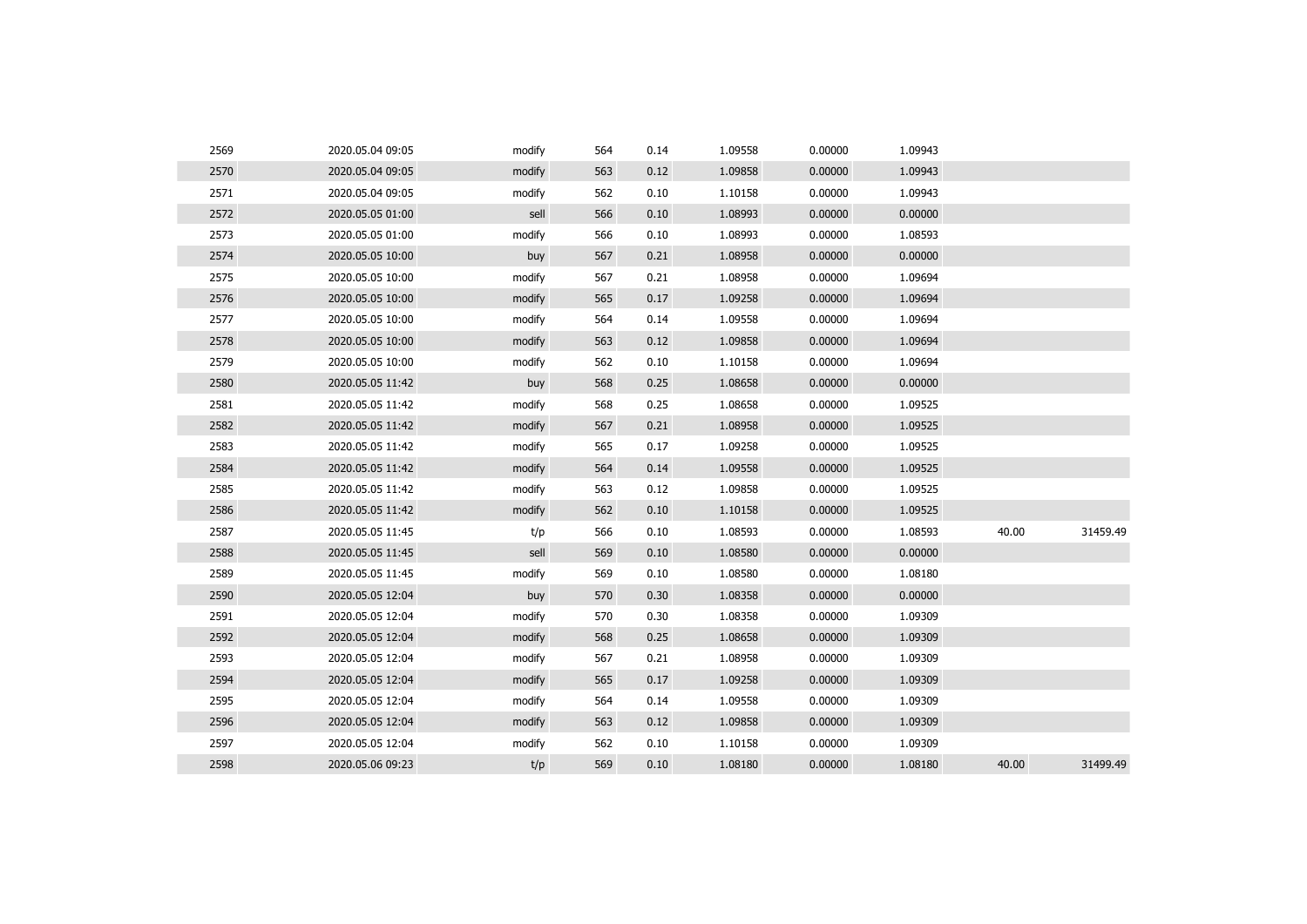| 2599 | 2020.05.06 09:23 | sell   | 571 | 0.10 | 1.08167 | 0.00000 | 0.00000 |           |          |
|------|------------------|--------|-----|------|---------|---------|---------|-----------|----------|
| 2600 | 2020.05.06 09:23 | modify | 571 | 0.10 | 1.08167 | 0.00000 | 1.07767 |           |          |
| 2601 | 2020.05.06 11:20 | buy    | 572 | 0.36 | 1.08058 | 0.00000 | 0.00000 |           |          |
| 2602 | 2020.05.06 11:20 | modify | 572 | 0.36 | 1.08058 | 0.00000 | 1.09089 |           |          |
| 2603 | 2020.05.06 11:20 | modify | 570 | 0.30 | 1.08358 | 0.00000 | 1.09089 |           |          |
| 2604 | 2020.05.06 11:20 | modify | 568 | 0.25 | 1.08658 | 0.00000 | 1.09089 |           |          |
| 2605 | 2020.05.06 11:20 | modify | 567 | 0.21 | 1.08958 | 0.00000 | 1.09089 |           |          |
| 2606 | 2020.05.06 11:20 | modify | 565 | 0.17 | 1.09258 | 0.00000 | 1.09089 |           |          |
| 2607 | 2020.05.06 11:20 | modify | 564 | 0.14 | 1.09558 | 0.00000 | 1.09089 |           |          |
| 2608 | 2020.05.06 11:20 | modify | 563 | 0.12 | 1.09858 | 0.00000 | 1.09089 |           |          |
| 2609 | 2020.05.06 11:20 | modify | 562 | 0.10 | 1.10158 | 0.00000 | 1.09089 |           |          |
| 2610 | 2020.05.07 17:00 | t/p    | 571 | 0.10 | 1.07767 | 0.00000 | 1.07767 | 40.00     | 31539.49 |
| 2611 | 2020.05.07 17:00 | sell   | 573 | 0.10 | 1.07754 | 0.00000 | 0.00000 |           |          |
| 2612 | 2020.05.07 17:00 | modify | 573 | 0.10 | 1.07754 | 0.00000 | 1.07354 |           |          |
| 2613 | 2020.05.07 17:00 | buy    | 574 | 0.43 | 1.07758 | 0.00000 | 0.00000 |           |          |
| 2614 | 2020.05.07 17:00 | modify | 574 | 0.43 | 1.07758 | 0.00000 | 1.08867 |           |          |
| 2615 | 2020.05.07 17:00 | modify | 572 | 0.36 | 1.08058 | 0.00000 | 1.08867 |           |          |
| 2616 | 2020.05.07 17:00 | modify | 570 | 0.30 | 1.08358 | 0.00000 | 1.08867 |           |          |
| 2617 | 2020.05.07 17:00 | modify | 568 | 0.25 | 1.08658 | 0.00000 | 1.08867 |           |          |
| 2618 | 2020.05.07 17:00 | modify | 567 | 0.21 | 1.08958 | 0.00000 | 1.08867 |           |          |
| 2619 | 2020.05.07 17:00 | modify | 565 | 0.17 | 1.09258 | 0.00000 | 1.08867 |           |          |
| 2620 | 2020.05.07 17:00 | modify | 564 | 0.14 | 1.09558 | 0.00000 | 1.08867 |           |          |
| 2621 | 2020.05.07 17:00 | modify | 563 | 0.12 | 1.09858 | 0.00000 | 1.08867 |           |          |
| 2622 | 2020.05.07 17:00 | modify | 562 | 0.10 | 1.10158 | 0.00000 | 1.08867 |           |          |
| 2623 | 2020.05.13 16:00 | t/p    | 562 | 0.10 | 1.08867 | 0.00000 | 1.08867 | $-129.10$ | 31410.39 |
| 2624 | 2020.05.13 16:00 | t/p    | 563 | 0.12 | 1.08867 | 0.00000 | 1.08867 | $-118.92$ | 31291.47 |
| 2625 | 2020.05.13 16:00 | t/p    | 564 | 0.14 | 1.08867 | 0.00000 | 1.08867 | $-96.74$  | 31194.73 |
| 2626 | 2020.05.13 16:00 | t/p    | 565 | 0.17 | 1.08867 | 0.00000 | 1.08867 | $-66.47$  | 31128.26 |
| 2627 | 2020.05.13 16:00 | t/p    | 567 | 0.21 | 1.08867 | 0.00000 | 1.08867 | $-19.11$  | 31109.15 |
| 2628 | 2020.05.13 16:00 | t/p    | 568 | 0.25 | 1.08867 | 0.00000 | 1.08867 | 52.25     | 31161.40 |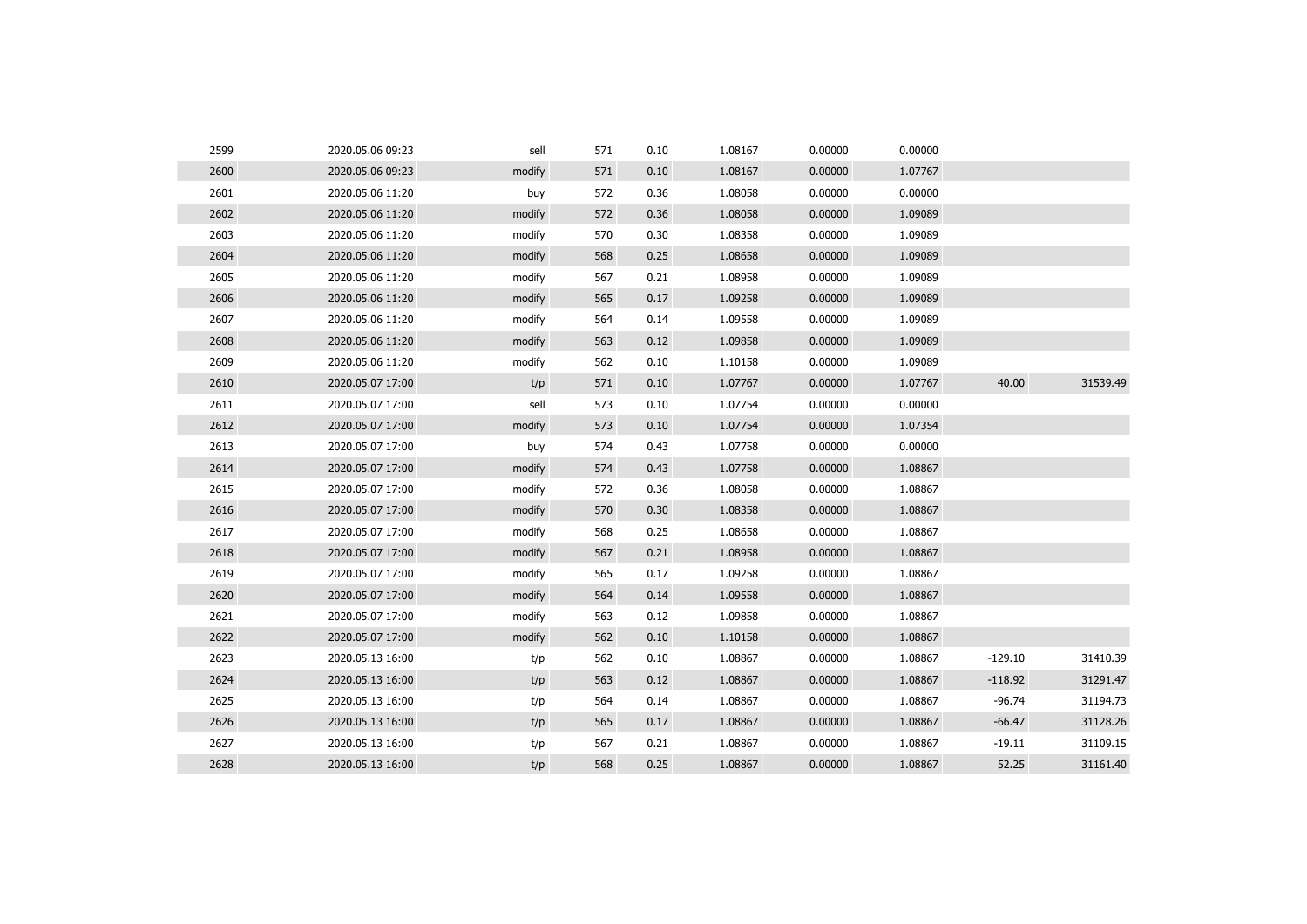| 2629 | 2020.05.13 16:00 | t/p    | 570 | 0.30 | 1.08867 | 0.00000 | 1.08867 | 152.70   | 31314.10 |
|------|------------------|--------|-----|------|---------|---------|---------|----------|----------|
| 2630 | 2020.05.13 16:00 | t/p    | 572 | 0.36 | 1.08867 | 0.00000 | 1.08867 | 291.24   | 31605.34 |
| 2631 | 2020.05.13 16:00 | t/p    | 574 | 0.43 | 1.08867 | 0.00000 | 1.08867 | 476.87   | 32082.21 |
| 2632 | 2020.05.13 16:00 | sell   | 575 | 0.12 | 1.08867 | 0.00000 | 0.00000 |          |          |
| 2633 | 2020.05.13 16:00 | modify | 575 | 0.12 | 1.08867 | 0.00000 | 1.08061 |          |          |
| 2634 | 2020.05.13 16:00 | modify | 573 | 0.10 | 1.07754 | 0.00000 | 1.08061 |          |          |
| 2635 | 2020.05.13 16:00 | buy    | 576 | 0.10 | 1.08882 | 0.00000 | 0.00000 |          |          |
| 2636 | 2020.05.13 16:00 | modify | 576 | 0.10 | 1.08882 | 0.00000 | 1.09282 |          |          |
| 2637 | 2020.05.13 16:43 | buy    | 577 | 0.12 | 1.08582 | 0.00000 | 0.00000 |          |          |
| 2638 | 2020.05.13 16:43 | modify | 577 | 0.12 | 1.08582 | 0.00000 | 1.08840 |          |          |
| 2639 | 2020.05.13 16:43 | modify | 576 | 0.10 | 1.08882 | 0.00000 | 1.08840 |          |          |
| 2640 | 2020.05.13 19:18 | buy    | 578 | 0.14 | 1.08282 | 0.00000 | 0.00000 |          |          |
| 2641 | 2020.05.13 19:18 | modify | 578 | 0.14 | 1.08282 | 0.00000 | 1.08778 |          |          |
| 2642 | 2020.05.13 19:18 | modify | 577 | 0.12 | 1.08582 | 0.00000 | 1.08778 |          |          |
| 2643 | 2020.05.13 19:18 | modify | 576 | 0.10 | 1.08882 | 0.00000 | 1.08778 |          |          |
| 2644 | 2020.05.14 07:34 | t/p    | 573 | 0.10 | 1.08061 | 0.00000 | 1.08061 | $-30.70$ | 32051.51 |
| 2645 | 2020.05.14 07:34 | t/p    | 575 | 0.12 | 1.08061 | 0.00000 | 1.08061 | 96.72    | 32148.23 |
| 2646 | 2020.05.14 09:00 | sell   | 579 | 0.10 | 1.08069 | 0.00000 | 0.00000 |          |          |
| 2647 | 2020.05.14 09:00 | modify | 579 | 0.10 | 1.08069 | 0.00000 | 1.07669 |          |          |
| 2648 | 2020.05.14 10:00 | buy    | 580 | 0.17 | 1.07980 | 0.00000 | 0.00000 |          |          |
| 2649 | 2020.05.14 10:00 | modify | 580 | 0.17 | 1.07980 | 0.00000 | 1.08619 |          |          |
| 2650 | 2020.05.14 10:00 | modify | 578 | 0.14 | 1.08282 | 0.00000 | 1.08619 |          |          |
| 2651 | 2020.05.14 10:00 | modify | 577 | 0.12 | 1.08582 | 0.00000 | 1.08619 |          |          |
| 2652 | 2020.05.14 10:00 | modify | 576 | 0.10 | 1.08882 | 0.00000 | 1.08619 |          |          |
| 2653 | 2020.05.15 15:46 | sell   | 581 | 0.12 | 1.08369 | 0.00000 | 0.00000 |          |          |
| 2654 | 2020.05.15 15:46 | modify | 581 | 0.12 | 1.08369 | 0.00000 | 1.08027 |          |          |
| 2655 | 2020.05.15 15:46 | modify | 579 | 0.10 | 1.08069 | 0.00000 | 1.08027 |          |          |
| 2656 | 2020.05.18 12:11 | t/p    | 579 | 0.10 | 1.08027 | 0.00000 | 1.08027 | 4.20     | 32152.43 |
| 2657 | 2020.05.18 12:11 | t/p    | 581 | 0.12 | 1.08027 | 0.00000 | 1.08027 | 41.04    | 32193.47 |
| 2658 | 2020.05.18 13:00 | sell   | 582 | 0.10 | 1.08081 | 0.00000 | 0.00000 |          |          |
|      |                  |        |     |      |         |         |         |          |          |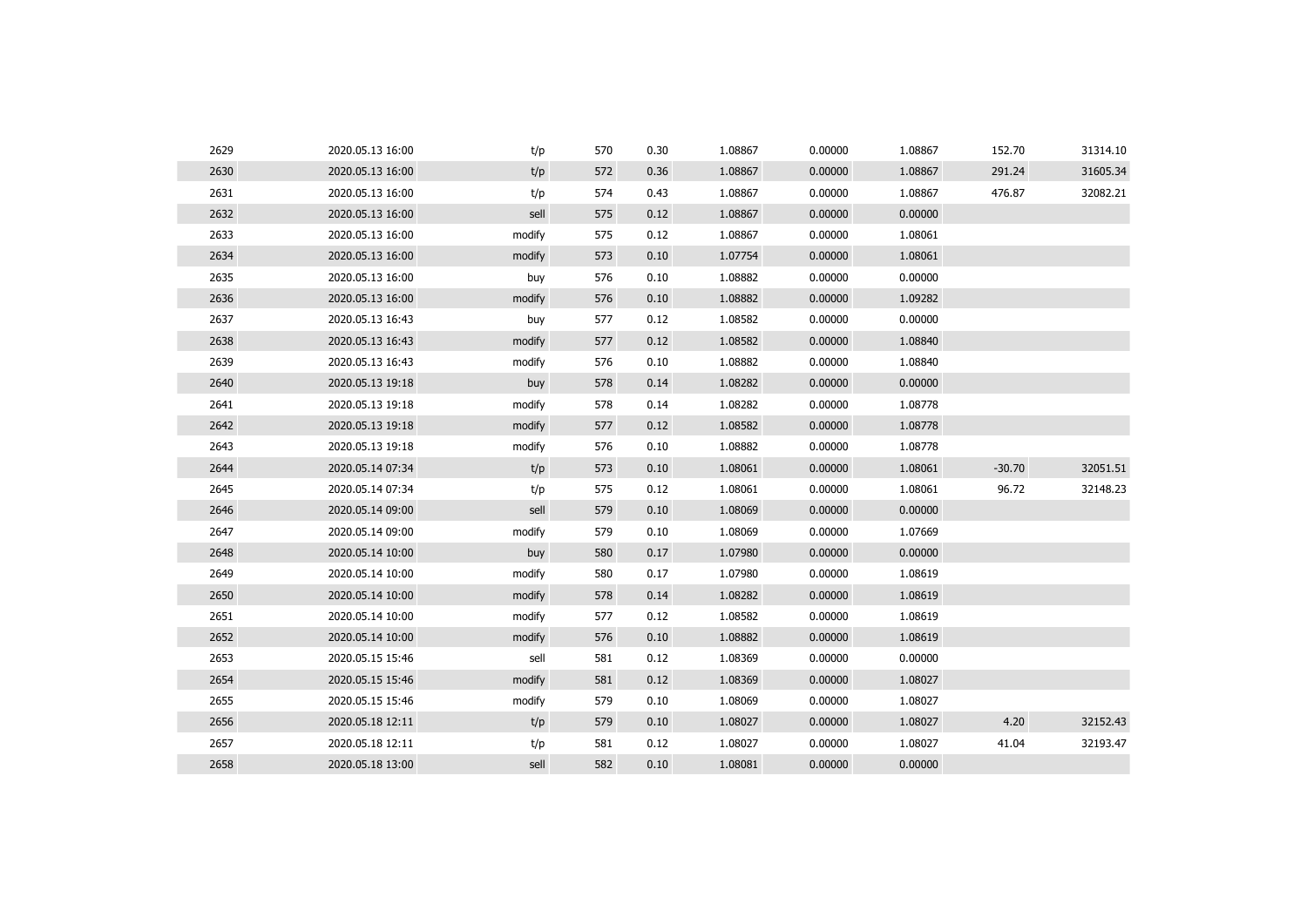| 2659 | 2020.05.18 13:00 | modify | 582 | 0.10 | 1.08081 | 0.00000 | 1.07681 |          |          |
|------|------------------|--------|-----|------|---------|---------|---------|----------|----------|
| 2660 | 2020.05.18 15:30 | sell   | 583 | 0.12 | 1.08381 | 0.00000 | 0.00000 |          |          |
| 2661 | 2020.05.18 15:30 | modify | 583 | 0.12 | 1.08381 | 0.00000 | 1.08031 |          |          |
| 2662 | 2020.05.18 15:30 | modify | 582 | 0.10 | 1.08081 | 0.00000 | 1.08031 |          |          |
| 2663 | 2020.05.18 16:41 | t/p    | 576 | 0.10 | 1.08619 | 0.00000 | 1.08619 | $-26.30$ | 32167.17 |
| 2664 | 2020.05.18 16:41 | t/p    | 577 | 0.12 | 1.08619 | 0.00000 | 1.08619 | 4.44     | 32171.61 |
| 2665 | 2020.05.18 16:41 | t/p    | 578 | 0.14 | 1.08619 | 0.00000 | 1.08619 | 47.18    | 32218.79 |
| 2666 | 2020.05.18 16:41 | t/p    | 580 | 0.17 | 1.08619 | 0.00000 | 1.08619 | 108.63   | 32327.42 |
| 2667 | 2020.05.18 16:41 | buy    | 584 | 0.10 | 1.08632 | 0.00000 | 0.00000 |          |          |
| 2668 | 2020.05.18 16:41 | modify | 584 | 0.10 | 1.08632 | 0.00000 | 1.09032 |          |          |
| 2669 | 2020.05.18 17:52 | sell   | 585 | 0.14 | 1.08681 | 0.00000 | 0.00000 |          |          |
| 2670 | 2020.05.18 17:52 | modify | 585 | 0.14 | 1.08681 | 0.00000 | 1.08162 |          |          |
| 2671 | 2020.05.18 17:52 | modify | 583 | 0.12 | 1.08381 | 0.00000 | 1.08162 |          |          |
| 2672 | 2020.05.18 17:52 | modify | 582 | 0.10 | 1.08081 | 0.00000 | 1.08162 |          |          |
| 2673 | 2020.05.18 18:24 | sell   | 586 | 0.17 | 1.08981 | 0.00000 | 0.00000 |          |          |
| 2674 | 2020.05.18 18:24 | modify | 586 | 0.17 | 1.08981 | 0.00000 | 1.08302 |          |          |
| 2675 | 2020.05.18 18:24 | modify | 585 | 0.14 | 1.08681 | 0.00000 | 1.08302 |          |          |
| 2676 | 2020.05.18 18:24 | modify | 583 | 0.12 | 1.08381 | 0.00000 | 1.08302 |          |          |
| 2677 | 2020.05.18 18:24 | modify | 582 | 0.10 | 1.08081 | 0.00000 | 1.08302 |          |          |
| 2678 | 2020.05.18 18:47 | t/p    | 584 | 0.10 | 1.09032 | 0.00000 | 1.09032 | 40.00    | 32367.42 |
| 2679 | 2020.05.18 18:47 | buy    | 587 | 0.10 | 1.09045 | 0.00000 | 0.00000 |          |          |
| 2680 | 2020.05.18 18:47 | modify | 587 | 0.10 | 1.09045 | 0.00000 | 1.09445 |          |          |
| 2681 | 2020.05.19 09:23 | sell   | 588 | 0.21 | 1.09281 | 0.00000 | 0.00000 |          |          |
| 2682 | 2020.05.19 09:23 | modify | 588 | 0.21 | 1.09281 | 0.00000 | 1.08521 |          |          |
| 2683 | 2020.05.19 09:23 | modify | 586 | 0.17 | 1.08981 | 0.00000 | 1.08521 |          |          |
| 2684 | 2020.05.19 09:23 | modify | 585 | 0.14 | 1.08681 | 0.00000 | 1.08521 |          |          |
| 2685 | 2020.05.19 09:23 | modify | 583 | 0.12 | 1.08381 | 0.00000 | 1.08521 |          |          |
| 2686 | 2020.05.19 09:23 | modify | 582 | 0.10 | 1.08081 | 0.00000 | 1.08521 |          |          |
| 2687 | 2020.05.19 10:17 | t/p    | 587 | 0.10 | 1.09445 | 0.00000 | 1.09445 | 40.00    | 32407.42 |
| 2688 | 2020.05.19 10:17 | buy    | 589 | 0.10 | 1.09458 | 0.00000 | 0.00000 |          |          |
|      |                  |        |     |      |         |         |         |          |          |